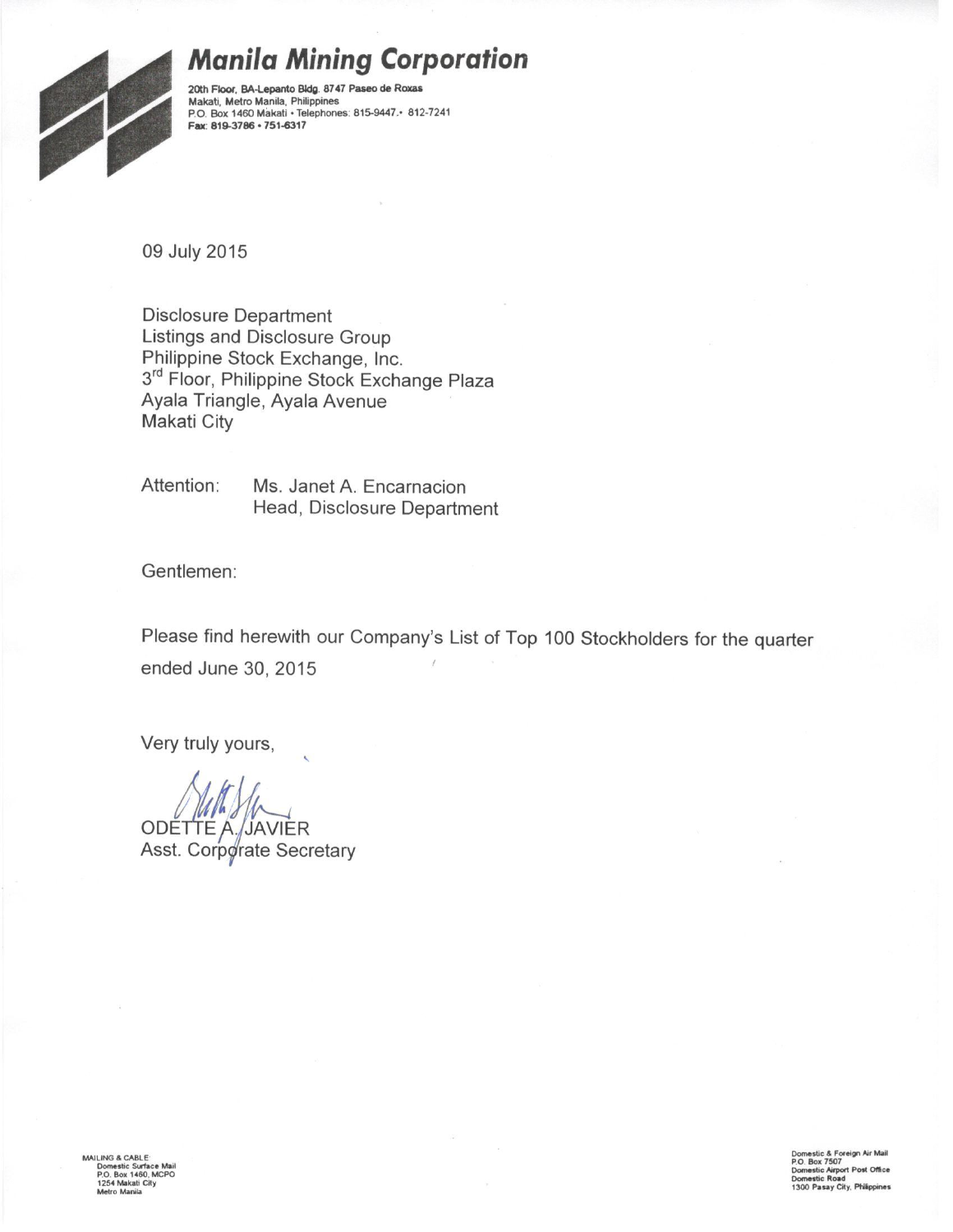## Stock Transfer Service Inc. MANILA MINING CORPORATION (MA) List of Top 100 Stockholders As of 06/30/2015

| Rank Sth. No.            | Name                                               | Citizenship | Holdings              | Rank   |
|--------------------------|----------------------------------------------------|-------------|-----------------------|--------|
|                          | 1 0016016658 PCD NOMINEE CORPORATION (FILIPINO)    | Filipino    | 77,889,175,936 50.10% |        |
|                          | 2 0600000003 F. YAP SECURITIES, INC.               | Filipino    | 28,092,484,980        | 18.07% |
|                          | 3 0012000359 LEPANTO CONSOLIDATED MINING COMPANY   | Filipino    | 20,479,027,104        | 13.17% |
|                          | 4 0006000111 F. YAP SECURITIES, INC.               | Filipino    | 3,328,839,991 02.14%  |        |
| 5 0025005497 BRYAN YAP   |                                                    | Filipino    | 1,945,977,139         | 01.25% |
|                          | 6 0025005499 CHRISTINE YAP                         | Filipino    | 1,861,557,111 01.20%  |        |
|                          | 7 0012000360 LEPANTO INVESTMENT & DEV. CORPORATION | Filipino    | 1,390,313,541         | 00.89% |
|                          | 8 0016017012 PATRICK RESOURCES CORPORATION         | Filipino    | 1,301,152,163         | 00.84% |
|                          | 9 0025005502 PAULINO YAP                           | Filipino    | 1,064,905,731         | 00.68% |
|                          | 10 0025005518 PAULINO YAP                          | Filipino    | 890,763,764           | 00.57% |
|                          | 11 0025005498 CHRISTINE KAREN YAP                  | Filipino    | 886, 334, 939         | 00.57% |
|                          | 12 0003026095 CORONET PROPERTY HOLDINGS CORP       | Filipino    | 833,093,546           | 00.54% |
| 13 0025005505 EMMA YAP   |                                                    | Filipino    | 799, 516, 109         | 00.51% |
|                          | 14 0006000747 A/C -CKY FYSI                        | Filipino    | 754,994,507           | 00.49% |
|                          | 15 0022005891 VENTURA RESOURCES CORPORATION        | Filipino    | 718,565,954           | 00.46% |
|                          | 16 0026000925 ZAMCORE RESOURCES CORPORATION        | Filipino    | 707, 395, 421 00.45%  |        |
| 17 0025005516 EMMA YAP   |                                                    | Filipino    | 678,551,292           | 00.44% |
|                          | 18 0012016061 LINDSAY RESOURCES CORPORATION        | Filipino    | 651, 542, 763         | 00.42% |
|                          | 19 0025005501 PAUL YAP JR.                         | Filipino    | 580,769,812           | 00.37% |
|                          | 20 0025005515 PAUL YAP JR.                         | Filipino    | 532,907,891 00.34%    |        |
|                          | 21 0006000749 A/C B.Y. FYSI                        | Filipino    | 524, 193, 274 00. 34% |        |
|                          | 22 0025005496 ARLENE K. YAP                        | Filipino    | 457,065,671           | 00.29% |
|                          | 23 0004000158 DAVID GO SECURITIES CORP.            | Filipino    | 438,090,034           | 00.28% |
|                          | 24 0001030049 FLORENTINO ALMACEN JR.               | Filipino    | 369,000,000           | 00.24% |
|                          | 25 0019000695 SHIPSIDE, INC.                       | Filipino    | 360,082,672           | 00.23% |
| 26 0025005500 PACITA YAP |                                                    | Filipino    | 351,786,420           | 00.23% |
|                          | 27 0006017901 F. YAP SECURITIES, INC. (PCD)        | Filipino    | 337,240,974           | 00.22% |
|                          | 28 0025005508 ANNABELLE K. YAP                     | Filipino    | 330,939,900           | 00.21% |
|                          | 29 2500000001 LUCIO W. YAN                         | Filipino    | 302,100,000           | 00.19% |
|                          | 30 0100000010 FLORENTINO DESQUITADO ALMACEN JR.    | Filipino    | 300,000,000           | 00.19% |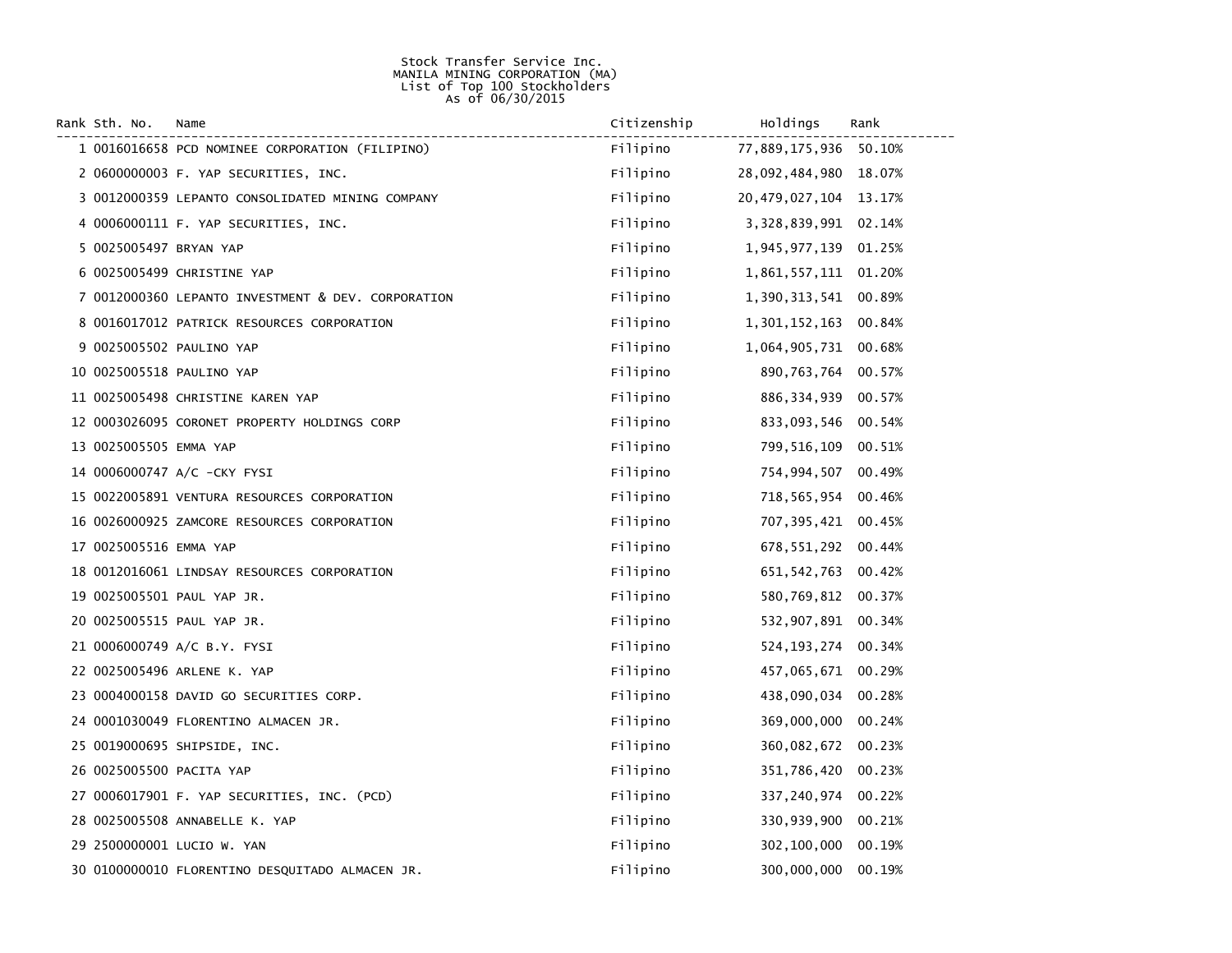| 31 0016030009 FAUSTO R. PREYSLER JR.                | Filipino | 270,000,000   | 00.17% |
|-----------------------------------------------------|----------|---------------|--------|
| 32 0012016259 LEONARD RESOURCES CORP.               | Filipino | 236, 299, 716 | 00.15% |
| 33 0008000780 WILLIAM HOW                           | Filipino | 220,500,000   | 00.14% |
| 34 0008000497 HIGHLAND SECURITIES, INC.             | Filipino | 210,023,669   | 00.14% |
| 35 0006000109 F Y S I ACCOUNT NO. CKY               | Filipino | 196, 918, 381 | 00.13% |
| 36 2500000013 FLORENTINO D. ALMACEN, JR.            | Filipino | 187, 921, 347 | 00.12% |
| 37 0016017010 PL LIM INVESTMENTS, INC.              | Filipino | 180,000,000   | 00.12% |
| 38 0001029313 ABIGAIL RESOURCES CORP.               | Filipino | 154,729,479   | 00.10% |
| 39 2500000003 CP EQUITIES CORPORATION               | Filipino | 140,000,000   | 00.09% |
| 40 0018000748 HORACIO RODRIGUEZ                     | Filipino | 113,664,029   | 00.07% |
| 41 0006014171 F. YAP SECURITIES, INC. A/C 4035      | Filipino | 112,568,859   | 00.07% |
| 42 0006014173 F. YAP SECURITIES, INC. A/C 3305      | Filipino | 112,568,859   | 00.07% |
| 43 0025005511 CRESENCIO YAP                         | Filipino | 107, 242, 261 | 00.07% |
| 44 2500000006 AMELITA CHUA                          | Filipino | 100,000,000   | 00.06% |
| 45 0013000542 MERCANTILE INSURANCE CO., INC.        | Filipino | 96,294,800    | 00.06% |
| 46 0012014597 LEPANTO INVESTMENT & DEV. CORPORATION | Filipino | 91,661,649    | 00.06% |
| 47 0002000475 BRAIN FOUNDATION OF THE PHILS.        | Filipino | 77,286,489    | 00.05% |
| 48 0025000278 FELIPE YAP                            | Filipino | 77,010,503    | 00.05% |
| 49 0016000512 DENIS PEREZ                           | Filipino | 66,678,540    | 00.04% |
| 50 2500000018 DORCAS ANN O. HO                      | Filipino | 64,044,943    | 00.04% |
| 51 0013000323 ARACELI A. MACARAIG                   | Filipino | 63,560,000    | 00.04% |
| 52 0016000517 KATERINA TANYA B. PEREZ               | Filipino | 63,459,000    | 00.04% |
| 53 0025005517 FELIPE YAP                            | Filipino | 62,989,187    | 00.04% |
| 54 0016000511 CHARLENE DENISE B. PEREZ              | Filipino | 62,051,175    | 00.04% |
| 55 0003001065 MARIANO CHUA                          | Filipino | 61, 312, 921  | 00.04% |
| 56 0016000521 MA. CYMBELINE B. PEREZ                | Filipino | 60,768,000    | 00.04% |
| 57 0019001343 JANICE C. SY                          | Filipino | 54, 382, 022  | 00.03% |
| 58 0023000056 WHITE ELEPHANTS, INC.                 | Filipino | 52,500,000    | 00.03% |
| 59 2500000020 WILFREDO C. UY                        | Filipino | 51, 235, 955  | 00.03% |
| 60 0013000520 ALBERTO MENDOZA                       | Filipino | 46, 844, 045  | 00.03% |
| 61 0016000515 JESSAMYN DESIREE B. PEREZ             | Filipino | 45,585,000    | 00.03% |
| 62 0025005522 CRESENCIO YAP                         | Filipino | 45, 574, 972  | 00.03% |
| 63 0019001401 NECISTO SYTENGCO                      | Filipino | 44,280,000    | 00.03% |
| 64 2500000015 MAGDALENO B. ALBARRACIN JR.           | Filipino | 43,230,336    | 00.03% |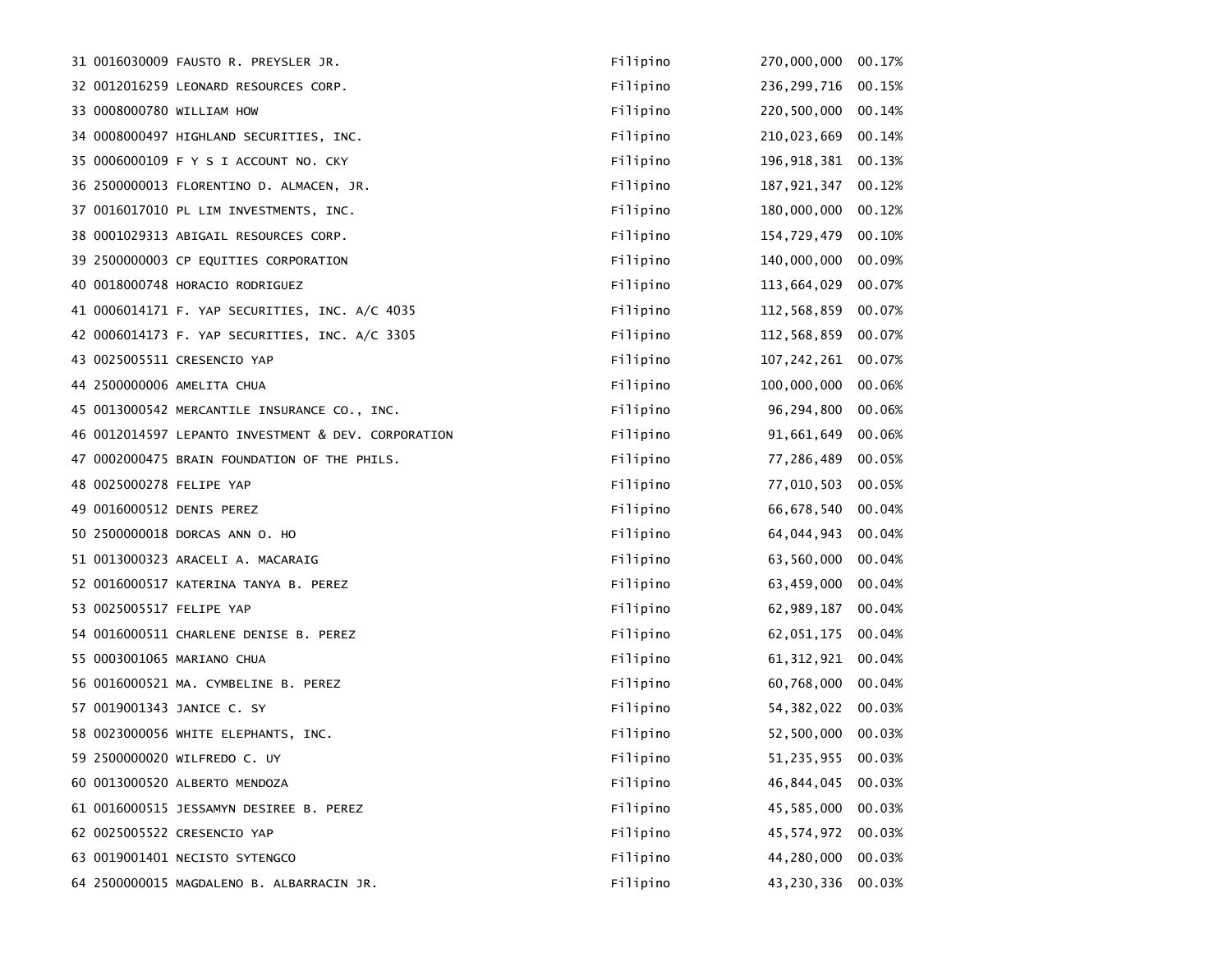| 65 0300000019 BERCK Y. CHENG                                           | Filipino | 42,000,000   | 00.03% |
|------------------------------------------------------------------------|----------|--------------|--------|
| 66 1600000005 MA. CYMBELINE PEREZ                                      | Filipino | 40,564,704   | 00.03% |
| 67 1600000003 CHARLENE DENISE PEREZ                                    | Filipino | 40, 113, 364 | 00.03% |
| 68 1600000004 KATERINE TANYA PEREZ                                     | Filipino | 39, 174, 817 | 00.03% |
| 69 0001000959 ANSALDO, GODINEZ & CO., INC.                             | Filipino | 38, 941, 544 | 00.03% |
| 70 2500000021 WILLIAM RAGOS ENRILE II                                  | Filipino | 38,426,966   | 00.02% |
| 71 0002000370 BLUE RIDGE MINERAL CORP.                                 | Filipino | 38,400,000   | 00.02% |
| 72 0002000209 FLORENTINA BANEZ                                         | Filipino | 34,209,289   | 00.02% |
| 73 0001000671 BENJAMIN ADAPON                                          | Filipino | 31,752,000   | 00.02% |
| 74 0003000702 CATHAY SECURITIES CO., INC. A/C NO. 1358                 | Filipino | 31,531,760   | 00.02% |
| 75 0020000198 JOAQUIN MA. TAMANO                                       | Filipino | 26,460,000   | 00.02% |
| 76 0020014739 TERESO C. TAN                                            | Filipino | 25,000,000   | 00.02% |
| 77 0003001093 ROGELIO CHUA                                             | Filipino | 24, 246, 741 | 00.02% |
| 78 0006014141 BERNARDO A. FRIANEZA                                     | Filipino | 24,067,802   | 00.02% |
| 79 0011000398 KEYSER MERCANTILE CO., INC.                              | Filipino | 23,814,000   | 00.02% |
| 80 0018000400 EDGAR A. RAGASA                                          | Filipino | 20,872,552   | 00.01% |
| 81 0003000757 CATHAY SECURITIES CO., INC. A/C NO. 1868                 | Filipino | 20,580,000   | 00.01% |
| 82 0021000228 OF SANTO TOMAS UNIVERSITY                                | Filipino | 20,580,000   | 00.01% |
| 83 0014003635 FLORA NG SIU KHENG                                       | Filipino | 20,000,000   | 00.01% |
| 84 0018012338 MANUEL J. RAMOS                                          | Filipino | 18,726,592   | 00.01% |
| 85 0008000469 HERITAGE PROPERTIES, INC.                                | Filipino | 18,425,880   | 00.01% |
| 86 0005000081 ELITE INVESTMENT CORPORATION                             | Filipino | 17,551,800   | 00.01% |
| 87 0017002719 QUALITY INVESTMENTS & SECS. CORP. A/C #017003            | Filipino | 16,880,000   | 00.01% |
| 88 0004000244 ARTEMIO F. DISINI                                        | Filipino | 16,680,000   | 00.01% |
| 89 0004011833 JULIA K. REGINA ANGELA K. DE LA CRUZ DE LA CRUZ OR MARIA | Filipino | 16,561,593   | 00.01% |
| 90 0012000375 LUISA CO LI                                              | Filipino | 16,320,000   | 00.01% |
| 91 1500000001 ERLINDA M. OLEDAN                                        | Filipino | 15, 123, 214 | 00.01% |
| 92 2500000030 ROMEO N. YAP                                             | Filipino | 15,000,000   | 00.01% |
| 93 0020014725 SHIN TIU                                                 | Filipino | 15,000,000   | 00.01% |
| 94 0005004844 WILLIAM T. ENRILE                                        | Filipino | 15,000,000   | 00.01% |
| 95 0015000177 FRANCISCO ONG                                            | Filipino | 14,700,000   | 00.01% |
| 96 0003000959 CATHERINE CHOA                                           | Filipino | 13,933,773   | 00.01% |
| 97 0021005187 ALVIN TAN UNJO                                           | Filipino | 13,930,708   | 00.01% |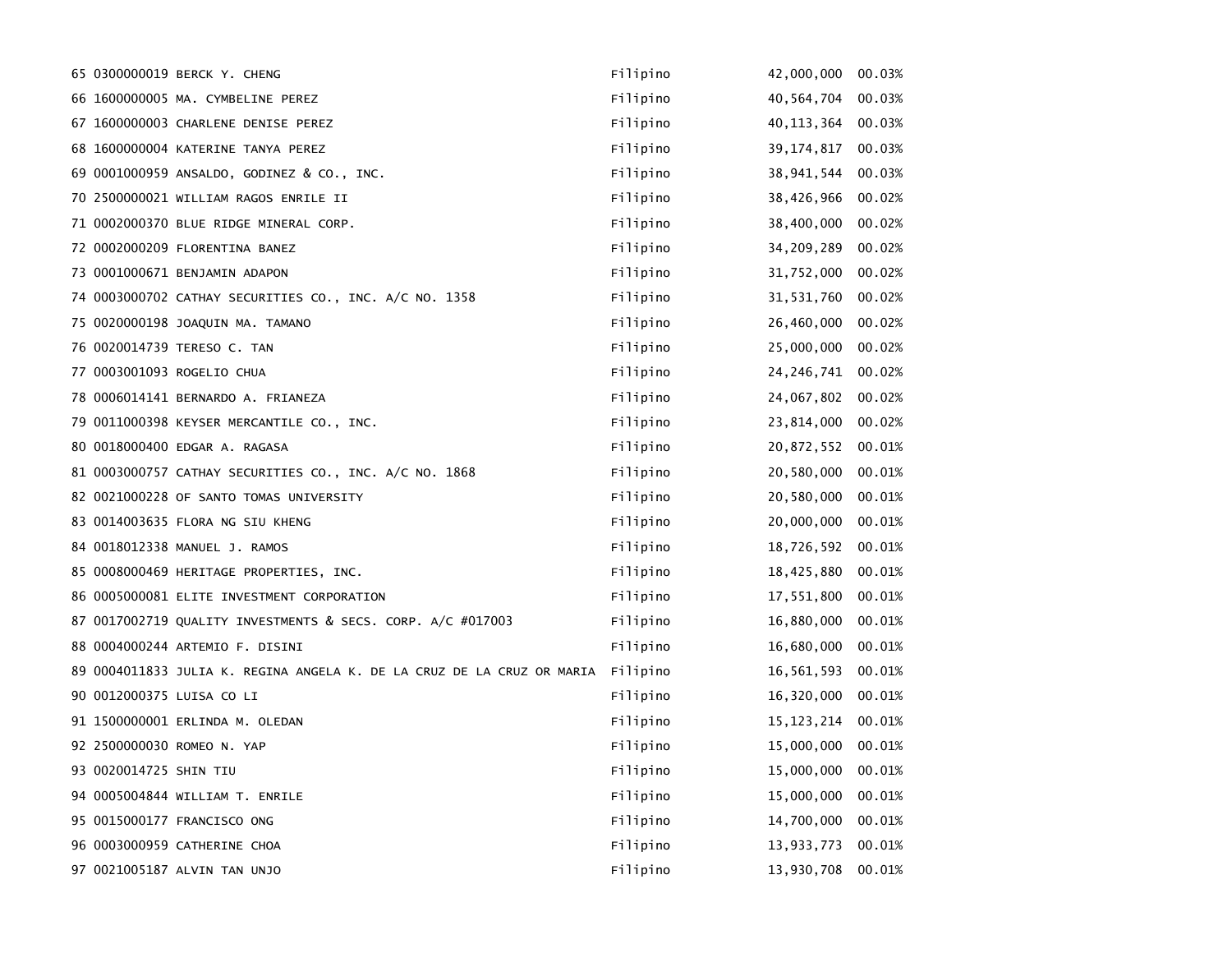| 98 0015000125 JOSE Z. OLEDAN         | Filipino | 13.188.727 00.01% |  |
|--------------------------------------|----------|-------------------|--|
| 99 0003000976 BERNARD CHU            | Filipino | 12.936.000 00.01% |  |
| 100 0020000377 A. ANGEL S. TANJANGCO | Filipino | 12,880,000 00.01% |  |

Total Top 100 Shareholders :

=============== =======

Total Outstanding Shares

 --------------- 155,479,944,728<br>================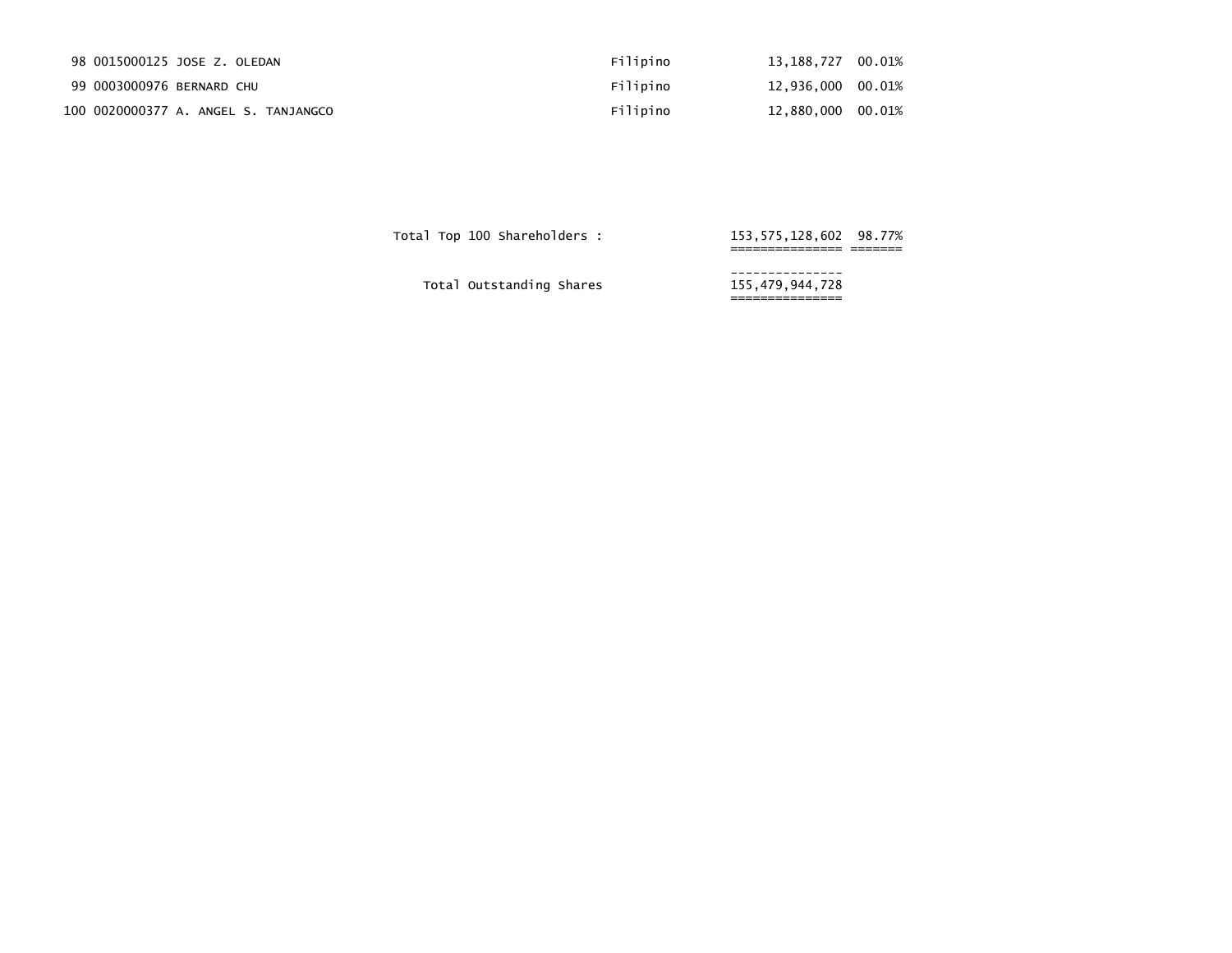**RBKPS006 PCDUSER1** 

## Philippine Depository & Trust Corp.

Philippine Depository & Trust Corp.

**E** PDTC

## **OUTSTANDING BALANCES FOR A SPECIFIC COMPANY**

Company Code - MA0000000000 & Company Name - MANILA MINING A

**Business Date** 06/30/2015

| <b>BP ID</b><br><b>ACCOUNT NO.</b> | <b>BP NAME</b><br><b>ADDRESS</b>                                                                                                                                           | <b>ACCOUNT TYPE</b><br><b>TELEPHONE NUMBER</b> | <b>ID TYPE</b><br><b>ID NUMBER</b>              | <b>INVESTOR TYPE</b><br><b>COUNTRY</b> | <b>HOLDINGS</b><br><b>TAXCODE</b> |
|------------------------------------|----------------------------------------------------------------------------------------------------------------------------------------------------------------------------|------------------------------------------------|-------------------------------------------------|----------------------------------------|-----------------------------------|
| 10000000000<br>5                   | UPCC SECURITIES CORP.<br>UNIT 1202 TOWER ONE AND EXCHANGE PLAZ 8921174<br>AYALA AVENUE, MAKATI CITY<br>Metropolitan Manila<br>$\Omega$                                     | <b>Omnibus Without Client</b>                  | <b>Tax Identification Number</b>                | Domestic<br><b>PHILIPPINES</b>         | 116,825,067.00<br><b>PH10</b>     |
| 10100000000<br>5                   | A & A SECURITIES, INC.<br>Rm. 1906 Ayala Ave. Condominium 6776 Ayala Ave. 810-54-01<br>Makati City<br>Metropolitan Manila<br>1200                                          | <b>Omnibus Without Client</b>                  | Tax Identification Number<br>2                  | Domestic<br><b>PHILIPPINES</b>         | 357,770,055.00<br><b>PH10</b>     |
| 10200000000<br>5                   | ABACUS SECURITIES CORPORATION<br>Unit 2904-A East Tower, PSE Centre Exchange Road, 634-2105<br>Ortigas Center Pasig City<br>Metropolitan Manila<br>1600                    | <b>Omnibus Without Client</b>                  | <b>Tax Identification Number</b><br>001-006-900 | Domestic<br><b>PHILIPPINES</b>         | 4,556,941,373.00<br><b>PH10</b>   |
| 10200000000<br>7                   | ABACUS SECURITIES CORPORATION<br>Unit 2904-A East Tower, PSE Centre Exchange Road, 634-2105<br>Ortigas Center Pasig City<br>Metropolitan Manila<br>1600                    | Own                                            | Tax Identification Number<br>001-006-900        | Domestic<br><b>PHILIPPINES</b>         | 317,792,843.00<br><b>NWT</b>      |
| 10300000000<br>5                   | ACCORD CAPITAL EQUITIES CORPORATION Omnibus Without Client<br>Unit 1101 Orient Square Building Emerald Avenue<br>Ortigas Center, Pasig City<br>Metropolitan Manila<br>1600 | 687-5071 to 74                                 | <b>Tax Identification Number</b><br>213-831-103 | Domestic<br><b>PHILIPPINES</b>         | 1,995,804,822.00<br><b>PH10</b>   |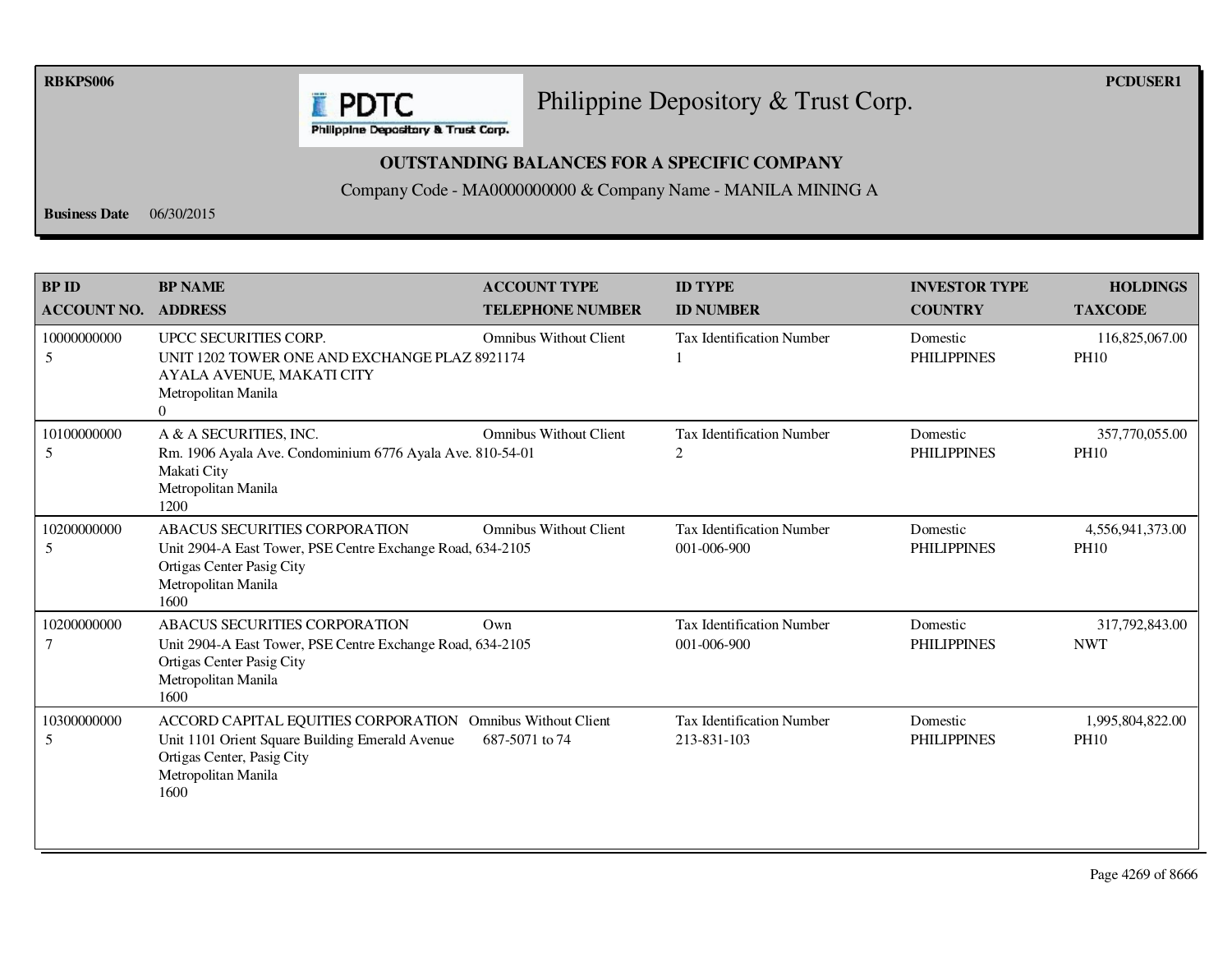| <b>BP ID</b>       | <b>BP NAME</b>                                                                                                                                                                      | <b>ACCOUNT TYPE</b>                             | <b>ID TYPE</b>                                      | <b>INVESTOR TYPE</b>           | <b>HOLDINGS</b>              |
|--------------------|-------------------------------------------------------------------------------------------------------------------------------------------------------------------------------------|-------------------------------------------------|-----------------------------------------------------|--------------------------------|------------------------------|
| <b>ACCOUNT NO.</b> | <b>ADDRESS</b>                                                                                                                                                                      | <b>TELEPHONE NUMBER</b>                         | <b>ID NUMBER</b>                                    | <b>COUNTRY</b>                 | <b>TAXCODE</b>               |
| 10300000000<br>6   | ACCORD CAPITAL EQUITIES CORPORATION<br>Unit 1101 Orient Square Building Emerald Avenue<br>Ortigas Center, Pasig City<br>Metropolitan Manila<br>1600                                 | Settlement<br>687-5071 to 74                    | Tax Identification Number<br>213-831-103            | Domestic<br><b>PHILIPPINES</b> | 1,020,342.00<br><b>NWT</b>   |
| 10400000000<br>5   | A. T. DE CASTRO SECURITIES CORP.<br>Suite 701, 7/F Ayala Tower I, Exchange Plaza, Ayala<br>Triangle, Ayala Ave., Makati City<br>Metropolitan Manila<br>1226                         | <b>Omnibus Without Client</b><br>848-7160 to 65 | Tax Identification Number<br>000-151-360-000        | Domestic<br><b>PHILIPPINES</b> | 64,852,430.00<br><b>PH10</b> |
| 10400000000<br>6   | A. T. DE CASTRO SECURITIES CORP.<br>Suite 701, 7/F Ayala Tower I, Exchange Plaza, Ayala<br>Triangle, Ayala Ave., Makati City<br>Metropolitan Manila<br>1226                         | Settlement<br>848-7160 to 65                    | <b>Tax Identification Number</b><br>000-151-360-000 | Domestic<br><b>PHILIPPINES</b> | 1,280,898.00<br><b>NWT</b>   |
| 10400000000<br>21  | A. T. DE CASTRO SECURITIES CORP.<br>Suite 701, 7/F Ayala Tower I, Exchange Plaza, Ayala<br>Triangle, Ayala Ave., Makati City<br>Metropolitan Manila<br>1226                         | Settlement<br>848-7160 to 65                    | <b>Tax Identification Number</b><br>000-151-360-000 | Foreign<br><b>PHILIPPINES</b>  | 226,322.00<br><b>FTXN</b>    |
| 10600000000<br>5   | ALPHA SECURITIES CORP.<br>UNIT 3003, ONE CORPORATE CENTRE, 30TH<br>FLOOR, JULIA VARGAS STREET, COR MERALC<br>AVENUE STREET, ORTIGAS CENTER, PASIG CI<br>Metropolitan Manila<br>1200 | <b>Omnibus Without Client</b><br>6546806        | <b>Tax Identification Number</b><br>000-155-035-000 | Domestic<br><b>PHILIPPINES</b> | 19,956,169.00<br><b>PH10</b> |
| 10900000000<br>5   | <b>BA SECURITIES, INC.</b><br>Rm 401-403 CLMC Bldg, 256-259 EDSA Greenhills<br>Mandaluyong City<br>Metropolitan Manila<br>1550                                                      | <b>Omnibus Without Client</b><br>727-5374       | Tax Identification Number<br>10                     | Domestic<br><b>PHILIPPINES</b> | 1,761,235.00<br><b>PH10</b>  |
| 10900000000<br>6   | <b>BA SECURITIES, INC.</b><br>Rm 401-403 CLMC Bldg, 256-259 EDSA Greenhills<br>Mandaluyong<br>City<br>Metropolitan<br>Manila<br>1550                                                | Settlement<br>727-5374                          | Tax Identification Number<br>10                     | Domestic<br><b>PHILIPPINES</b> | 48,493,457.00<br><b>NWT</b>  |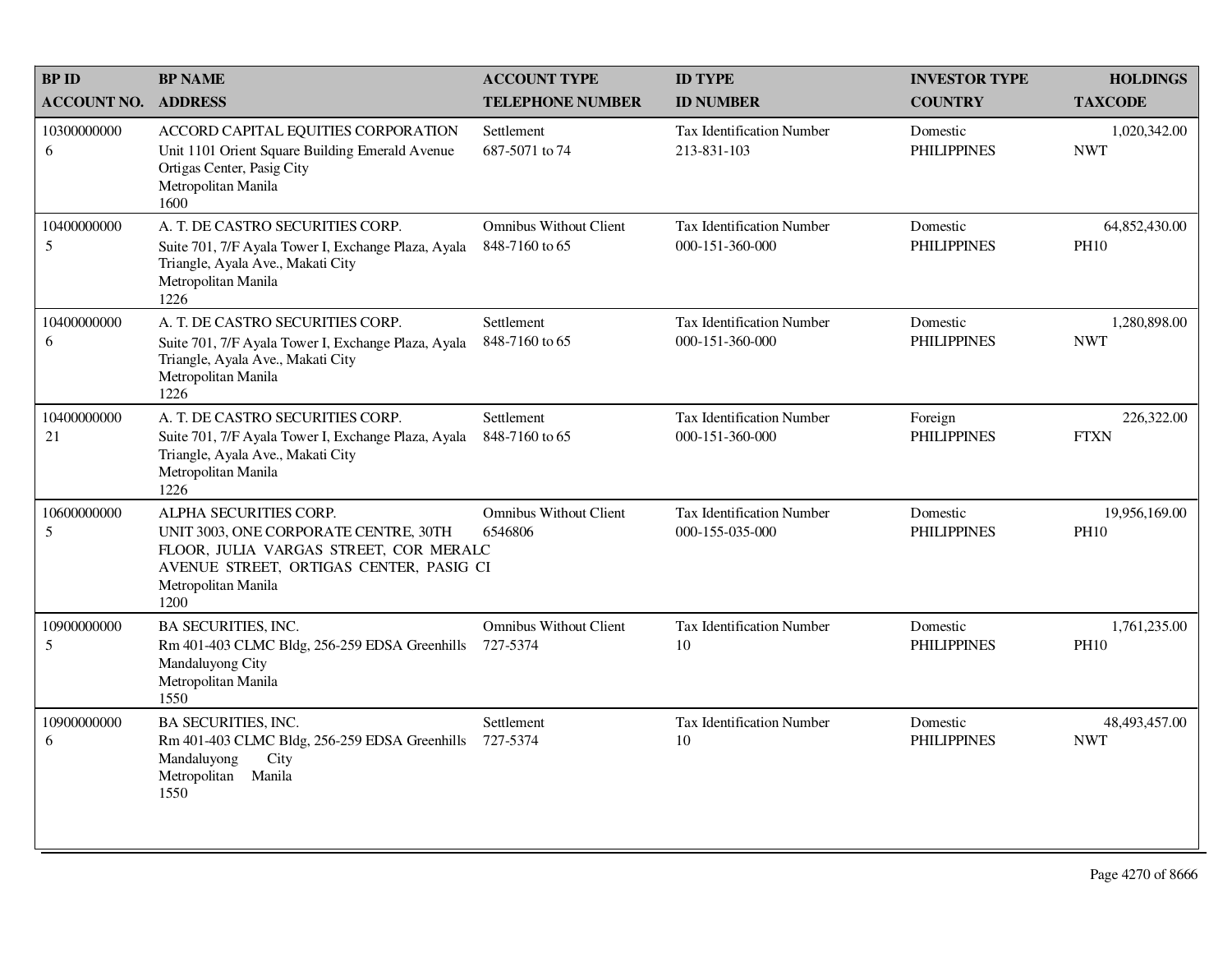| <b>BPID</b>                | <b>BP NAME</b>                                                                                                                                      | <b>ACCOUNT TYPE</b>                       | <b>ID TYPE</b>                                      | <b>INVESTOR TYPE</b>           | <b>HOLDINGS</b>                 |
|----------------------------|-----------------------------------------------------------------------------------------------------------------------------------------------------|-------------------------------------------|-----------------------------------------------------|--------------------------------|---------------------------------|
| <b>ACCOUNT NO. ADDRESS</b> |                                                                                                                                                     | <b>TELEPHONE NUMBER</b>                   | <b>ID NUMBER</b>                                    | <b>COUNTRY</b>                 | <b>TAXCODE</b>                  |
| 10900000000<br>8           | <b>BA SECURITIES, INC.</b><br>Rm 401-403 CLMC Bldg, 256-259 EDSA Greenhills<br>Mandaluyong City<br>Metropolitan Manila<br>1550                      | Settlement<br>727-5374                    | <b>Tax Identification Number</b><br>10              | Domestic<br><b>PHILIPPINES</b> | 6,581,459.00<br><b>NWT</b>      |
| 10900000000<br>14          | <b>BA SECURITIES, INC.</b><br>Rm 401-403 CLMC Bldg, 256-259 EDSA Greenhills<br>Mandaluyong City<br>Metropolitan Manila<br>1550                      | Settlement<br>727-5374                    | Tax Identification Number<br>10                     | Domestic<br><b>PHILIPPINES</b> | 70,702,843.00<br><b>PH10</b>    |
| 11000000000<br>5           | ANGPING & ASSOCIATES SECURITIES, INC.<br>Suites 2002/2004, The Peak, 107 Alfaro St., Salcedo<br>Village, Makati City<br>Metropolitan Manila<br>1227 | <b>Omnibus Without Client</b><br>8482915  | <b>Tax Identification Number</b><br>005-037-731-000 | Domestic<br><b>PHILIPPINES</b> | 2,760,096,588.00<br><b>PH10</b> |
| 11100000000<br>5           | ANSALDO, GODINEZ & CO., INC.<br>340 Nueva St., Binondo Manila<br>Metropolitan Manila<br>1006                                                        | <b>Omnibus Without Client</b><br>242-5127 | <b>Tax Identification Number</b><br>007-571-837-000 | Domestic<br><b>PHILIPPINES</b> | 366,777,736.00<br><b>PH10</b>   |
| 11100000000<br>7           | ANSALDO, GODINEZ & CO., INC.<br>340 Nueva St., Binondo Manila<br>Metropolitan Manila<br>1006                                                        | Own<br>242-5127                           | Tax Identification Number<br>007-571-837-000        | Domestic<br><b>PHILIPPINES</b> | 10,000,000.00<br><b>NWT</b>     |
| 11200000000<br>6           | AB CAPITAL SECURITIES, INC.<br>8/F Phinma Plaza 39 Plaza Drive, Rockwell Center<br>Makati City<br>Metropolitan Manila<br>1200                       | Settlement<br>814-5601                    | <b>Tax Identification Number</b><br>13              | Domestic<br><b>PHILIPPINES</b> | 655, 633, 827.00<br><b>NWT</b>  |
| 11200000000<br>14          | AB CAPITAL SECURITIES, INC.<br>8/F Phinma Plaza 39 Plaza Drive, Rockwell Center<br>Makati City<br>Metropolitan<br>Manila<br>1200                    | Settlement<br>814-5601                    | <b>Tax Identification Number</b><br>13              | Domestic<br><b>PHILIPPINES</b> | 1,807,622.00<br><b>PH10</b>     |
|                            |                                                                                                                                                     |                                           |                                                     |                                |                                 |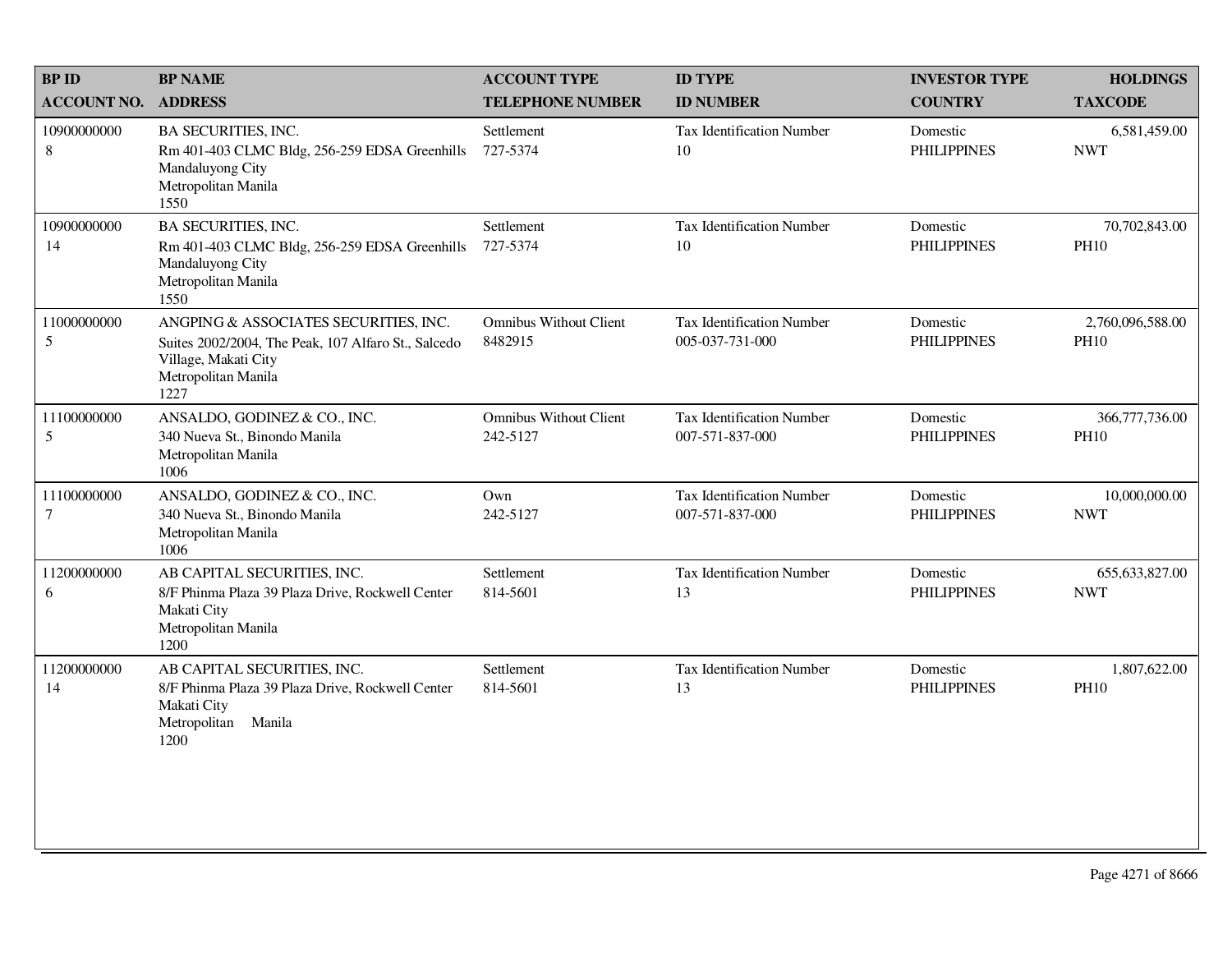| <b>BPID</b><br><b>ACCOUNT NO.</b> | <b>BP NAME</b><br><b>ADDRESS</b>                                                                                                                         | <b>ACCOUNT TYPE</b><br><b>TELEPHONE NUMBER</b> | <b>ID TYPE</b><br><b>ID NUMBER</b>                  | <b>INVESTOR TYPE</b><br><b>COUNTRY</b> | <b>HOLDINGS</b><br><b>TAXCODE</b> |
|-----------------------------------|----------------------------------------------------------------------------------------------------------------------------------------------------------|------------------------------------------------|-----------------------------------------------------|----------------------------------------|-----------------------------------|
| 11300000000<br>5                  | SARANGANI SECURITIES, INC.<br>UNIT 2 D1 VERNIDA I CONDOMINIUM 120<br>AMORSOLO ST., LEGASPI VILLAGE, MAKATI<br><b>CITY</b><br>Metropolitan Manila<br>1229 | <b>Omnibus Without Client</b><br>817-5806      | <b>Tax Identification Number</b><br>004-655-021-000 | Domestic<br><b>PHILIPPINES</b>         | 3,155,841.00<br><b>PH10</b>       |
| 11500000000<br>-1                 | SB EQUITIES, INC.<br>18/F, Security Bank Centre 6776 Ayala Avenue,<br>Makati City<br>Metropolitan Manila<br>1226                                         | <b>Omnibus Without Client</b><br>8911037       | <b>Tax Identification Number</b><br>000-152-830-000 | Foreign<br><b>PHILIPPINES</b>          | 8,026,733.00<br>FMX1              |
| 11500000000<br>5                  | SB EQUITIES, INC.<br>18/F, Security Bank Centre 6776 Ayala Avenue,<br>Makati City<br>Metropolitan Manila<br>1226                                         | <b>Omnibus Without Client</b><br>8911037       | Tax Identification Number<br>000-152-830-000        | Domestic<br><b>PHILIPPINES</b>         | 2,582,070,907.00<br><b>PH10</b>   |
| 11500000000<br>7                  | SB EQUITIES, INC.<br>18/F, Security Bank Centre 6776 Ayala Avenue,<br>Makati City<br>Metropolitan Manila<br>1226                                         | Own<br>8911037                                 | Tax Identification Number<br>000-152-830-000        | Domestic<br><b>PHILIPPINES</b>         | 6,351.00<br><b>NWT</b>            |
| 11600000000                       | ASIA PACIFIC CAPITAL EQUITIES & SECURITIEOmnibus Without Client<br>CORP.                                                                                 |                                                | <b>Tax Identification Number</b>                    | Domestic                               | 65,769,389.00                     |
| 5                                 | 24/F Galleria Corporate Center EDSA corner Ortigas<br>Avenue, Pasig City<br>Metropolitan Manila<br>1605                                                  | 6345621 to 26                                  | 002-011-914-000                                     | <b>PHILIPPINES</b>                     | <b>PH10</b>                       |
| 11800000000<br>5                  | ASIASEC EQUITIES, INC.<br>8/F Chatham House<br>116 Valero cor. V.A. Rufino Sts<br>Salcedo Village, Makati City 1227<br>Metropolitan Manila<br>1227       | <b>Omnibus Without Client</b><br>8937981       | <b>Tax Identification Number</b><br>000-154-961-000 | Domestic<br><b>PHILIPPINES</b>         | 4,682,180,793.00<br><b>PH10</b>   |
| 11900000000<br>5                  | ASTRA SECURITIES CORPORATION<br>Units 1204-1205 Ayala Tower One Ayala Ave. cor.<br>Paseo de Roxas Makati City<br>Metropolitan Manila<br>1200             | <b>Omnibus Without Client</b><br>848-6421/27   | <b>Tax Identification Number</b><br>000-107-717-000 | Domestic<br><b>PHILIPPINES</b>         | 297,022,200.00<br><b>PH10</b>     |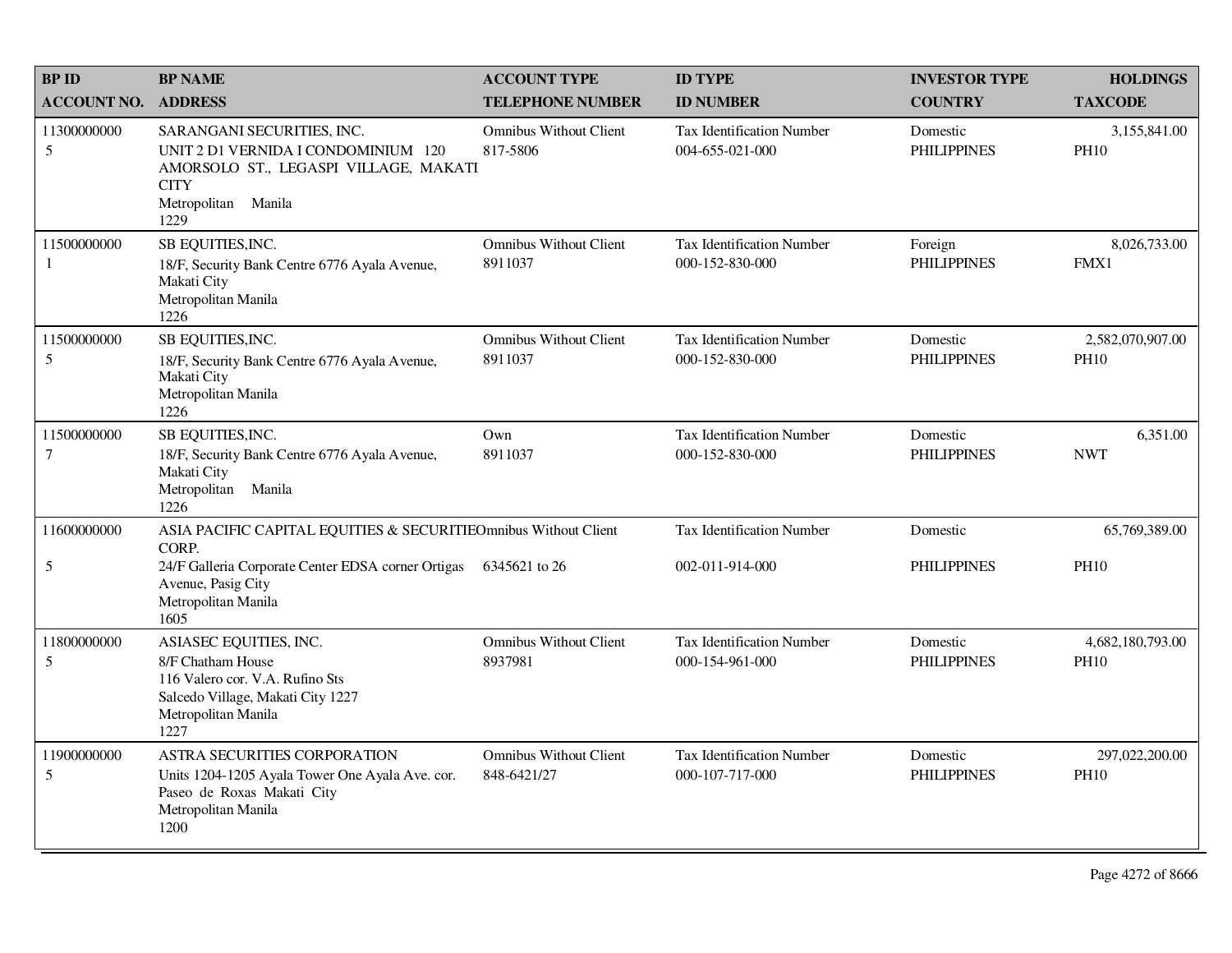| <b>BP ID</b>                    | <b>BP NAME</b>                                                                                                                     | <b>ACCOUNT TYPE</b>                            | <b>ID TYPE</b>                                      | <b>INVESTOR TYPE</b>           | <b>HOLDINGS</b>               |
|---------------------------------|------------------------------------------------------------------------------------------------------------------------------------|------------------------------------------------|-----------------------------------------------------|--------------------------------|-------------------------------|
| <b>ACCOUNT NO.</b>              | <b>ADDRESS</b>                                                                                                                     | <b>TELEPHONE NUMBER</b>                        | <b>ID NUMBER</b>                                    | <b>COUNTRY</b>                 | <b>TAXCODE</b>                |
| 12000000000<br>$5\overline{)}$  | ATC SECURITIES, INC.<br>Unit 6f, 6th Floor 8101 Pearl Plaza, Pearl Drive Ortiga<br>Center, Pasig City<br>Metropolitan Manila<br>12 | <b>Omnibus Without Client</b><br>687-1768      | <b>Tax Identification Number</b><br>000-333-279-000 | Domestic<br><b>PHILIPPINES</b> | 2,650,700.00<br><b>PH10</b>   |
| 12200000000<br>5                | BELSON SECURITIES, INC.<br>4th Floor Belson House 271 Edsa, Mandaluyong City<br>Metropolitan Manila<br>1554                        | <b>Omnibus Without Client</b><br>724-7586loc21 | Tax Identification Number<br>000-154-219-000        | Domestic<br><b>PHILIPPINES</b> | 279,862,511.00<br><b>PH10</b> |
| 12200000000<br>6                | BELSON SECURITIES, INC.<br>4th Floor Belson House 271 Edsa, Mandaluyong City<br>Metropolitan Manila<br>1554                        | Settlement<br>724-7586loc21                    | <b>Tax Identification Number</b><br>000-154-219-000 | Domestic<br><b>PHILIPPINES</b> | 29,666,689.00<br><b>NWT</b>   |
| 12200000000<br>$\boldsymbol{7}$ | BELSON SECURITIES, INC.<br>4th Floor Belson House 271 Edsa, Mandaluyong City<br>Metropolitan Manila<br>1554                        | Own<br>724-7586loc21                           | <b>Tax Identification Number</b><br>000-154-219-000 | Domestic<br><b>PHILIPPINES</b> | 404,368.00<br><b>NWT</b>      |
| 12300000000<br>5                | BENJAMIN CO CA & CO., INC.<br>Rm. 301 Downtown Ctr Bldg., 516 Quintin Paredes St<br>Binondo, Manila<br>Metropolitan Manila<br>1006 | <b>Omnibus Without Client</b><br>6345186       | <b>Tax Identification Number</b><br>000-330-322-000 | Domestic<br><b>PHILIPPINES</b> | 8,822,243.00<br><b>PH10</b>   |
| 12300000000<br>$\tau$           | BENJAMIN CO CA & CO., INC.<br>Rm. 301 Downtown Ctr Bldg., 516 Quintin Paredes St<br>Binondo, Manila<br>Metropolitan Manila<br>1006 | Own<br>6345186                                 | <b>Tax Identification Number</b><br>000-330-322-000 | Domestic<br><b>PHILIPPINES</b> | 488,901.00<br><b>NWT</b>      |
| 12400000000<br>$\mathfrak s$    | <b>B. H. CHUA SECURITIES CORPORATION</b><br>872 G. Araneta Avenue, Quezon City<br>Metropolitan Manila<br>1135                      | <b>Omnibus Without Client</b><br>412-3444      | <b>Tax Identification Number</b><br>000-401-773     | Domestic<br><b>PHILIPPINES</b> | 700,798,838.00<br><b>PH10</b> |
| 12500000000<br>5                | <b>JAKA SECURITIES CORP.</b><br>Unit 814, Ayala Tower I Ayala Ave., Makati City<br>Metropolitan Manila<br>1226                     | <b>Omnibus Without Client</b><br>8487123       | <b>Tax Identification Number</b><br>004-500-728-000 | Domestic<br><b>PHILIPPINES</b> | 26,743,241.00<br><b>PH10</b>  |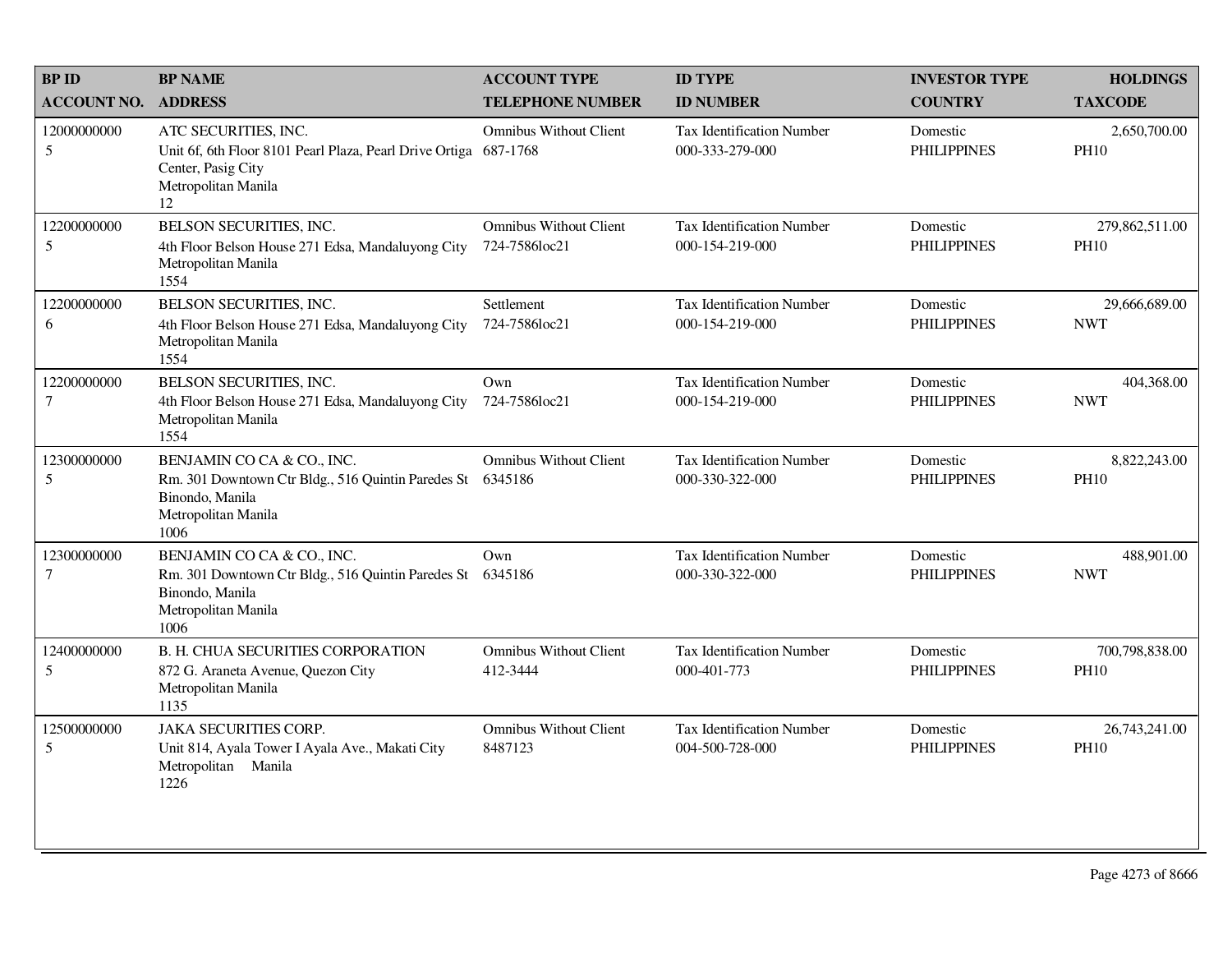| <b>BPID</b>        | <b>BP NAME</b>                                                                                                                                   | <b>ACCOUNT TYPE</b>                       | <b>ID TYPE</b>                                      | <b>INVESTOR TYPE</b>           | <b>HOLDINGS</b>                 |
|--------------------|--------------------------------------------------------------------------------------------------------------------------------------------------|-------------------------------------------|-----------------------------------------------------|--------------------------------|---------------------------------|
| <b>ACCOUNT NO.</b> | <b>ADDRESS</b>                                                                                                                                   | <b>TELEPHONE NUMBER</b>                   | <b>ID NUMBER</b>                                    | <b>COUNTRY</b>                 | <b>TAXCODE</b>                  |
| 12500000000<br>6   | <b>JAKA SECURITIES CORP.</b><br>Unit 814, Ayala Tower I Ayala Ave., Makati City<br>Metropolitan Manila<br>1226                                   | Settlement<br>8487123                     | <b>Tax Identification Number</b><br>004-500-728-000 | Domestic<br><b>PHILIPPINES</b> | 384,269.00<br><b>NWT</b>        |
| 12600000000<br>5   | BPI SECURITIES CORPORATION<br>8/F BPI Head Office Bldg., Ayala Ave., cor. Paseo de<br>Roxas Makati City<br>Metropolitan Manila<br>1226           | <b>Omnibus Without Client</b><br>8196535  | <b>Tax Identification Number</b><br>000-109-309-000 | Domestic<br><b>PHILIPPINES</b> | 3,023,469,701.00<br><b>PH10</b> |
| 12800000000<br>5   | CAMPOS, LANUZA & COMPANY, INC.<br>Unit 2003B East Tower, PSE Center Exchange Road,<br>Ortigas Center Pasig City<br>Metropolitan Manila<br>1605   | Omnibus Without Client<br>634-6881/87     | <b>Tax Identification Number</b><br>000-155-524-000 | Domestic<br><b>PHILIPPINES</b> | 57,104,363.00<br><b>PH10</b>    |
| 12800000000<br>6   | CAMPOS, LANUZA & COMPANY, INC.<br>Unit 2003B East Tower, PSE Center Exchange Road,<br>Ortigas Center Pasig City<br>Metropolitan Manila<br>1605   | Settlement<br>634-6881/87                 | <b>Tax Identification Number</b><br>000-155-524-000 | Domestic<br><b>PHILIPPINES</b> | 8,339,541.00<br><b>NWT</b>      |
| 12800000000<br>18  | CAMPOS, LANUZA & COMPANY, INC.<br>Unit 2003B East Tower, PSE Center Exchange Road,<br>Ortigas Center Pasig City<br>Metropolitan Manila<br>1605   | <b>Settlement</b><br>634-6881/87          | <b>Tax Identification Number</b><br>000-155-524-000 | Foreign<br><b>PHILIPPINES</b>  | 640,449.00<br><b>RA10</b>       |
| 12900000000<br>5   | SINCERE SECURITIES CORPORATION<br>1203-A East Tower, PSE Centre, Exchange Road,<br>Ortigas Center, Pasig City<br>Metropolitan Manila<br>$\Omega$ | <b>Omnibus Without Client</b><br>638-3549 | <b>Tax Identification Number</b><br>000-338-426-000 | Domestic<br><b>PHILIPPINES</b> | 118,675,955.00<br><b>PH10</b>   |
| 13000000000<br>5   | CENTURY SECURITIES CORPORATION<br>1105 Galleria Corporate Center Ortigas Ave., Quezon 633-7044/47<br>City<br>Metropolitan Manila<br>1600         | <b>Omnibus Without Client</b>             | <b>Tax Identification Number</b><br>29              | Domestic<br><b>PHILIPPINES</b> | 2,417,122.00<br><b>PH10</b>     |
| 13100000000<br>5   | PCIB SECURITIES, INC.<br>8/F PCIB Tower 2, Dela Costa St., Makati City<br>Metropolitan Manila<br>1002                                            | <b>Omnibus Without Client</b><br>8912028  | <b>Tax Identification Number</b><br>30              | Domestic<br><b>PHILIPPINES</b> | 113,854,156.00<br><b>PH10</b>   |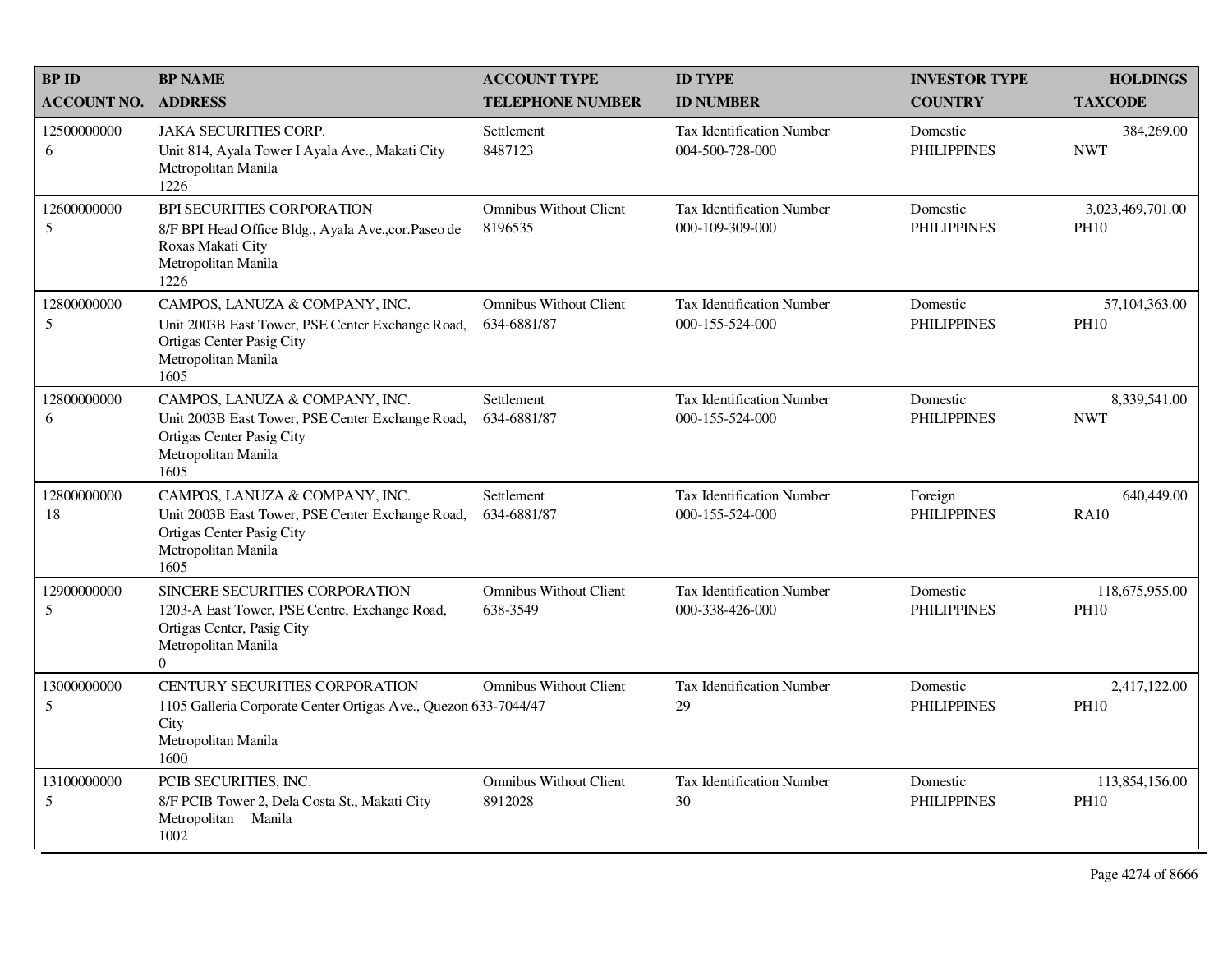| <b>BPID</b>                | <b>BP NAME</b>                                                                                                                                         | <b>ACCOUNT TYPE</b>                       | <b>ID TYPE</b>                                      | <b>INVESTOR TYPE</b>           | <b>HOLDINGS</b>               |
|----------------------------|--------------------------------------------------------------------------------------------------------------------------------------------------------|-------------------------------------------|-----------------------------------------------------|--------------------------------|-------------------------------|
| <b>ACCOUNT NO. ADDRESS</b> |                                                                                                                                                        | <b>TELEPHONE NUMBER</b>                   | <b>ID NUMBER</b>                                    | <b>COUNTRY</b>                 | <b>TAXCODE</b>                |
| 13100000000<br>6           | PCIB SECURITIES, INC.<br>8/F PCIB Tower 2, Dela Costa St., Makati City<br>Metropolitan Manila<br>1002                                                  | Settlement<br>8912028                     | <b>Tax Identification Number</b><br>30              | Domestic<br><b>PHILIPPINES</b> | 2,078,031.00<br><b>NWT</b>    |
| 13300000000<br>5           | CITISECURITIES, INC.<br>Rm. 2701-B Tektite Tower Center Exchange Rd, Pasi<br>City<br>Metropolitan Manila<br>1600                                       | Omnibus Without Client<br>635-5735        | <b>Tax Identification Number</b><br>000-322-268-000 | Domestic<br><b>PHILIPPINES</b> | 501,121,696.00<br><b>PH10</b> |
| 13300000000<br>7           | CITISECURITIES, INC.<br>Rm. 2701-B Tektite Tower Center Exchange Rd, Pasi<br>City<br>Metropolitan Manila<br>1600                                       | Own<br>635-5735                           | Tax Identification Number<br>000-322-268-000        | Domestic<br><b>PHILIPPINES</b> | 97,232.00<br><b>NWT</b>       |
| 13500000000<br>5           | VSEC.COM, INC.<br>UNITS 1009-1011 TOWER ONE & EXCHANGE<br>PLAZA, AYALA TRIANGLE, AYALA AVE.,<br><b>MAKATI CITY</b><br>Metropolitan Manila<br>1200      | <b>Omnibus Without Client</b><br>856-5801 | <b>Tax Identification Number</b><br>33              | Domestic<br><b>PHILIPPINES</b> | 10,000,000.00<br><b>PH10</b>  |
| 13600000000<br>5           | TRITON SECURITIES CORP.<br>26/F LKG Tower, 6801 Ayala Avenue Makati City<br>Metropolitan Manila<br>$\overline{0}$                                      | <b>Omnibus Without Client</b><br>5238311  | <b>Tax Identification Number</b><br>003-741-374-000 | Domestic<br><b>PHILIPPINES</b> | 879,227,097.00<br><b>PH10</b> |
| 14000000000<br>5           | IGC SECURITIES INC.<br>Suite 1006, Tower I & Exchange Plaza Ayala Triangle 816-39-86<br>Ayala Avenue Makati City<br>Metropolitan Manila<br>1200        | <b>Omnibus Without Client</b>             | Tax Identification Number<br>38                     | Domestic<br><b>PHILIPPINES</b> | 297,224,150.00<br><b>PH10</b> |
| 14000000000<br>$\tau$      | <b>IGC SECURITIES INC.</b><br>Suite 1006, Tower I & Exchange Plaza Ayala Triangle 816-39-86<br>Ayala Avenue Makati City<br>Metropolitan Manila<br>1200 | Own                                       | Tax Identification Number<br>38                     | Domestic<br><b>PHILIPPINES</b> | 46,624,979.00<br><b>NWT</b>   |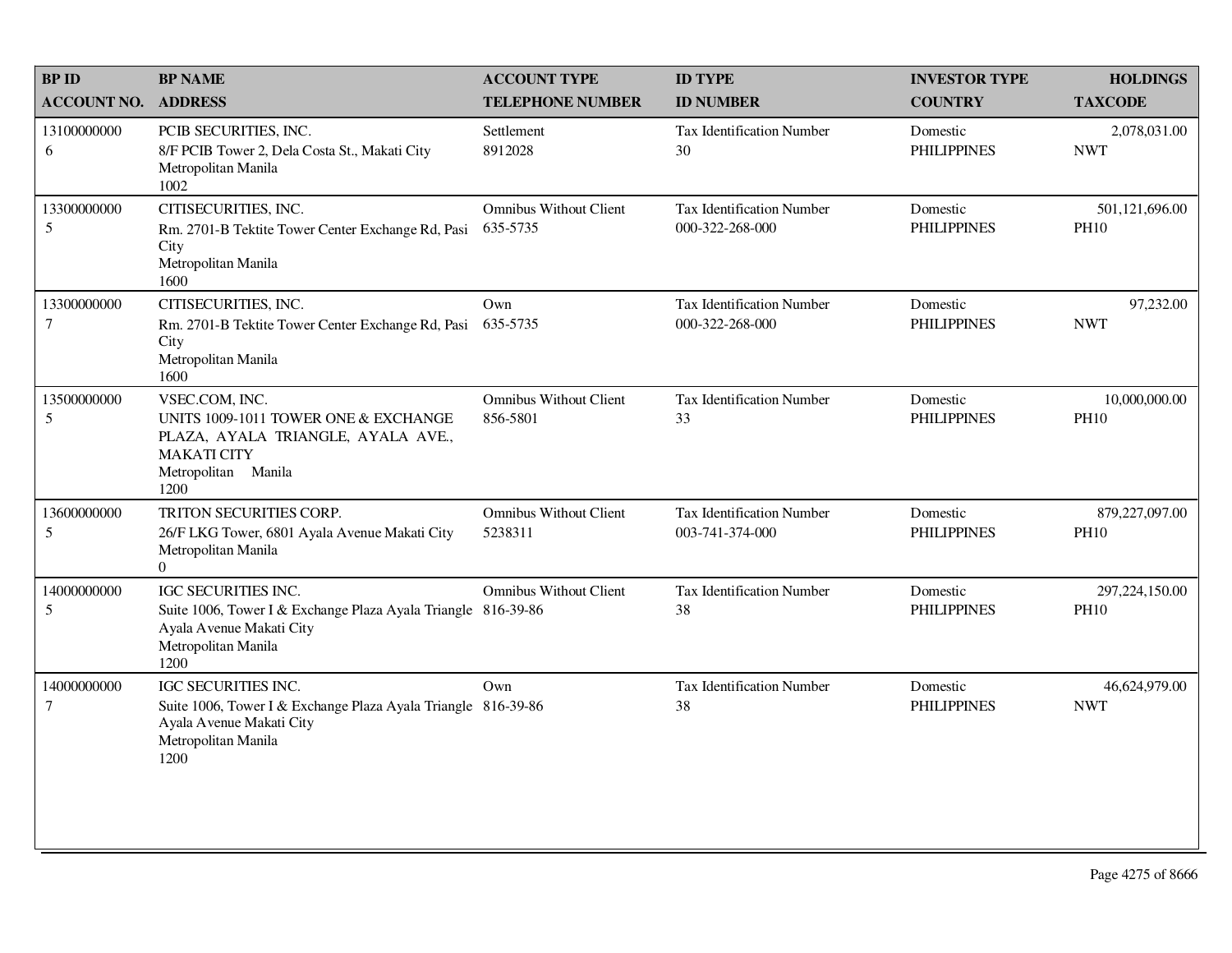| <b>BPID</b>            | <b>BP NAME</b>                                                                                                                                                    | <b>ACCOUNT TYPE</b>                          | <b>ID TYPE</b>                                        | <b>INVESTOR TYPE</b>           | <b>HOLDINGS</b>               |
|------------------------|-------------------------------------------------------------------------------------------------------------------------------------------------------------------|----------------------------------------------|-------------------------------------------------------|--------------------------------|-------------------------------|
| <b>ACCOUNT NO.</b>     | <b>ADDRESS</b>                                                                                                                                                    | <b>TELEPHONE NUMBER</b>                      | <b>ID NUMBER</b>                                      | <b>COUNTRY</b>                 | <b>TAXCODE</b>                |
| 14100000000<br>5       | <b>CUALOPING SECURITIES CORPORATION</b><br>Suite 1801 Tytana Centre Condominium Plaza Lorenz 241-0262<br>Ruiz, Binondo, Manila<br>Metropolitan<br>Manila<br>1006  | <b>Omnibus Without Client</b>                | <b>Tax Identification Number</b><br>000-333-333-000   | Domestic<br><b>PHILIPPINES</b> | 60,250.00<br><b>PH10</b>      |
| 14200000000<br>14      | DBP-DAIWA CAPITAL MARKETS PHILPPINES,<br>INC.<br>18/F Citibank Tower 8741 Paseo de Roxas Makati Cit 813-73-44<br>Metropolitan Manila<br>1200                      | Settlement                                   | Tax Identification Number<br>004-663-955-000          | Domestic<br><b>PHILIPPINES</b> | 10,260,979.00<br><b>PH10</b>  |
| 14300000000<br>5       | DAVID GO SECURITIES CORP.<br>UNIT 2702D EAST TOWER, PHILIPPINE STOCK<br>EXCHANGE CENTRE, EXCHANGE ROAD, ORTI<br>CENTER, PASIG CITY<br>Metropolitan Manila<br>1006 | Omnibus Without Client<br>650-6588           | Tax Identification Number<br>000-320-855-000          | Domestic<br><b>PHILIPPINES</b> | 646,795,950.00<br><b>PH10</b> |
| 14300000002<br>1       | FLT PRIME INSURANCE CORPORATION<br>RM. 309 FEDERATION CTR. BLDG., MUELLE DE 242-2379<br>BINONDO, BINONDO, MANILA<br>Metropolitan Manila<br>1006                   | Client                                       | <b>Tax Identification Number</b><br>000-320-855-000xc | Domestic<br><b>PHILIPPINES</b> | 24,000,000.00<br><b>NWT</b>   |
| 14500000000<br>5       | DIVERSIFIED SECURITIES, INC.<br>5/F PDCP Bank Centre, Herrera cor. Alfaro Sts.,<br>Salcedo Village, Makati City<br>Metropolitan Manila<br>1600                    | <b>Omnibus Without Client</b><br>634-6630/31 | Tax Identification Number<br>43                       | Domestic<br><b>PHILIPPINES</b> | 230,838,353.00<br><b>PH10</b> |
| 14500000000<br>6       | DIVERSIFIED SECURITIES, INC.<br>5/F PDCP Bank Centre, Herrera cor. Alfaro Sts.,<br>Salcedo Village, Makati City<br>Metropolitan Manila<br>1600                    | Settlement<br>634-6630/31                    | <b>Tax Identification Number</b><br>43                | Domestic<br><b>PHILIPPINES</b> | 49,521,132.00<br><b>NWT</b>   |
| 14500000000<br>$\,8\,$ | DIVERSIFIED SECURITIES, INC.<br>5/F PDCP Bank Centre, Herrera cor. Alfaro Sts.,<br>Salcedo Village, Makati City<br>Metropolitan Manila<br>1600                    | Settlement<br>634-6630/31                    | Tax Identification Number<br>43                       | Domestic<br><b>PHILIPPINES</b> | 836.00<br><b>NWT</b>          |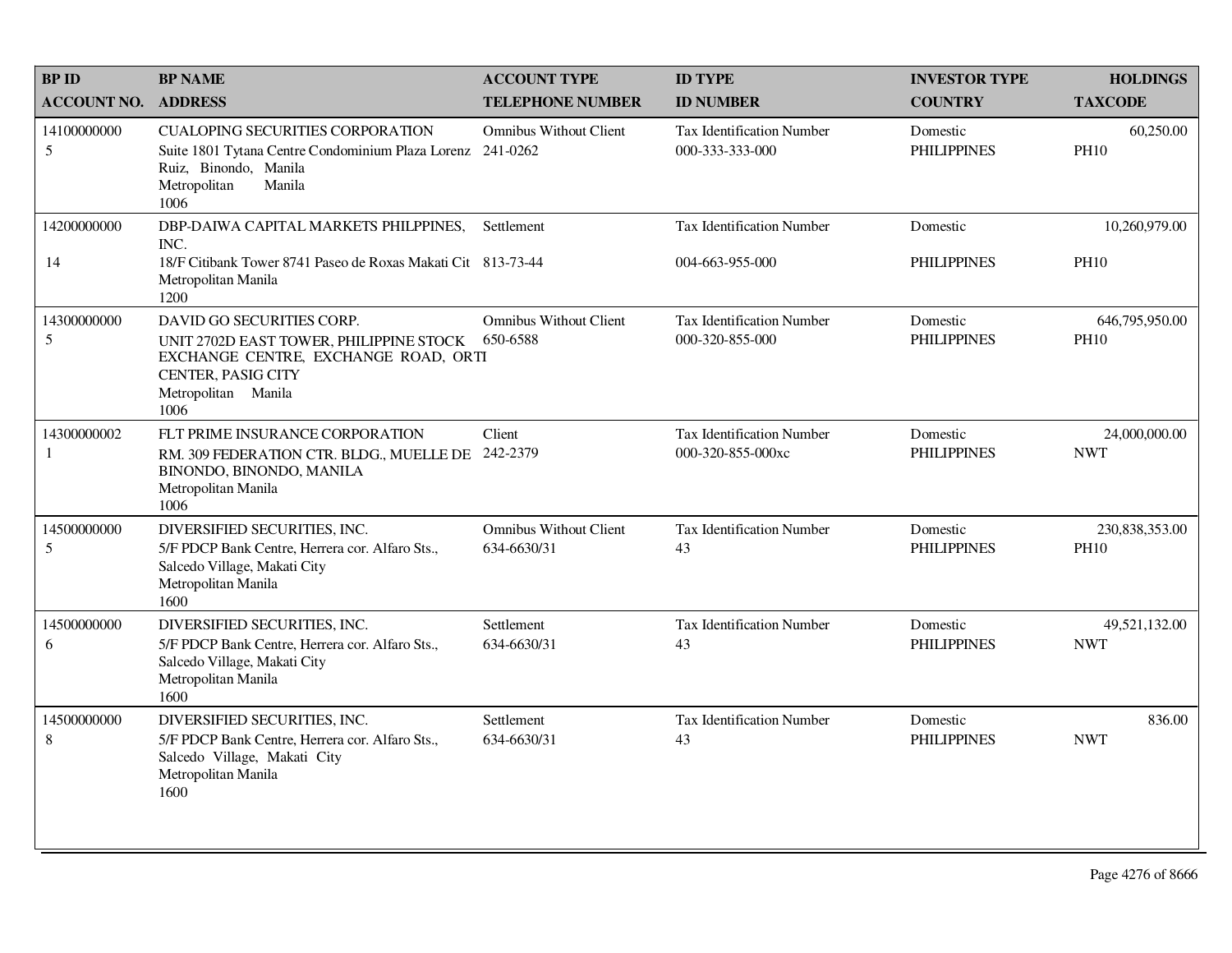| <b>BPID</b>                | <b>BP NAME</b>                                                                                                                                                                                                    | <b>ACCOUNT TYPE</b>                          | <b>ID TYPE</b>                                      | <b>INVESTOR TYPE</b>           | <b>HOLDINGS</b>                 |
|----------------------------|-------------------------------------------------------------------------------------------------------------------------------------------------------------------------------------------------------------------|----------------------------------------------|-----------------------------------------------------|--------------------------------|---------------------------------|
| <b>ACCOUNT NO. ADDRESS</b> |                                                                                                                                                                                                                   | <b>TELEPHONE NUMBER</b>                      | <b>ID NUMBER</b>                                    | <b>COUNTRY</b>                 | <b>TAXCODE</b>                  |
| 14700000000<br>5           | E. CHUA CHIACO SECURITIES, INC.<br>113 Renta St., Binondo, Manila<br>Metropolitan Manila<br>1006                                                                                                                  | <b>Omnibus Without Client</b><br>242-5145    | <b>Tax Identification Number</b><br>000-335-991-000 | Domestic<br><b>PHILIPPINES</b> | 668, 357, 791.00<br><b>PH10</b> |
| 14700000000<br>$\tau$      | E. CHUA CHIACO SECURITIES, INC.<br>113 Renta St., Binondo, Manila<br>Metropolitan Manila<br>1006                                                                                                                  | Own<br>242-5145                              | Tax Identification Number<br>000-335-991-000        | Domestic<br><b>PHILIPPINES</b> | 119,644.00<br><b>NWT</b>        |
| 14800000000<br>5           | EQUITABLE SECURIITES (PHILS.) INC.<br>3/F Cacho-Gonzalez Bldg, Aguirre cor. Trasierra St,<br>Legaspi Village Makati City<br>Metropolitan Manila<br>1229                                                           | <b>Omnibus Without Client</b><br>810-4801/04 | <b>Tax Identification Number</b><br>46              | Domestic<br><b>PHILIPPINES</b> | 1,605,375.00<br><b>PH10</b>     |
| 15000000000                | EASTERN SECURITIES DEVELOPMENT<br><b>CORPORATION</b>                                                                                                                                                              | <b>Omnibus Without Client</b>                | <b>Tax Identification Number</b>                    | Domestic                       | 995,179,547.00                  |
| 5                          | 1701 Tytana Ctr. Bldg, Binondo, Manila<br>Metropolitan Manila<br>1006                                                                                                                                             | 242-4006/11                                  | 000-329-281-000                                     | <b>PHILIPPINES</b>             | <b>PH10</b>                     |
| 15300000000<br>5           | EQUITIWORLD SECURITIES, INC.<br>807-809 Philippine Stock Exchange Ayala Tower 1,<br>Ayala Avenue Makati City<br>Metropolitan Manila<br>1226                                                                       | <b>Omnibus Without Client</b><br>848-5401/09 | Tax Identification Number<br>51                     | Domestic<br><b>PHILIPPINES</b> | 156,639,367.00<br><b>PH10</b>   |
| 15300000000<br>7           | EQUITIWORLD SECURITIES, INC.<br>807-809 Philippine Stock Exchange Ayala Tower 1,<br>Ayala Avenue Makati City<br>Metropolitan Manila<br>1226                                                                       | Own<br>848-5401/09                           | Tax Identification Number<br>51                     | Domestic<br><b>PHILIPPINES</b> | 10,000.00<br><b>NWT</b>         |
| 15400000000<br>5           | EVERGREEN STOCK BROKERAGE & SEC., INC. Omnibus Without Client<br>Suite 606 - 607, 6th Floor, Tower One Phil. Stock<br>Exchange Plaza, Ayala Triangle, Ayala Ave. Makati<br>City<br>Metropolitan<br>Manila<br>1200 | 891-9451                                     | <b>Tax Identification Number</b><br>001-483-985     | Domestic<br><b>PHILIPPINES</b> | 703,839,824.00<br><b>PH10</b>   |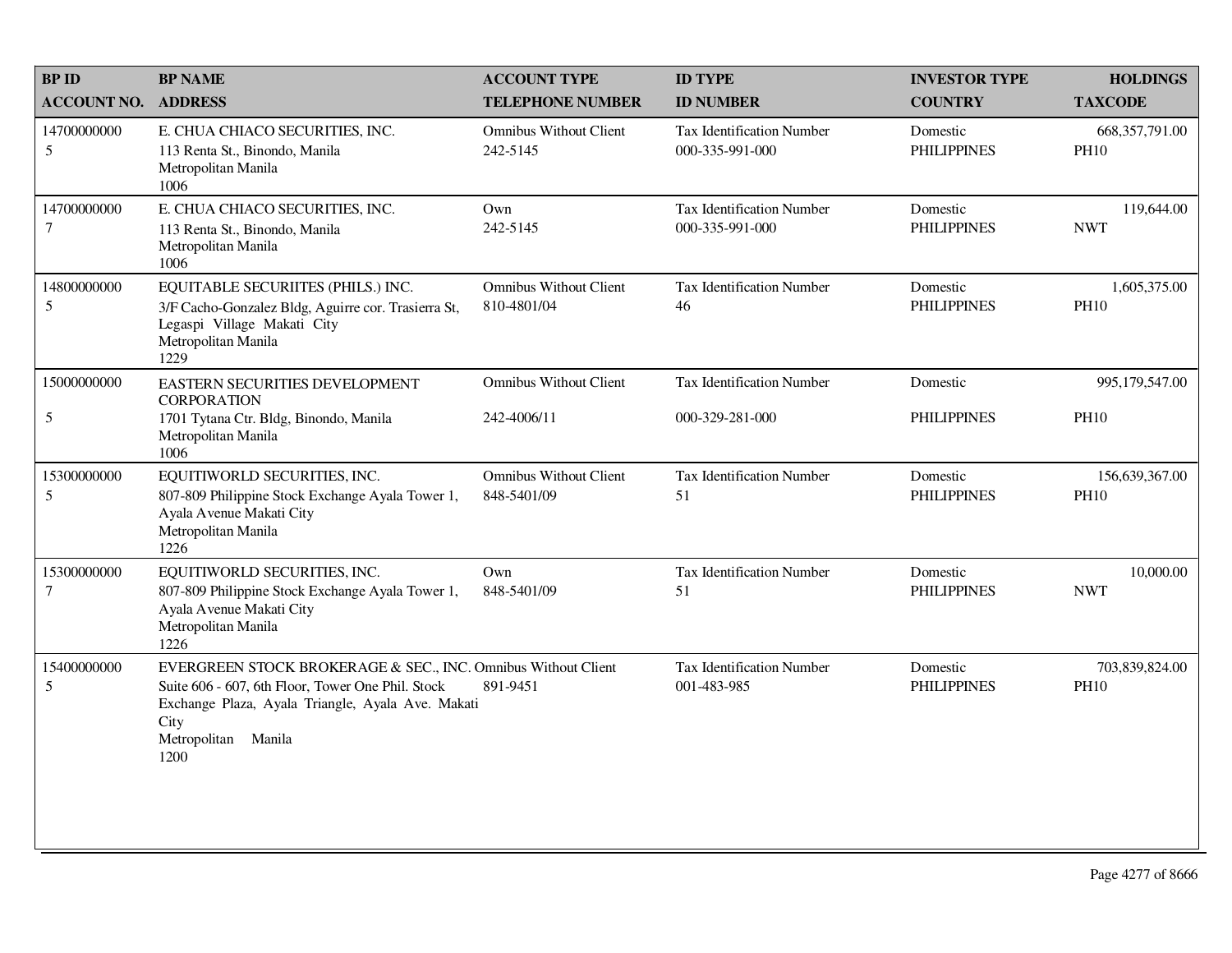| <b>BP ID</b>          | <b>BP NAME</b>                                                                                                                                                                                     | <b>ACCOUNT TYPE</b>                          | <b>ID TYPE</b>                                      | <b>INVESTOR TYPE</b>           | <b>HOLDINGS</b>                 |
|-----------------------|----------------------------------------------------------------------------------------------------------------------------------------------------------------------------------------------------|----------------------------------------------|-----------------------------------------------------|--------------------------------|---------------------------------|
| <b>ACCOUNT NO.</b>    | <b>ADDRESS</b>                                                                                                                                                                                     | <b>TELEPHONE NUMBER</b>                      | <b>ID NUMBER</b>                                    | <b>COUNTRY</b>                 | <b>TAXCODE</b>                  |
| 15400000000<br>6      | EVERGREEN STOCK BROKERAGE & SEC., INC. Settlement<br>Suite 606 - 607, 6th Floor, Tower One Phil. Stock<br>Exchange Plaza, Ayala Triangle, Ayala Ave. Makati<br>City<br>Metropolitan Manila<br>1200 | 891-9451                                     | Tax Identification Number<br>001-483-985            | Domestic<br><b>PHILIPPINES</b> | 37,658.00<br><b>NWT</b>         |
| 15400000000<br>$\tau$ | EVERGREEN STOCK BROKERAGE & SEC., INC. Own<br>Suite 606 - 607, 6th Floor, Tower One Phil. Stock<br>Exchange Plaza, Ayala Triangle, Ayala Ave. Makati<br>City<br>Metropolitan Manila<br>1200        | 891-9451                                     | <b>Tax Identification Number</b><br>001-483-985     | Domestic<br><b>PHILIPPINES</b> | 5,502.00<br><b>NWT</b>          |
| 15700000000<br>5      | FIRST ORIENT SECURITIES, INC.<br>Unit 1201 Ayala Triangle Tower One Ayala Avenue,<br>Makati City<br>Metropolitan Manila<br>1226                                                                    | <b>Omnibus Without Client</b><br>891-9240/45 | <b>Tax Identification Number</b><br>55              | Domestic<br><b>PHILIPPINES</b> | 15,773,370.00<br><b>PH10</b>    |
| 16200000000<br>5      | F. YAP SECURITIES, INC.<br>Unit 2301 PSE Center (East Tower) Exchange Rd.,<br>Ortigas Center Pasig City<br>Metropolitan Manila<br>1603                                                             | <b>Omnibus Without Client</b><br>635-4126    | <b>Tax Identification Number</b><br>000-333-165-000 | Domestic<br><b>PHILIPPINES</b> | 1,018,210,333.00<br><b>PH10</b> |
| 16700000000<br>1      | AURORA SECURITIES, INC.<br>UNIT 2405A WEST TOWER PHILIPPINE STOCK<br>EXCHANGE CENTRE ORTIGAS, PASIG CITY<br>Metropolitan Manila<br>1605                                                            | <b>Omnibus Without Client</b><br>633-5892    | <b>Tax Identification Number</b><br>002-832-240     | Foreign<br><b>PHILIPPINES</b>  | 36,329.00<br>FMX1               |
| 16700000000<br>5      | AURORA SECURITIES, INC.<br>UNIT 2405A WEST TOWER PHILIPPINE STOCK<br>EXCHANGE CENTRE ORTIGAS, PASIG CITY<br>Metropolitan Manila<br>1605                                                            | <b>Omnibus Without Client</b><br>633-5892    | <b>Tax Identification Number</b><br>002-832-240     | Domestic<br><b>PHILIPPINES</b> | 77,586,195.00<br><b>PH10</b>    |
| 16800000000<br>5      | GLOBALINKS SECURITIES & STOCKS, INC.<br>#706 Ayala Tower One Ayala Avenue Cor. Paseo de<br>Roxas St. Makati City<br>Metropolitan<br>Manila<br>1226                                                 | <b>Omnibus Without Client</b><br>759-4136    | <b>Tax Identification Number</b><br>65              | Domestic<br><b>PHILIPPINES</b> | 294,124,631.00<br><b>PH10</b>   |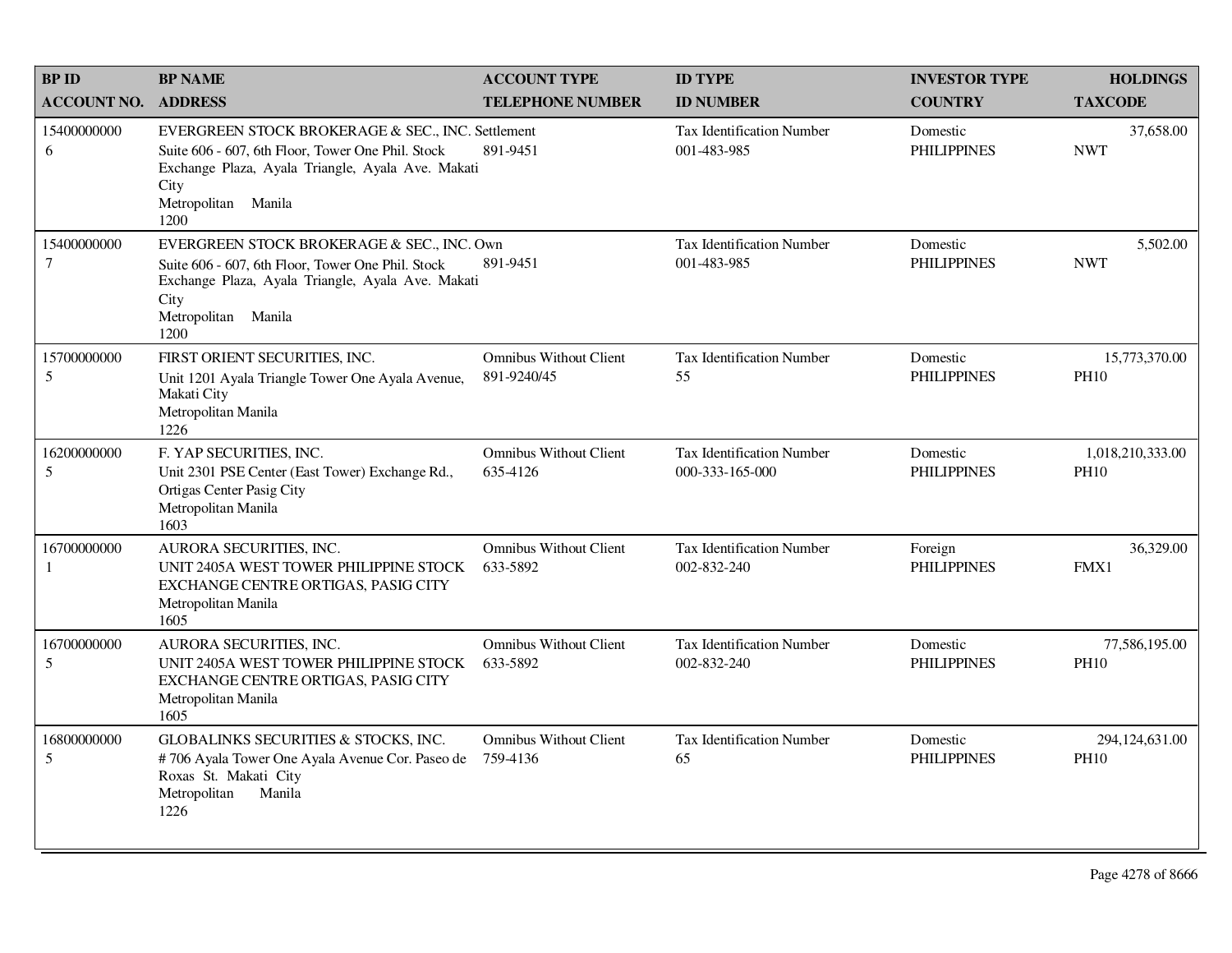| <b>BP ID</b>                | <b>BP NAME</b>                                                                                                                                  | <b>ACCOUNT TYPE</b>                          | <b>ID TYPE</b>                                      | <b>INVESTOR TYPE</b>           | <b>HOLDINGS</b>                 |
|-----------------------------|-------------------------------------------------------------------------------------------------------------------------------------------------|----------------------------------------------|-----------------------------------------------------|--------------------------------|---------------------------------|
| <b>ACCOUNT NO.</b>          | <b>ADDRESS</b>                                                                                                                                  | <b>TELEPHONE NUMBER</b>                      | <b>ID NUMBER</b>                                    | <b>COUNTRY</b>                 | <b>TAXCODE</b>                  |
| 16800000000<br>6            | GLOBALINKS SECURITIES & STOCKS, INC.<br>#706 Ayala Tower One Ayala Avenue Cor. Paseo de<br>Roxas St. Makati City<br>Metropolitan Manila<br>1226 | Settlement<br>759-4136                       | Tax Identification Number<br>65                     | Domestic<br><b>PHILIPPINES</b> | 26,528,089.00<br><b>NWT</b>     |
| 16800000000<br>$\tau$       | GLOBALINKS SECURITIES & STOCKS, INC.<br>#706 Ayala Tower One Ayala Avenue Cor. Paseo de<br>Roxas St. Makati City<br>Metropolitan Manila<br>1226 | Own<br>759-4136                              | Tax Identification Number<br>65                     | Domestic<br><b>PHILIPPINES</b> | 1,536,112.00<br><b>NWT</b>      |
| 16900000000<br>5            | JSG SECURITIES, INC.<br>4th Floor, A&T Building, 244 Escolta Street, Binondo<br>Manila<br>Metropolitan Manila<br>1006                           | <b>Omnibus Without Client</b><br>2429414     | <b>Tax Identification Number</b><br>004-578-852-000 | Domestic<br><b>PHILIPPINES</b> | 240,295,797.00<br><b>PH10</b>   |
| 16900000004<br>$\mathbf{1}$ | PIONEER INSURANCE & SURETY CORP.<br>4th Floor, A&T Building, 244 Escolta Street, Binondo 817-1461<br>Manila<br>Metropolitan Manila<br>1006      | Client                                       | <b>Tax Identification Number</b><br>332             | Domestic<br><b>PHILIPPINES</b> | 12,808,988.00<br><b>NWT</b>     |
| 17000000000<br>5            | <b>GOLDSTAR SECURITIES, INC.</b><br>2201-B East Tower, PSE Centre Exchange Rd, Ortiga<br>Center Pasig City<br>Metropolitan Manila<br>1600       | <b>Omnibus Without Client</b><br>633-7485/86 | <b>Tax Identification Number</b><br>000-222-746-000 | Domestic<br><b>PHILIPPINES</b> | 186, 353, 390.00<br><b>PH10</b> |
| 17000000000<br>14           | GOLDSTAR SECURITIES, INC.<br>2201-B East Tower, PSE Centre Exchange Rd, Ortiga<br>Center Pasig City<br>Metropolitan Manila<br>1600              | Settlement<br>633-7485/86                    | <b>Tax Identification Number</b><br>000-222-746-000 | Domestic<br><b>PHILIPPINES</b> | 14,753,146.00<br><b>PH10</b>    |
| 17200000000<br>5            | <b>GUILD SECURITIES, INC.</b><br>Unit 1215 Tower One & Exchange Plaza Ayala Ave.,<br>Makati City<br>Metropolitan<br>Manila<br>1226              | <b>Omnibus Without Client</b><br>8919232     | <b>Tax Identification Number</b><br>69              | Domestic<br><b>PHILIPPINES</b> | 243,810,564.00<br><b>PH10</b>   |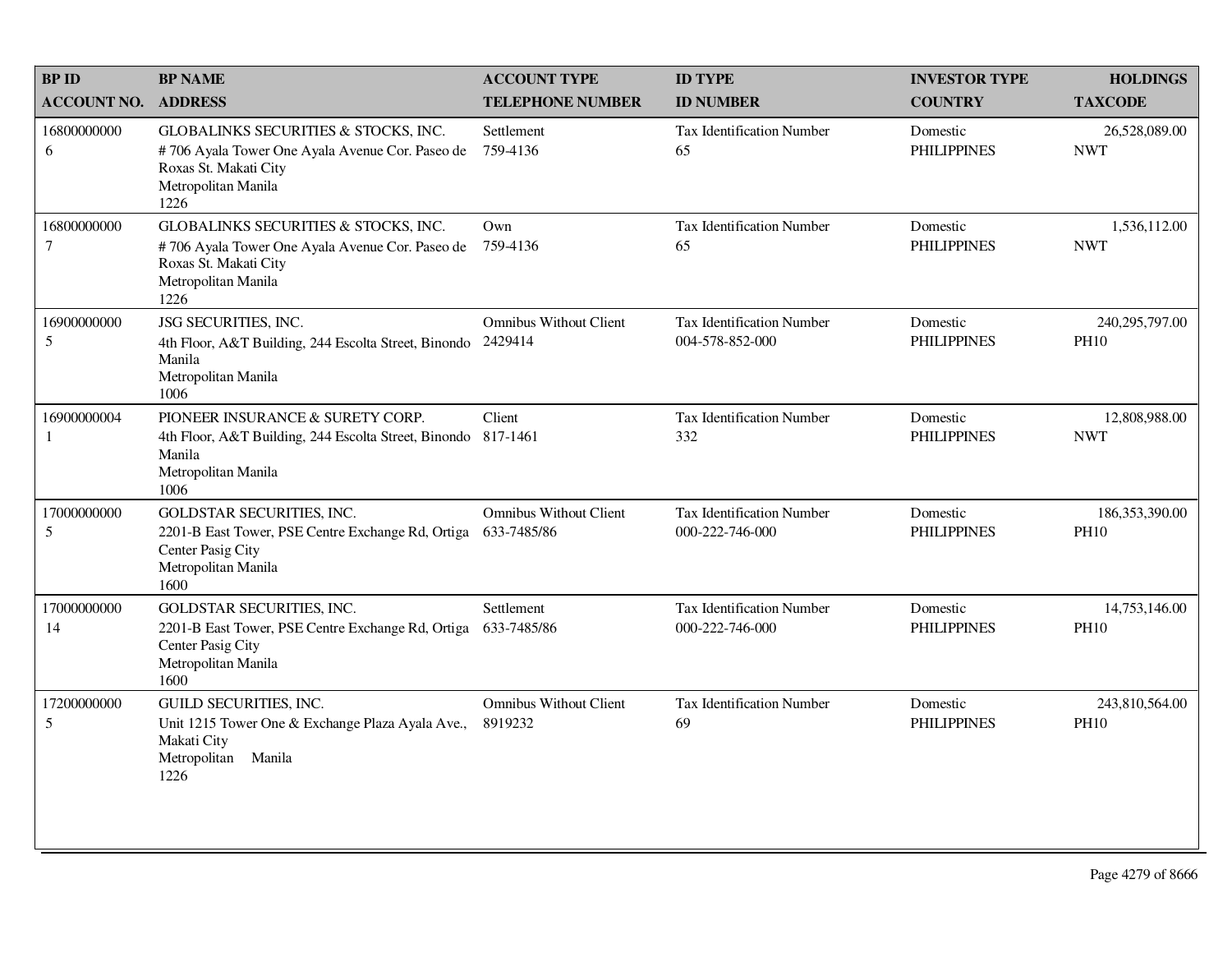| <b>BPID</b>                    | <b>BP NAME</b>                                                                                                                                            | <b>ACCOUNT TYPE</b>                            | <b>ID TYPE</b>                                      | <b>INVESTOR TYPE</b>           | <b>HOLDINGS</b>               |
|--------------------------------|-----------------------------------------------------------------------------------------------------------------------------------------------------------|------------------------------------------------|-----------------------------------------------------|--------------------------------|-------------------------------|
| <b>ACCOUNT NO.</b>             | <b>ADDRESS</b>                                                                                                                                            | <b>TELEPHONE NUMBER</b>                        | <b>ID NUMBER</b>                                    | <b>COUNTRY</b>                 | <b>TAXCODE</b>                |
| 17200000000<br>6               | <b>GUILD SECURITIES, INC.</b><br>Unit 1215 Tower One & Exchange Plaza Ayala Ave.,<br>Makati City<br>Metropolitan Manila<br>1226                           | Settlement<br>8919232                          | <b>Tax Identification Number</b><br>69              | Domestic<br><b>PHILIPPINES</b> | 64,000.00<br><b>NWT</b>       |
| 17400000000<br>5               | HDI SECURITIES, INC.<br>UNIT 2305-B 23/F ORIENT SQUARE BLDG., F.<br>ORTIGAS, JR. ROAD, ORTIGAS CENTRE, PASIG<br>CITY, 1605<br>Metropolitan Manila<br>1605 | <b>Omnibus Without Client</b><br>891-9598      | <b>Tax Identification Number</b><br>001-670-271-000 | Domestic<br><b>PHILIPPINES</b> | 847,682,652.00<br><b>PH10</b> |
| 17500000000<br>$5\overline{)}$ | H. E. BENNETT SECURITIES, INC.<br>Rm. 1704 World Trade Exchange Bldg., 215 Juan Lun 242-5733<br>St., Binondo, Manila<br>Metropolitan Manila<br>1006       | <b>Omnibus Without Client</b>                  | <b>Tax Identification Number</b><br>000-334-004     | Domestic<br><b>PHILIPPINES</b> | 42,343,234.00<br><b>PH10</b>  |
| 17500000000<br>$\tau$          | H. E. BENNETT SECURITIES, INC.<br>Rm. 1704 World Trade Exchange Bldg., 215 Juan Lun 242-5733<br>St., Binondo, Manila<br>Metropolitan Manila<br>1006       | Own                                            | Tax Identification Number<br>000-334-004            | Domestic<br><b>PHILIPPINES</b> | 18,280.00<br><b>NWT</b>       |
| 17800000000<br>$5\overline{)}$ | HK SECURITIES, INC.<br>Suite 102 Columbia Tower, Ortigas Ave.,<br>Mandaluyong City<br>Metropolitan Manila<br>1600                                         | <b>Omnibus Without Client</b><br>6336991 to 96 | <b>Tax Identification Number</b><br>75              | Domestic<br><b>PHILIPPINES</b> | 10,705.00<br><b>PH10</b>      |
| 17800000000<br>$\tau$          | HK SECURITIES, INC.<br>Suite 102 Columbia Tower, Ortigas Ave.,<br>Mandaluyong City<br>Metropolitan Manila<br>1600                                         | Own<br>6336991 to 96                           | <b>Tax Identification Number</b><br>75              | Domestic<br><b>PHILIPPINES</b> | 19,119.00<br><b>NWT</b>       |
| 17900000000<br>5               | I. ACKERMAN & CO., INC.<br>Suite 705, Tower I Bldg. PSE Plaza, Ayala Triangle<br>Ayala Ave., Makati City<br>Metropolitan Manila<br>1226                   | <b>Omnibus Without Client</b><br>891-9071      | <b>Tax Identification Number</b><br>76              | Domestic<br><b>PHILIPPINES</b> | 14,415,792.00<br><b>PH10</b>  |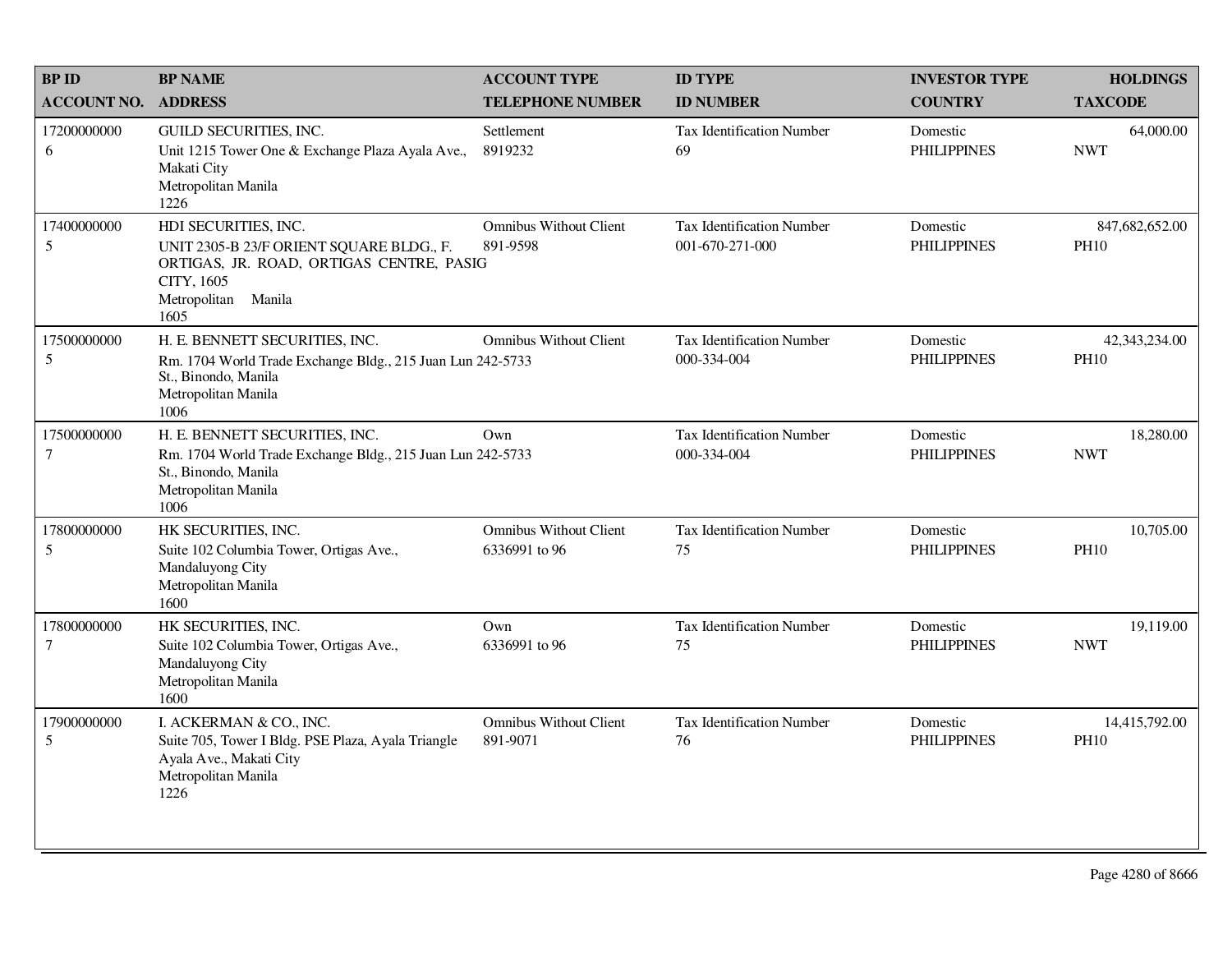| <b>BP ID</b>                    | <b>BP NAME</b>                                                                                                                                                    | <b>ACCOUNT TYPE</b>                              | <b>ID TYPE</b>                                      | <b>INVESTOR TYPE</b>           | <b>HOLDINGS</b>               |
|---------------------------------|-------------------------------------------------------------------------------------------------------------------------------------------------------------------|--------------------------------------------------|-----------------------------------------------------|--------------------------------|-------------------------------|
| <b>ACCOUNT NO.</b>              | <b>ADDRESS</b>                                                                                                                                                    | <b>TELEPHONE NUMBER</b>                          | <b>ID NUMBER</b>                                    | <b>COUNTRY</b>                 | <b>TAXCODE</b>                |
| 17900000000<br>6                | I. ACKERMAN & CO., INC.<br>Suite 705, Tower I Bldg. PSE Plaza, Ayala Triangle<br>Ayala Ave., Makati City<br>Metropolitan Manila<br>1226                           | Settlement<br>891-9071                           | <b>Tax Identification Number</b><br>76              | Domestic<br><b>PHILIPPINES</b> | 19,213,483.00<br><b>NWT</b>   |
| 18000000000<br>5                | I. B. GIMENEZ SECURITIES, INC.<br>2703A EAST TOWER PSE CENTRE, EXCHANGE<br>ROAD, ORTIGAS CENTRE, PASIG CITY<br>Metropolitan Manila<br>1600                        | <b>Omnibus Without Client</b><br>6673472-6673473 | <b>Tax Identification Number</b><br>000-329-846-000 | Domestic<br><b>PHILIPPINES</b> | 179,056,064.00<br><b>PH10</b> |
| 18100000000<br>5                | INVESTORS SECURITIES, INC,<br>Unit 604-605 Tower One & Exchange Plaza Ayala<br>Triangle, Ayala Ave. cor Paseo de Roxas Makati City<br>Metropolitan Manila<br>1200 | <b>Omnibus Without Client</b><br>8431210         | <b>Tax Identification Number</b><br>000-123-697-000 | Domestic<br><b>PHILIPPINES</b> | 292,639,651.00<br><b>PH10</b> |
| 18200000000<br>5                | IMPERIAL, DE GUZMAN, ABALOS & CO., INC.<br>Ground Floor, EDSA Central Square Shaw Boulevard<br>Mandaluyong City<br>Metropolitan Manila<br>1552                    | <b>Omnibus Without Client</b><br>6332686         | <b>Tax Identification Number</b><br>000-121-920     | Domestic<br><b>PHILIPPINES</b> | 75,701,806.00<br><b>PH10</b>  |
| 18200000000<br>6                | IMPERIAL, DE GUZMAN, ABALOS & CO., INC.<br>Ground Floor, EDSA Central Square Shaw Boulevard<br>Mandaluyong City<br>Metropolitan Manila<br>1552                    | Settlement<br>6332686                            | <b>Tax Identification Number</b><br>000-121-920     | Domestic<br><b>PHILIPPINES</b> | 282,302.00<br><b>NWT</b>      |
| 18200000000<br>$\boldsymbol{7}$ | IMPERIAL, DE GUZMAN, ABALOS & CO., INC.<br>Ground Floor, EDSA Central Square Shaw Boulevard<br>Mandaluyong City<br>Metropolitan Manila<br>1552                    | Own<br>6332686                                   | <b>Tax Identification Number</b><br>000-121-920     | Domestic<br><b>PHILIPPINES</b> | 82,302.00<br><b>NWT</b>       |
| 18300000000<br>5                | INTRA-INVEST SECURITIES, INC.<br>11/F ACT Tower, 135 Sen. Gil Puyat Ave., Salcedo<br>Vill., Makati City<br>Metropolitan Manila<br>1200                            | <b>Omnibus Without Client</b><br>8106934         | <b>Tax Identification Number</b><br>000-162-545-000 | Domestic<br><b>PHILIPPINES</b> | 148,727,992.00<br><b>PH10</b> |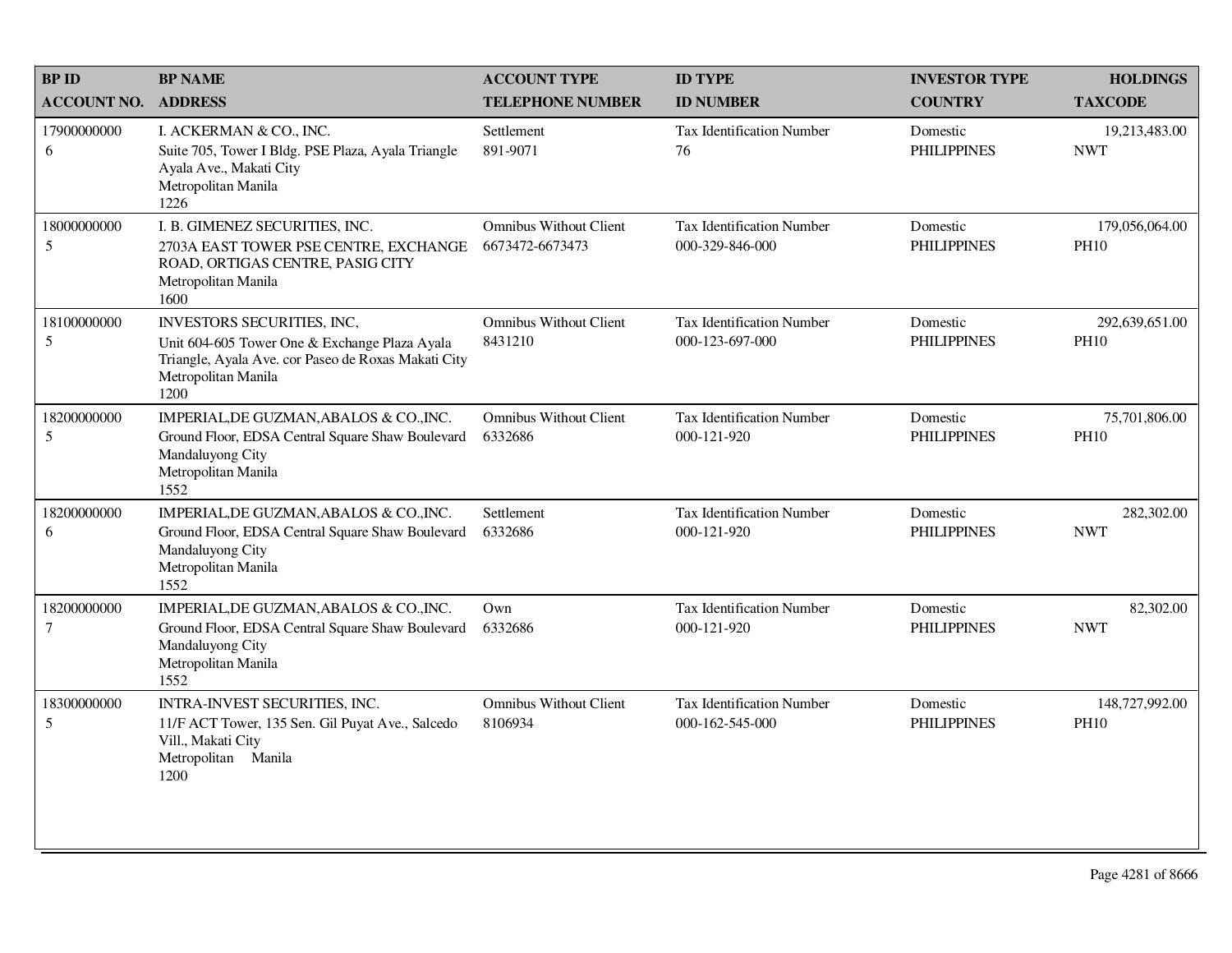| <b>BPID</b>        | <b>BP NAME</b>                                                                                                                                                        | <b>ACCOUNT TYPE</b>                       | <b>ID TYPE</b>                                         | <b>INVESTOR TYPE</b>           | <b>HOLDINGS</b>               |
|--------------------|-----------------------------------------------------------------------------------------------------------------------------------------------------------------------|-------------------------------------------|--------------------------------------------------------|--------------------------------|-------------------------------|
| <b>ACCOUNT NO.</b> | <b>ADDRESS</b>                                                                                                                                                        | <b>TELEPHONE NUMBER</b>                   | <b>ID NUMBER</b>                                       | <b>COUNTRY</b>                 | <b>TAXCODE</b>                |
| 18700000000<br>5   | ASIAN CAPITAL EQUITIES, INC.<br>6/F Tower 1 & Exchange Plaza Ayala Ave., cor Paseo 8485126<br>de Roxas, Makati City<br>Metropolitan Manila<br>1226                    | <b>Omnibus Without Client</b>             | <b>Tax Identification Number</b><br>84                 | Domestic<br><b>PHILIPPINES</b> | 3,966,400.00<br><b>PH10</b>   |
| 18800000000<br>5   | J.M. BARCELON & CO., INC.<br>#5 PENNSYLVANNIA STREET, BRGY. MARIANA661-8396<br>NEW MANILA, QUEZON CITY<br>Metropolitan Manila<br>1100                                 | <b>Omnibus Without Client</b>             | Tax Identification Number<br>000-333-850               | Domestic<br><b>PHILIPPINES</b> | 7,300,000.00<br><b>PH10</b>   |
| 18800000000<br>6   | J.M. BARCELON & CO., INC.<br>#5 PENNSYLVANNIA STREET, BRGY. MARIANA661-8396<br>NEW MANILA, QUEZON CITY<br>Metropolitan Manila<br>1100                                 | Settlement                                | <b>Tax Identification Number</b><br>000-333-850        | Domestic<br><b>PHILIPPINES</b> | 1,508,079.00<br><b>NWT</b>    |
| 19000000000<br>5   | VALUE QUEST SECURITIES CORPORATION<br>Unit 1006B West Tower, Philippine Stock Exchange<br>Centre, Exchange Road, Ortigas, Pasig City<br>Metropolitan Manila<br>$00\,$ | <b>Omnibus Without Client</b><br>892-1816 | <b>Tax Identification Number</b><br>000-165-611-000.L0 | Domestic<br><b>PHILIPPINES</b> | 635,314,605.00<br><b>PH10</b> |
| 19200000000<br>5   | STRATEGIC EQUITIES CORP.<br>Unit 610-611 PSE Plaza, Tower I, Ayala Triangle,<br>Ayala Ave., Makati City<br>Metropolitan Manila<br>1226                                | <b>Omnibus Without Client</b><br>759-4055 | Tax Identification Number<br>89                        | Domestic<br><b>PHILIPPINES</b> | 30,000.00<br><b>PH10</b>      |
| 19200000000<br>6   | STRATEGIC EQUITIES CORP.<br>Unit 610-611 PSE Plaza, Tower I, Ayala Triangle,<br>Ayala Ave., Makati City<br>Metropolitan Manila<br>1226                                | Settlement<br>759-4055                    | <b>Tax Identification Number</b><br>89                 | Domestic<br><b>PHILIPPINES</b> | 23,936,955.00<br><b>NWT</b>   |
| 19200000000<br>14  | STRATEGIC EQUITIES CORP.<br>Unit 610-611 PSE Plaza, Tower I, Ayala Triangle,<br>Ayala Ave., Makati City<br>Metropolitan Manila<br>1226                                | Settlement<br>759-4055                    | Tax Identification Number<br>89                        | Domestic<br><b>PHILIPPINES</b> | 6,876,687.00<br><b>PH10</b>   |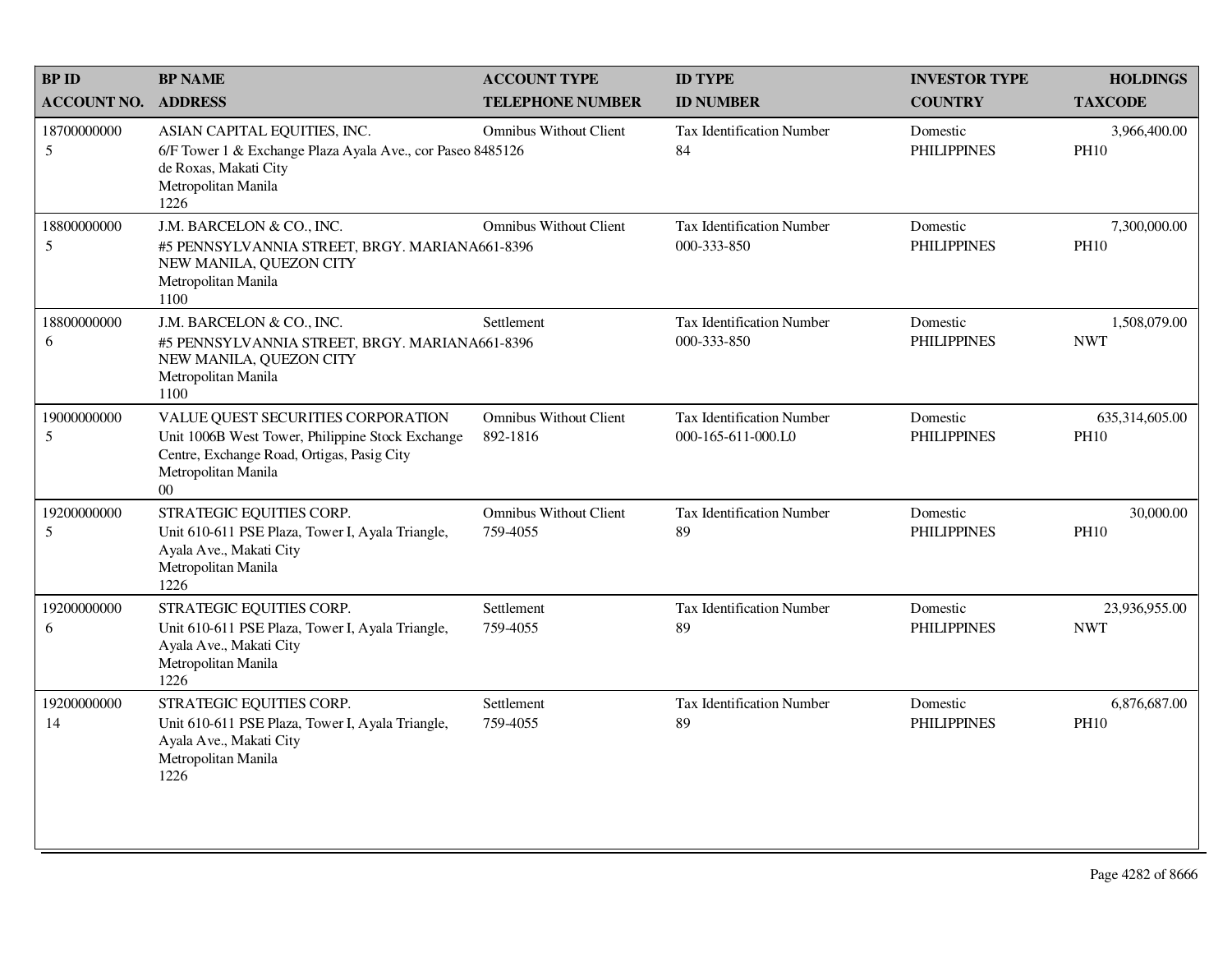| <b>BPID</b>        | <b>BP NAME</b>                                                                                                                      | <b>ACCOUNT TYPE</b>                          | <b>ID TYPE</b>                                 | <b>INVESTOR TYPE</b>           | <b>HOLDINGS</b>                 |
|--------------------|-------------------------------------------------------------------------------------------------------------------------------------|----------------------------------------------|------------------------------------------------|--------------------------------|---------------------------------|
| <b>ACCOUNT NO.</b> | <b>ADDRESS</b>                                                                                                                      | <b>TELEPHONE NUMBER</b>                      | <b>ID NUMBER</b>                               | <b>COUNTRY</b>                 | <b>TAXCODE</b>                  |
| 19300000000<br>5   | LARRGO SECURITIES CO., INC.<br>Rm. 202 2/F Rufino Building, Ayala Avenue, Makati<br>City<br>Metropolitan Manila<br>1226             | <b>Omnibus Without Client</b><br>8101353     | <b>Tax Identification Number</b><br>90         | Domestic<br><b>PHILIPPINES</b> | 1,062,083,160.00<br><b>PH10</b> |
| 19300000000<br>6   | LARRGO SECURITIES CO., INC.<br>Rm. 202 2/F Rufino Building, Ayala Avenue, Makati<br>City<br>Metropolitan Manila<br>1226             | Settlement<br>8101353                        | <b>Tax Identification Number</b><br>90         | Domestic<br><b>PHILIPPINES</b> | 1,196,997.00<br><b>NWT</b>      |
| 19700000000<br>5   | LOPEZ, LOCSIN, LEDESMA & CO., INC.<br>405 URBAN BUILDING, SEN. GIL. PUYAT AVEN<br><b>MAKATI CITY</b><br>Metropolitan Manila<br>1226 | <b>Omnibus Without Client</b><br>8127482     | Tax Identification Number<br>321-000-128-692   | Domestic<br><b>PHILIPPINES</b> | 9,675,091.00<br><b>PH10</b>     |
| 19800000000<br>5   | LUCKY SECURITIES, INC.<br>Unit 1402-B PSE Center Exchange Road, Ortigas<br>Center Pasig City<br>Metropolitan Manila<br>1600         | <b>Omnibus Without Client</b><br>6346747/60  | Tax Identification Number<br>95                | Domestic<br><b>PHILIPPINES</b> | 481,419,923.00<br><b>NWT</b>    |
| 19800000000<br>7   | LUCKY SECURITIES, INC.<br>Unit 1402-B PSE Center Exchange Road, Ortigas<br>Center Pasig City<br>Metropolitan Manila<br>1600         | Own<br>6346747/60                            | Tax Identification Number<br>95                | Domestic<br><b>PHILIPPINES</b> | 132,547.00<br><b>NWT</b>        |
| 19900000000<br>5   | LUYS SECURITIES COMPANY, INC.<br>28/F LKG Tower 6801 Ayala Ave. Makati City<br>Metropolitan Manila<br>1200                          | <b>Omnibus Without Client</b><br>5231040     | <b>Tax Identification Number</b><br>96         | Domestic<br><b>PHILIPPINES</b> | 301,711,909.00<br><b>PH10</b>   |
| 20000000000<br>5   | MANDARIN SECURITIES CORPORATION<br>28/F LKG Tower 6801 Ayala Ave. Makati City<br>Metropolitan Manila<br>1200                        | <b>Omnibus Without Client</b><br>523-8311/16 | <b>Tax Identification Number</b><br>97         | Domestic<br><b>PHILIPPINES</b> | 405,588,065.00<br><b>PH10</b>   |
| 20000000002<br>1   | R&B INSURANCE CORPORATION<br>28F LKG TOWER, AYALA AVENUE, MAKATI CI 8841155<br>Metropolitan Manila                                  | Client                                       | <b>Commercial Registration Number</b><br>15346 | Domestic<br><b>PHILIPPINES</b> | 640,449.00<br><b>NWT</b>        |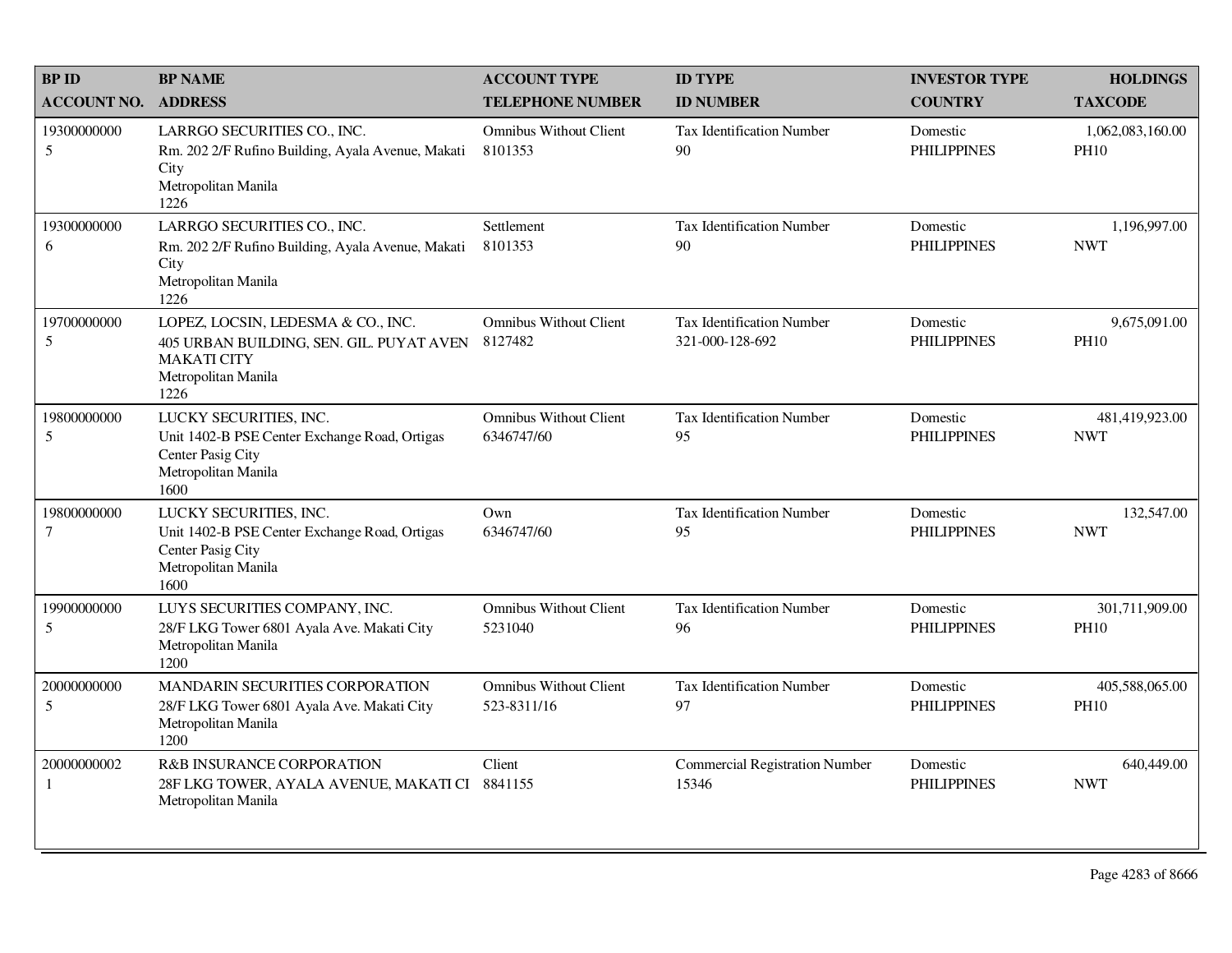| <b>BP ID</b>       | <b>BP NAME</b>                                                                                                                                                                 | <b>ACCOUNT TYPE</b>                       | <b>ID TYPE</b>                                      | <b>INVESTOR TYPE</b>           | <b>HOLDINGS</b>                 |
|--------------------|--------------------------------------------------------------------------------------------------------------------------------------------------------------------------------|-------------------------------------------|-----------------------------------------------------|--------------------------------|---------------------------------|
| <b>ACCOUNT NO.</b> | <b>ADDRESS</b>                                                                                                                                                                 | <b>TELEPHONE NUMBER</b>                   | <b>ID NUMBER</b>                                    | <b>COUNTRY</b>                 | <b>TAXCODE</b>                  |
| 20200000000<br>5   | <b>MARINO OLONDRIZ Y CIA</b><br>#20 Arguilla St. San Lorenzo Village, Makati City<br>Metropolitan Manila<br>$\Omega$                                                           | <b>Omnibus Without Client</b><br>2415280  | <b>Tax Identification Number</b><br>99              | Domestic<br><b>PHILIPPINES</b> | 1.00<br><b>PH10</b>             |
| 20300000000<br>5   | COL Financial Group, Inc.<br>2401-B EAST TOWER, PSE CENTRE EXCHANGE<br>ROAD, ORTIGAS CENTER PASIG CITY<br>Metropolitan Manila<br>1605                                          | <b>Omnibus Without Client</b><br>635-5735 | <b>Tax Identification Number</b><br>203-523-208     | Domestic<br><b>PHILIPPINES</b> | 3,953,318,404.00<br><b>PH10</b> |
| 20400000000<br>6   | DA MARKET SECURITIES, INC.<br>Unit 2402-B West Tower, PSE Center Exchange Road<br>Ortigas Center Pasig City<br>Metropolitan Manila<br>1600                                     | Settlement<br>637-42-42                   | <b>Tax Identification Number</b><br>101             | Domestic<br><b>PHILIPPINES</b> | 128,800.00<br><b>NWT</b>        |
| 20400000000<br>14  | DA MARKET SECURITIES, INC.<br>Unit 2402-B West Tower, PSE Center Exchange Road<br>Ortigas Center Pasig City<br>Metropolitan Manila<br>1600                                     | Settlement<br>637-42-42                   | <b>Tax Identification Number</b><br>101             | Domestic<br><b>PHILIPPINES</b> | 50,938,386.00<br><b>PH10</b>    |
| 20400000000<br>18  | DA MARKET SECURITIES, INC.<br>Unit 2402-B West Tower, PSE Center Exchange Road<br>Ortigas Center Pasig City<br>Metropolitan Manila<br>1600                                     | Settlement<br>637-42-42                   | Tax Identification Number<br>101                    | Foreign<br><b>PHILIPPINES</b>  | 12,000.00<br><b>RA10</b>        |
| 20500000000<br>5   | MERCANTILE SECURITIES CORP.<br>UNIT 804 FORT LEGEND TOWERS 3RD AVENUE501-8872<br>COR. 31ST ST. FORT BONIFACIO GLOBAL CITY<br><b>TAGUIG CITY</b><br>Metropolitan Manila<br>1226 | <b>Omnibus Without Client</b>             | <b>Tax Identification Number</b><br>000-161-457-000 | Domestic<br><b>PHILIPPINES</b> | 25,845,108.00<br><b>PH10</b>    |
| 20600000000<br>5   | MERIDIAN SECURITIES, INC.<br>Suite 2702B&C Tektite Tower I Ortigas Centre, Pasig 634-6931/36<br>City<br>Metropolitan Manila<br>1600                                            | <b>Omnibus Without Client</b>             | <b>Tax Identification Number</b><br>000-338-748-000 | Domestic<br><b>PHILIPPINES</b> | 777,914,386.00<br><b>PH10</b>   |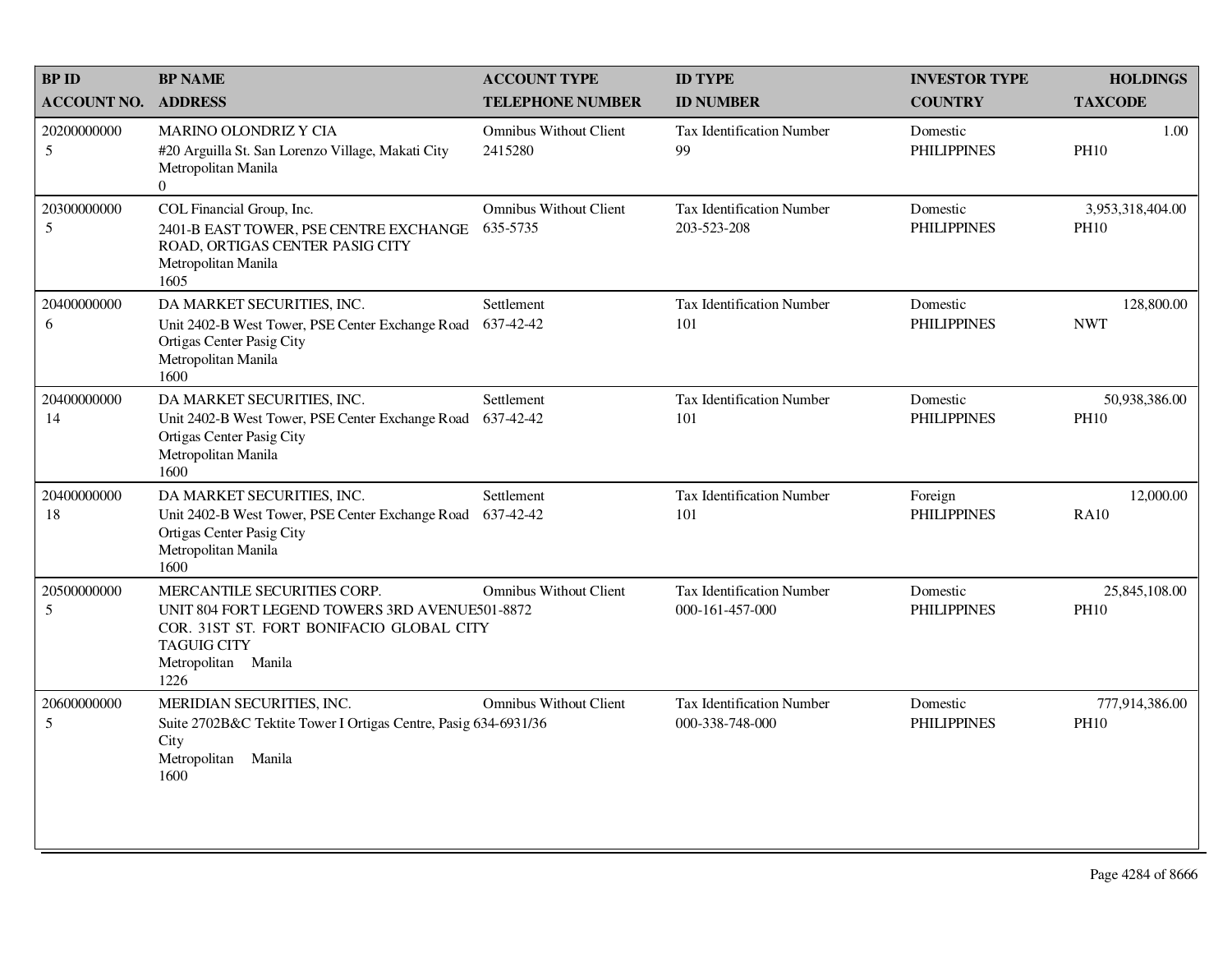| <b>BP ID</b>          | <b>BP NAME</b>                                                                                                                                                              | <b>ACCOUNT TYPE</b>                       | <b>ID TYPE</b>                                      | <b>INVESTOR TYPE</b>           | <b>HOLDINGS</b>               |
|-----------------------|-----------------------------------------------------------------------------------------------------------------------------------------------------------------------------|-------------------------------------------|-----------------------------------------------------|--------------------------------|-------------------------------|
| <b>ACCOUNT NO.</b>    | <b>ADDRESS</b>                                                                                                                                                              | <b>TELEPHONE NUMBER</b>                   | <b>ID NUMBER</b>                                    | <b>COUNTRY</b>                 | <b>TAXCODE</b>                |
| 20800000000<br>5      | MDR SECURITIES, INC.<br>Unit 1806, 8/F Medical Plaza Ortigas Bldg., Pasig Cit<br>Metropolitan Manila<br>1226                                                                | <b>Omnibus Without Client</b><br>891-9225 | Tax Identification Number<br>105                    | Domestic<br><b>PHILIPPINES</b> | 381,201,022.00<br><b>PH10</b> |
| 20800000000<br>6      | MDR SECURITIES, INC.<br>Unit 1806, 8/F Medical Plaza Ortigas Bldg., Pasig Cit<br>Metropolitan Manila<br>1226                                                                | Settlement<br>891-9225                    | Tax Identification Number<br>105                    | Domestic<br><b>PHILIPPINES</b> | 9,744,070.00<br><b>NWT</b>    |
| 20800000000<br>$\tau$ | MDR SECURITIES, INC.<br>Unit 1806, 8/F Medical Plaza Ortigas Bldg., Pasig Cit<br>Metropolitan Manila<br>1226                                                                | Own<br>891-9225                           | Tax Identification Number<br>105                    | Domestic<br><b>PHILIPPINES</b> | 12,808,988.00<br><b>NWT</b>   |
| 20900000000<br>14     | DEUTSCHE REGIS PARTNERS, INC.<br>23/F Tower I, Ayala Triangle, Makati City<br>Metropolitan Manila<br>1226                                                                   | Settlement<br>894-6620                    | Tax Identification Number<br>000-594-804-000        | Domestic<br><b>PHILIPPINES</b> | 7,334,304.00<br><b>PH10</b>   |
| 20900000001<br>1      | DEUTSCHE REGIS PARTNERS, INC.<br>23/F Tower I, Ayala Triangle, Makati City<br>Metropolitan Manila<br>1226                                                                   | Client<br>894-6620                        | <b>Tax Identification Number</b><br>381             | Domestic<br><b>PHILIPPINES</b> | 681,719.00<br><b>NWT</b>      |
| 21000000000<br>5      | MOUNT PEAK SECURITIES, INC.<br>#748 C.K. Bldg., Juan Luna St., Binondo, Manila<br>Metropolitan Manila<br>1006                                                               | <b>Omnibus Without Client</b><br>241-8043 | Tax Identification Number<br>000-321-831-000        | Domestic<br><b>PHILIPPINES</b> | 25,186,595.00<br><b>PH10</b>  |
| 21100000000<br>5      | NEW WORLD SECURITIES CO., INC.<br>215 JUAN LUNA STREET, UNIT 2608 WORLD<br>TRADE EXCHANGE BLDG., BINONDO, MANILA<br>Metropolitan Manila<br>1006                             | <b>Omnibus Without Client</b><br>2421767  | Tax Identification Number<br>000-327-414-000        | Domestic<br><b>PHILIPPINES</b> | 236,536,213.00<br><b>PH10</b> |
| 21300000000<br>5      | NIEVES SECURITIES, INC.<br>UNIT 106, G/F TYTANA PLAZA V. TYTANA COR 4777888<br>INSULAR STS. PLAZA LORENZO RUIZ, BINOND<br><b>MANILA CITY</b><br>Metropolitan Manila<br>1006 | <b>Omnibus Without Client</b>             | <b>Tax Identification Number</b><br>000-333-999-000 | Domestic<br><b>PHILIPPINES</b> | 31,098,563.00<br><b>PH10</b>  |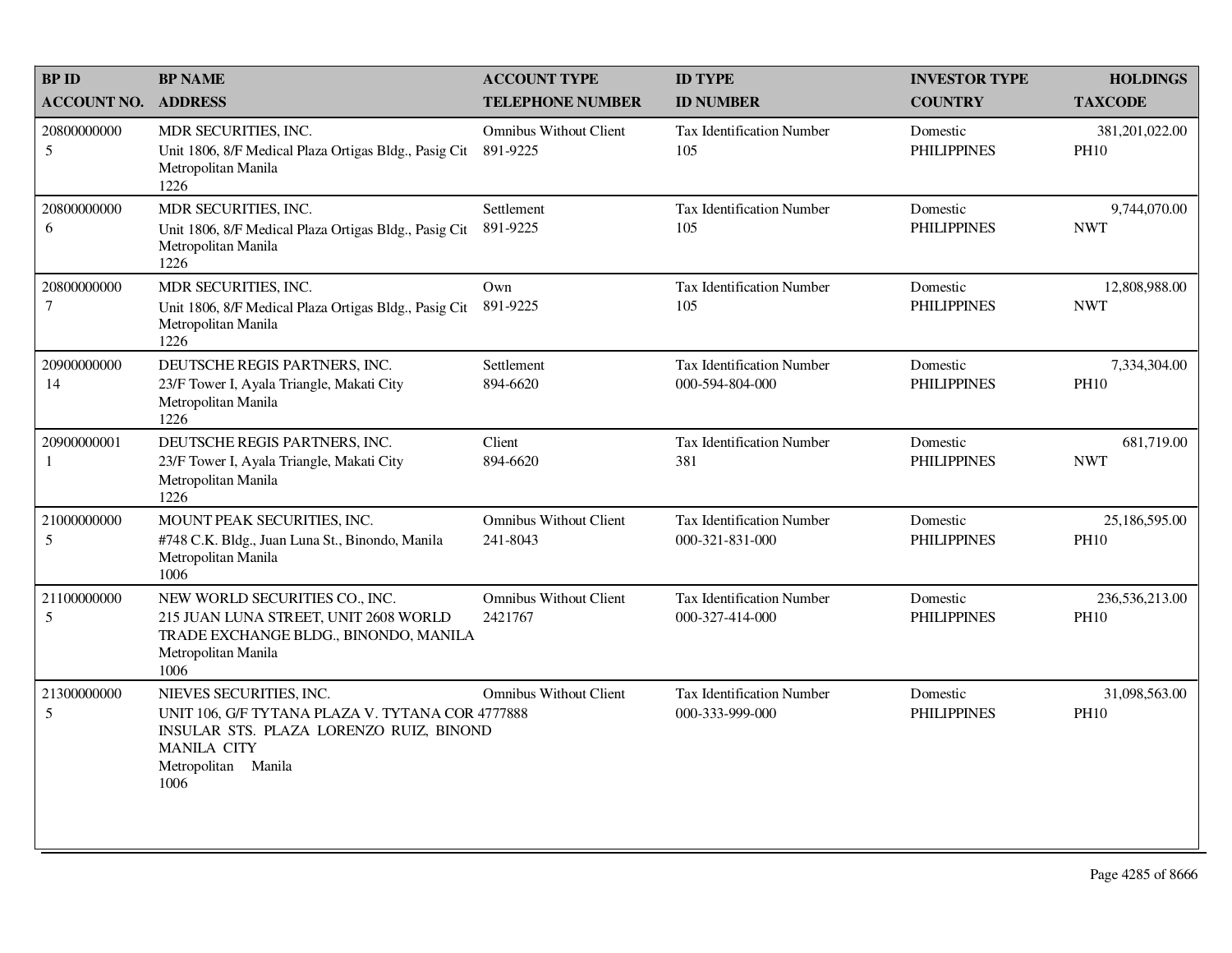| <b>BP ID</b>       | <b>BP NAME</b>                                                                                                                                | <b>ACCOUNT TYPE</b>                          | <b>ID TYPE</b>                                      | <b>INVESTOR TYPE</b>           | <b>HOLDINGS</b>                 |
|--------------------|-----------------------------------------------------------------------------------------------------------------------------------------------|----------------------------------------------|-----------------------------------------------------|--------------------------------|---------------------------------|
| <b>ACCOUNT NO.</b> | <b>ADDRESS</b>                                                                                                                                | <b>TELEPHONE NUMBER</b>                      | <b>ID NUMBER</b>                                    | <b>COUNTRY</b>                 | <b>TAXCODE</b>                  |
| 21500000000<br>5   | OPTIMUM SECURITIES CORPORATION<br>No. 11 E. O. Bldg., United St. cor. 2nd St. Bo.<br>Kapitolyo, Pasig City<br>Metropolitan Manila<br>1650     | <b>Omnibus Without Client</b><br>631-7831/36 | <b>Tax Identification Number</b><br>000-287-524-000 | Domestic<br><b>PHILIPPINES</b> | 119,237,820.00<br><b>PH10</b>   |
| 21500000000<br>6   | OPTIMUM SECURITIES CORPORATION<br>No. 11 E.O. Bldg., United St. cor. 2nd St. Bo.<br>Kapitolyo, Pasig City<br>Metropolitan Manila<br>1650      | Settlement<br>631-7831/36                    | Tax Identification Number<br>000-287-524-000        | Domestic<br><b>PHILIPPINES</b> | 110,207.00<br><b>NWT</b>        |
| 21700000000<br>5   | RCBC SECURITIES, INC.<br>Unit 1008 Tower I & Exchange Plaza Ayala Avenue,<br>Makati City<br>Metropolitan Manila<br>1200                       | <b>Omnibus Without Client</b><br>8485183     | <b>Tax Identification Number</b><br>000-165-644-000 | Domestic<br><b>PHILIPPINES</b> | 165,858,370.00<br><b>PH10</b>   |
| 21700000000<br>6   | RCBC SECURITIES, INC.<br>Unit 1008 Tower I & Exchange Plaza Ayala Avenue,<br>Makati City<br>Metropolitan Manila<br>1200                       | Settlement<br>8485183                        | <b>Tax Identification Number</b><br>000-165-644-000 | Domestic<br><b>PHILIPPINES</b> | 382,737.00<br><b>NWT</b>        |
| 21800000000<br>5   | PAN ASIA SECURITIES CORP.<br>910 Tower One & Exchange Plaza Ayala Avenue,<br>Makati City<br>Metropolitan Manila<br>1200                       | <b>Omnibus Without Client</b><br>8919173     | <b>Tax Identification Number</b><br>000-135-142     | Domestic<br><b>PHILIPPINES</b> | 79,839,862.00<br><b>PH10</b>    |
| 21900000000<br>5   | PAPA SECURITIES CORPORATION<br>6/F, S & L Building Dela Rosa cor. Esteban Sts.<br>Legaspi Village, Makati City<br>Metropolitan Manila<br>1200 | <b>Omnibus Without Client</b><br>817-8433    | <b>Tax Identification Number</b><br>000-215-520     | Domestic<br><b>PHILIPPINES</b> | 1,029,652,371.00<br><b>PH10</b> |
| 21900000000<br>6   | PAPA SECURITIES CORPORATION<br>6/F, S & L Building Dela Rosa cor. Esteban Sts.<br>Legaspi Village, Makati City<br>Metropolitan Manila<br>1200 | Settlement<br>817-8433                       | <b>Tax Identification Number</b><br>000-215-520     | Domestic<br><b>PHILIPPINES</b> | 22,056,969.00<br><b>NWT</b>     |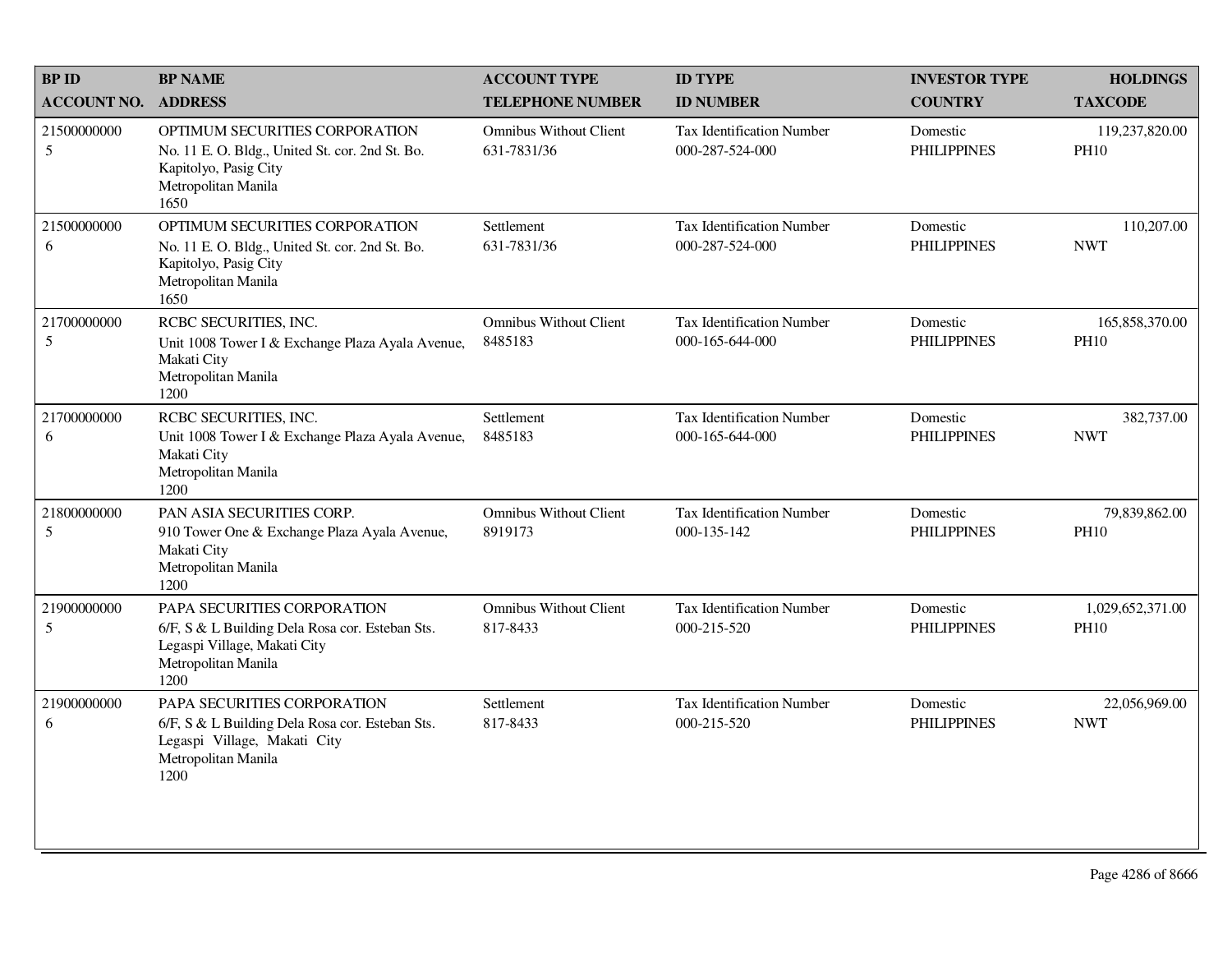| <b>BPID</b>        | <b>BP NAME</b>                                                                                                                                                                                    | <b>ACCOUNT TYPE</b>                          | <b>ID TYPE</b>                                      | <b>INVESTOR TYPE</b>           | <b>HOLDINGS</b>               |
|--------------------|---------------------------------------------------------------------------------------------------------------------------------------------------------------------------------------------------|----------------------------------------------|-----------------------------------------------------|--------------------------------|-------------------------------|
| <b>ACCOUNT NO.</b> | <b>ADDRESS</b>                                                                                                                                                                                    | <b>TELEPHONE NUMBER</b>                      | <b>ID NUMBER</b>                                    | <b>COUNTRY</b>                 | <b>TAXCODE</b>                |
| 22000000000<br>6   | MAYBANK ATR KIM ENG SECURITIES, INC.<br>17/F Tower One & Exchange Plaza, Ayala Triangle,<br>Ayala Avenue Makati City<br>Metropolitan Manila<br>1226                                               | Settlement<br>849-8855                       | <b>Tax Identification Number</b><br>000-168-671-000 | Domestic<br><b>PHILIPPINES</b> | 229,767,623.00<br><b>NWT</b>  |
| 22000000000<br>14  | MAYBANK ATR KIM ENG SECURITIES, INC.<br>17/F Tower One & Exchange Plaza, Ayala Triangle,<br>Ayala Avenue Makati City<br>Metropolitan Manila<br>1226                                               | Settlement<br>849-8855                       | <b>Tax Identification Number</b><br>000-168-671-000 | Domestic<br><b>PHILIPPINES</b> | 646,608,372.00<br><b>PH10</b> |
| 22300000000<br>5   | PLATINUM SECURITIES, INC.<br>Unit 801, Antel Corporate Ctr., 121 Valero St., Salced<br>Village Makati City<br>Metropolitan Manila<br>1200                                                         | <b>Omnibus Without Client</b><br>887-11-78   | <b>Tax Identification Number</b><br>000-532-022     | Domestic<br><b>PHILIPPINES</b> | 21,650,509.00<br><b>PH10</b>  |
| 22400000000<br>5   | PNB SECURITIES, INC.<br>3/F PNB Financial Center Roxas Blvd., Pasay City<br>Metropolitan Manila<br>1300                                                                                           | <b>Omnibus Without Client</b><br>526-3466    | <b>Tax Identification Number</b><br>000-198-201-000 | Domestic<br><b>PHILIPPINES</b> | 83,679,049.00<br><b>PH10</b>  |
| 22500000000<br>5   | PREMIUM SECURITIES, INC.<br>Unit 1415, Tower 1 & Exchange Plaza Ayala Avenue<br>cor. Paseo de Roxas Makati City<br>Metropolitan Manila<br>1259                                                    | <b>Omnibus Without Client</b><br>848-5915/17 | Tax Identification Number<br>121                    | Domestic<br><b>PHILIPPINES</b> | 255,966,614.00<br><b>PH10</b> |
| 22800000000<br>5   | PRYCE SECURITIES, INC.<br>15/F PRYCE CENTER BUILDING, 1179 CHINO RO816-2426/27<br><b>AVENUE</b><br>BAGTIKAN, MAKATI CITY<br>Metropolitan Manila<br>1226                                           | <b>Omnibus Without Client</b>                | Tax Identification Number<br>124                    | Domestic<br><b>PHILIPPINES</b> | 310,863.00<br><b>PH10</b>     |
| 22900000000<br>5   | SALISBURY BKT SECURITIES CORPORATION Omnibus Without Client<br>Unit 207 Cityland Condominium 10 - Tower 2 6817<br>H.V. De La Costa St. cor. Ayala Ave. Makati City<br>Metropolitan Manila<br>1200 | 892-88-34                                    | <b>Tax Identification Number</b><br>000-598-559-000 | Domestic<br><b>PHILIPPINES</b> | 120,578,562.00<br><b>PH10</b> |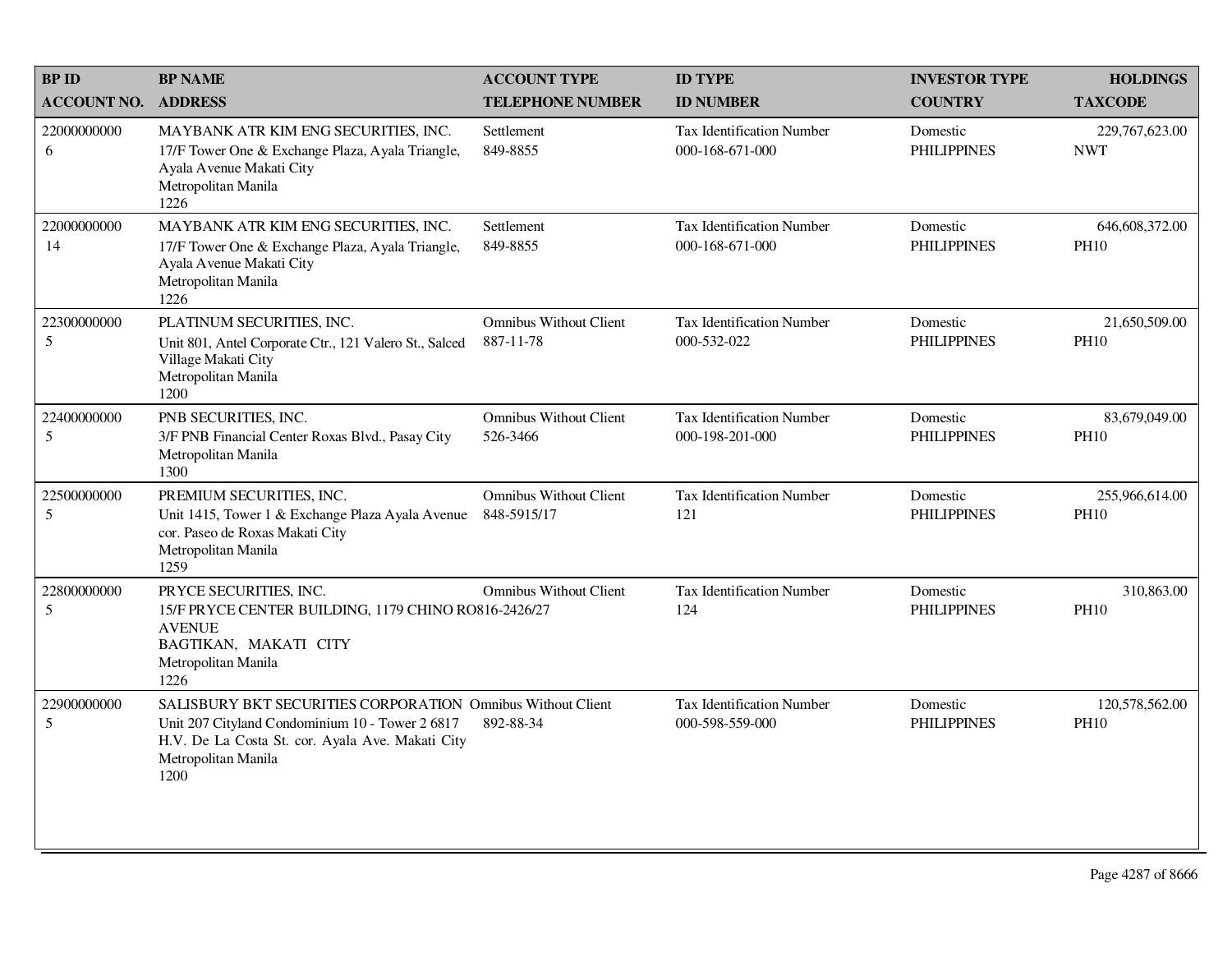| <b>BPID</b>        | <b>BP NAME</b>                                                                                               | <b>ACCOUNT TYPE</b>           | <b>ID TYPE</b>                   | <b>INVESTOR TYPE</b> | <b>HOLDINGS</b>                 |
|--------------------|--------------------------------------------------------------------------------------------------------------|-------------------------------|----------------------------------|----------------------|---------------------------------|
| <b>ACCOUNT NO.</b> | <b>ADDRESS</b>                                                                                               | <b>TELEPHONE NUMBER</b>       | <b>ID NUMBER</b>                 | <b>COUNTRY</b>       | <b>TAXCODE</b>                  |
| 23000000000        | <b>QUALITY INVESTMENTS &amp; SECURITIES</b><br><b>CORPORATION</b>                                            | <b>Omnibus Without Client</b> | <b>Tax Identification Number</b> | Domestic             | 2,069,680,949.00                |
| 5                  | Suite 1602 Tytana Plaza Oriente St, Binondo Manila<br>Metropolitan Manila<br>1006                            | 241-0547                      | 000-333-614-000                  | <b>PHILIPPINES</b>   | <b>PH10</b>                     |
| 23000000000        | <b>QUALITY INVESTMENTS &amp; SECURITIES</b><br><b>CORPORATION</b>                                            | Settlement                    | Tax Identification Number        | Domestic             | 86,102,806.00                   |
| 6                  | Suite 1602 Tytana Plaza Oriente St, Binondo Manila<br>Metropolitan Manila<br>1006                            | 241-0547                      | 000-333-614-000                  | <b>PHILIPPINES</b>   | <b>NWT</b>                      |
| 23100000000        | R & L INVESTMENTS, INC.                                                                                      | <b>Omnibus Without Client</b> | <b>Tax Identification Number</b> | Domestic             | 171,278,784.00                  |
| 5                  | 675 Lee St., Mandaluyong City<br>Metropolitan Manila<br>1501                                                 | 7247210/705207                | 127                              | <b>PHILIPPINES</b>   | <b>PH10</b>                     |
| 23200000000        | ALAKOR SECURITIES CORPORATION                                                                                | <b>Omnibus Without Client</b> | <b>Tax Identification Number</b> | Domestic             | 32,600,000.00                   |
| 5                  | 9/F Quad Alpha Centrum, 125 Pioneer St.<br>Mandaluyong City                                                  | 631-8041/42                   | 003-461-151-000                  | <b>PHILIPPINES</b>   | <b>PH10</b>                     |
|                    | Metropolitan Manila<br>1550                                                                                  |                               |                                  |                      |                                 |
| 23300000000        | R. COYIUTO SECURITIES, INC.                                                                                  | <b>Omnibus Without Client</b> | <b>Tax Identification Number</b> | Domestic             | 504,310,793.00                  |
| 5                  | 5/F Corinthian Plaza, Paseo de Roxas, Legaspi Village<br>Makati City                                         | 811-3064                      | 000-329-417                      | <b>PHILIPPINES</b>   | <b>PH10</b>                     |
|                    | Metropolitan Manila<br>$\overline{0}$                                                                        |                               |                                  |                      |                                 |
| 23300000000        | R. COYIUTO SECURITIES, INC.                                                                                  | Settlement                    | <b>Tax Identification Number</b> | Domestic             | 154,452,165.00                  |
| 6                  | 5/F Corinthian Plaza, Paseo de Roxas, Legaspi Village<br>Makati City                                         | 811-3064                      | 000-329-417                      | <b>PHILIPPINES</b>   | <b>NWT</b>                      |
|                    | Metropolitan Manila<br>$\Omega$                                                                              |                               |                                  |                      |                                 |
| 23500000000        | REGINA CAPITAL DEVELOPMENT CORPORATI Omnibus Without Client                                                  |                               | Tax Identification Number        | Domestic             | 1,027,031,435.00<br><b>PH10</b> |
| 5                  | Unit 806 Tower 1 & Exchange Plaza Ayala Triangle,<br>Ayala Avenue Makati City<br>Metropolitan Manila<br>1226 | 848-5482/84                   | 131                              | <b>PHILIPPINES</b>   |                                 |
|                    |                                                                                                              |                               |                                  |                      |                                 |
|                    |                                                                                                              |                               |                                  |                      |                                 |
|                    |                                                                                                              |                               |                                  |                      |                                 |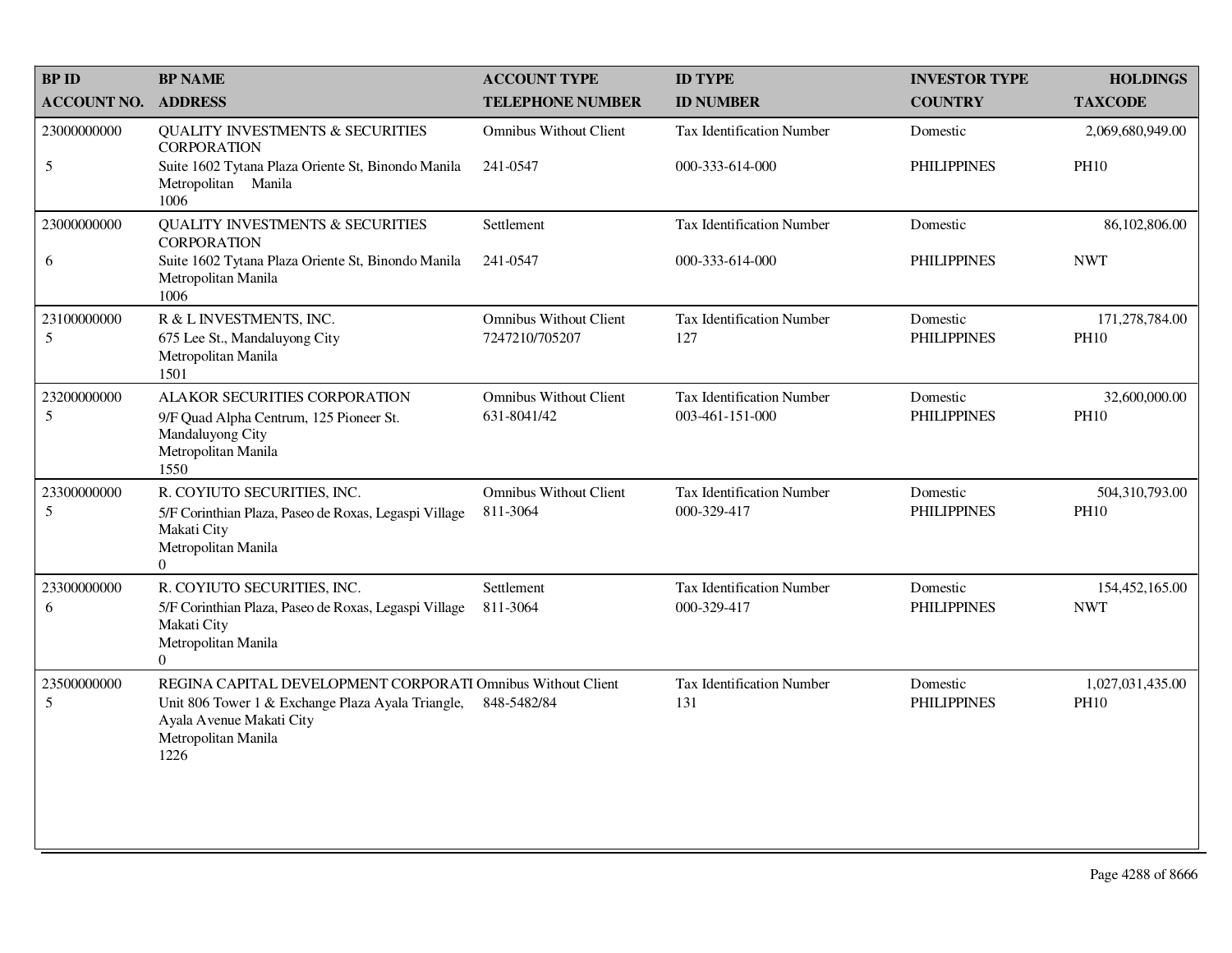| <b>BPID</b>                 | <b>BP NAME</b>                                                                                                                                                                             | <b>ACCOUNT TYPE</b>                      | <b>ID TYPE</b>                                      | <b>INVESTOR TYPE</b>           | <b>HOLDINGS</b>                 |
|-----------------------------|--------------------------------------------------------------------------------------------------------------------------------------------------------------------------------------------|------------------------------------------|-----------------------------------------------------|--------------------------------|---------------------------------|
| <b>ACCOUNT NO.</b>          | <b>ADDRESS</b>                                                                                                                                                                             | <b>TELEPHONE NUMBER</b>                  | <b>ID NUMBER</b>                                    | <b>COUNTRY</b>                 | <b>TAXCODE</b>                  |
| 23500000000<br>6            | REGINA CAPITAL DEVELOPMENT CORPORATI Settlement<br>Unit 806 Tower 1 & Exchange Plaza Ayala Triangle,<br>Ayala Avenue Makati City<br>Metropolitan Manila<br>1226                            | 848-5482/84                              | <b>Tax Identification Number</b><br>131             | Domestic<br><b>PHILIPPINES</b> | 36,389,994.00<br><b>NWT</b>     |
| 23600000000<br>5            | R. NUBLA SECURITIES, INC.<br>Rm 405 Co Ban Kiat Building II, 231 Juan Luna St.,<br>Binondo, Manila<br>Metropolitan Manila<br>1006                                                          | Omnibus Without Client<br>242-1596       | Tax Identification Number<br>132                    | Domestic<br><b>PHILIPPINES</b> | 147, 171, 284.00<br><b>PH10</b> |
| 23700000000<br>5            | AAA SOUTHEAST EQUITIES, INCORPORATED Omnibus Without Client<br>Ground Floor, Fortune Life Building #162 Legaspi St. 816-2918<br>Legaspi Village Makati City<br>Metropolitan Manila<br>1229 |                                          | <b>Tax Identification Number</b><br>000-141-894-000 | Domestic<br><b>PHILIPPINES</b> | 168,643,049.00<br><b>PH10</b>   |
| 23700000002<br>$\mathbf{1}$ | FORTUNE GENERAL INSURANCE CORPORATIOClient<br>4TH/F CITYSTATE CENTRE, 709 SHAW<br><b>BOULEVARD, PASIG CITY</b><br>Metropolitan Manila<br>1600                                              | 706-3959                                 | <b>Tax Identification Number</b><br>220.            | Domestic<br><b>PHILIPPINES</b> | 2,528,000.00<br><b>NWT</b>      |
| 23700000003<br>1            | FORTUNE LIFE INSURANCE CO., INC.<br>162 LEGAZPI ST., LEGAZPI VILLAGE MAKATI<br><b>CITY</b><br>Metropolitan Manila<br>1229                                                                  | Client<br>812-2702                       | <b>Tax Identification Number</b><br>$220^{\circ}$   | Domestic<br><b>PHILIPPINES</b> | 2,541,943.00<br><b>NWT</b>      |
| 23800000000<br>5            | R. S. LIM & CO., INC.<br>1509 Galvani Street San Isidro, Makati City<br>Metropolitan Manila<br>1234                                                                                        | <b>Omnibus Without Client</b><br>8919670 | <b>Tax Identification Number</b><br>000-333-915-000 | Domestic<br><b>PHILIPPINES</b> | 128,951,227.00<br><b>PH10</b>   |
| 23900000000<br>5            | RTG & COMPANY, INC.<br>Unit 602 Tower 1 & Exchange Plaza Ayala Triangle,<br>Makati City<br>Metropolitan<br>Manila<br>1200                                                                  | <b>Omnibus Without Client</b><br>8919482 | <b>Tax Identification Number</b><br>000-165-637-000 | Domestic<br><b>PHILIPPINES</b> | 194,180,037.00<br><b>PH10</b>   |
|                             |                                                                                                                                                                                            |                                          |                                                     |                                |                                 |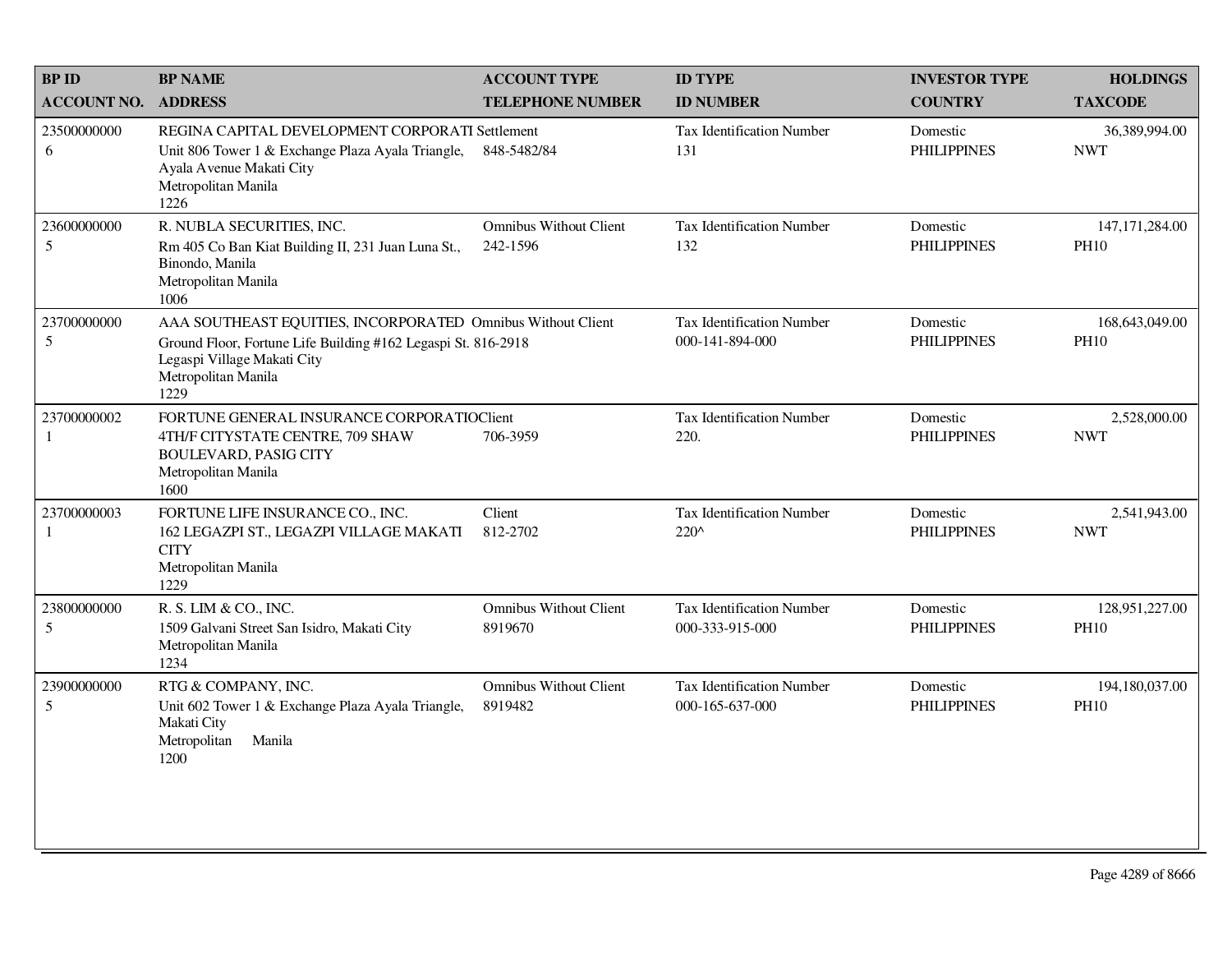| <b>BP ID</b>                    | <b>BP NAME</b>                                                                                                                                  | <b>ACCOUNT TYPE</b>                       | <b>ID TYPE</b>                                      | <b>INVESTOR TYPE</b>           | <b>HOLDINGS</b>              |
|---------------------------------|-------------------------------------------------------------------------------------------------------------------------------------------------|-------------------------------------------|-----------------------------------------------------|--------------------------------|------------------------------|
| <b>ACCOUNT NO.</b>              | <b>ADDRESS</b>                                                                                                                                  | <b>TELEPHONE NUMBER</b>                   | <b>ID NUMBER</b>                                    | <b>COUNTRY</b>                 | <b>TAXCODE</b>               |
| 23900000000<br>6                | RTG & COMPANY, INC.<br>Unit 602 Tower 1 & Exchange Plaza Ayala Triangle,<br>Makati City<br>Metropolitan Manila<br>1200                          | Settlement<br>8919482                     | <b>Tax Identification Number</b><br>000-165-637-000 | Domestic<br><b>PHILIPPINES</b> | 1,441,011.00<br><b>NWT</b>   |
| 24000000000<br>5                | S.J. ROXAS & CO., INC.<br>Unit 612 Tower One, & Exchange Plaza, Ayala<br>Triangle, Ayala Avenue, Makati City<br>Metropolitan Manila<br>$\Omega$ | <b>Omnibus Without Client</b><br>848-5065 | Tax Identification Number<br>136                    | Domestic<br><b>PHILIPPINES</b> | 25,051,282.00<br><b>PH10</b> |
| 24000000000<br>6                | S.J. ROXAS & CO., INC.<br>Unit 612 Tower One, & Exchange Plaza, Ayala<br>Triangle, Ayala Avenue, Makati City<br>Metropolitan Manila<br>$\Omega$ | Settlement<br>848-5065                    | <b>Tax Identification Number</b><br>136             | Domestic<br><b>PHILIPPINES</b> | 1,654.00<br><b>NWT</b>       |
| 24000000002<br>-1               | S.J. ROXAS & CO., INC.<br>Unit 612 Tower One, Ayala Triangle, Ayala Avenue,<br>Makati City<br>Metropolitan Manila<br>$\Omega$                   | Client<br>8485065 TO 69                   | Tax Identification Number<br>546                    | Domestic<br><b>PHILIPPINES</b> | 201,421.00<br><b>NWT</b>     |
| 24200000000<br>5                | SECURITIES SPECIALISTS, INC.<br>Unit 903 National Life Insurance Building,<br>6762 Ayala Avenue, Makati City<br>Metropolitan Manila<br>1000     | <b>Omnibus Without Client</b><br>523-5595 | <b>Tax Identification Number</b><br>138             | Domestic<br><b>PHILIPPINES</b> | 1,307,908.00<br><b>PH10</b>  |
| 24200000000<br>$\boldsymbol{7}$ | SECURITIES SPECIALISTS, INC.<br>Unit 903 National Life Insurance Building,<br>6762 Ayala Avenue, Makati City<br>Metropolitan Manila<br>1000     | Own<br>  523-5595                         | <b>Tax Identification Number</b><br>138             | Domestic<br><b>PHILIPPINES</b> | 5.00<br><b>NWT</b>           |
| 24300000000<br>5                | FIDELITY SECURITIES, INC.<br>2103-B PSE Centre, Exchange Road, Ortigas, Pasig<br>City<br>Metropolitan Manila<br>1600                            | <b>Omnibus Without Client</b><br>6345038  | <b>Tax Identification Number</b><br>002-836-391-000 | Domestic<br><b>PHILIPPINES</b> | 60,693,664.00<br><b>PH10</b> |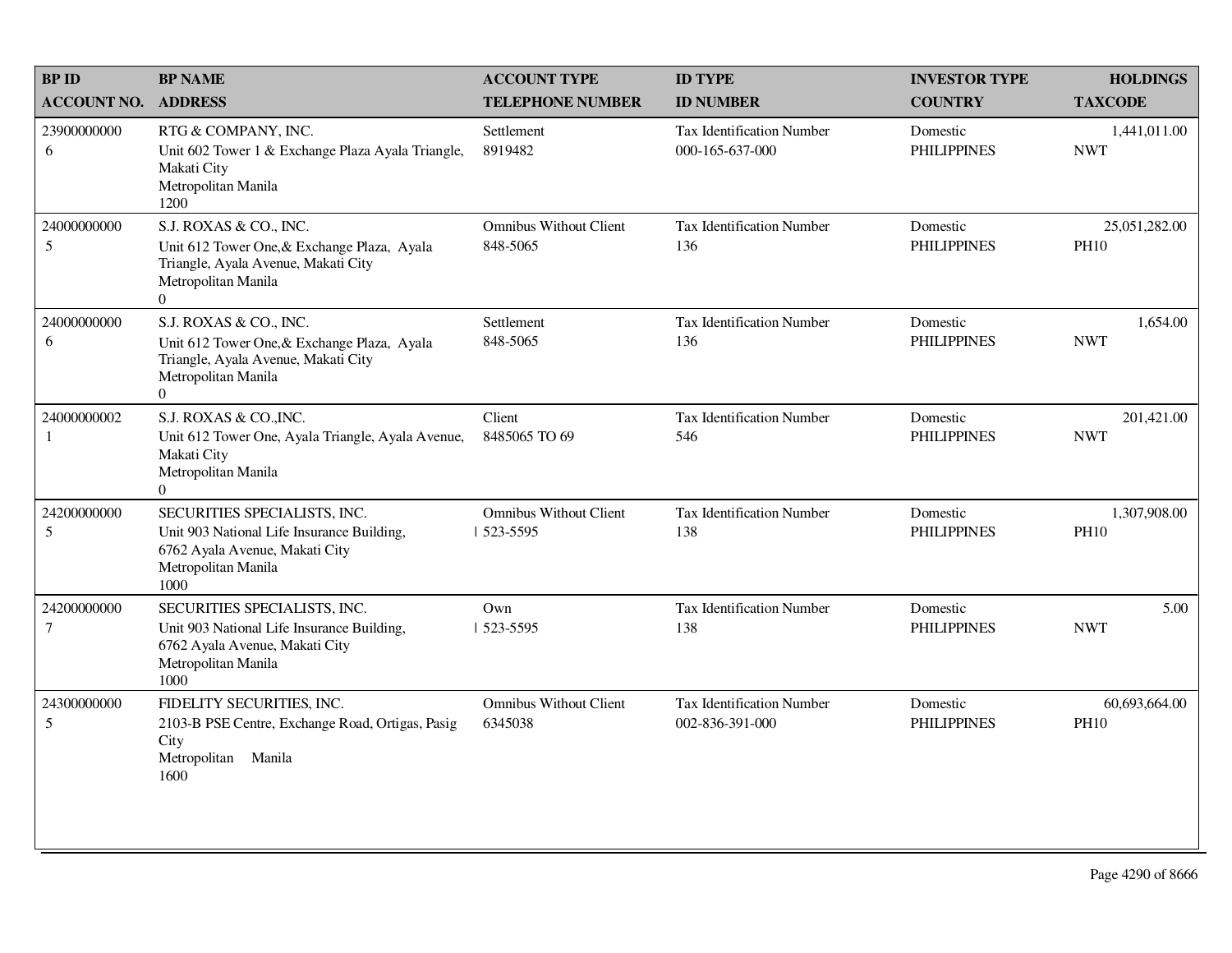| <b>BPID</b>                   | <b>BP NAME</b>                                                                                                                                    | <b>ACCOUNT TYPE</b>                            | <b>ID TYPE</b>                                      | <b>INVESTOR TYPE</b>           | <b>HOLDINGS</b>               |
|-------------------------------|---------------------------------------------------------------------------------------------------------------------------------------------------|------------------------------------------------|-----------------------------------------------------|--------------------------------|-------------------------------|
| <b>ACCOUNT NO.</b>            | <b>ADDRESS</b>                                                                                                                                    | <b>TELEPHONE NUMBER</b>                        | <b>ID NUMBER</b>                                    | <b>COUNTRY</b>                 | <b>TAXCODE</b>                |
| 24600000000<br>5              | SUMMIT SECURITIES, INC.<br>Unit 2102 B/C PSE Center Tektite Tower East<br>Exchange Road, Ortigas Center Pasig City<br>Metropolitan Manila<br>1600 | <b>Omnibus Without Client</b><br>6311032 to 37 | <b>Tax Identification Number</b><br>000-338-985-000 | Domestic<br><b>PHILIPPINES</b> | 257,842,592.00<br><b>PH10</b> |
| 24600000000<br>6              | SUMMIT SECURITIES, INC.<br>Unit 2102 B/C PSE Center Tektite Tower East<br>Exchange Road, Ortigas Center Pasig City<br>Metropolitan Manila<br>1600 | Settlement<br>6311032 to 37                    | <b>Tax Identification Number</b><br>000-338-985-000 | Domestic<br><b>PHILIPPINES</b> | 5,174,831.00<br><b>NWT</b>    |
| 24600000000<br>$\overline{7}$ | SUMMIT SECURITIES, INC.<br>Unit 2102 B/C PSE Center Tektite Tower East<br>Exchange Road, Ortigas Center Pasig City<br>Metropolitan Manila<br>1600 | Own<br>6311032 to 37                           | Tax Identification Number<br>000-338-985-000        | Domestic<br><b>PHILIPPINES</b> | 102,944.00<br><b>NWT</b>      |
| 24700000000<br>5              | STANDARD SECURITIES CORPORATION<br>#34 Jefferson St., GHW, San Juan Metro Manila<br>Metropolitan Manila<br>00 <sup>1</sup>                        | <b>Omnibus Without Client</b><br>8486149       | Tax Identification Number<br>000-333-108            | Domestic<br><b>PHILIPPINES</b> | 212,007,825.00<br><b>PH10</b> |
| 24700000003<br>1              | PIONEER INTERCONTINENTAL INS. CORP.<br>#34 Jefferson St., GHW, San Juan Metro Manila<br>Metropolitan Manila<br>00 <sup>1</sup>                    | Client<br>725-3905                             | Tax Identification Number<br>312                    | Domestic<br><b>PHILIPPINES</b> | 20,000,000.00<br><b>NWT</b>   |
| 25100000000<br>5              | TANSENGCO & CO., INC.<br>U-2308 World Trade Exchange Condominium 215 Jua 241-7155<br>Luna St., Binondo, Manila<br>Metropolitan Manila<br>1006     | <b>Omnibus Without Client</b>                  | <b>Tax Identification Number</b><br>146             | Domestic<br><b>PHILIPPINES</b> | 262,586,230.00<br><b>PH10</b> |
| 25200000000                   | THE FIRST RESOURCES MANAGEMENT &<br><b>SECURITIES CORP.</b>                                                                                       | <b>Omnibus Without Client</b>                  | Tax Identification Number                           | Domestic                       | 207,491,909.00                |
| 5                             | Rms. 801-802, PSE Tower 1 Ayala Ave., cor. Paseo d 8486311 to 18<br>Roxas, Ayala Triangle, Makati City<br>Metropolitan Manila<br>1200             |                                                | 000-149-028-000                                     | <b>PHILIPPINES</b>             | <b>PH10</b>                   |
|                               |                                                                                                                                                   |                                                |                                                     |                                |                               |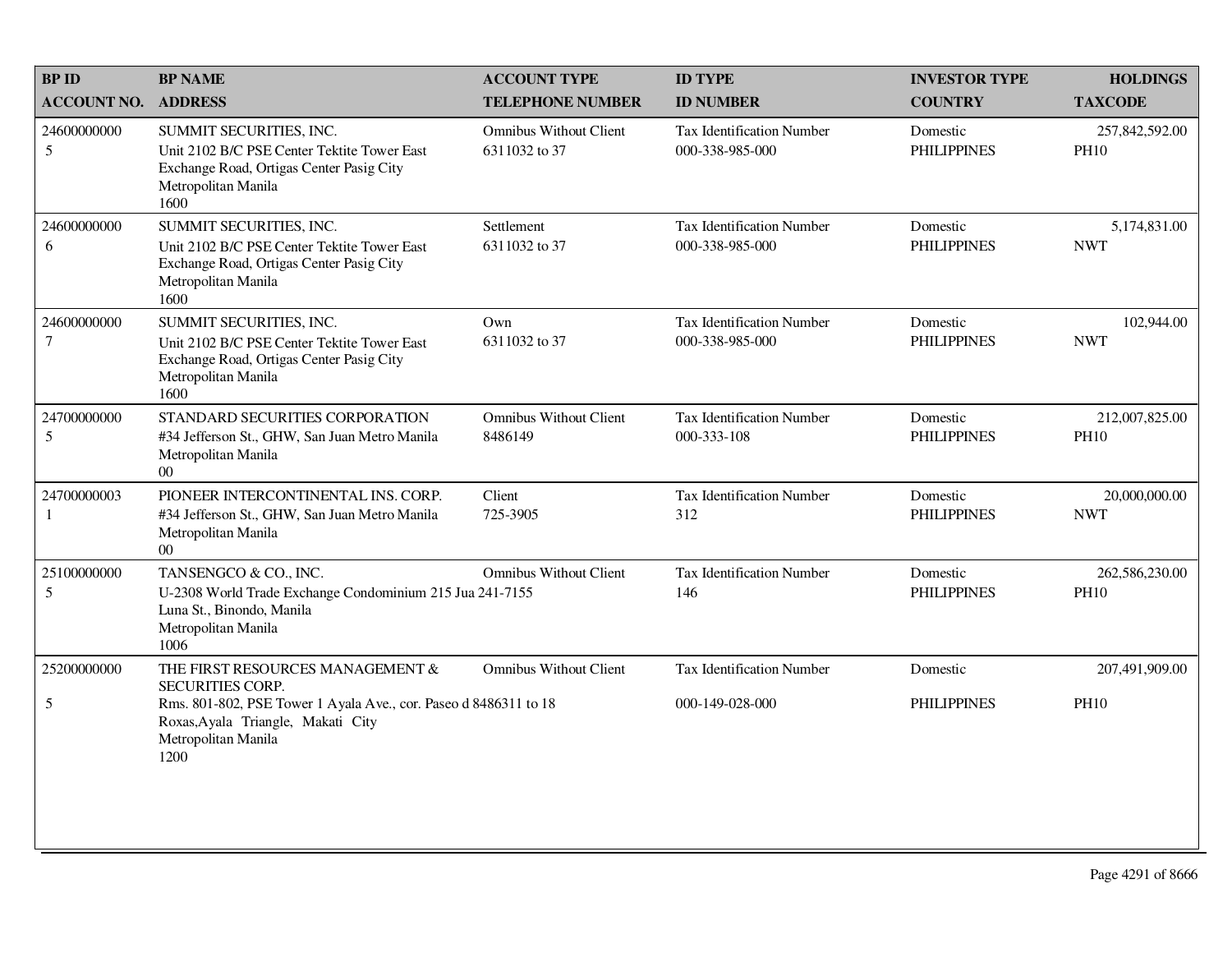| <b>BP ID</b>                  | <b>BP NAME</b>                                                                                                                                                                         | <b>ACCOUNT TYPE</b>                        | <b>ID TYPE</b>                               | <b>INVESTOR TYPE</b>           | <b>HOLDINGS</b>                 |
|-------------------------------|----------------------------------------------------------------------------------------------------------------------------------------------------------------------------------------|--------------------------------------------|----------------------------------------------|--------------------------------|---------------------------------|
| <b>ACCOUNT NO.</b>            | <b>ADDRESS</b>                                                                                                                                                                         | <b>TELEPHONE NUMBER</b>                    | <b>ID NUMBER</b>                             | <b>COUNTRY</b>                 | <b>TAXCODE</b>                  |
| 25200000000<br>6              | THE FIRST RESOURCES MANAGEMENT &<br><b>SECURITIES CORP.</b><br>Rms. 801-802, PSE Tower 1 Ayala Ave., cor. Paseo d<br>Roxas, Ayala Triangle, Makati City<br>Metropolitan Manila<br>1200 | Settlement<br>8486311 to 18                | Tax Identification Number<br>000-149-028-000 | Domestic<br><b>PHILIPPINES</b> | 72,544,662.00<br><b>NWT</b>     |
| 25300000000<br>5              | TOWER SECURITIES, INC.<br>1802-C Tektite Tower I Exchange Road, Ortigas Cent<br>Pasig City<br>Metropolitan Manila<br>1600                                                              | <b>Omnibus Without Client</b><br>6354448   | Tax Identification Number<br>148             | Domestic<br><b>PHILIPPINES</b> | 1,762,269,941.00<br><b>PH10</b> |
| 25300000000<br>$\overline{7}$ | TOWER SECURITIES, INC.<br>1802-C Tektite Tower I Exchange Road, Ortigas Cent<br>Pasig City<br>Metropolitan Manila<br>1600                                                              | Own<br>6354448                             | <b>Tax Identification Number</b><br>148      | Domestic<br><b>PHILIPPINES</b> | 208,803.00<br><b>NWT</b>        |
| 25400000000<br>5              | TRANS-ASIA SECURITIES, INC.<br>Rm. 601-S, State Centre 333 Juan Luna St., Binondo,<br>Manila<br>Metropolitan Manila<br>1006                                                            | <b>Omnibus Without Client</b><br>242-28-23 | <b>Tax Identification Number</b><br>149      | Domestic<br><b>PHILIPPINES</b> | 94,000.00<br><b>PH10</b>        |
| 25500000000<br>5              | APEX PHILIPPINES EQUITIES CORPORATION<br>Unit 902, Antel Corporate Center, No. 139 Valero St.,<br>Salcedo Vill., Makati City<br>Metropolitan Manila<br>1227                            | <b>Omnibus Without Client</b><br>527-1555  | <b>Tax Identification Number</b><br>150      | Domestic<br><b>PHILIPPINES</b> | 2,001,000.00<br><b>PH10</b>     |
| 25600000000<br>5              | TRENDLINE SECURITIES CORPORATION<br>Rm. 503 Tytana Plaza Lorenzo Ruiz St., Binondo,<br>Manila<br>Metropolitan Manila<br>1006                                                           | Omnibus Without Client<br>241-0387         | <b>Tax Identification Number</b><br>151      | Domestic<br><b>PHILIPPINES</b> | 2,580,563.00<br><b>PH10</b>     |
| 25600000000<br>6              | TRENDLINE SECURITIES CORPORATION<br>Rm. 503 Tytana Plaza Lorenzo Ruiz St., Binondo,<br>Manila<br>Metropolitan<br>Manila<br>1006                                                        | Settlement<br>241-0387                     | <b>Tax Identification Number</b><br>151      | Domestic<br><b>PHILIPPINES</b> | 52,579.00<br><b>NWT</b>         |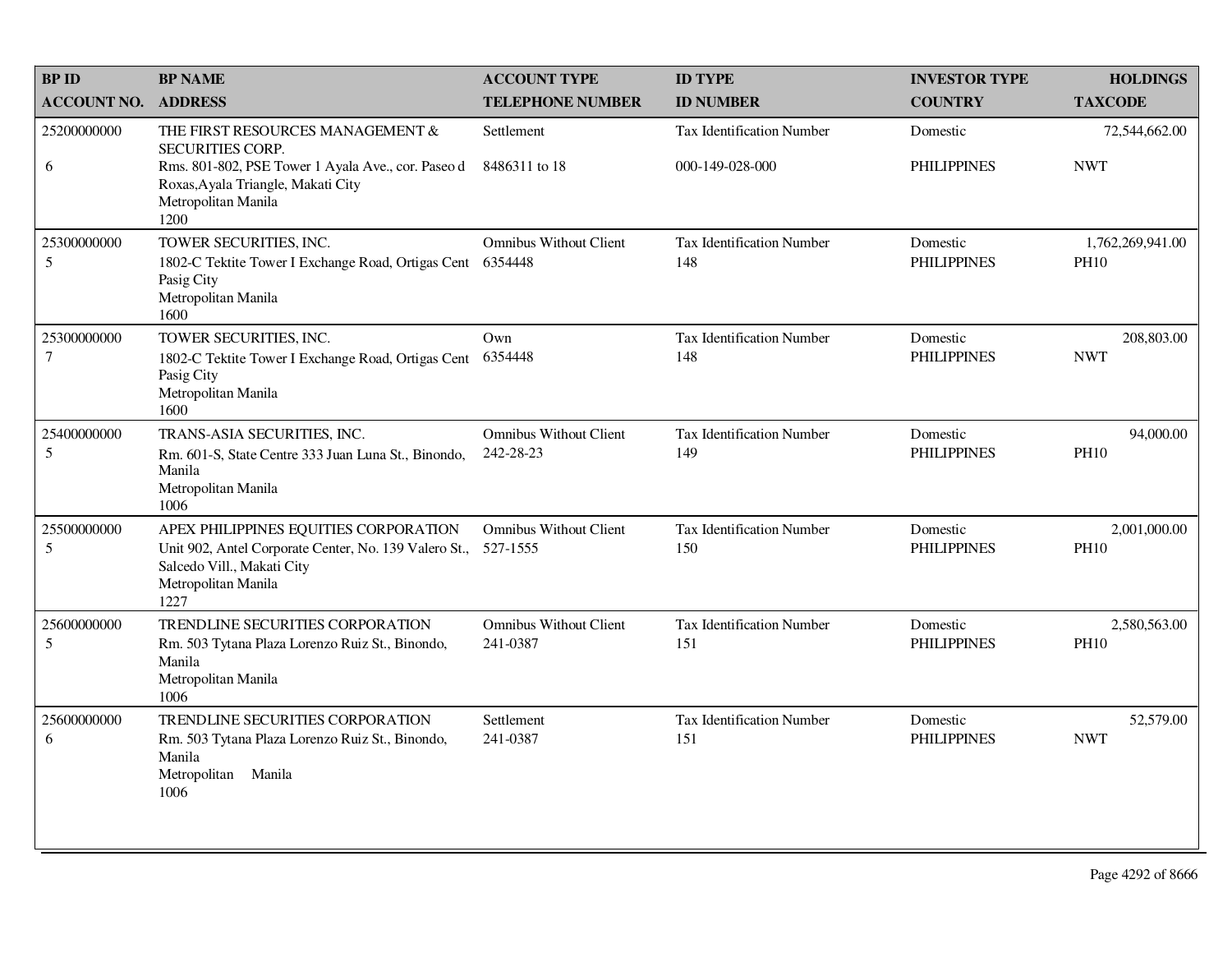| <b>BPID</b>        | <b>BP NAME</b>                                                                                                                                             | <b>ACCOUNT TYPE</b>                      | <b>ID TYPE</b>                                      | <b>INVESTOR TYPE</b>           | <b>HOLDINGS</b>                 |
|--------------------|------------------------------------------------------------------------------------------------------------------------------------------------------------|------------------------------------------|-----------------------------------------------------|--------------------------------|---------------------------------|
| <b>ACCOUNT NO.</b> | <b>ADDRESS</b>                                                                                                                                             | <b>TELEPHONE NUMBER</b>                  | <b>ID NUMBER</b>                                    | <b>COUNTRY</b>                 | <b>TAXCODE</b>                  |
| 25700000000<br>5   | TRI-STATE SECURITIES, INC.<br>Unit 1007, 10/F Ayala Triangle Tower I, Ayala<br>Avenue, Makati City<br>Metropolitan Manila<br>1226                          | <b>Omnibus Without Client</b><br>8485042 | <b>Tax Identification Number</b><br>000-704-920-000 | Domestic<br><b>PHILIPPINES</b> | 229,710,171.00<br><b>PH10</b>   |
| 25700000000<br>6   | TRI-STATE SECURITIES, INC.<br>Unit 1007, 10/F Ayala Triangle Tower I, Ayala<br>Avenue, Makati City<br>Metropolitan Manila<br>1226                          | Settlement<br>8485042                    | <b>Tax Identification Number</b><br>000-704-920-000 | Domestic<br><b>PHILIPPINES</b> | 13,350,800.00<br><b>NWT</b>     |
| 25900000000<br>5   | UCPB SECURITIES, INC.<br>Suite 1612, 16/F Ayala Tower I Exchange Plaza, Ayal<br>Ave. cor. Paseo de Roxas Makati City<br>Metropolitan Manila<br>1226        | <b>Omnibus Without Client</b><br>8485678 | <b>Tax Identification Number</b><br>154             | Domestic<br><b>PHILIPPINES</b> | 3,361,162,543.00<br><b>PH10</b> |
| 25900000000<br>6   | UCPB SECURITIES, INC.<br>Suite 1612, 16/F Ayala Tower I Exchange Plaza, Ayal<br>Ave. cor. Paseo de Roxas Makati City<br>Metropolitan Manila<br>1226        | Settlement<br>8485678                    | <b>Tax Identification Number</b><br>154             | Domestic<br><b>PHILIPPINES</b> | 640,449.00<br><b>NWT</b>        |
| 26100000004<br>-1  | E.SECURITIES, INC. ITF VARIOUS CLIENTS<br>11/F Exportbank Plaza Chino Roces cor Sen. Gil J.<br>Puyat Ave, Makati City<br>Metropolitan Manila<br>1251       | Client                                   | <b>Tax Identification Number</b><br>560             | Domestic<br><b>PHILIPPINES</b> | 3,199,200.00<br><b>PH10</b>     |
| 26300000000<br>5   | VENTURE SECURITIES, INC.<br>Unit 811 Tower One & Exchange Plaza Ayala Triangl<br>Ayala Ave. cor. Paseo de Roxas Makati City<br>Metropolitan Manila<br>1226 | <b>Omnibus Without Client</b><br>8486505 | Tax Identification Number<br>158                    | Domestic<br><b>PHILIPPINES</b> | 5,890,276.00<br><b>PH10</b>     |
| 26300000000<br>6   | VENTURE SECURITIES, INC.<br>Unit 811 Tower One & Exchange Plaza Ayala Triangl<br>Ayala Ave. cor. Paseo de Roxas Makati City<br>Metropolitan Manila<br>1226 | Settlement<br>8486505                    | Tax Identification Number<br>158                    | Domestic<br><b>PHILIPPINES</b> | 1,391,377,026.00<br><b>NWT</b>  |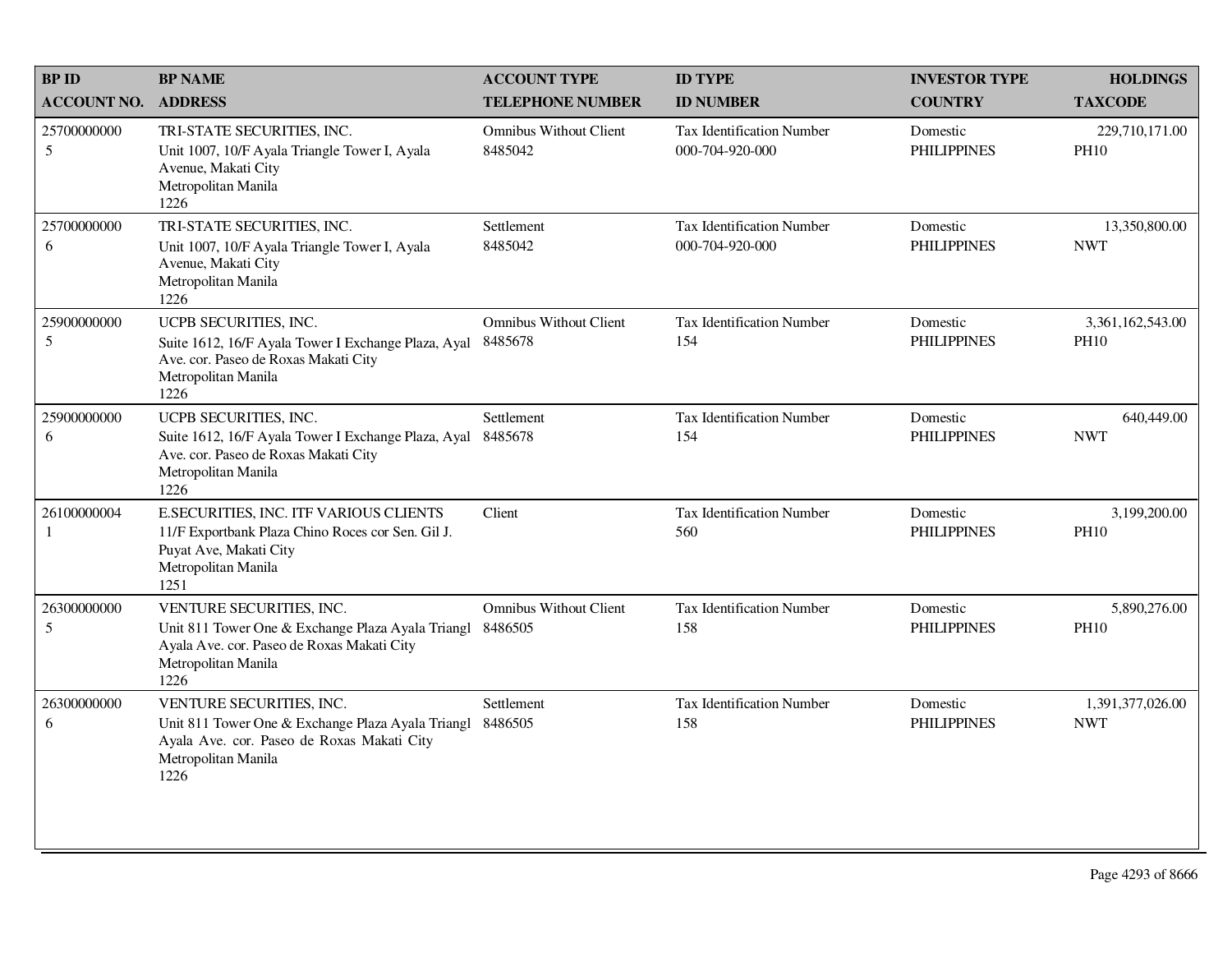| <b>BP ID</b>          | <b>BP NAME</b>                                                                                                                                                                               | <b>ACCOUNT TYPE</b>           | <b>ID TYPE</b>                                      | <b>INVESTOR TYPE</b>           | <b>HOLDINGS</b>                |
|-----------------------|----------------------------------------------------------------------------------------------------------------------------------------------------------------------------------------------|-------------------------------|-----------------------------------------------------|--------------------------------|--------------------------------|
| <b>ACCOUNT NO.</b>    | <b>ADDRESS</b>                                                                                                                                                                               | <b>TELEPHONE NUMBER</b>       | <b>ID NUMBER</b>                                    | <b>COUNTRY</b>                 | <b>TAXCODE</b>                 |
| 26300000005<br>1      | VENTURE SECURITIES, INC.<br>7/F PHILS. FIRST BLDG., 6764 AYALA AVE.,<br><b>MAKATI CITY</b><br>Metropolitan Manila<br>STMT-D                                                                  | Client<br>864-0471            | Certificate Of Incorporation<br>000-810-760-000     | Domestic<br><b>PHILIPPINES</b> | 94,230,344.00<br><b>NWT</b>    |
| 26600000000<br>5      | VICSAL SECURITIES & STOCK BROKERAGE, IN Omnibus Without Client<br>658 C. Palanca St., Quiapo, Manila<br>Metropolitan Manila<br>1001                                                          | 7349771                       | <b>Tax Identification Number</b><br>000-089-167-000 | Domestic<br><b>PHILIPPINES</b> | 779,569,570.00<br><b>PH10</b>  |
| 26600000000<br>6      | VICSAL SECURITIES & STOCK BROKERAGE, IN Settlement<br>658 C. Palanca St., Quiapo, Manila<br>Metropolitan Manila<br>1001                                                                      | 7349771                       | Tax Identification Number<br>000-089-167-000        | Domestic<br><b>PHILIPPINES</b> | 3,542,738,652.00<br><b>NWT</b> |
| 26600000000<br>$\tau$ | VICSAL SECURITIES & STOCK BROKERAGE, IN Own<br>658 C. Palanca St., Quiapo, Manila<br>Metropolitan Manila<br>1001                                                                             | 7349771                       | <b>Tax Identification Number</b><br>000-089-167-000 | Domestic<br><b>PHILIPPINES</b> | 55,000,000.00<br><b>NWT</b>    |
| 26700000000<br>5      | FIRST METRO SECURITIES BROKERAGE CORP. Omnibus Without Client<br>Unit 1515, 15/F Ayala Tower One Ayala Triangle,<br>Ayala Ave. cor Paseo de Roxas Makati City<br>Metropolitan Manila<br>1226 | 759-4133/34                   | Tax Identification Number<br>003-458-062-000        | Domestic<br><b>PHILIPPINES</b> | 646,590.00<br><b>PH10</b>      |
| 26700000000<br>6      | FIRST METRO SECURITIES BROKERAGE CORP. Settlement<br>Unit 1515, 15/F Ayala Tower One Ayala Triangle,<br>Ayala Ave. cor Paseo de Roxas Makati City<br>Metropolitan Manila<br>1226             | 759-4133/34                   | Tax Identification Number<br>003-458-062-000        | Domestic<br><b>PHILIPPINES</b> | 2,442,075,038.00<br><b>NWT</b> |
| 26900000000<br>5      | WEALTH SECURITIES, INC.<br>2103 PSE Centre, Exchange Road Ortigas Centre, Pas 634-5038<br>City<br>Metropolitan Manila<br>1600                                                                | <b>Omnibus Without Client</b> | <b>Tax Identification Number</b><br>000-330-678     | Domestic<br><b>PHILIPPINES</b> | 229,901,705.00<br><b>PH10</b>  |
| 26900000000<br>$\tau$ | WEALTH SECURITIES, INC.<br>2103 PSE Centre, Exchange Road Ortigas Centre, Pas 634-5038<br>City<br>Metropolitan Manila<br>1600                                                                | $Qw$ n                        | Tax Identification Number<br>000-330-678            | Domestic<br><b>PHILIPPINES</b> | 152,432.00<br><b>NWT</b>       |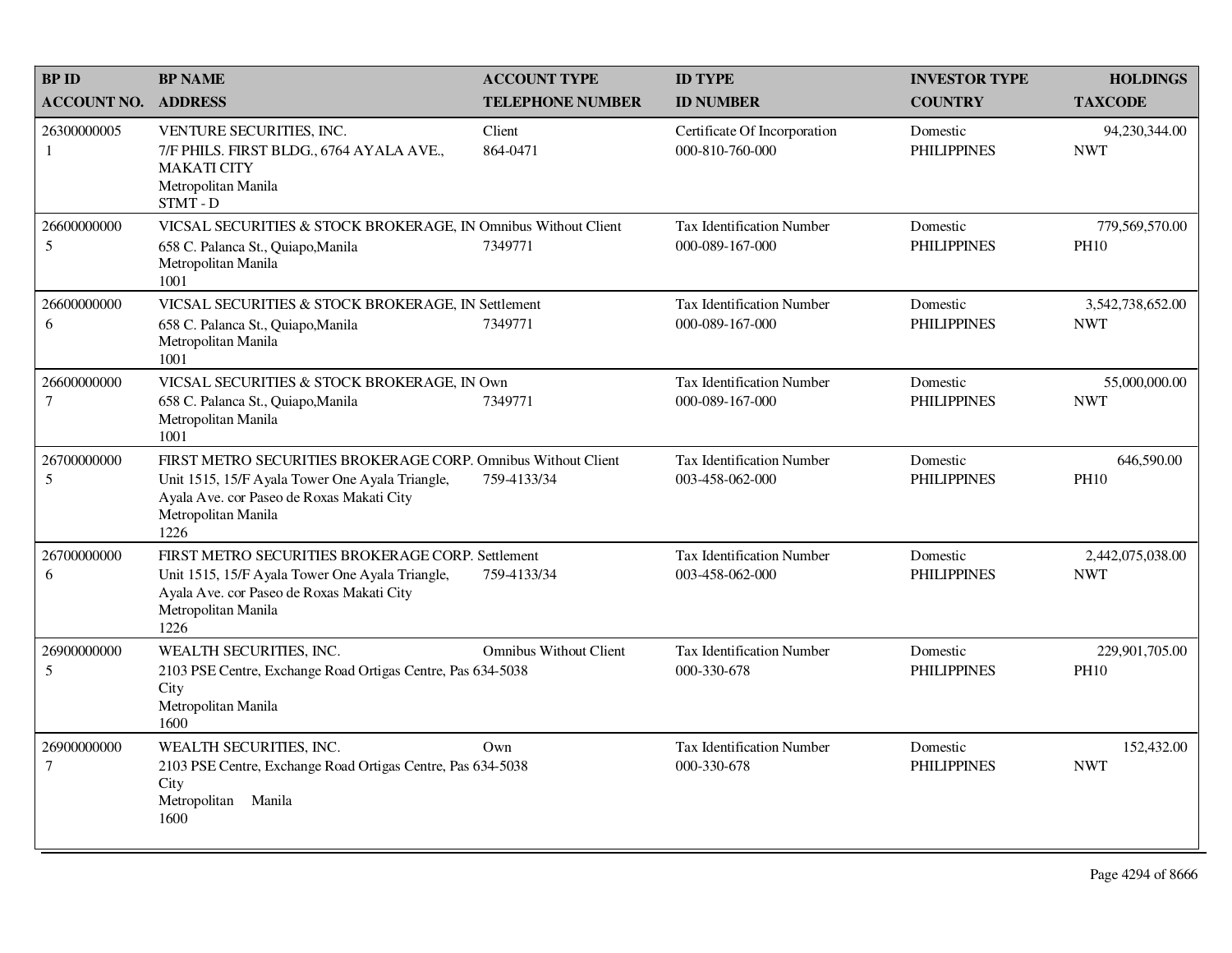| <b>BPID</b>                   | <b>BP NAME</b>                                                                                                                                                 | <b>ACCOUNT TYPE</b>                       | <b>ID TYPE</b>                                  | <b>INVESTOR TYPE</b>           | <b>HOLDINGS</b>               |
|-------------------------------|----------------------------------------------------------------------------------------------------------------------------------------------------------------|-------------------------------------------|-------------------------------------------------|--------------------------------|-------------------------------|
| <b>ACCOUNT NO.</b>            | <b>ADDRESS</b>                                                                                                                                                 | <b>TELEPHONE NUMBER</b>                   | <b>ID NUMBER</b>                                | <b>COUNTRY</b>                 | <b>TAXCODE</b>                |
| 27000000000<br>-1             | WESTLINK GLOBAL EQUITIES, INC.<br>6/F Philippine Stock Exchange Plaza Ayala Avenue,<br>Makati City<br>Metropolitan Manila<br>1200                              | <b>Omnibus Without Client</b><br>848-6231 | <b>Tax Identification Number</b><br>000-334-828 | Foreign<br><b>PHILIPPINES</b>  | 1,296,910.00<br>FMX1          |
| 27000000000<br>5              | WESTLINK GLOBAL EQUITIES, INC.<br>6/F Philippine Stock Exchange Plaza Ayala Avenue,<br>Makati City<br>Metropolitan Manila<br>1200                              | <b>Omnibus Without Client</b><br>848-6231 | Tax Identification Number<br>000-334-828        | Domestic<br><b>PHILIPPINES</b> | 28,070,397.00<br><b>PH10</b>  |
| 27000000000<br>6              | WESTLINK GLOBAL EQUITIES, INC.<br>6/F Philippine Stock Exchange Plaza Ayala Avenue,<br>Makati City<br>Metropolitan Manila<br>1200                              | Settlement<br>848-6231                    | <b>Tax Identification Number</b><br>000-334-828 | Domestic<br><b>PHILIPPINES</b> | 3,605,818.00<br><b>NWT</b>    |
| 27200000000<br>5              | BERNAD SECURITIES, INC.<br>3/F 1033 M.H. del Pilar St. Ermita, Manila<br>Metropolitan Manila<br>1000                                                           | <b>Omnibus Without Client</b><br>5245186  | Tax Identification Number<br>002-919-761        | Domestic<br><b>PHILIPPINES</b> | 887,447,788.00<br><b>PH10</b> |
| 27200000000<br>6              | BERNAD SECURITIES, INC.<br>3/F 1033 M.H. del Pilar St. Ermita, Manila<br>Metropolitan Manila<br>1000                                                           | Settlement<br>5245186                     | Tax Identification Number<br>002-919-761        | Domestic<br><b>PHILIPPINES</b> | 38,426,966.00<br><b>NWT</b>   |
| 27300000000<br>5              | WONG SECURITIES CORPORATION<br>1402-B A. Mabini St., cor. Sta. Monica St., Ermita,<br>Manila<br>Metropolitan Manila<br>1000                                    | <b>Omnibus Without Client</b><br>5217794  | Tax Identification Number<br>000-350-895-000    | Domestic<br><b>PHILIPPINES</b> | 14,040,000.00<br><b>PH10</b>  |
| 27500000000<br>5              | YAO & ZIALCITA, INC.<br>Yao & Zialcita, Inc., 5G Vernida I Condominium, 120 5274019 to 21<br>Amorsolo St., Legaspi Village, Makati City<br>Metropolitan Manila | <b>Omnibus Without Client</b>             | Tax Identification Number<br>170                | Domestic<br><b>PHILIPPINES</b> | 596,262,683.00<br><b>PH10</b> |
| 27500000000<br>$\overline{7}$ | YAO & ZIALCITA, INC.<br>Yao & Zialcita, Inc., 5G Vernida I Condominium, 120 5274019 to 21<br>Amorsolo St., Legaspi Village, Makati City<br>Metropolitan Manila | $Qw$ n                                    | <b>Tax Identification Number</b><br>170         | Domestic<br><b>PHILIPPINES</b> | 32,400,000.00<br><b>NWT</b>   |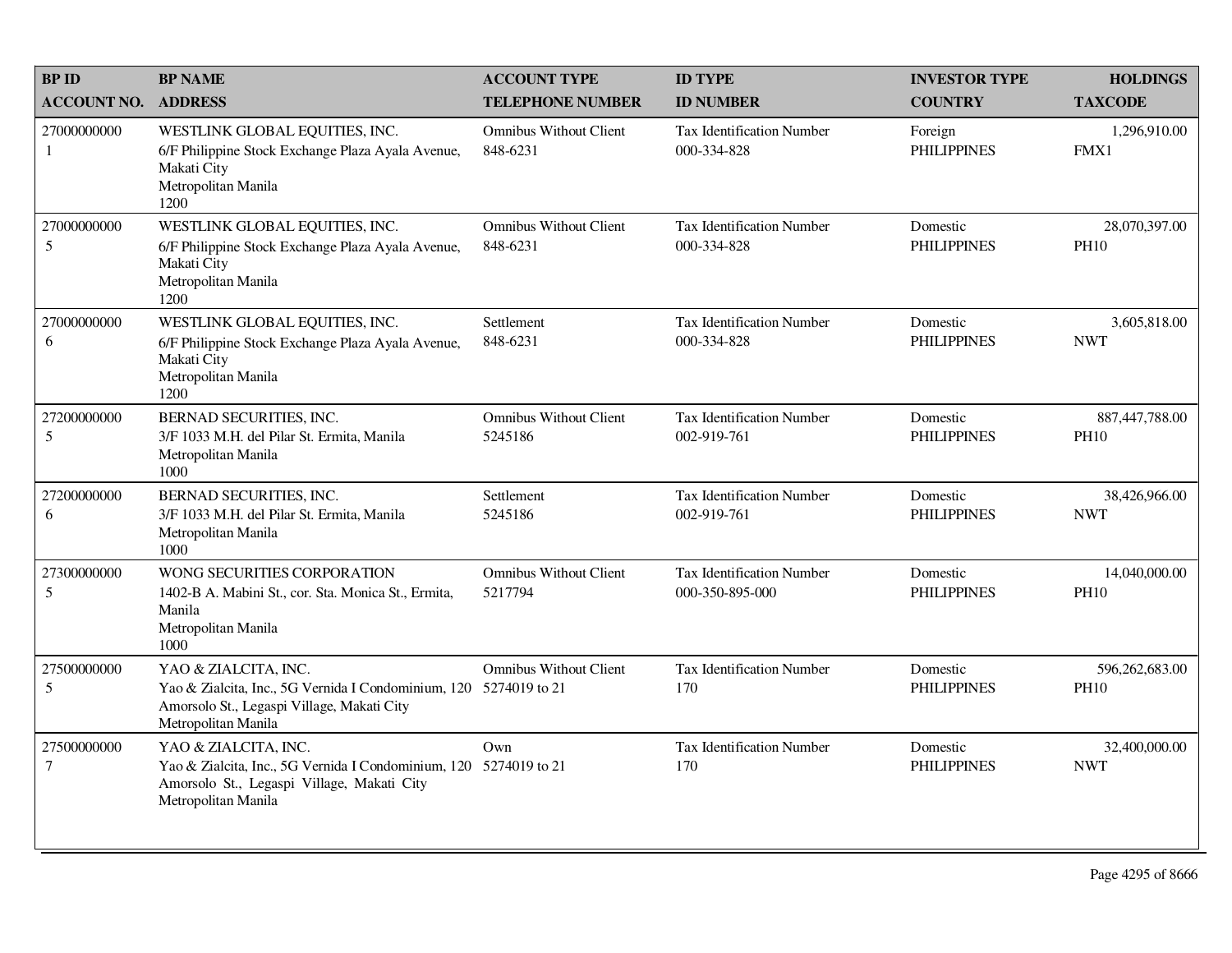| <b>BP ID</b>                  | <b>BP NAME</b>                                                                                                                          | <b>ACCOUNT TYPE</b>                        | <b>ID TYPE</b>                                      | <b>INVESTOR TYPE</b>           | <b>HOLDINGS</b>                 |
|-------------------------------|-----------------------------------------------------------------------------------------------------------------------------------------|--------------------------------------------|-----------------------------------------------------|--------------------------------|---------------------------------|
| <b>ACCOUNT NO.</b>            | <b>ADDRESS</b>                                                                                                                          | <b>TELEPHONE NUMBER</b>                    | <b>ID NUMBER</b>                                    | <b>COUNTRY</b>                 | <b>TAXCODE</b>                  |
| 27800000000<br>$\mathfrak{S}$ | YU & COMPANY, INC.<br>Unit E 1606-B Tektite Tower 1 Exhange Road, Ortiga<br>Center Pasig City<br>Metropolitan Manila<br>1600            | <b>Omnibus Without Client</b><br>634-6248  | <b>Tax Identification Number</b><br>000-324-373-000 | Domestic<br><b>PHILIPPINES</b> | 454,634,960.00<br><b>PH10</b>   |
| 27800000000<br>6              | YU & COMPANY, INC.<br>Unit E 1606-B Tektite Tower 1 Exhange Road, Ortiga<br>Center Pasig City<br>Metropolitan Manila<br>1600            | Settlement<br>634-6248                     | <b>Tax Identification Number</b><br>000-324-373-000 | Domestic<br><b>PHILIPPINES</b> | 1,651,685.00<br><b>NWT</b>      |
| 27800000000<br>$\overline{7}$ | YU & COMPANY, INC.<br>Unit E 1606-B Tektite Tower 1 Exhange Road, Ortiga<br>Center Pasig City<br>Metropolitan Manila<br>1600            | Own<br>634-6248                            | <b>Tax Identification Number</b><br>000-324-373-000 | Domestic<br><b>PHILIPPINES</b> | 10,000,000.00<br><b>NWT</b>     |
| 27900000000<br>5              | <b>BDO SECURITIES CORPORATION</b><br>27/F Tower I & Exchange Plaza Ayala Ave., Makati<br>City<br>Metropolitan Manila<br>1226            | <b>Omnibus Without Client</b><br>759-41-44 | <b>Tax Identification Number</b><br>004-814-885-000 | Domestic<br><b>PHILIPPINES</b> | 1,705,247,773.00<br><b>PH10</b> |
| 27900000000<br>6              | <b>BDO SECURITIES CORPORATION</b><br>27/F Tower I & Exchange Plaza Ayala Ave., Makati<br>City<br>Metropolitan Manila<br>1226            | Settlement<br>759-41-44                    | <b>Tax Identification Number</b><br>004-814-885-000 | Domestic<br><b>PHILIPPINES</b> | 5,270,049.00<br><b>NWT</b>      |
| 28200000000<br>6              | PCCI SECURITIES BROKERS CORP.<br>3/F PCCI Corporate Centre 118 Alfaro St, Salcedo<br>Village Makati City<br>Metropolitan Manila<br>1227 | Settlement<br>893-3920                     | <b>Tax Identification Number</b><br>177             | Domestic<br><b>PHILIPPINES</b> | 480,897,364.00<br><b>NWT</b>    |
| 28200000000<br>14             | PCCI SECURITIES BROKERS CORP.<br>3/F PCCI Corporate Centre 118 Alfaro St, Salcedo<br>Village Makati City<br>Metropolitan Manila<br>1227 | Settlement<br>893-3920                     | Tax Identification Number<br>177                    | Domestic<br><b>PHILIPPINES</b> | 9,604,041.00<br><b>PH10</b>     |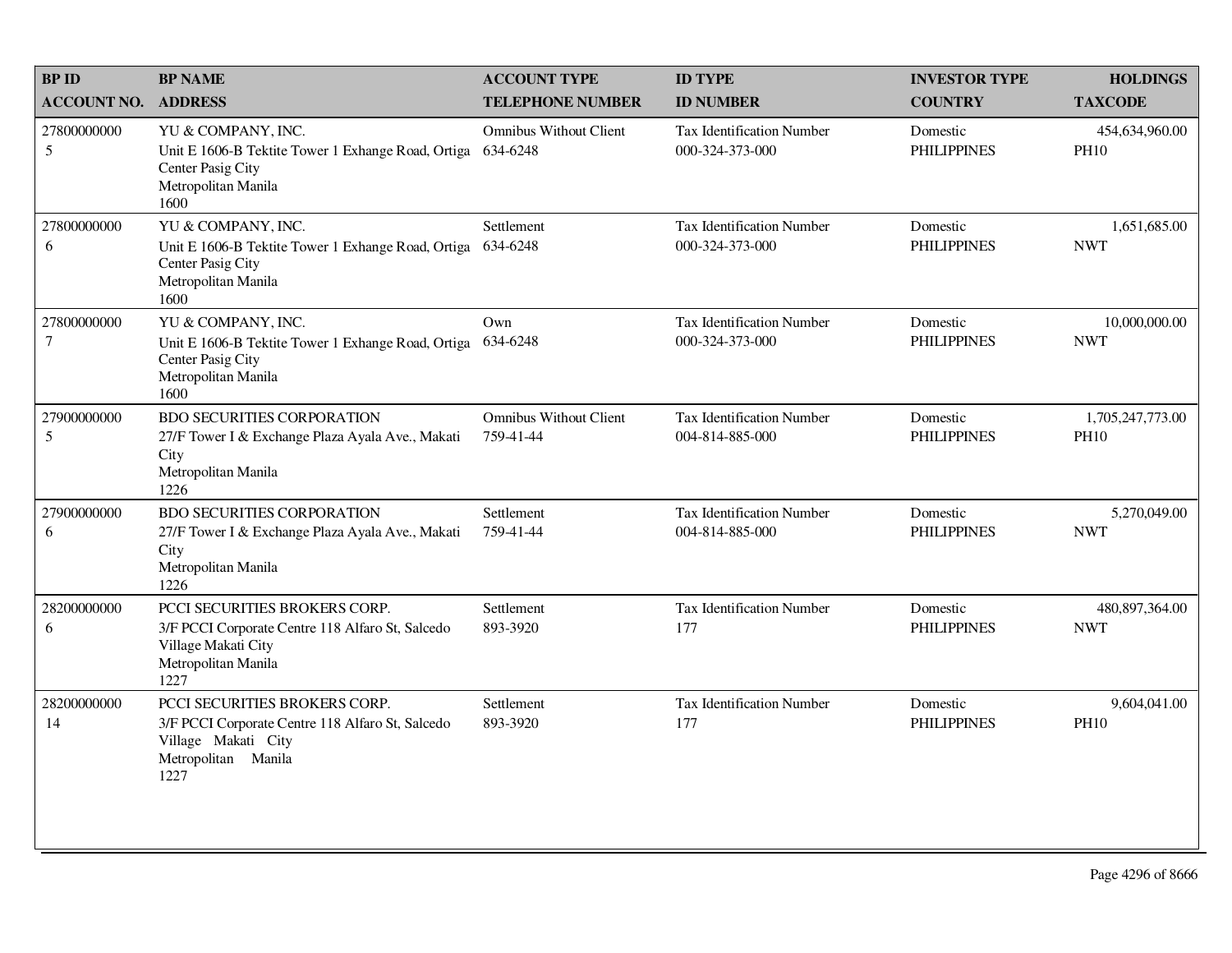| <b>BPID</b>                | <b>BP NAME</b>                                                                                                                                                               | <b>ACCOUNT TYPE</b>                            | <b>ID TYPE</b>                                      | <b>INVESTOR TYPE</b>           | <b>HOLDINGS</b>                 |
|----------------------------|------------------------------------------------------------------------------------------------------------------------------------------------------------------------------|------------------------------------------------|-----------------------------------------------------|--------------------------------|---------------------------------|
| <b>ACCOUNT NO. ADDRESS</b> |                                                                                                                                                                              | <b>TELEPHONE NUMBER</b>                        | <b>ID NUMBER</b>                                    | <b>COUNTRY</b>                 | <b>TAXCODE</b>                  |
| 28300000000<br>5           | EAGLE EQUITIES, INC.<br>179 Kaimito St. Valle Verde II, Pasig City<br>Metropolitan Manila<br>1600                                                                            | <b>Omnibus Without Client</b><br>6363637 to 39 | <b>Tax Identification Number</b><br>178             | Domestic<br><b>PHILIPPINES</b> | 400,970,776.00<br><b>PH10</b>   |
| 28500000000<br>5           | GOLDEN TOWER SECURITIES & HOLDINGS, IN Omnibus Without Client<br>4-B Vernida I Condominium, 120 Amorsolo St.,<br>Legaspi Village, Makati City<br>Metropolitan Manila<br>1229 | 8132839                                        | Tax Identification Number<br>179                    | Domestic<br><b>PHILIPPINES</b> | 46,099,685.00<br><b>PH10</b>    |
| 28500000000<br>6           | GOLDEN TOWER SECURITIES & HOLDINGS, IN Settlement<br>4-B Vernida I Condominium, 120 Amorsolo St.,<br>Legaspi Village, Makati City<br>Metropolitan Manila<br>1229             | 8132839                                        | <b>Tax Identification Number</b><br>179             | Domestic<br><b>PHILIPPINES</b> | 12,808,989.00<br><b>NWT</b>     |
| 28600000000<br>5           | SOLAR SECURITIES, INC.<br>Unit 3002-A East Tower, Phil. Stock Exchange Centre<br>Exchange Road, Ortigas Complex, Pasig City<br>Metropolitan Manila<br>1605                   | <b>Omnibus Without Client</b><br>6366301       | <b>Tax Identification Number</b><br>001-949-768-000 | Domestic<br><b>PHILIPPINES</b> | 1,625,343,967.00<br><b>PH10</b> |
| 28800000000<br>5           | G.D. TAN & COMPANY, INC.<br>Unit 2203-A East Tower, PSE Center Exchange Road, 6339989<br>Ortigas Center, Pasig City<br>Metropolitan Manila<br>1600                           | <b>Omnibus Without Client</b>                  | <b>Tax Identification Number</b><br>000-121-113-000 | Domestic<br><b>PHILIPPINES</b> | 94,492,420.00<br><b>PH10</b>    |
| 28800000000<br>6           | G.D. TAN & COMPANY, INC.<br>Unit 2203-A East Tower, PSE Center Exchange Road, 6339989<br>Ortigas Center, Pasig City<br>Metropolitan Manila<br>1600                           | Settlement                                     | <b>Tax Identification Number</b><br>000-121-113-000 | Domestic<br><b>PHILIPPINES</b> | 11,581,991.00<br><b>NWT</b>     |
| 32800000000<br>5           | DW CAPITAL INC.<br>UNIT 1610-1611 TOWER ONE & EXCHANGE<br>PLAZA, AYALA TRIANGLE, AYALA AVENUE,<br><b>MAKATI CITY 1226</b><br>Metropolitan Manila<br>$\boldsymbol{0}$         | <b>Omnibus Without Client</b><br>8369633       | <b>Tax Identification Number</b><br>200-262-862-000 | Domestic<br><b>PHILIPPINES</b> | 1,281,098,370.00<br><b>PH10</b> |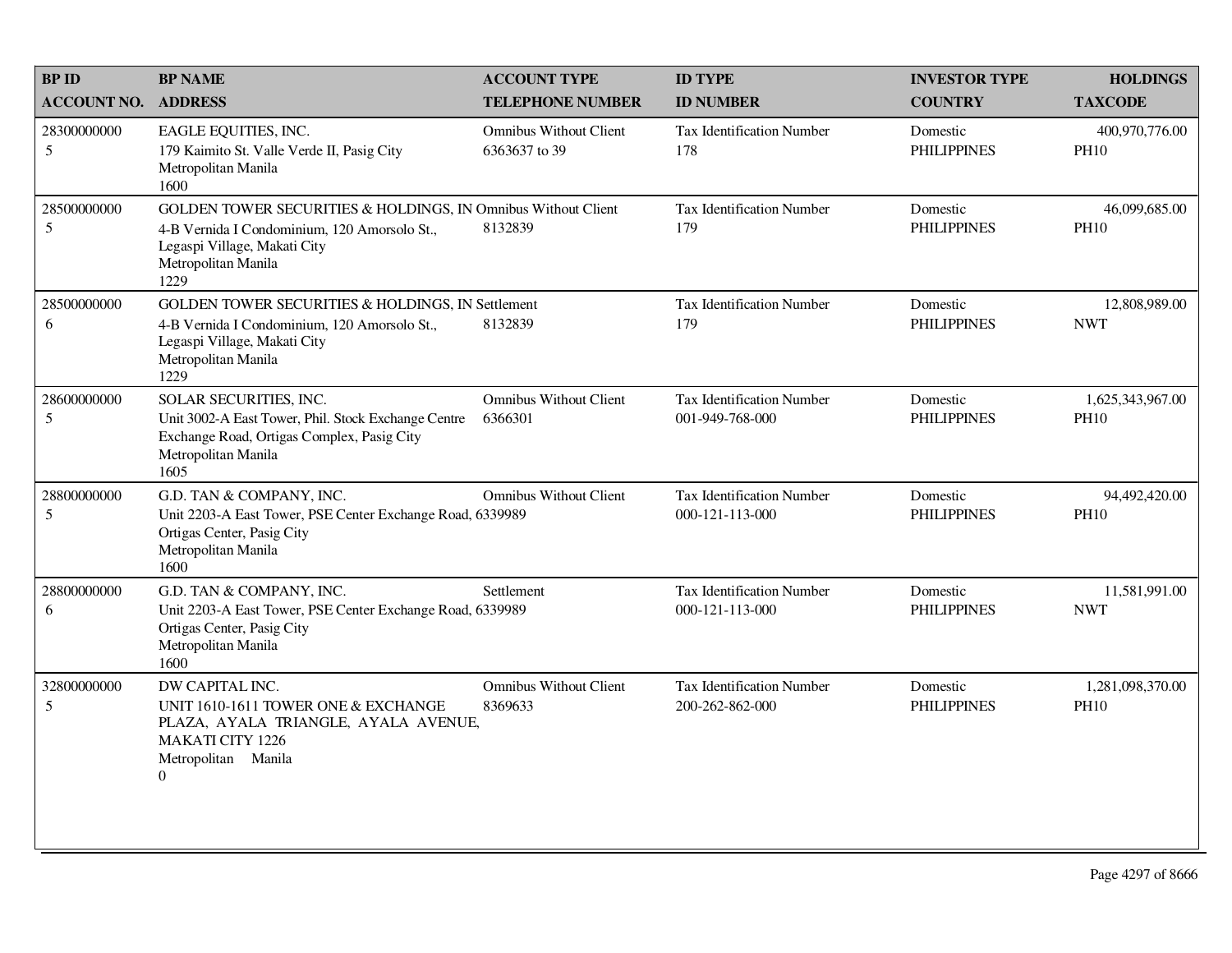| <b>BPID</b>                    | <b>BP NAME</b>                                                                                                                                                  | <b>ACCOUNT TYPE</b>                       | <b>ID TYPE</b>                                      | <b>INVESTOR TYPE</b>           | <b>HOLDINGS</b>                 |
|--------------------------------|-----------------------------------------------------------------------------------------------------------------------------------------------------------------|-------------------------------------------|-----------------------------------------------------|--------------------------------|---------------------------------|
| <b>ACCOUNT NO.</b>             | <b>ADDRESS</b>                                                                                                                                                  | <b>TELEPHONE NUMBER</b>                   | <b>ID NUMBER</b>                                    | <b>COUNTRY</b>                 | <b>TAXCODE</b>                  |
| 33800000000<br>$\,8\,$         | PHILIPPINE EQUITY PARTNERS, INC.<br>Unit 19C Citibank Tower Citibank Plaza 8741 Paseo d 8145788<br>Roxas Makati City<br>Metropolitan Manila<br>1226             | Settlement                                | <b>Tax Identification Number</b><br>213-130-068-000 | Domestic<br><b>PHILIPPINES</b> | 84,760.00<br><b>NWT</b>         |
| 34500000000<br>$5\overline{)}$ | UNICAPITAL SECURITIES INC.<br>4F Majalco Bldg Benavidez cor Trasierra Sts Legaspi<br>Vill., Makati City<br>Metropolitan Manila<br>1200                          | <b>Omnibus Without Client</b><br>750-2030 | Tax Identification Number<br>005-294-264-000        | Domestic<br><b>PHILIPPINES</b> | 229, 195, 158.00<br><b>PH10</b> |
| 34500000000<br>6               | UNICAPITAL SECURITIES INC.<br>4F Majalco Bldg Benavidez cor Trasierra Sts Legaspi<br>Vill., Makati City<br>Metropolitan Manila<br>1200                          | Settlement<br>750-2030                    | <b>Tax Identification Number</b><br>005-294-264-000 | Domestic<br><b>PHILIPPINES</b> | 44,831,460.00<br><b>NWT</b>     |
| 36800000000<br>5               | SunSecurities, Inc.<br>2703 27th Floor One Corporate Center, J. Vargas Cor. 477-6001<br>Meralco Ave., Ortigas Center, Pasig City<br>Metropolitan Manila<br>1605 | <b>Omnibus Without Client</b>             | Tax Identification Number<br>007-258-688            | Domestic<br><b>PHILIPPINES</b> | 625,354,843.00<br><b>PH10</b>   |
| 36800000000<br>$\tau$          | SunSecurities, Inc.<br>2703 27th Floor One Corporate Center, J. Vargas Cor. 477-6001<br>Meralco Ave., Ortigas Center, Pasig City<br>Metropolitan Manila<br>1605 | Own                                       | Tax Identification Number<br>007-258-688            | Domestic<br><b>PHILIPPINES</b> | 4,831.00<br><b>NWT</b>          |
| 38700000000<br>5               | COHERCO SECURITIES, INC.<br>240 Banawe cor. Panalturan St. Manresa, Quezon City 365-3804<br>Metropolitan Manila<br>1115                                         | <b>Omnibus Without Client</b>             | <b>Tax Identification Number</b><br>190             | Domestic<br><b>PHILIPPINES</b> | 20,000,000.00<br><b>PH10</b>    |
| 38800000000<br>$\mathfrak{S}$  | ARMSTRONG SECURITIES, INC.<br>Unit 2205-A, 22/F PSE Centre Exchange Road, Ortiga 6346337 to 39<br>Centre, Pasig City<br>Metropolitan Manila<br>1600             | <b>Omnibus Without Client</b>             | <b>Tax Identification Number</b><br>191             | Domestic<br><b>PHILIPPINES</b> | 5,114,712.00<br><b>PH10</b>     |
|                                |                                                                                                                                                                 |                                           |                                                     |                                |                                 |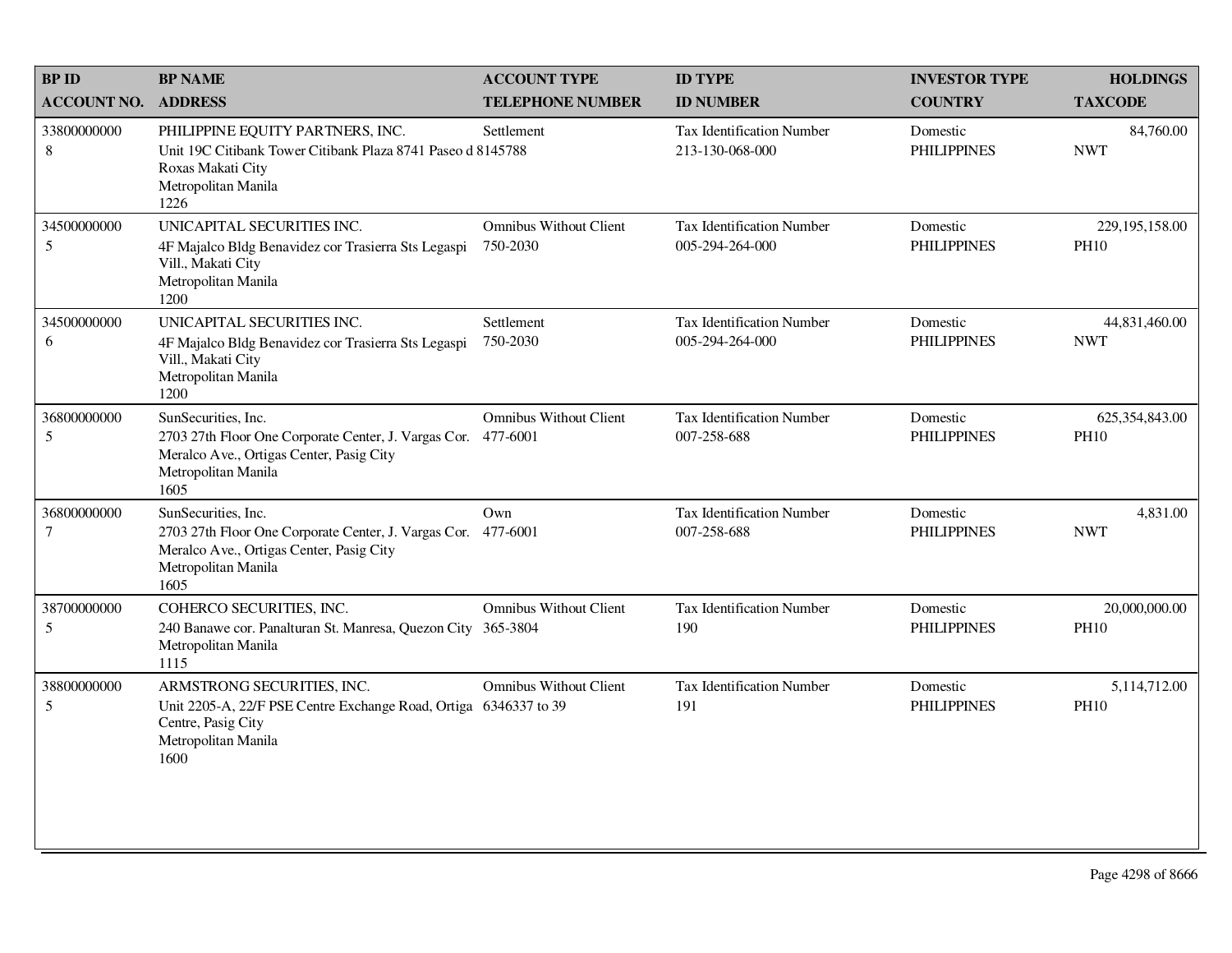| <b>BPID</b>                   | <b>BP NAME</b>                                                                                                                                                         | <b>ACCOUNT TYPE</b>           | <b>ID TYPE</b>                                         | <b>INVESTOR TYPE</b>           | <b>HOLDINGS</b>                 |
|-------------------------------|------------------------------------------------------------------------------------------------------------------------------------------------------------------------|-------------------------------|--------------------------------------------------------|--------------------------------|---------------------------------|
| <b>ACCOUNT NO.</b>            | <b>ADDRESS</b>                                                                                                                                                         | <b>TELEPHONE NUMBER</b>       | <b>ID NUMBER</b>                                       | <b>COUNTRY</b>                 | <b>TAXCODE</b>                  |
| 38900000000<br>5              | KING'S POWER SECURITIES, INC.<br>RM 1602 FEDERAL TOWER DASMARINAS ST.,<br><b>BINONDO, MANILA</b><br>Metropolitan Manila<br>$\overline{0}$                              | <b>Omnibus Without Client</b> | <b>Tax Identification Number</b><br>205-495-236        | Domestic<br><b>PHILIPPINES</b> | 2,964,442,694.00<br><b>PH10</b> |
| 48800000000<br>5              | TIMSON SECURITIES, INC.<br>UNIT 3310 ROBINSON'S EQUITABLE TOWER AD724-9639<br>AVE. CORNER POVEDA, ORTIGAS<br>Metropolitan Manila<br>STMT-E                             | <b>Omnibus Without Client</b> | Tax Identification Number<br>008-502-210               | Domestic<br><b>PHILIPPINES</b> | 15,000,000.00<br><b>PH10</b>    |
| 52800000000<br>5              | STAR ALLIANCE SECURITIES CORP.<br>1201 ONE GLOBAL PLACE, 5TH AVE. COR. 25TH478-0107<br>ST., BONIFACIO GLOBAL CITY, TAGUIG CITY<br>Metropolitan Manila<br>1634          | <b>Omnibus Without Client</b> | <b>Tax Identification Number</b><br>008-323-446-000    | Domestic<br><b>PHILIPPINES</b> | 280,837.00<br><b>PH10</b>       |
| 52800000000<br>$\overline{7}$ | STAR ALLIANCE SECURITIES CORP.<br>1201 ONE GLOBAL PLACE, 5TH AVE. COR. 25TH478-0107<br>ST., BONIFACIO GLOBAL CITY, TAGUIG CITY<br>Metropolitan Manila<br>1634          | Own                           | <b>Tax Identification Number</b><br>008-323-446-000    | Domestic<br><b>PHILIPPINES</b> | 207,900,000.00<br><b>NWT</b>    |
| B1620002489                   | PHILIPPINE FIRE & MARINE INSURANCE<br>CORPORATION, INC.                                                                                                                | Client                        | <b>Tax Identification Number</b>                       | Domestic                       | 285,676,879.00                  |
| 1                             | 5TH FLR. LEPANTO BLDG., 8747 PASEO DE<br>ROXAS, MAKATI CITY<br>Metropolitan Manila<br>1226                                                                             | 892-2981                      | 565***                                                 | <b>PHILIPPINES</b>             | <b>PH10</b>                     |
| BCDO2000000<br>$\mathbf{1}$   | BANCO DE ORO - TRUST BANKING GROUP<br>17/F, South Tower, BDO Corporate Centre cor H.V.<br>Dela Costa and Makati Avenue Makati City City<br>Metropolitan Manila<br>1200 | Own<br>634 4660               | <b>Tax Identification Number</b><br>002-856-707-000.G5 | Domestic<br><b>PHILIPPINES</b> | 1,912,567,955.00<br><b>NWT</b>  |
| DEUB2000007                   | DEUTSCHE BANK AG MANILA BRANCH A/C<br><b>CLIENTS DEUB20</b>                                                                                                            | Client                        | Certificate Of Incorporation                           | Domestic                       | 128,089,887.00                  |
| 1                             | 23F AYALA TOWER ONE AYALA AVE. MAKAT 8946989<br><b>CITY</b><br>Metropolitan Manila                                                                                     |                               | 000-449-586-000                                        | <b>PHILIPPINES</b>             | <b>PH10</b>                     |
|                               |                                                                                                                                                                        |                               |                                                        |                                |                                 |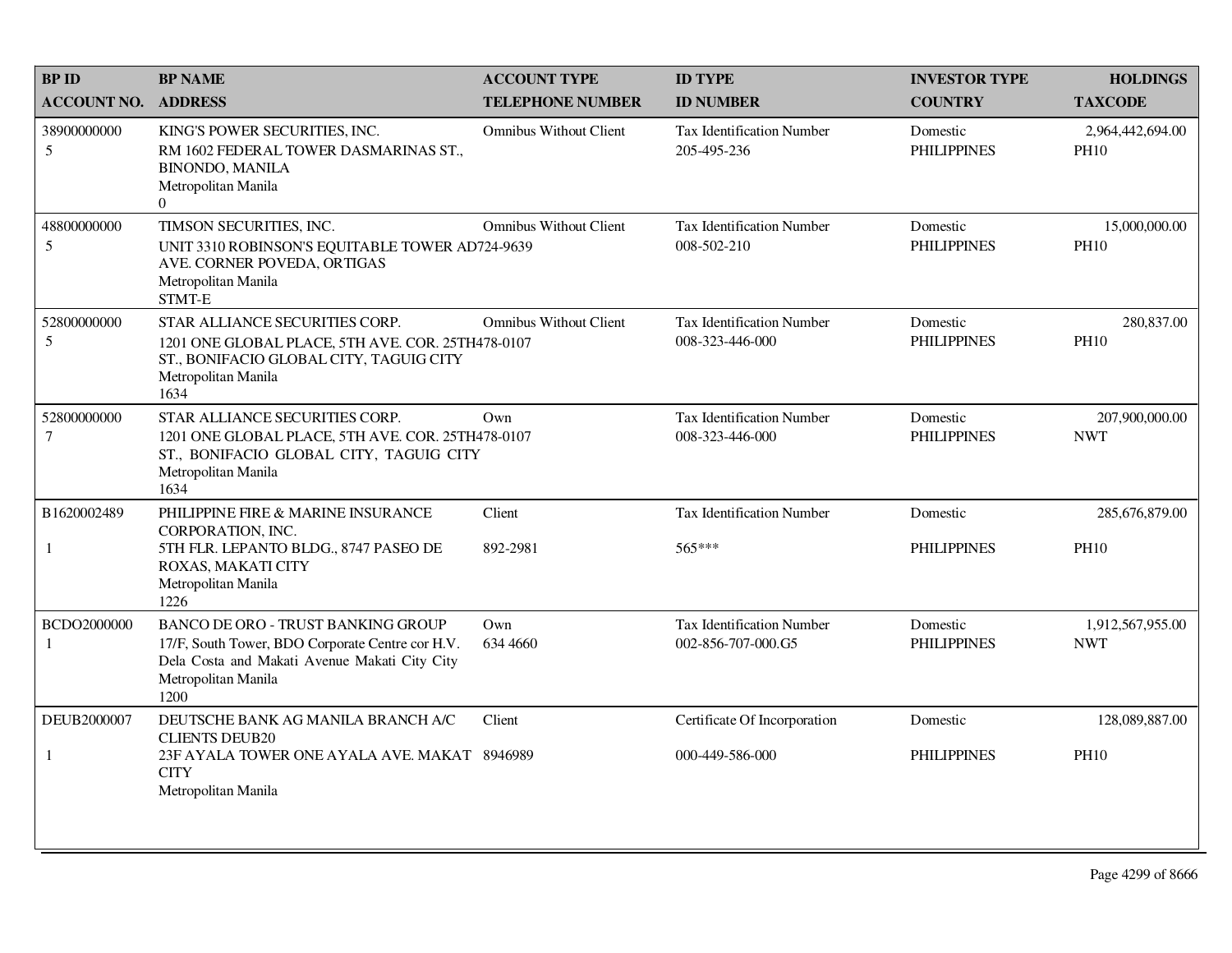| <b>BPID</b><br><b>ACCOUNT NO.</b> | <b>BP NAME</b><br><b>ADDRESS</b>                                                                                                                           | <b>ACCOUNT TYPE</b><br><b>TELEPHONE NUMBER</b> | <b>ID TYPE</b><br><b>ID NUMBER</b> | <b>INVESTOR TYPE</b><br><b>COUNTRY</b> | <b>HOLDINGS</b><br><b>TAXCODE</b> |
|-----------------------------------|------------------------------------------------------------------------------------------------------------------------------------------------------------|------------------------------------------------|------------------------------------|----------------------------------------|-----------------------------------|
| PABC1000000                       | AB CAPITAL & INVESTMENT CORP. - TRUST & Own<br><b>INVESTMENT DIV.</b>                                                                                      |                                                | <b>Tax Identification Number</b>   | Domestic                               | 150,252.00                        |
|                                   | G/F, Asianbank Centre Bldg., Sen. Gil Puyat Extensio 8930373<br>cor. Tordesillas St., Salcedo Village Makati City<br>Metropolitan Manila<br>$\overline{0}$ |                                                | 899                                | <b>PHILIPPINES</b>                     | <b>NWT</b>                        |
| PCPL1000000                       | UNITED COCONUT PLANTERS LIFE ASSURANCOwn<br><b>CORPORATION</b>                                                                                             |                                                | <b>Tax Identification Number</b>   | Domestic                               | 149,000,000.00                    |
|                                   | 6774 Cocolife Building, Ayala Avenue, Makati City<br>Metropolitan<br>Manila<br>1200                                                                        | 812-9070                                       | 000-604-739-000                    | <b>PHILIPPINES</b>                     | <b>NWT</b>                        |
| <b>PSMC2000000</b>                | SAN MIGUEL CORPORATION RETIREMENT<br><b>PLAN-STP</b>                                                                                                       | $Qw$ n                                         | <b>Tax Identification Number</b>   | Domestic                               | 217,637,528.00                    |
|                                   | San Miguel Corporation Retirement Plan 40 San<br>Miguel Avenue, Ortigas Center Mandaluyong City<br>Metropolitan Manila<br>1550                             | 632-3000                                       | 929                                | <b>PHILIPPINES</b>                     | <b>NWT</b>                        |
| RCBC3000000                       | RCBC TRUST & INVESTMENT DIVISION -<br><b>VARIOUS TAXABLE ACCTS</b>                                                                                         | Own                                            | <b>Tax Identification Number</b>   | Domestic                               | 1,000,000.00                      |
|                                   | 333 SEN. GIL J. PUYAT AVE., MAKATI CITY<br>Metropolitan Manila                                                                                             | 8783326                                        | 987.                               | <b>PHILIPPINES</b>                     | <b>PH10</b>                       |
|                                   |                                                                                                                                                            |                                                | <b>Total Holdings</b>              |                                        | 77,889,175,936.00                 |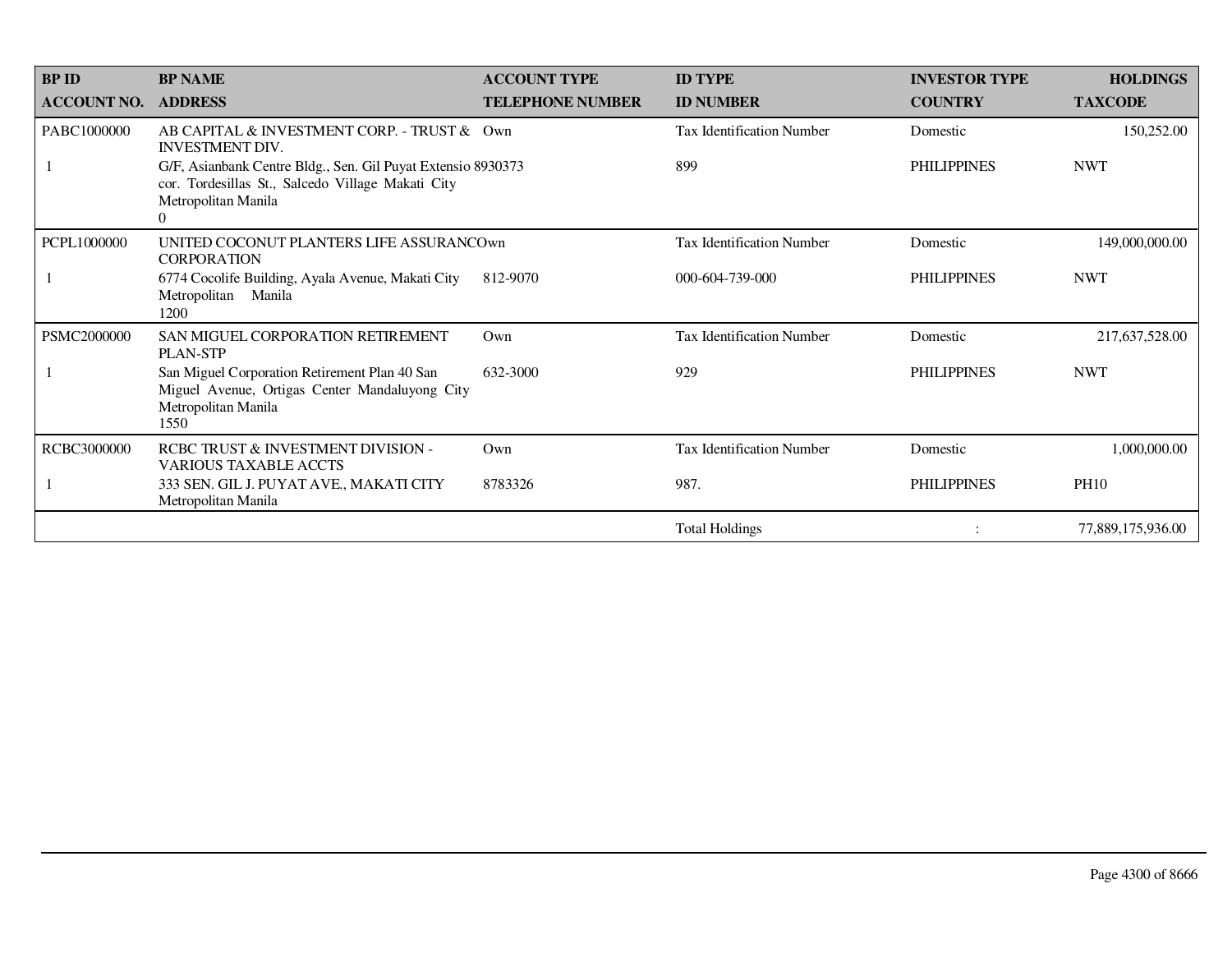## Stock Transfer Service Inc. MANILA MANING CORPORATION (MAB) List of Top 100 Stockholders As of 06/30/2015

| Rank Sth. No.            | Name                                                                                  | Citizenship | Holdings                 | Rank   |
|--------------------------|---------------------------------------------------------------------------------------|-------------|--------------------------|--------|
|                          | 1 0016016658 PCD NOMINEE CORPORATION (FILIPINO)                                       | Filipino    | 32, 106, 149, 903        | 31.00% |
|                          | 2 2500000009 F. YAP SECURITIES, INC.                                                  | Filipino    | 15, 100, 041, 056 14.58% |        |
|                          | 3 0600000003 F. YP SEURITIES INC F. YAP SECURITIES, INC.                              | Filipino    | 12,477,721,842           | 12.05% |
|                          | 4 0012000359 LEPANTO CONSOLIDATED MINING COMPANY                                      | Filipino    | 12,045,531,915           | 11.63% |
|                          | 5 0006000111 F. YAP SECURITIES INC F. YAP SECURITIES, INC.                            | Filipino    | 9,495,835,411            | 09.17% |
|                          | 6 0012000360 LEPANTO INVESTMENT & DEV. CORPORATION                                    | Filipino    | 5,037,619,533            | 04.86% |
|                          | 7 0016011312 PCD NOMINEE CORPORATION (NON-FILIPINO)                                   | Foreign     | 3, 525, 273, 484         | 03.40% |
|                          | 8 0006017929 F. YAP SECURITIES INC.                                                   | Foreign     | 1,665,206,615            | 01.61% |
| 9 0025005497 BRYAN YAP   |                                                                                       | Filipino    | 1, 124, 317, 007         | 01.09% |
|                          | 10 0025005502 PAULINO YAP                                                             | Filipino    | 1,019,720,824            | 00.98% |
|                          | 11 0025005511 CRESENCIO YAP                                                           | Filipino    | 950, 612, 016            | 00.92% |
|                          | 12 0003026095 CORONET PROPERTY HOLDINGS CORP CORONET PROPERTY HOLDINGS<br><b>CORP</b> | Filipino    | 851,662,573              | 00.82% |
| 13 0025005500 PACITA YAP |                                                                                       | Filipino    | 824, 539, 227            | 00.80% |
|                          | 14 0025005518 PAULINO YAP                                                             | Filipino    | 787, 396, 304            | 00.76% |
|                          | 15 0004000158 DAVID GO SECURITIES CORP. DAVID GO SECURITIES CORP.                     | Filipino    | 590, 574, 844            | 00.57% |
| 16 0025005505 EMMA YAP   |                                                                                       | Filipino    | 529, 116, 591            | 00.51% |
|                          | 17 0025005522 CRESENCIO YAP                                                           | Filipino    | 504,155,049              | 00.49% |
|                          | 18 0025005498 CHRISTINE KAREN YAP                                                     | Filipino    | 492, 917, 544            | 00.48% |
|                          | 19 0025005499 CHRISTINE YAP                                                           | Filipino    | 461,919,918              | 00.45% |
| 20 0025005516 EMMA YAP   |                                                                                       | Filipino    | 433,448,272              | 00.42% |
|                          | 21 0016000522 MARTESIO PEREZ                                                          | Filipino    | 251,735,175              | 00.24% |
|                          | 22 0019000695 SHIPSIDE, INC.                                                          | Filipino    | 232,893,997              | 00.22% |
|                          | 23 0025005501 PAUL YAP JR.                                                            | Filipino    | 226,723,229              | 00.22% |
|                          | 24 0025005515 PAUL YAP JR.                                                            | Filipino    | 208,038,698              | 00.20% |
|                          | 25 0016000515 JESSAMYN DESIREE B. PEREZ                                               | Filipino    | 191, 561, 253            | 00.18% |
|                          | 26 0001030049 FLORENTINO ALMACEN JR.                                                  | Filipino    | 160,500,000              | 00.15% |
|                          | 27 0020004709 THE FIRST RESOURCES MANAGEMENT & SECURITIES CORPORATION                 | Filipino    | 150,000,000              | 00.14% |
|                          | 28 1600000001 MARTESIO C. PEREZ                                                       | Filipino    | 134,099,084              | 00.13% |
|                          | 29 0016000517 KATERINA TANYA B. PEREZ                                                 | Filipino    | 113, 111, 253            | 00.11% |
|                          | 30 0016000521 MA. CYMBELINE B. PEREZ                                                  | Filipino    | 113, 111, 253            | 00.11% |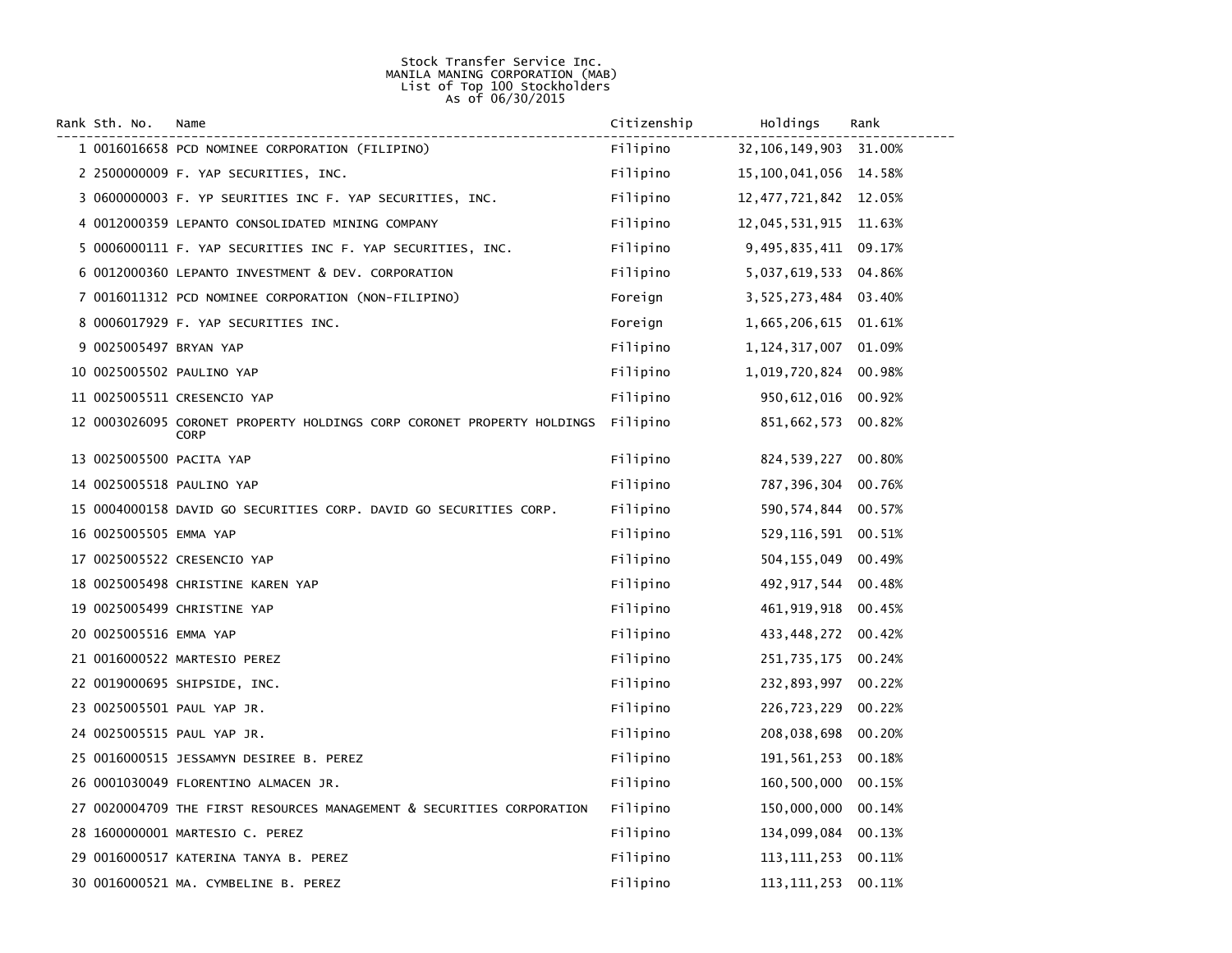| 31 0016000511 CHARLENE DENISE B. PEREZ                             | Filipino | 112, 269, 072 | 00.11% |
|--------------------------------------------------------------------|----------|---------------|--------|
| 32 0025005496 ARLENE K. YAP                                        | Filipino | 90, 152, 434  | 00.09% |
| 33 0018000748 HORACIO RODRIGUEZ                                    | Filipino | 70,455,575    | 00.07% |
| 34 0016017010 PL LIM INVESTMENTS, INC.                             | Filipino | 57,000,000    | 00.06% |
| 35 0025005517 FELIPE YAP                                           | Filipino | 56,706,107    | 00.05% |
| 36 0025005514 FELIPE YAP                                           | Filipino | 49,401,596    | 00.05% |
| 37 2500000007 FLORENTINO D. ALMACEN, JR.                           | Filipino | 45,084,269    | 00.04% |
| 38 0016030009 FAUSTO R. PREYSLER JR.                               | Filipino | 45,000,000    | 00.04% |
| 39 0003001065 MARIANO CHUA                                         | Filipino | 44,344,840    | 00.04% |
| 40 0013000542 MERCANTILE INSURANCE CO., INC.                       | Filipino | 28,910,000    | 00.03% |
| 41 0002000211 EDUARDO BANGAYAN                                     | Filipino | 27,669,589    | 00.03% |
| 42 0004011832 JULIA K. MARIA ALESANDRA K. DE LA CRUZ DE LA CRUZ OR | Filipino | 27,329,421    | 00.03% |
| 43 2500000011 WILLIAM RAGOS ENRILE II                              | Filipino | 25,617,977    | 00.02% |
| 44 0014003635 FLORA NG SIU KHENG                                   | Filipino | 25,000,000    | 00.02% |
| 45 0005000054 E.N. MADRAZO CORP. E. N. MADRAZO CORP.               | Filipino | 22,710,000    | 00.02% |
| 46 0012000543 GENARA LIMSON                                        | Filipino | 22,050,000    | 00.02% |
| 47 0019023130 SMS DEVELOPMENT CORP.                                | Filipino | 21,000,000    | 00.02% |
| 48 0006000117 F. YAP SECURITIES, INC. ACCOUNT NO. BY               | Filipino | 19,434,384    | 00.02% |
| 49 0025000278 FELIPE YAP                                           | Filipino | 18,927,503    | 00.02% |
| 50 0006000747 A/C -CKY FYSI                                        | Filipino | 18,454,855    | 00.02% |
| 51 0003001309 LUISA CO                                             | Filipino | 18, 167, 337  | 00.02% |
| 52 0003001427 MARIO CRUEL                                          | Filipino | 18,020,000    | 00.02% |
| 53 0013000520 ALBERTO MENDOZA                                      | Filipino | 16,494,382    | 00.02% |
| 54 0002000290 DANILO G. BAUTISTA                                   | Filipino | 16,287,467    | 00.02% |
| 55 0008000463 SUNDER HEMANDAS                                      | Filipino | 15,876,000    | 00.02% |
| 56 0016000638 PLLIM MANAGEMENT & INVESTMENT INC.                   | Filipino | 15,486,891    | 00.01% |
| 57 0003001387 CORE MARITIME CORPORATION                            | Filipino | 15,394,757    | 00.01% |
| 58 0020014741 PEDRO O. TAN                                         | Filipino | 15,000,000    | 00.01% |
| 59 0300000004 GEORGE T. CHIONGBIAN III                             | Filipino | 12,000,000    | 00.01% |
| 60 0004000244 ARTEMIO F. DISINI                                    | Filipino | 11,800,000    | 00.01% |
| 61 0017002719 QUALITY INVESTMENTS & SECS. CORP. A/C #017003        | Filipino | 11,680,000    | 00.01% |
| 62 0013000331 PEDRO WONG MADARANG                                  | Filipino | 11,000,000    | 00.01% |
| 63 0023000056 WHITE ELEPHANTS, INC.                                | Filipino | 10,500,000    | 00.01% |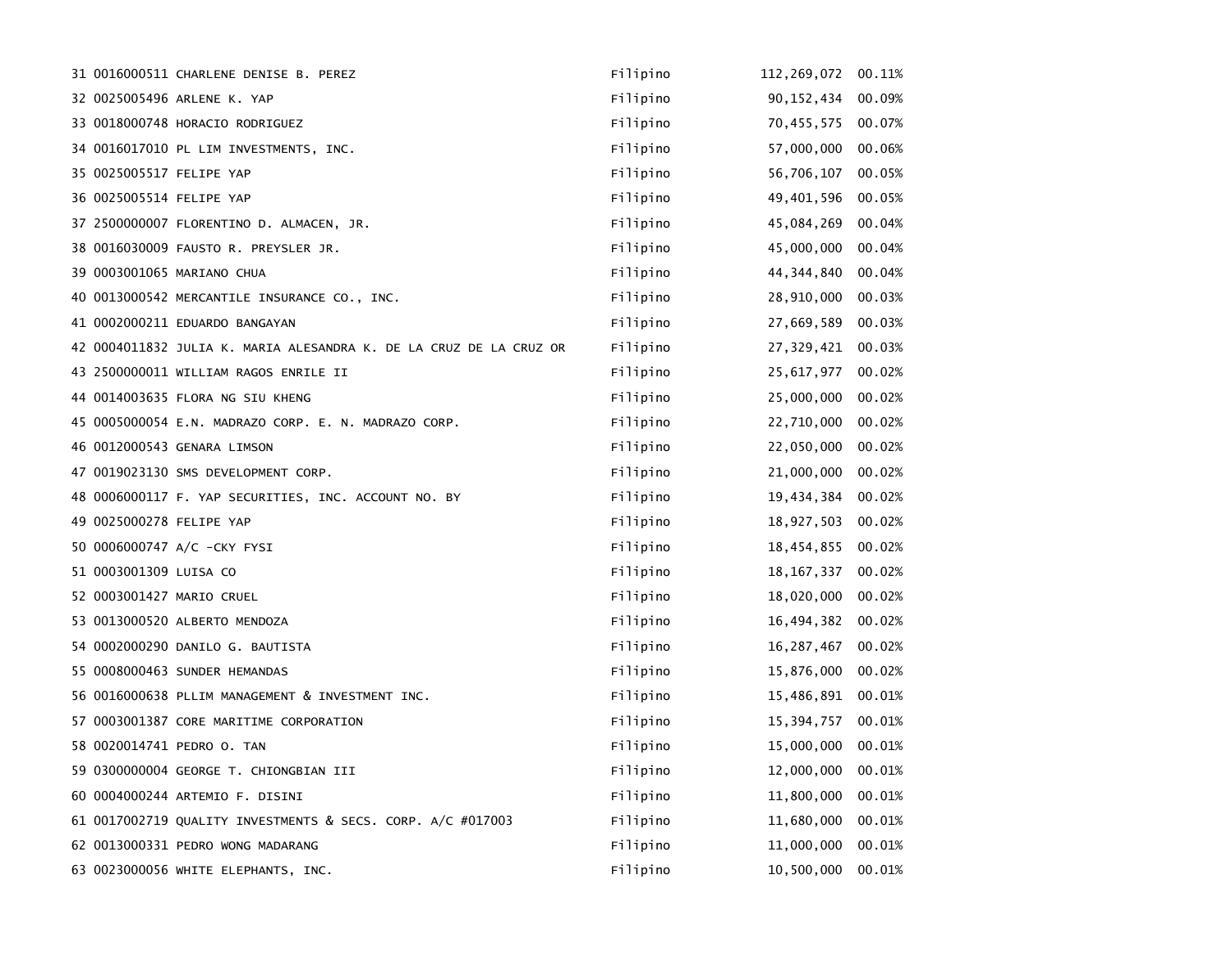| 64 0008000497 HIGHLAND SECURITIES INC HIGHLAND SECURITIES, INC.               | Filipino | 10,269,663  | 00.01% |
|-------------------------------------------------------------------------------|----------|-------------|--------|
| 65 0001030091 AMERICAN WIRE & CABLE CO. INC AMERICAN WIRE & CABLE CO.<br>INC. | Filipino | 10,000,000  | 00.01% |
| 66 0001030103 ROGER C. ANG                                                    | Filipino | 10,000,000  | 00.01% |
| 67 0016016992 PHILIPPINE INTERNATIONAL LIFE INSURANCE CO., INC.               | Filipino | 10,000,000  | 00.01% |
| 68 0016005861 NATHANIEL PEREZ                                                 | Filipino | 10,000,000  | 00.01% |
| 69 1200000018 EVELYN ONG LAO                                                  | Filipino | 10,000,000  | 00.01% |
| 70 0003030165 VIRGINIA G. CORDERO                                             | Filipino | 9,941,123   | 00.01% |
| 71 0006000529 FGC MARKETING CORP. FGC MARKETING CORP.                         | Filipino | 9,698,697   | 00.01% |
| 72 0002000370 BLUE RIDGE MINERAL CORP BLUE RIDGE MINERAL CORP.                | Filipino | 9,600,000   | 00.01% |
| 73 0001000865 LUPICINO C. ANDALAN                                             | Filipino | 9,127,035   | 00.01% |
| 74 0015000177 FRANCISCO ONG                                                   | Filipino | 7,644,000   | 00.01% |
| 75 0003000959 CATHERINE CHOA                                                  | Filipino | 7,600,000   | 00.01% |
| 76 0003030100 LILY CHI                                                        | Filipino | 7,500,000   | 00.01% |
| 77 0013015677 PEDRO W. MADARANG                                               | Filipino | 7,500,000   | 00.01% |
| 78 0003001379 SAMSON CORDERO JR.                                              | Filipino | 7,350,000   | 00.01% |
| 79 0002000209 FLORENTINA BANEZ                                                | Filipino | 7,075,571   | 00.01% |
| 80 0007013832 ALEX C. GRANT                                                   | Foreign  | 6,992,967   | 00.01% |
| 81 0012016585 GILBERT LIU                                                     | Filipino | 6,872,659   | 00.01% |
| 82 0003001494 LEONILO A. CUERDO                                               | Filipino | 6,657,099   | 00.01% |
| 83 0004000142 LAMBERTO O. DANAQUE                                             | Filipino | 6,644,400   | 00.01% |
| 84 0010004954 ZHUI XU ZHUI XU                                                 | Foreign  | 6,300,000   | 00.01% |
| 85 0002000326 CHRISTOPHER BELL-KNIGHT                                         | Foreign  | 6,200,000   | 00.01% |
| 86 2500000010 CANDICE CHOA COCUACO                                            | Filipino | 6,084,269   | 00.01% |
| 87 0025000400 TIAN SANG TIAN SANG                                             | Filipino | 6,061,686   | 00.01% |
| 88 0008012260 JOHN HARPER                                                     | Filipino | 6,000,000   | 00.01% |
| 89 0005004833 RAY C. ESPINOSA                                                 | Filipino | 6,000,000   | 00.01% |
| 90 0020000627 MARIA LOURDES TUASON                                            | Filipino | 5,930,337   | 00.01% |
| 91 0004010425 ARTEMIO F. DISINI                                               | Filipino | 5,900,000   | 00.01% |
| 92 0020000501 DOMINGO TIU                                                     | Filipino | 5,880,000   | 00.01% |
| 93 0026000015 ELIZABETH ZARATE                                                | Filipino | 5,754,451   | 00.01% |
| 94 0003030166 BUN TENG BUN TENG                                               | Filipino | 5,625,000   | 00.01% |
| 95 0011005649 MARIA VIRGINIA KABIGTING                                        | Filipino | 5, 153, 400 | 00.00% |
| 96 0016017001 ARSENIO V. PAREDES                                              | Filipino | 5,123,596   | 00.00% |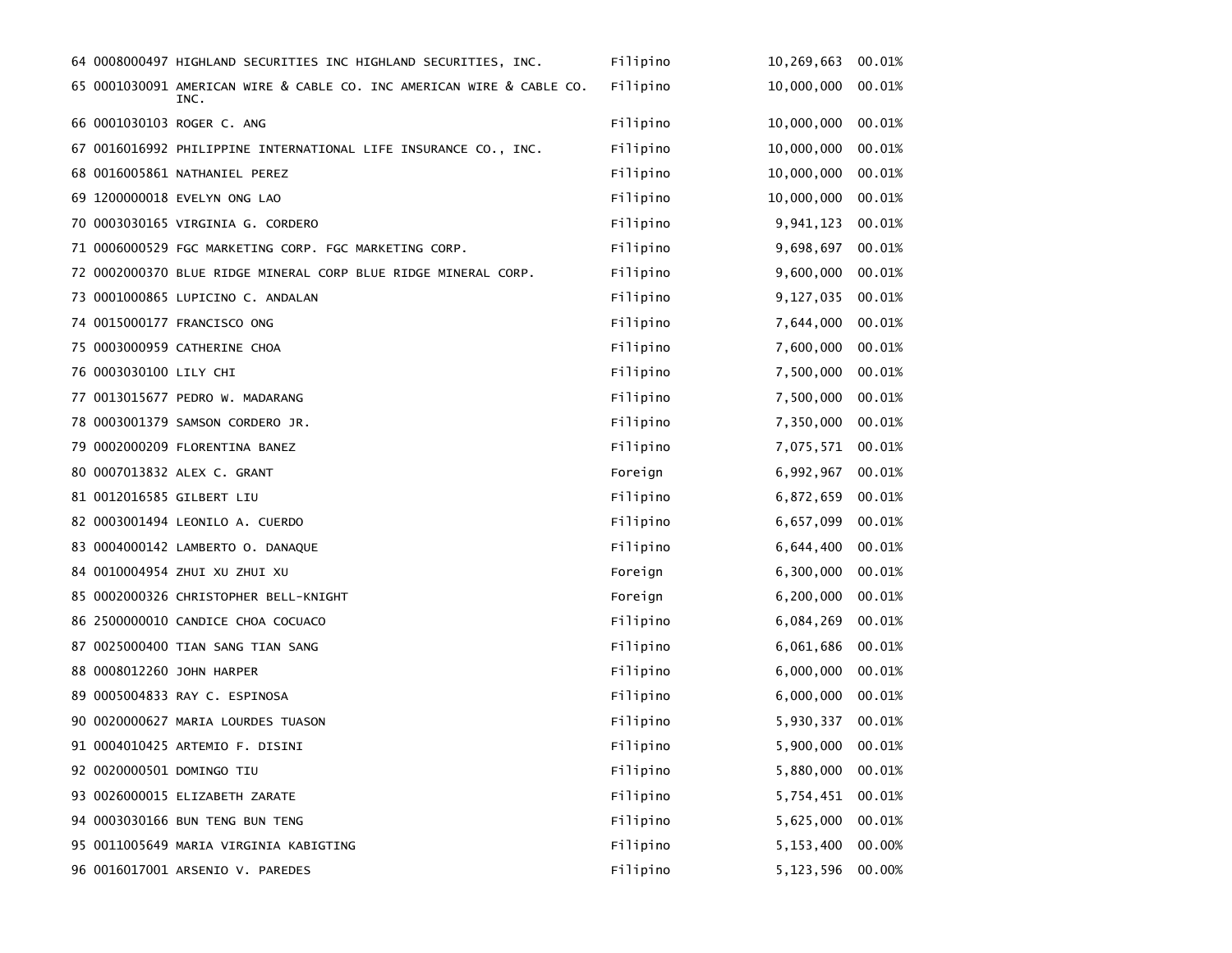| 97 1600000003 CHARLENE DENISE PEREZ      | Filipino | 5,111,336 00.00% |  |
|------------------------------------------|----------|------------------|--|
| 98 1600000004 KATERINE TANYA PEREZ       | Filipino | 5,111,336 00.00% |  |
| 99 1600000005 MA. CYMBELINE PEREZ        | Filipino | 5,111,336 00.00% |  |
| 100 0008000469 HERITAGE PROPERTIES, INC. | Filipino | 5,032,554 00.00% |  |

Total Top 100 Shareholders :

 --------------- ------- =============== =======

Total Outstanding Shares

 --------------- 103,576,098,876<br>================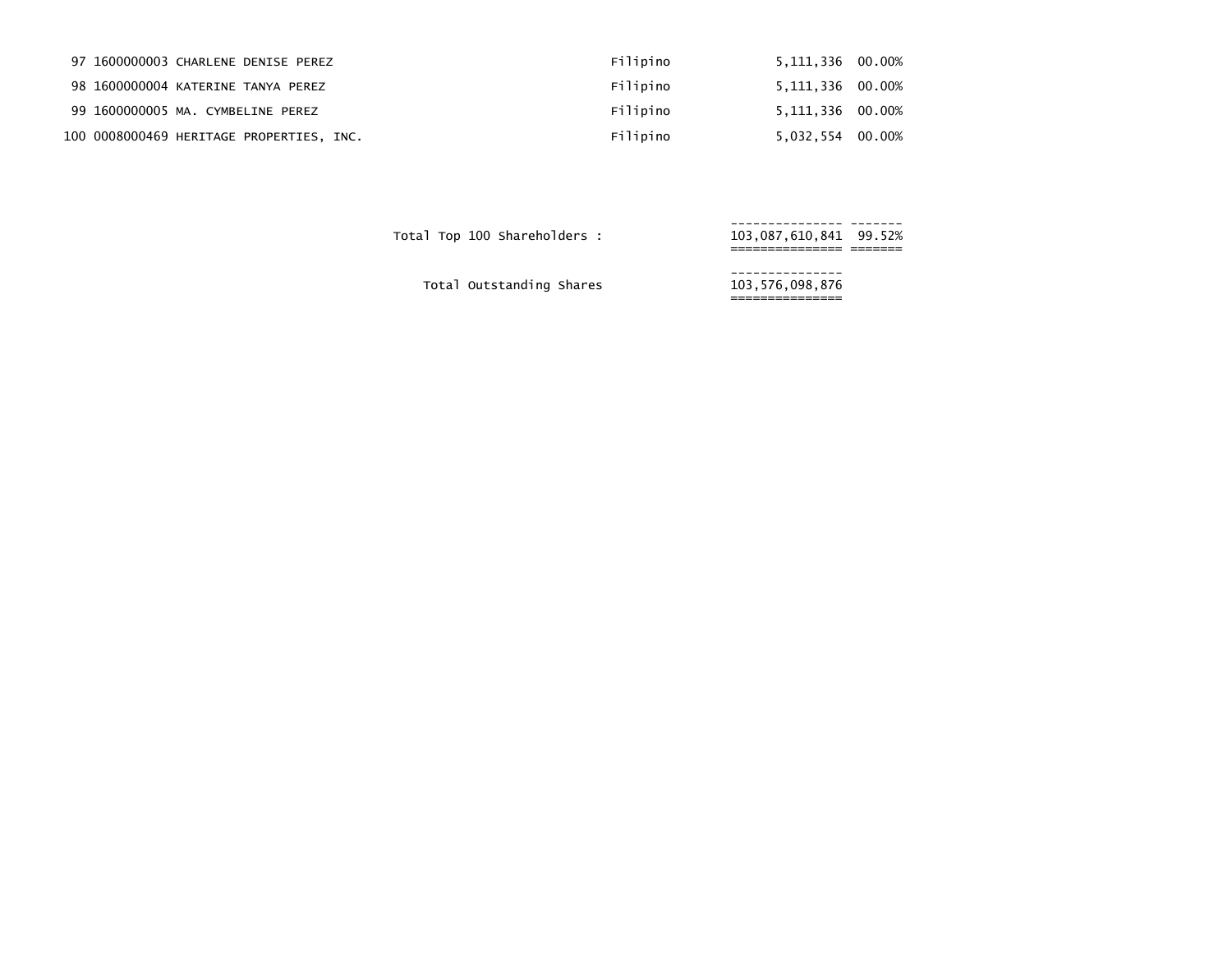**RBKPS006 PCDUSER1** 

## Philippine Depository & Trust Corp.

Philippine Depository & Trust Corp.

**E** PDTC

## **OUTSTANDING BALANCES FOR A SPECIFIC COMPANY**

Company Code - MAB000000000 & Company Name - MANILA MINING B

**Business Date** 06/30/2015

| <b>BP ID</b><br><b>ACCOUNT NO.</b> | <b>BP NAME</b><br><b>ADDRESS</b>                                                                                                                               | <b>ACCOUNT TYPE</b><br><b>TELEPHONE NUMBER</b> | <b>ID TYPE</b><br><b>ID NUMBER</b>              | <b>INVESTOR TYPE</b><br><b>COUNTRY</b> | <b>HOLDINGS</b><br><b>TAXCODE</b> |
|------------------------------------|----------------------------------------------------------------------------------------------------------------------------------------------------------------|------------------------------------------------|-------------------------------------------------|----------------------------------------|-----------------------------------|
| 10000000000<br>5                   | UPCC SECURITIES CORP.<br>UNIT 1202 TOWER ONE AND EXCHANGE PLAZ<br>AYALA AVENUE, MAKATI CITY<br>Metropolitan Manila<br>$\Omega$                                 | <b>Omnibus Without Client</b><br>8921174       | <b>Tax Identification Number</b>                | Domestic<br><b>PHILIPPINES</b>         | 44,084,893.00<br><b>PH10</b>      |
| 10100000000                        | A & A SECURITIES, INC.<br>Rm. 1906 Ayala Ave. Condominium 6776 Ayala Ave.<br>Makati City<br>Metropolitan Manila<br>1200                                        | <b>Omnibus Without Client</b><br>810-54-01     | <b>Tax Identification Number</b><br>2           | Foreign<br><b>PHILIPPINES</b>          | 1,777,446.00<br>FMX1              |
| 10100000000<br>5                   | A & A SECURITIES, INC.<br>Rm. 1906 Ayala Ave. Condominium 6776 Ayala Ave.<br>Makati City<br>Metropolitan Manila<br>1200                                        | <b>Omnibus Without Client</b><br>810-54-01     | <b>Tax Identification Number</b><br>2           | Domestic<br><b>PHILIPPINES</b>         | 150,292,120.00<br><b>PH10</b>     |
| 10200000000<br>5                   | <b>ABACUS SECURITIES CORPORATION</b><br>Unit 2904-A East Tower, PSE Centre Exchange Road, 634-2105<br>Ortigas Center Pasig City<br>Metropolitan Manila<br>1600 | <b>Omnibus Without Client</b>                  | <b>Tax Identification Number</b><br>001-006-900 | Domestic<br><b>PHILIPPINES</b>         | 2,214,425,511.00<br><b>PH10</b>   |
| 10200000000                        | <b>ABACUS SECURITIES CORPORATION</b><br>Unit 2904-A East Tower, PSE Centre Exchange Road, 634-2105<br>Ortigas Center Pasig City<br>Metropolitan Manila<br>1600 | Own                                            | <b>Tax Identification Number</b><br>001-006-900 | Domestic<br><b>PHILIPPINES</b>         | 133,185,902.00<br><b>NWT</b>      |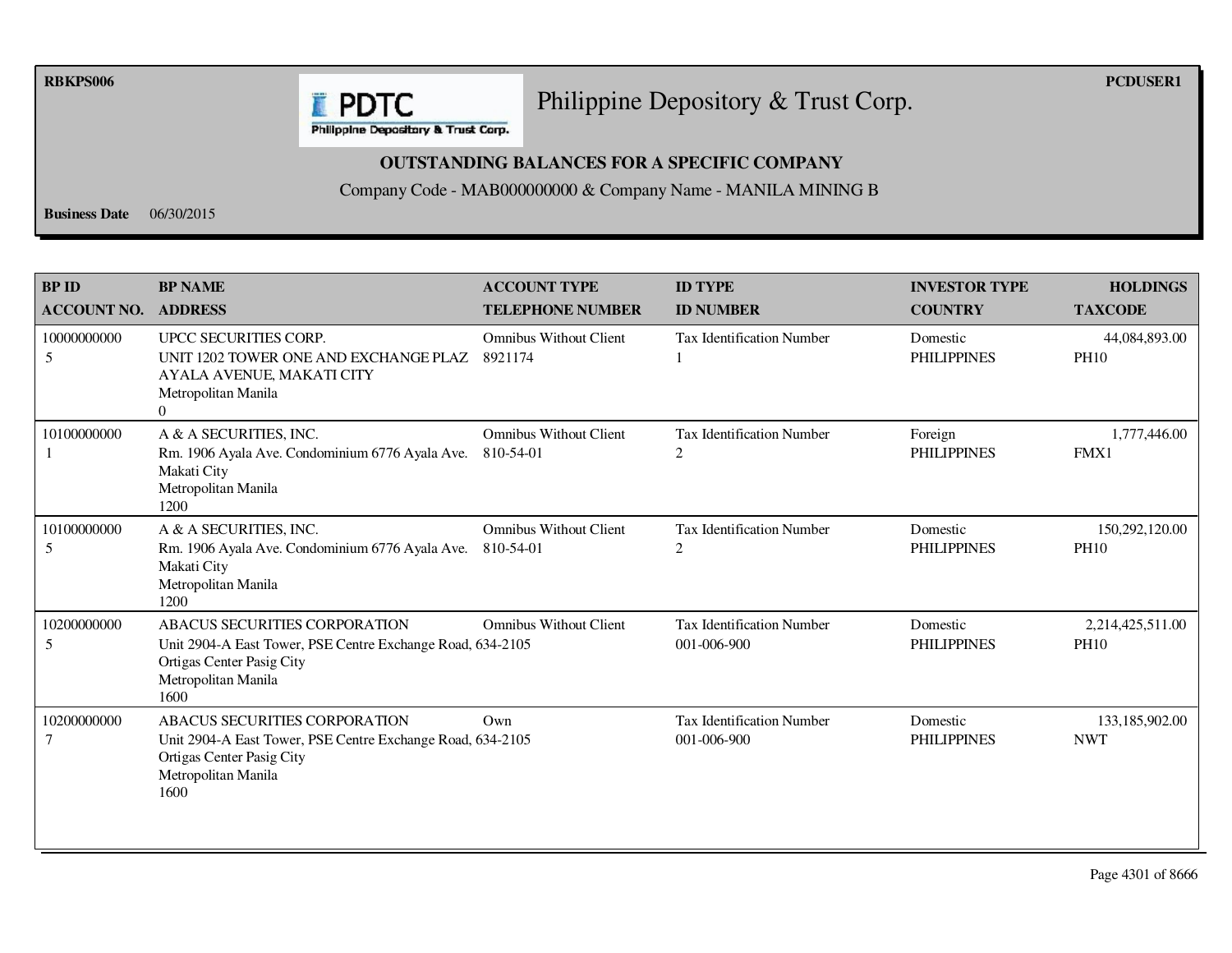| <b>BPID</b>        | <b>BP NAME</b>                                                                                                                                                                      | <b>ACCOUNT TYPE</b>                             | <b>ID TYPE</b>                                      | <b>INVESTOR TYPE</b>           | <b>HOLDINGS</b>               |
|--------------------|-------------------------------------------------------------------------------------------------------------------------------------------------------------------------------------|-------------------------------------------------|-----------------------------------------------------|--------------------------------|-------------------------------|
| <b>ACCOUNT NO.</b> | <b>ADDRESS</b>                                                                                                                                                                      | <b>TELEPHONE NUMBER</b>                         | <b>ID NUMBER</b>                                    | <b>COUNTRY</b>                 | <b>TAXCODE</b>                |
| 10300000000<br>-1  | ACCORD CAPITAL EQUITIES CORPORATION<br>Unit 1101 Orient Square Building Emerald Avenue<br>Ortigas Center, Pasig City<br>Metropolitan Manila<br>1600                                 | <b>Omnibus Without Client</b><br>687-5071 to 74 | <b>Tax Identification Number</b><br>213-831-103     | Foreign<br><b>PHILIPPINES</b>  | 161,151,685.00<br>FMX1        |
| 10300000000<br>5   | ACCORD CAPITAL EQUITIES CORPORATION<br>Unit 1101 Orient Square Building Emerald Avenue<br>Ortigas Center, Pasig City<br>Metropolitan Manila<br>1600                                 | <b>Omnibus Without Client</b><br>687-5071 to 74 | Tax Identification Number<br>213-831-103            | Domestic<br><b>PHILIPPINES</b> | 311,304,803.00<br><b>PH10</b> |
| 10400000000<br>5   | A. T. DE CASTRO SECURITIES CORP.<br>Suite 701, 7/F Ayala Tower I, Exchange Plaza, Ayala<br>Triangle, Ayala Ave., Makati City<br>Metropolitan Manila<br>1226                         | <b>Omnibus Without Client</b><br>848-7160 to 65 | <b>Tax Identification Number</b><br>000-151-360-000 | Domestic<br><b>PHILIPPINES</b> | 45,352,112.00<br><b>PH10</b>  |
| 10500000000<br>5   | ALL ASIA SECURITIES MANAGEMENT CORP.<br>All Asia Capital Center 105 Paseo de Roxas St. Makat 818-3211<br>City<br>Metropolitan Manila<br>1200                                        | <b>Omnibus Without Client</b>                   | <b>Tax Identification Number</b><br>6               | Domestic<br><b>PHILIPPINES</b> | 856,000.00<br><b>PH10</b>     |
| 10600000000<br>5   | ALPHA SECURITIES CORP.<br>UNIT 3003, ONE CORPORATE CENTRE, 30TH<br>FLOOR, JULIA VARGAS STREET, COR MERALC<br>AVENUE STREET, ORTIGAS CENTER, PASIG CI<br>Metropolitan Manila<br>1200 | <b>Omnibus Without Client</b><br>6546806        | <b>Tax Identification Number</b><br>000-155-035-000 | Domestic<br><b>PHILIPPINES</b> | 15,379,590.00<br><b>PH10</b>  |
| 10600000000<br>18  | ALPHA SECURITIES CORP.<br>UNIT 3003, ONE CORPORATE CENTRE, 30TH<br>FLOOR, JULIA VARGAS STREET, COR MERALC<br>AVENUE STREET, ORTIGAS CENTER, PASIG CI<br>Metropolitan Manila<br>1200 | Settlement<br>6546806                           | <b>Tax Identification Number</b><br>000-155-035-000 | Foreign<br><b>PHILIPPINES</b>  | 3,800,000.00<br><b>RA10</b>   |
| 10900000000<br>5   | <b>BA SECURITIES, INC.</b><br>Rm 401-403 CLMC Bldg, 256-259 EDSA Greenhills<br>Mandaluyong<br>City<br>Metropolitan Manila<br>1550                                                   | <b>Omnibus Without Client</b><br>727-5374       | Tax Identification Number<br>10                     | Domestic<br><b>PHILIPPINES</b> | 1,401,577.00<br><b>PH10</b>   |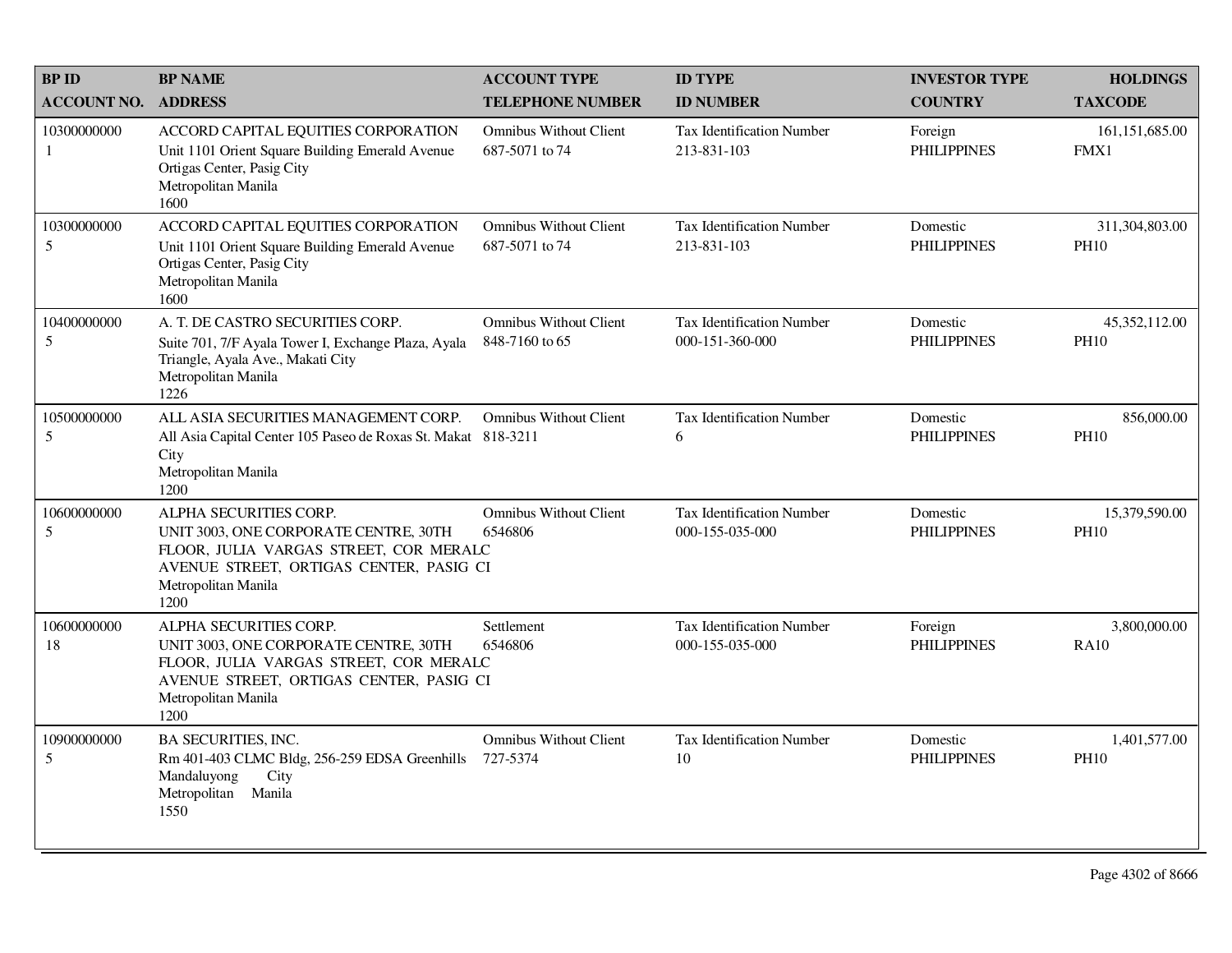| <b>BPID</b>                   | <b>BP NAME</b>                                                                                                                                      | <b>ACCOUNT TYPE</b>                       | <b>ID TYPE</b>                                      | <b>INVESTOR TYPE</b>           | <b>HOLDINGS</b>               |
|-------------------------------|-----------------------------------------------------------------------------------------------------------------------------------------------------|-------------------------------------------|-----------------------------------------------------|--------------------------------|-------------------------------|
| <b>ACCOUNT NO.</b>            | <b>ADDRESS</b>                                                                                                                                      | <b>TELEPHONE NUMBER</b>                   | <b>ID NUMBER</b>                                    | <b>COUNTRY</b>                 | <b>TAXCODE</b>                |
| 10900000000<br>6              | BA SECURITIES, INC.<br>Rm 401-403 CLMC Bldg, 256-259 EDSA Greenhills<br>Mandaluyong City<br>Metropolitan Manila<br>1550                             | Settlement<br>727-5374                    | <b>Tax Identification Number</b><br>10              | Domestic<br><b>PHILIPPINES</b> | 793,496.00<br><b>NWT</b>      |
| 10900000000<br>$\,8\,$        | <b>BA SECURITIES, INC.</b><br>Rm 401-403 CLMC Bldg, 256-259 EDSA Greenhills<br>Mandaluyong City<br>Metropolitan Manila<br>1550                      | Settlement<br>727-5374                    | <b>Tax Identification Number</b><br>10              | Domestic<br><b>PHILIPPINES</b> | 5,461,014.00<br><b>NWT</b>    |
| 10900000000<br>14             | <b>BA SECURITIES, INC.</b><br>Rm 401-403 CLMC Bldg, 256-259 EDSA Greenhills<br>Mandaluyong City<br>Metropolitan Manila<br>1550                      | Settlement<br>727-5374                    | <b>Tax Identification Number</b><br>10              | Domestic<br><b>PHILIPPINES</b> | 33,489,906.00<br><b>PH10</b>  |
| 10900000000<br>19             | BA SECURITIES, INC.<br>Rm 401-403 CLMC Bldg, 256-259 EDSA Greenhills<br>Mandaluyong City<br>Metropolitan Manila<br>1550                             | Settlement<br>727-5374                    | <b>Tax Identification Number</b><br>10              | Foreign<br><b>PHILIPPINES</b>  | 2,329,321.00<br><b>RA25</b>   |
| 11000000000<br>1              | ANGPING & ASSOCIATES SECURITIES, INC.<br>Suites 2002/2004, The Peak, 107 Alfaro St., Salcedo<br>Village, Makati City<br>Metropolitan Manila<br>1227 | <b>Omnibus Without Client</b><br>8482915  | <b>Tax Identification Number</b><br>005-037-731-000 | Foreign<br><b>PHILIPPINES</b>  | 145,400,000.00<br>FMX1        |
| 11000000000<br>5              | ANGPING & ASSOCIATES SECURITIES, INC.<br>Suites 2002/2004, The Peak, 107 Alfaro St., Salcedo<br>Village, Makati City<br>Metropolitan Manila<br>1227 | <b>Omnibus Without Client</b><br>8482915  | <b>Tax Identification Number</b><br>005-037-731-000 | Domestic<br><b>PHILIPPINES</b> | 117,015,197.00<br><b>PH10</b> |
| 11100000000<br>5              | ANSALDO, GODINEZ & CO., INC.<br>340 Nueva St., Binondo Manila<br>Metropolitan Manila<br>1006                                                        | <b>Omnibus Without Client</b><br>242-5127 | <b>Tax Identification Number</b><br>007-571-837-000 | Domestic<br><b>PHILIPPINES</b> | 108,381,212.00<br><b>PH10</b> |
| 11100000000<br>$\overline{7}$ | ANSALDO, GODINEZ & CO., INC.<br>340 Nueva St., Binondo Manila<br>Metropolitan Manila<br>1006                                                        | Own<br>242-5127                           | <b>Tax Identification Number</b><br>007-571-837-000 | Domestic<br><b>PHILIPPINES</b> | 22,578,923.00<br><b>NWT</b>   |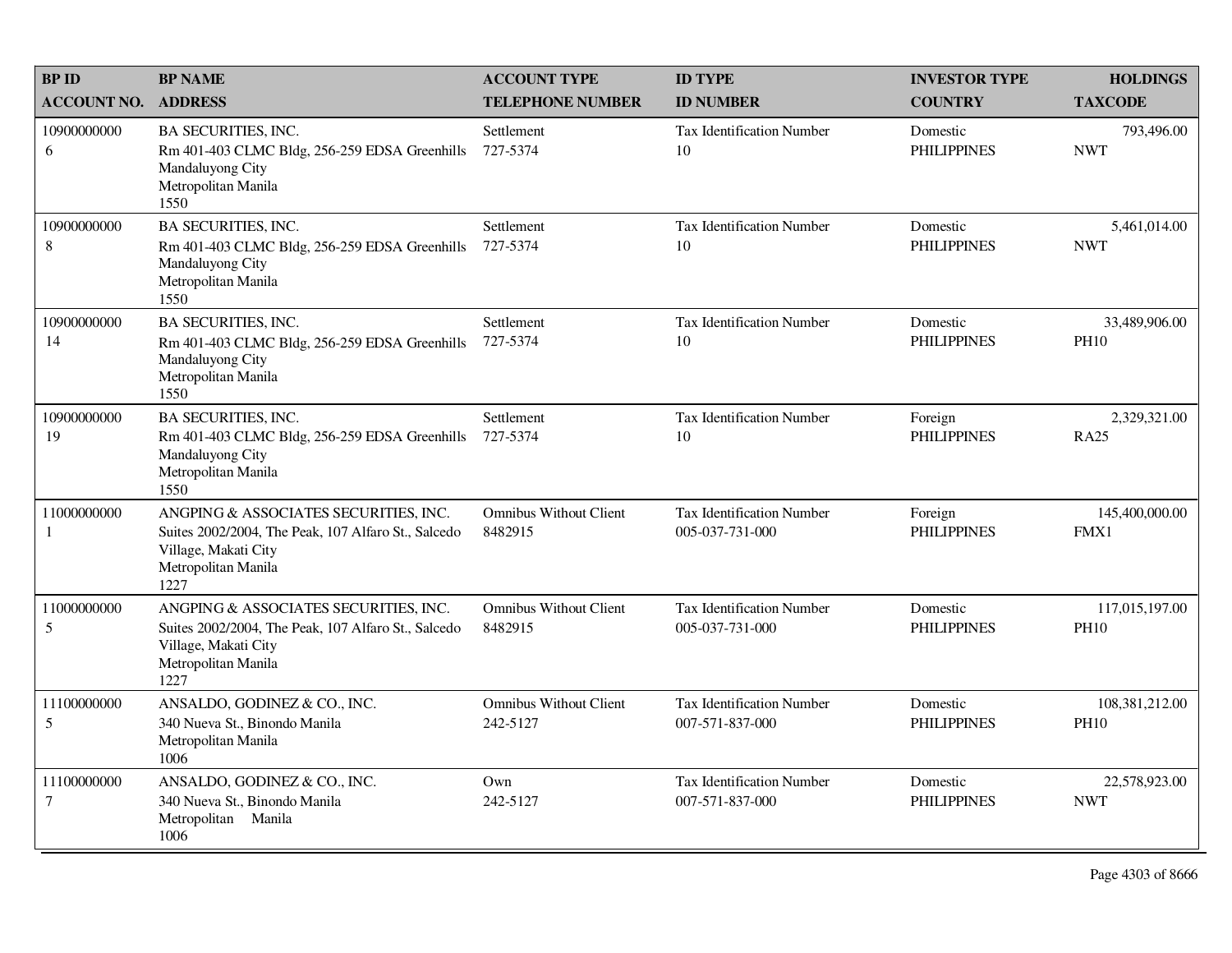| <b>BPID</b>                   | <b>BP NAME</b>                                                                                                                | <b>ACCOUNT TYPE</b>                      | <b>ID TYPE</b>                                      | <b>INVESTOR TYPE</b>           | <b>HOLDINGS</b>               |
|-------------------------------|-------------------------------------------------------------------------------------------------------------------------------|------------------------------------------|-----------------------------------------------------|--------------------------------|-------------------------------|
| <b>ACCOUNT NO.</b>            | <b>ADDRESS</b>                                                                                                                | <b>TELEPHONE NUMBER</b>                  | <b>ID NUMBER</b>                                    | <b>COUNTRY</b>                 | <b>TAXCODE</b>                |
| 11200000000<br>$\overline{2}$ | AB CAPITAL SECURITIES, INC.<br>8/F Phinma Plaza 39 Plaza Drive, Rockwell Center<br>Makati City<br>Metropolitan Manila<br>1200 | Settlement<br>814-5601                   | <b>Tax Identification Number</b><br>13              | Foreign<br><b>PHILIPPINES</b>  | 31,638.00<br>FMX1             |
| 11200000000<br>6              | AB CAPITAL SECURITIES, INC.<br>8/F Phinma Plaza 39 Plaza Drive, Rockwell Center<br>Makati City<br>Metropolitan Manila<br>1200 | Settlement<br>814-5601                   | Tax Identification Number<br>13                     | Domestic<br><b>PHILIPPINES</b> | 86,451,192.00<br><b>NWT</b>   |
| 11200000000<br>14             | AB CAPITAL SECURITIES, INC.<br>8/F Phinma Plaza 39 Plaza Drive, Rockwell Center<br>Makati City<br>Metropolitan Manila<br>1200 | Settlement<br>814-5601                   | <b>Tax Identification Number</b><br>13              | Domestic<br><b>PHILIPPINES</b> | 13,609,550.00<br><b>PH10</b>  |
| 11500000000<br>1              | SB EQUITIES, INC.<br>18/F, Security Bank Centre 6776 Ayala Avenue,<br>Makati City<br>Metropolitan Manila<br>1226              | <b>Omnibus Without Client</b><br>8911037 | Tax Identification Number<br>000-152-830-000        | Foreign<br><b>PHILIPPINES</b>  | 445,280,374.00<br>FMX1        |
| 11500000000<br>$\overline{2}$ | SB EQUITIES, INC.<br>18/F, Security Bank Centre 6776 Ayala Avenue,<br>Makati City<br>Metropolitan Manila<br>1226              | Settlement<br>8911037                    | <b>Tax Identification Number</b><br>000-152-830-000 | Foreign<br><b>PHILIPPINES</b>  | 16,112,825.00<br>FMX1         |
| 11500000000<br>5              | SB EQUITIES, INC.<br>18/F, Security Bank Centre 6776 Ayala Avenue,<br>Makati City<br>Metropolitan Manila<br>1226              | <b>Omnibus Without Client</b><br>8911037 | <b>Tax Identification Number</b><br>000-152-830-000 | Domestic<br><b>PHILIPPINES</b> | 411,030,461.00<br><b>PH10</b> |
| 11500000000<br>$\tau$         | SB EQUITIES, INC.<br>18/F, Security Bank Centre 6776 Ayala Avenue,<br>Makati City<br>Metropolitan<br>Manila<br>1226           | Own<br>8911037                           | <b>Tax Identification Number</b><br>000-152-830-000 | Domestic<br><b>PHILIPPINES</b> | 52,200.00<br><b>NWT</b>       |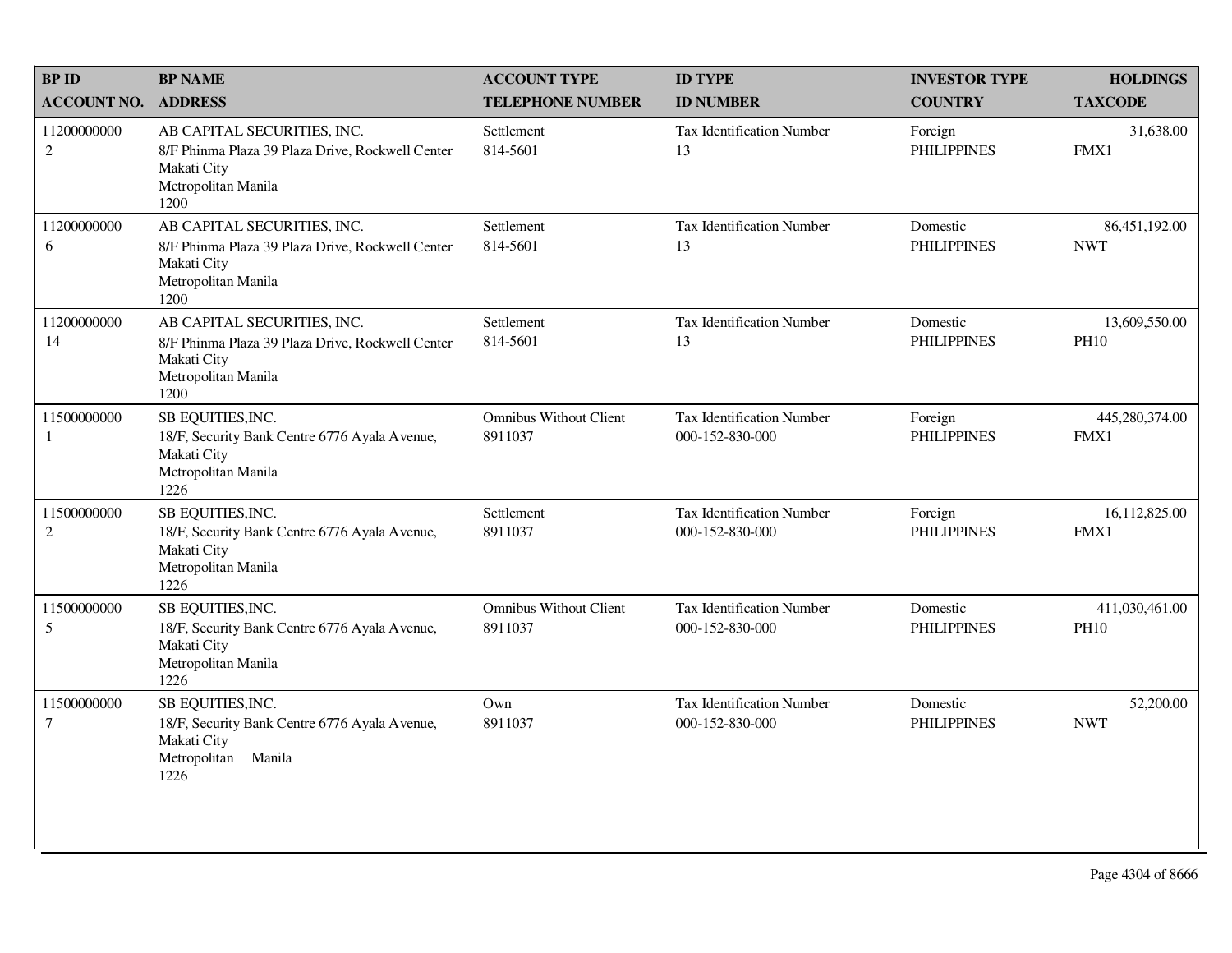| <b>BP ID</b>       | <b>BP NAME</b>                                                                                                                                     | <b>ACCOUNT TYPE</b>                          | <b>ID TYPE</b>                                      | <b>INVESTOR TYPE</b>           | <b>HOLDINGS</b>                 |
|--------------------|----------------------------------------------------------------------------------------------------------------------------------------------------|----------------------------------------------|-----------------------------------------------------|--------------------------------|---------------------------------|
| <b>ACCOUNT NO.</b> | <b>ADDRESS</b>                                                                                                                                     | <b>TELEPHONE NUMBER</b>                      | <b>ID NUMBER</b>                                    | <b>COUNTRY</b>                 | <b>TAXCODE</b>                  |
| 11600000000        | ASIA PACIFIC CAPITAL EQUITIES & SECURITIEOmnibus Without Client<br>CORP.                                                                           |                                              | <b>Tax Identification Number</b>                    | Domestic                       | 2,141,994.00                    |
| 5                  | 24/F Galleria Corporate Center EDSA corner Ortigas<br>Avenue, Pasig City<br>Metropolitan Manila<br>1605                                            | 6345621 to 26                                | 002-011-914-000                                     | <b>PHILIPPINES</b>             | <b>PH10</b>                     |
| 11800000000<br>5   | ASIASEC EQUITIES, INC.<br>8/F Chatham House<br>116 Valero cor. V.A. Rufino Sts<br>Salcedo Village, Makati City 1227<br>Metropolitan Manila<br>1227 | <b>Omnibus Without Client</b><br>8937981     | <b>Tax Identification Number</b><br>000-154-961-000 | Domestic<br><b>PHILIPPINES</b> | 2,994,837,713.00<br><b>PH10</b> |
| 11900000000<br>5   | ASTRA SECURITIES CORPORATION<br>Units 1204-1205 Ayala Tower One Ayala Ave. cor.<br>Paseo de Roxas Makati City<br>Metropolitan Manila<br>1200       | <b>Omnibus Without Client</b><br>848-6421/27 | <b>Tax Identification Number</b><br>000-107-717-000 | Domestic<br><b>PHILIPPINES</b> | 539,279,289.00<br><b>PH10</b>   |
| 12000000000<br>5   | ATC SECURITIES, INC.<br>Unit 6f, 6th Floor 8101 Pearl Plaza, Pearl Drive Ortiga<br>Center, Pasig City<br>Metropolitan Manila<br>12                 | <b>Omnibus Without Client</b><br>687-1768    | Tax Identification Number<br>000-333-279-000        | Domestic<br><b>PHILIPPINES</b> | 2,810.00<br><b>PH10</b>         |
| 12100000003        | MACQUARIE CAPITAL SECURITIES (PHILIPPIN<br>INC.                                                                                                    | Client                                       | Tax Identification Number                           | Foreign                        | 2,706,319.00                    |
| 1                  | 22F 6750 AYALA AVENUE BUILDING AYALA<br><b>AVENUE MAKATI CITY</b><br>Metropolitan Manila<br>1226                                                   | 857-0838                                     | 515                                                 | <b>PHILIPPINES</b>             | <b>RA02</b>                     |
| 12200000000<br>5   | BELSON SECURITIES, INC.<br>4th Floor Belson House 271 Edsa, Mandaluyong City<br>Metropolitan Manila<br>1554                                        | Omnibus Without Client<br>724-7586loc21      | Tax Identification Number<br>000-154-219-000        | Domestic<br><b>PHILIPPINES</b> | 168, 181, 413.00<br><b>PH10</b> |
| 12200000000<br>6   | BELSON SECURITIES, INC.<br>4th Floor Belson House 271 Edsa, Mandaluyong City<br>Metropolitan Manila<br>1554                                        | Settlement<br>724-7586loc21                  | <b>Tax Identification Number</b><br>000-154-219-000 | Domestic<br><b>PHILIPPINES</b> | 1,434,786.00<br><b>NWT</b>      |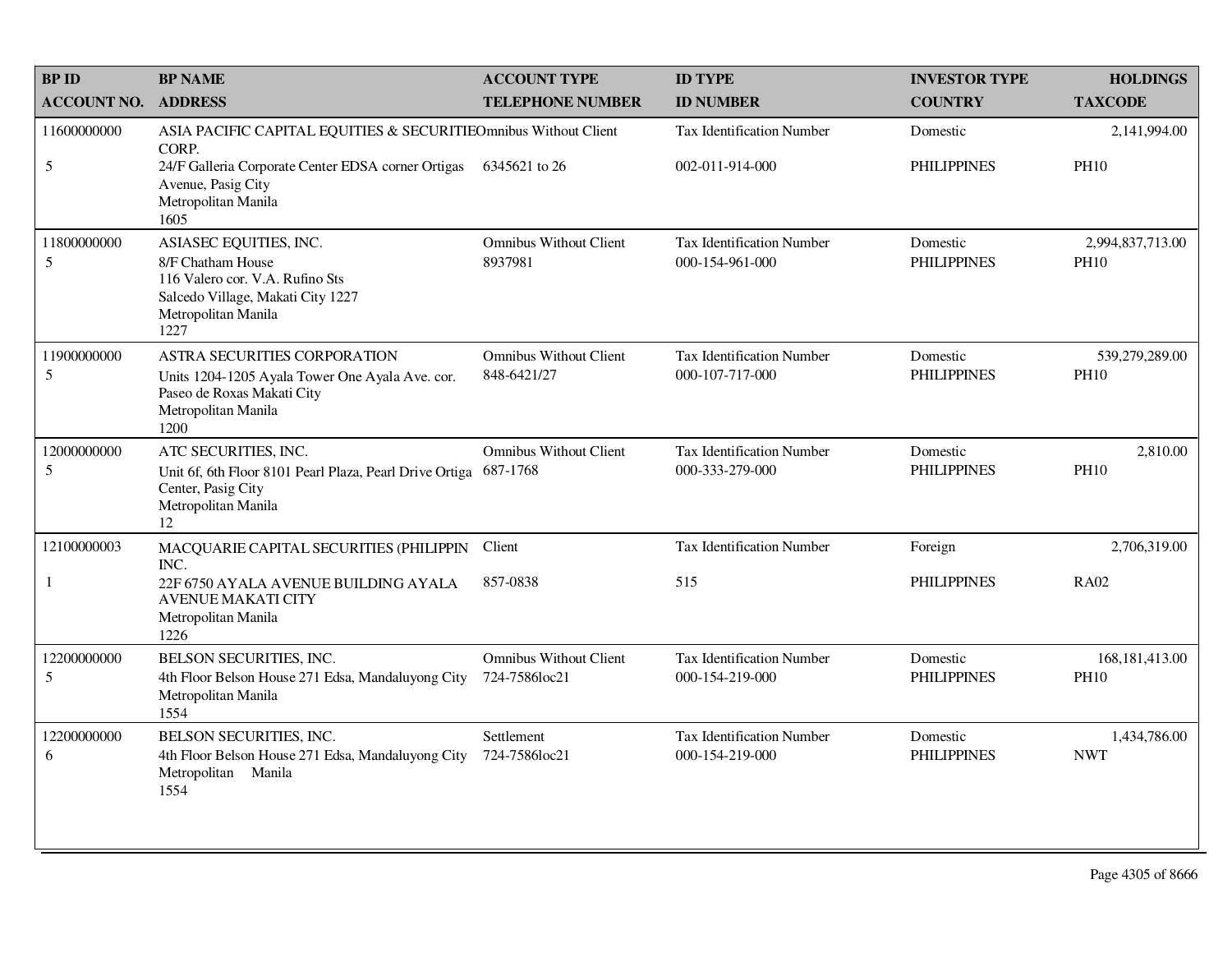| <b>BPID</b>                   | <b>BP NAME</b>                                                                                                                             | <b>ACCOUNT TYPE</b>                       | <b>ID TYPE</b>                                      | <b>INVESTOR TYPE</b>           | <b>HOLDINGS</b>               |
|-------------------------------|--------------------------------------------------------------------------------------------------------------------------------------------|-------------------------------------------|-----------------------------------------------------|--------------------------------|-------------------------------|
| <b>ACCOUNT NO.</b>            | <b>ADDRESS</b>                                                                                                                             | <b>TELEPHONE NUMBER</b>                   | <b>ID NUMBER</b>                                    | <b>COUNTRY</b>                 | <b>TAXCODE</b>                |
| 12200000000<br>$\tau$         | BELSON SECURITIES, INC.<br>4th Floor Belson House 271 Edsa, Mandaluyong City<br>Metropolitan Manila<br>1554                                | Own<br>724-7586loc21                      | <b>Tax Identification Number</b><br>000-154-219-000 | Domestic<br><b>PHILIPPINES</b> | 420,694.00<br><b>NWT</b>      |
| 12300000000<br>5              | BENJAMIN CO CA & CO., INC.<br>Rm. 301 Downtown Ctr Bldg., 516 Quintin Paredes St<br>Binondo, Manila<br>Metropolitan Manila<br>1006         | <b>Omnibus Without Client</b><br>6345186  | Tax Identification Number<br>000-330-322-000        | Domestic<br><b>PHILIPPINES</b> | 6,184,835.00<br><b>PH10</b>   |
| 12300000000<br>$\tau$         | BENJAMIN CO CA & CO., INC.<br>Rm. 301 Downtown Ctr Bldg., 516 Quintin Paredes St 6345186<br>Binondo, Manila<br>Metropolitan Manila<br>1006 | Own                                       | <b>Tax Identification Number</b><br>000-330-322-000 | Domestic<br><b>PHILIPPINES</b> | 18,889.00<br><b>NWT</b>       |
| 12400000000<br>$\sqrt{5}$     | <b>B. H. CHUA SECURITIES CORPORATION</b><br>872 G. Araneta Avenue, Quezon City<br>Metropolitan Manila<br>1135                              | <b>Omnibus Without Client</b><br>412-3444 | Tax Identification Number<br>000-401-773            | Domestic<br><b>PHILIPPINES</b> | 167,595,685.00<br><b>PH10</b> |
| 12400000000<br>$\tau$         | <b>B. H. CHUA SECURITIES CORPORATION</b><br>872 G. Araneta Avenue, Quezon City<br>Metropolitan Manila<br>1135                              | Own<br>412-3444                           | Tax Identification Number<br>000-401-773            | Domestic<br><b>PHILIPPINES</b> | 2,702,800.00<br><b>NWT</b>    |
| 12500000000<br>5              | <b>JAKA SECURITIES CORP.</b><br>Unit 814, Ayala Tower I Ayala Ave., Makati City<br>Metropolitan Manila<br>1226                             | <b>Omnibus Without Client</b><br>8487123  | Tax Identification Number<br>004-500-728-000        | Domestic<br><b>PHILIPPINES</b> | 54,494,158.00<br><b>PH10</b>  |
| 12500000000<br>6              | <b>JAKA SECURITIES CORP.</b><br>Unit 814, Ayala Tower I Ayala Ave., Makati City<br>Metropolitan Manila<br>1226                             | Settlement<br>8487123                     | Tax Identification Number<br>004-500-728-000        | Domestic<br><b>PHILIPPINES</b> | 7,032,134.00<br><b>NWT</b>    |
| 12500000000<br>$\overline{7}$ | <b>JAKA SECURITIES CORP.</b><br>Unit 814, Ayala Tower I Ayala Ave., Makati City<br>Metropolitan Manila<br>1226                             | Own<br>8487123                            | Tax Identification Number<br>004-500-728-000        | Domestic<br><b>PHILIPPINES</b> | 276,179.00<br><b>NWT</b>      |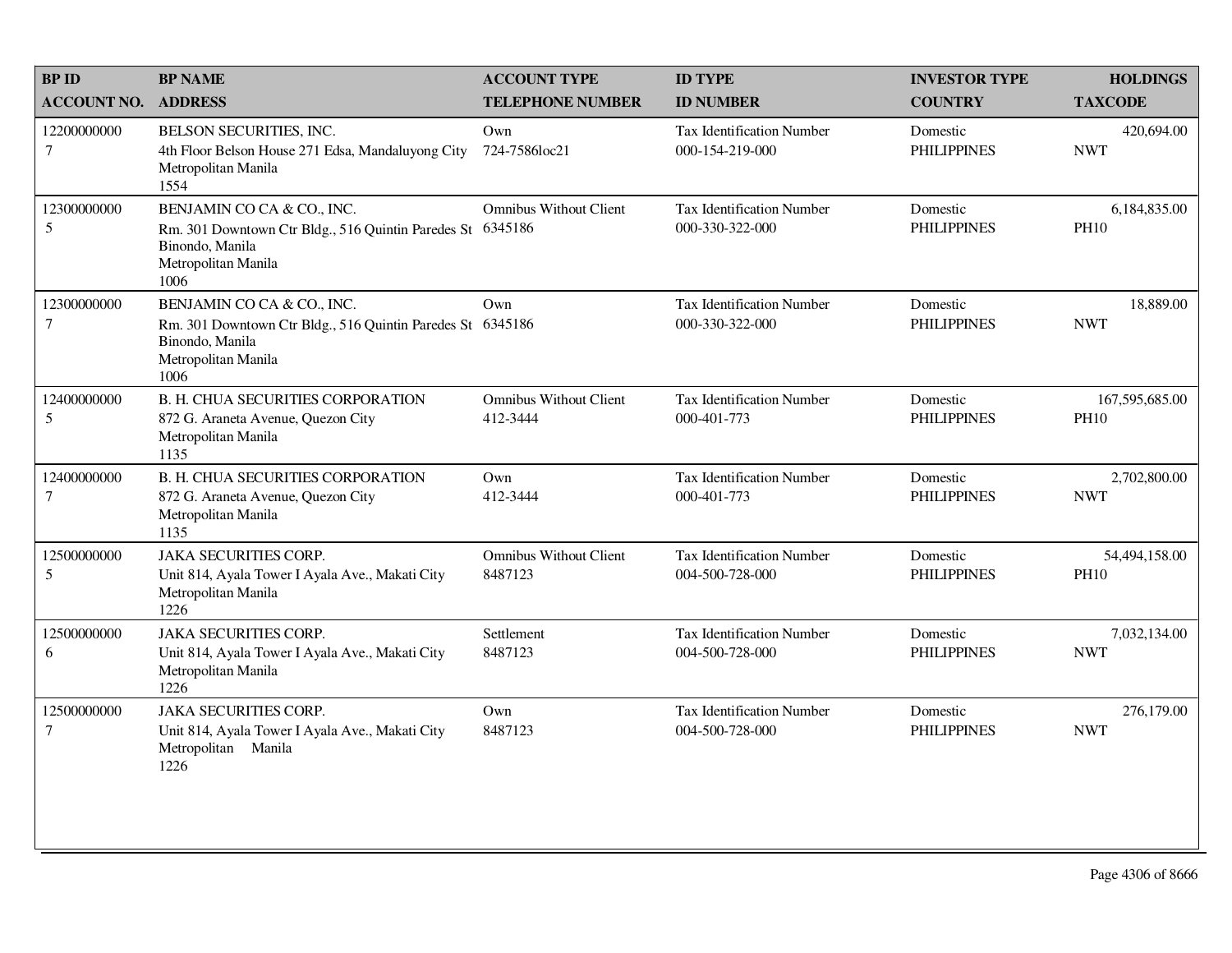| <b>BPID</b>                 | <b>BP NAME</b>                                                                                                                                         | <b>ACCOUNT TYPE</b>                          | <b>ID TYPE</b>                                      | <b>INVESTOR TYPE</b>           | <b>HOLDINGS</b>               |
|-----------------------------|--------------------------------------------------------------------------------------------------------------------------------------------------------|----------------------------------------------|-----------------------------------------------------|--------------------------------|-------------------------------|
| <b>ACCOUNT NO.</b>          | <b>ADDRESS</b>                                                                                                                                         | <b>TELEPHONE NUMBER</b>                      | <b>ID NUMBER</b>                                    | <b>COUNTRY</b>                 | <b>TAXCODE</b>                |
| 12600000000<br>1            | BPI SECURITIES CORPORATION<br>8/F BPI Head Office Bldg., Ayala Ave., cor. Paseo de<br>Roxas Makati City<br>Metropolitan Manila<br>1226                 | <b>Omnibus Without Client</b><br>8196535     | Tax Identification Number<br>000-109-309-000        | Foreign<br><b>PHILIPPINES</b>  | 30,590,000.00<br>FMX1         |
| 12600000000<br>5            | BPI SECURITIES CORPORATION<br>8/F BPI Head Office Bldg., Ayala Ave., cor. Paseo de<br>Roxas Makati City<br>Metropolitan Manila<br>1226                 | <b>Omnibus Without Client</b><br>8196535     | <b>Tax Identification Number</b><br>000-109-309-000 | Domestic<br><b>PHILIPPINES</b> | 453,927,615.00<br><b>PH10</b> |
| 12800000000<br>5            | CAMPOS, LANUZA & COMPANY, INC.<br>Unit 2003B East Tower, PSE Center Exchange Road,<br>Ortigas Center Pasig City<br>Metropolitan Manila<br>1605         | <b>Omnibus Without Client</b><br>634-6881/87 | <b>Tax Identification Number</b><br>000-155-524-000 | Domestic<br><b>PHILIPPINES</b> | 25,677,641.00<br><b>PH10</b>  |
| 12800000000<br>6            | CAMPOS, LANUZA & COMPANY, INC.<br>Unit 2003B East Tower, PSE Center Exchange Road,<br>Ortigas Center Pasig City<br>Metropolitan Manila<br>1605         | Settlement<br>634-6881/87                    | <b>Tax Identification Number</b><br>000-155-524-000 | Domestic<br><b>PHILIPPINES</b> | 75,186.00<br><b>NWT</b>       |
| 12900000000<br>5            | SINCERE SECURITIES CORPORATION<br>1203-A East Tower, PSE Centre, Exchange Road,<br>Ortigas Center, Pasig City<br>Metropolitan Manila<br>$\overline{0}$ | Omnibus Without Client<br>638-3549           | <b>Tax Identification Number</b><br>000-338-426-000 | Domestic<br><b>PHILIPPINES</b> | 7,734,831.00<br><b>PH10</b>   |
| 13100000000<br>5            | PCIB SECURITIES, INC.<br>8/F PCIB Tower 2, Dela Costa St., Makati City<br>Metropolitan Manila<br>1002                                                  | <b>Omnibus Without Client</b><br>8912028     | <b>Tax Identification Number</b><br>30              | Domestic<br><b>PHILIPPINES</b> | 46,058,349.00<br><b>PH10</b>  |
| 13100000000<br>6            | PCIB SECURITIES, INC.<br>8/F PCIB Tower 2, Dela Costa St., Makati City<br>Metropolitan Manila<br>1002                                                  | Settlement<br>8912028                        | Tax Identification Number<br>30                     | Domestic<br><b>PHILIPPINES</b> | 262,199.00<br><b>NWT</b>      |
| 13300000000<br>$\mathbf{1}$ | CITISECURITIES, INC.<br>Rm. 2701-B Tektite Tower Center Exchange Rd, Pasi<br>City<br>Metropolitan Manila<br>1600                                       | <b>Omnibus Without Client</b><br>635-5735    | <b>Tax Identification Number</b><br>000-322-268-000 | Foreign<br><b>PHILIPPINES</b>  | 376,584.00<br>FMX1            |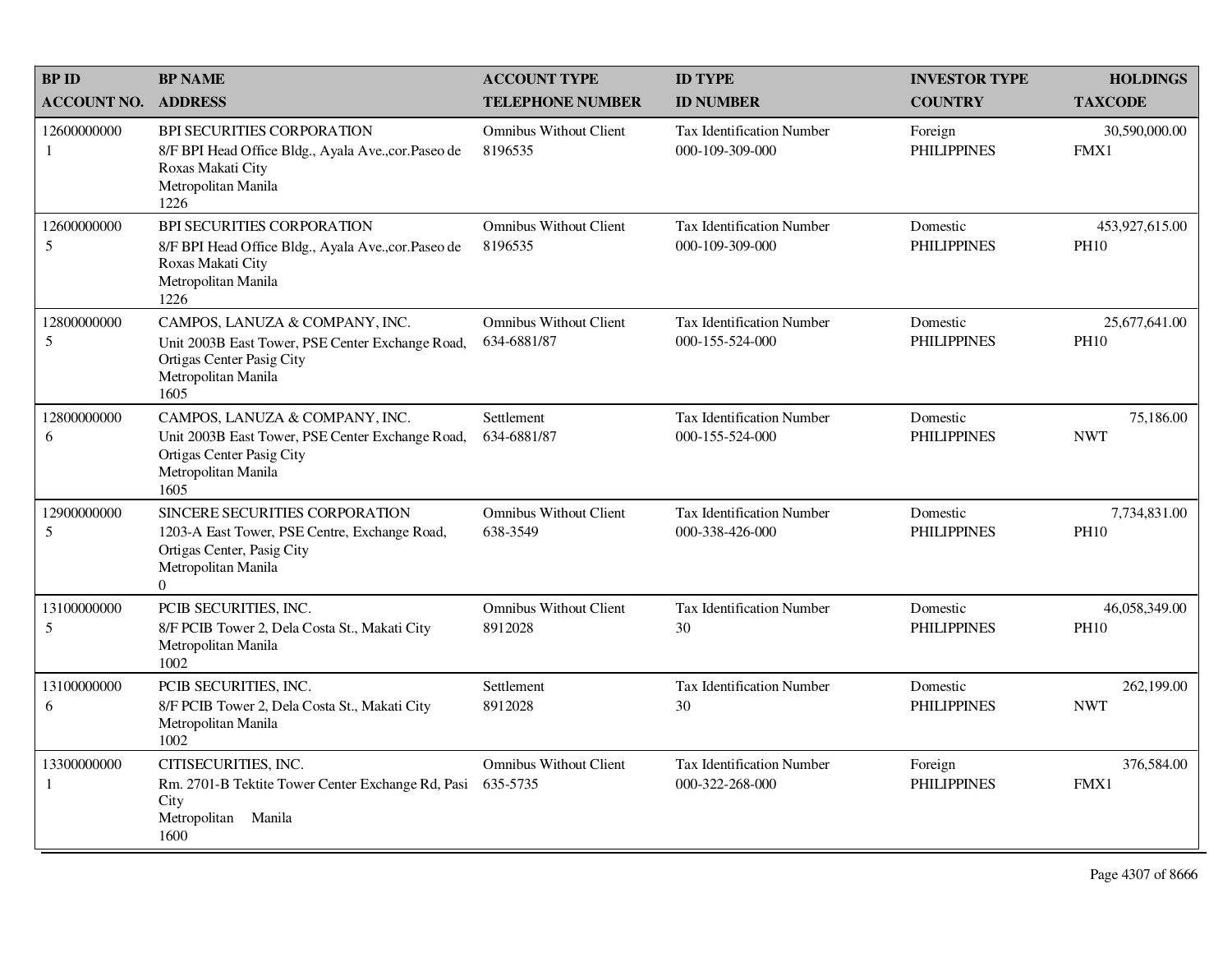| <b>BPID</b>           | <b>BP NAME</b>                                                                                                                                                   | <b>ACCOUNT TYPE</b>                       | <b>ID TYPE</b>                                      | <b>INVESTOR TYPE</b>           | <b>HOLDINGS</b>               |
|-----------------------|------------------------------------------------------------------------------------------------------------------------------------------------------------------|-------------------------------------------|-----------------------------------------------------|--------------------------------|-------------------------------|
| <b>ACCOUNT NO.</b>    | <b>ADDRESS</b>                                                                                                                                                   | <b>TELEPHONE NUMBER</b>                   | <b>ID NUMBER</b>                                    | <b>COUNTRY</b>                 | <b>TAXCODE</b>                |
| 13300000000<br>5      | CITISECURITIES, INC.<br>Rm. 2701-B Tektite Tower Center Exchange Rd, Pasi<br>City<br>Metropolitan Manila<br>1600                                                 | <b>Omnibus Without Client</b><br>635-5735 | Tax Identification Number<br>000-322-268-000        | Domestic<br><b>PHILIPPINES</b> | 10,562,726.00<br><b>PH10</b>  |
| 13300000000<br>$\tau$ | CITISECURITIES, INC.<br>Rm. 2701-B Tektite Tower Center Exchange Rd, Pasi<br>City<br>Metropolitan Manila<br>1600                                                 | Own<br>635-5735                           | Tax Identification Number<br>000-322-268-000        | Domestic<br><b>PHILIPPINES</b> | 21,958,769.00<br><b>NWT</b>   |
| 13600000000<br>5      | TRITON SECURITIES CORP.<br>26/F LKG Tower, 6801 Ayala Avenue Makati City<br>Metropolitan Manila<br>$\Omega$                                                      | <b>Omnibus Without Client</b><br>5238311  | <b>Tax Identification Number</b><br>003-741-374-000 | Domestic<br><b>PHILIPPINES</b> | 170,388,426.00<br><b>PH10</b> |
| 14000000000<br>5      | IGC SECURITIES INC.<br>Suite 1006, Tower I & Exchange Plaza Ayala Triangle 816-39-86<br>Ayala Avenue Makati City<br>Metropolitan Manila<br>1200                  | <b>Omnibus Without Client</b>             | Tax Identification Number<br>38                     | Domestic<br><b>PHILIPPINES</b> | 225,088,906.00<br><b>PH10</b> |
| 14000000000<br>7      | IGC SECURITIES INC.<br>Suite 1006, Tower I & Exchange Plaza Ayala Triangle 816-39-86<br>Ayala Avenue Makati City<br>Metropolitan Manila<br>1200                  | Own                                       | <b>Tax Identification Number</b><br>38              | Domestic<br><b>PHILIPPINES</b> | 30,072,398.00<br><b>NWT</b>   |
| 14100000000<br>5      | <b>CUALOPING SECURITIES CORPORATION</b><br>Suite 1801 Tytana Centre Condominium Plaza Lorenz 241-0262<br>Ruiz, Binondo, Manila<br>Metropolitan<br>Manila<br>1006 | <b>Omnibus Without Client</b>             | Tax Identification Number<br>000-333-333-000        | Domestic<br><b>PHILIPPINES</b> | 17,818,604.00<br><b>PH10</b>  |
| 14200000000           | DBP-DAIWA CAPITAL MARKETS PHILPPINES,<br>INC.                                                                                                                    | Settlement                                | Tax Identification Number                           | Domestic                       | 16,483,567.00                 |
| 14                    | 18/F Citibank Tower 8741 Paseo de Roxas Makati Cit 813-73-44<br>Metropolitan Manila<br>1200                                                                      |                                           | 004-663-955-000                                     | <b>PHILIPPINES</b>             | <b>PH10</b>                   |
|                       |                                                                                                                                                                  |                                           |                                                     |                                |                               |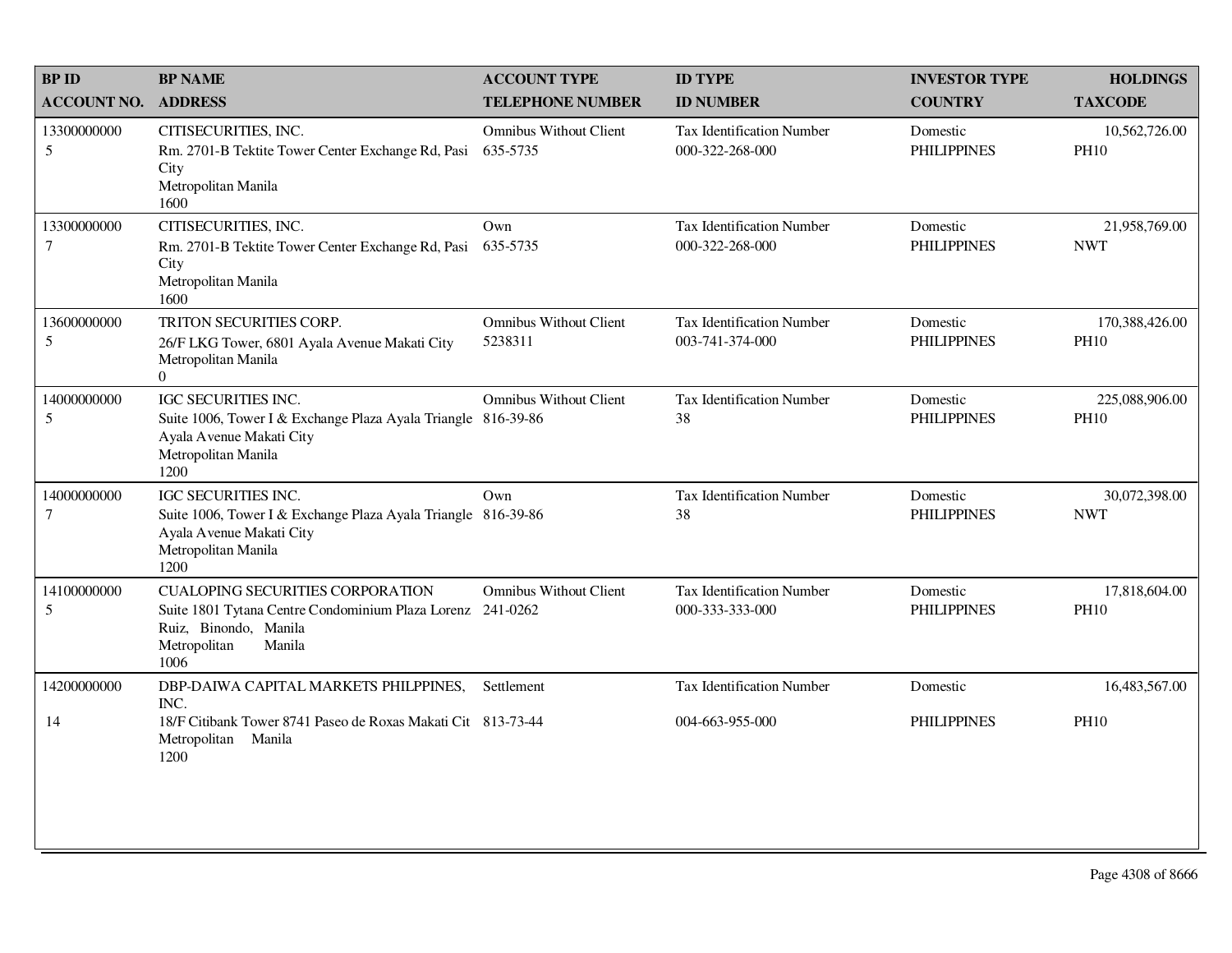| <b>BP ID</b>          | <b>BP NAME</b>                                                                                                                                                           | <b>ACCOUNT TYPE</b>                          | <b>ID TYPE</b>                                      | <b>INVESTOR TYPE</b>           | <b>HOLDINGS</b>                 |
|-----------------------|--------------------------------------------------------------------------------------------------------------------------------------------------------------------------|----------------------------------------------|-----------------------------------------------------|--------------------------------|---------------------------------|
| <b>ACCOUNT NO.</b>    | <b>ADDRESS</b>                                                                                                                                                           | <b>TELEPHONE NUMBER</b>                      | <b>ID NUMBER</b>                                    | <b>COUNTRY</b>                 | <b>TAXCODE</b>                  |
| 14300000000<br>5      | DAVID GO SECURITIES CORP.<br>UNIT 2702D EAST TOWER, PHILIPPINE STOCK<br>EXCHANGE CENTRE, EXCHANGE ROAD, ORTI<br><b>CENTER, PASIG CITY</b><br>Metropolitan Manila<br>1006 | <b>Omnibus Without Client</b><br>650-6588    | <b>Tax Identification Number</b><br>000-320-855-000 | Domestic<br><b>PHILIPPINES</b> | 1,108,925,076.00<br><b>PH10</b> |
| 14500000000<br>5      | DIVERSIFIED SECURITIES, INC.<br>5/F PDCP Bank Centre, Herrera cor. Alfaro Sts.,<br>Salcedo Village, Makati City<br>Metropolitan Manila<br>1600                           | <b>Omnibus Without Client</b><br>634-6630/31 | <b>Tax Identification Number</b><br>43              | Domestic<br><b>PHILIPPINES</b> | 5,012,578.00<br><b>PH10</b>     |
| 14500000000<br>6      | DIVERSIFIED SECURITIES, INC.<br>5/F PDCP Bank Centre, Herrera cor. Alfaro Sts.,<br>Salcedo Village, Makati City<br>Metropolitan Manila<br>1600                           | <b>Settlement</b><br>634-6630/31             | Tax Identification Number<br>43                     | Domestic<br><b>PHILIPPINES</b> | 8,834,263.00<br><b>NWT</b>      |
| 14700000000<br>5      | E. CHUA CHIACO SECURITIES, INC.<br>113 Renta St., Binondo, Manila<br>Metropolitan Manila<br>1006                                                                         | <b>Omnibus Without Client</b><br>242-5145    | <b>Tax Identification Number</b><br>000-335-991-000 | Domestic<br><b>PHILIPPINES</b> | 166,340,148.00<br><b>PH10</b>   |
| 14700000000<br>$\tau$ | E. CHUA CHIACO SECURITIES, INC.<br>113 Renta St., Binondo, Manila<br>Metropolitan Manila<br>1006                                                                         | Own<br>242-5145                              | <b>Tax Identification Number</b><br>000-335-991-000 | Domestic<br><b>PHILIPPINES</b> | 5,472.00<br><b>NWT</b>          |
| 14800000000<br>5      | EQUITABLE SECURIITES (PHILS.) INC.<br>3/F Cacho-Gonzalez Bldg, Aguirre cor. Trasierra St,<br>Legaspi Village Makati City<br>Metropolitan Manila<br>1229                  | <b>Omnibus Without Client</b><br>810-4801/04 | Tax Identification Number<br>46                     | Domestic<br><b>PHILIPPINES</b> | 2,044,756.00<br><b>PH10</b>     |
| 14900000000<br>5      | EAST WEST CAPITAL CORPORATION<br>2/F U-Bix Building 1331 Angono St., Makati City<br>Metropolitan Manila<br>1208                                                          | <b>Omnibus Without Client</b><br>891-98901   | Tax Identification Number<br>000-158-383-000        | Domestic<br><b>PHILIPPINES</b> | 192,434.00<br><b>PH10</b>       |
| 15000000000           | EASTERN SECURITIES DEVELOPMENT<br><b>CORPORATION</b>                                                                                                                     | <b>Omnibus Without Client</b>                | Tax Identification Number                           | Domestic                       | 173,823,782.00                  |
| 5                     | 1701 Tytana Ctr. Bldg, Binondo, Manila<br>Metropolitan Manila<br>1006                                                                                                    | 242-4006/11                                  | 000-329-281-000                                     | <b>PHILIPPINES</b>             | <b>PH10</b>                     |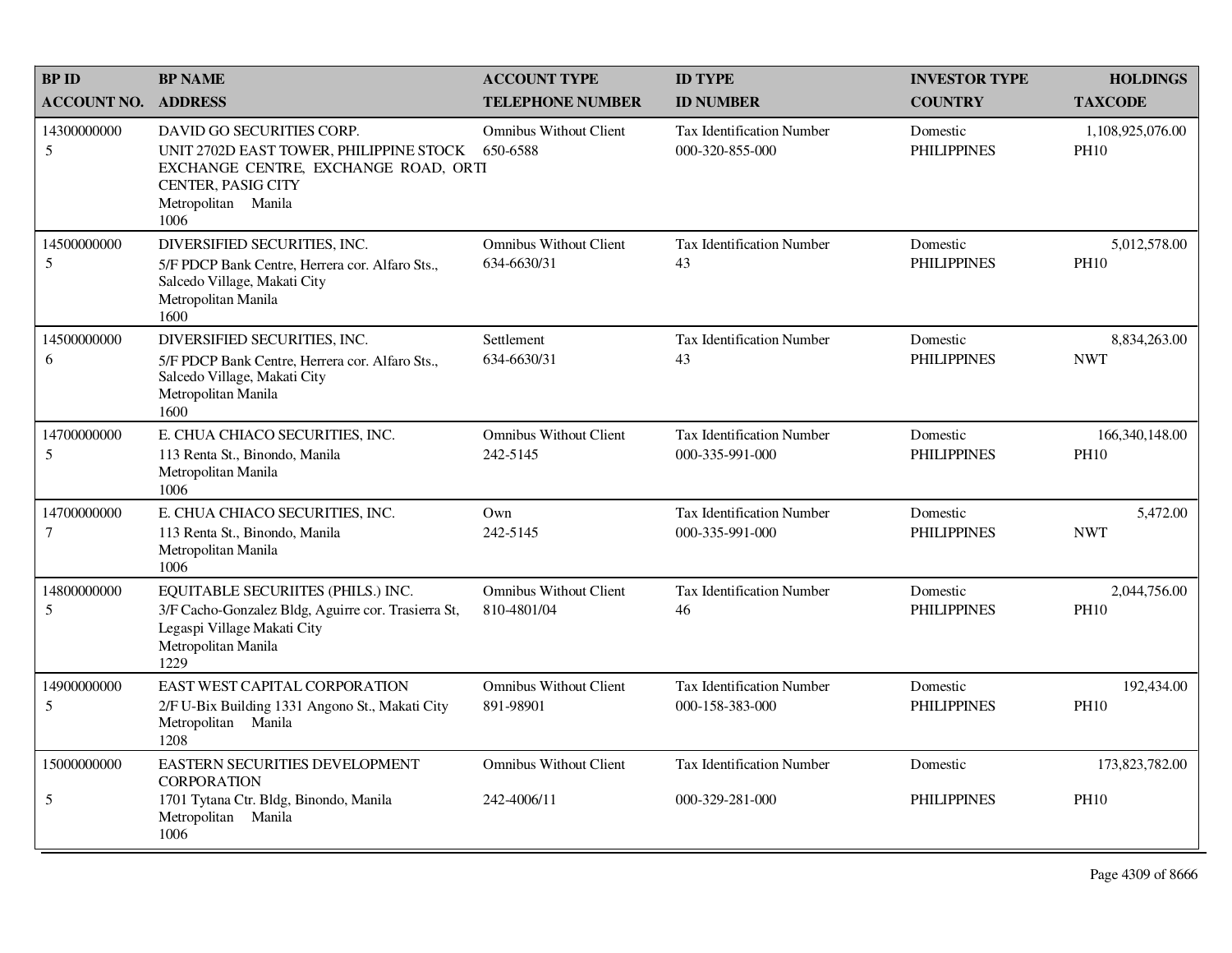| <b>BPID</b>                   | <b>BP NAME</b>                                                                                                                                                                                                 | <b>ACCOUNT TYPE</b>                          | <b>ID TYPE</b>                                      | <b>INVESTOR TYPE</b>           | <b>HOLDINGS</b>               |
|-------------------------------|----------------------------------------------------------------------------------------------------------------------------------------------------------------------------------------------------------------|----------------------------------------------|-----------------------------------------------------|--------------------------------|-------------------------------|
| <b>ACCOUNT NO.</b>            | <b>ADDRESS</b>                                                                                                                                                                                                 | <b>TELEPHONE NUMBER</b>                      | <b>ID NUMBER</b>                                    | <b>COUNTRY</b>                 | <b>TAXCODE</b>                |
| 15300000000<br>1              | EQUITIWORLD SECURITIES, INC.<br>807-809 Philippine Stock Exchange Ayala Tower 1,<br>Ayala Avenue Makati City<br>Metropolitan Manila<br>1226                                                                    | <b>Omnibus Without Client</b><br>848-5401/09 | <b>Tax Identification Number</b><br>51              | Foreign<br><b>PHILIPPINES</b>  | 540,000.00<br>FMX1            |
| 15300000000<br>5              | EQUITIWORLD SECURITIES, INC.<br>807-809 Philippine Stock Exchange Ayala Tower 1,<br>Ayala Avenue Makati City<br>Metropolitan Manila<br>1226                                                                    | <b>Omnibus Without Client</b><br>848-5401/09 | <b>Tax Identification Number</b><br>51              | Domestic<br><b>PHILIPPINES</b> | 55,378,267.00<br><b>PH10</b>  |
| 15300000000<br>7              | EQUITIWORLD SECURITIES, INC.<br>807-809 Philippine Stock Exchange Ayala Tower 1,<br>Ayala Avenue Makati City<br>Metropolitan Manila<br>1226                                                                    | Own<br>848-5401/09                           | Tax Identification Number<br>51                     | Domestic<br><b>PHILIPPINES</b> | 205,168.00<br><b>NWT</b>      |
| 15400000000<br>5              | EVERGREEN STOCK BROKERAGE & SEC., INC. Omnibus Without Client<br>Suite 606 - 607, 6th Floor, Tower One Phil. Stock<br>Exchange Plaza, Ayala Triangle, Ayala Ave. Makati<br>City<br>Metropolitan Manila<br>1200 | 891-9451                                     | <b>Tax Identification Number</b><br>001-483-985     | Domestic<br><b>PHILIPPINES</b> | 330,613,046.00<br><b>PH10</b> |
| 15400000000<br>$\overline{7}$ | EVERGREEN STOCK BROKERAGE & SEC., INC. Own<br>Suite 606 - 607, 6th Floor, Tower One Phil. Stock<br>Exchange Plaza, Ayala Triangle, Ayala Ave. Makati<br>City<br>Metropolitan Manila<br>1200                    | 891-9451                                     | <b>Tax Identification Number</b><br>001-483-985     | Domestic<br><b>PHILIPPINES</b> | 124,179.00<br><b>NWT</b>      |
| 15700000000<br>5              | FIRST ORIENT SECURITIES, INC.<br>Unit 1201 Ayala Triangle Tower One Ayala Avenue,<br>Makati City<br>Metropolitan Manila<br>1226                                                                                | <b>Omnibus Without Client</b><br>891-9240/45 | Tax Identification Number<br>55                     | Domestic<br><b>PHILIPPINES</b> | 3,941,966.00<br><b>PH10</b>   |
| 16200000000<br>1              | F. YAP SECURITIES, INC.<br>Unit 2301 PSE Center (East Tower) Exchange Rd.,<br>Ortigas Center Pasig City<br>Metropolitan Manila<br>1603                                                                         | <b>Omnibus Without Client</b><br>635-4126    | <b>Tax Identification Number</b><br>000-333-165-000 | Foreign<br><b>PHILIPPINES</b>  | 60,186,561.00<br>FMX1         |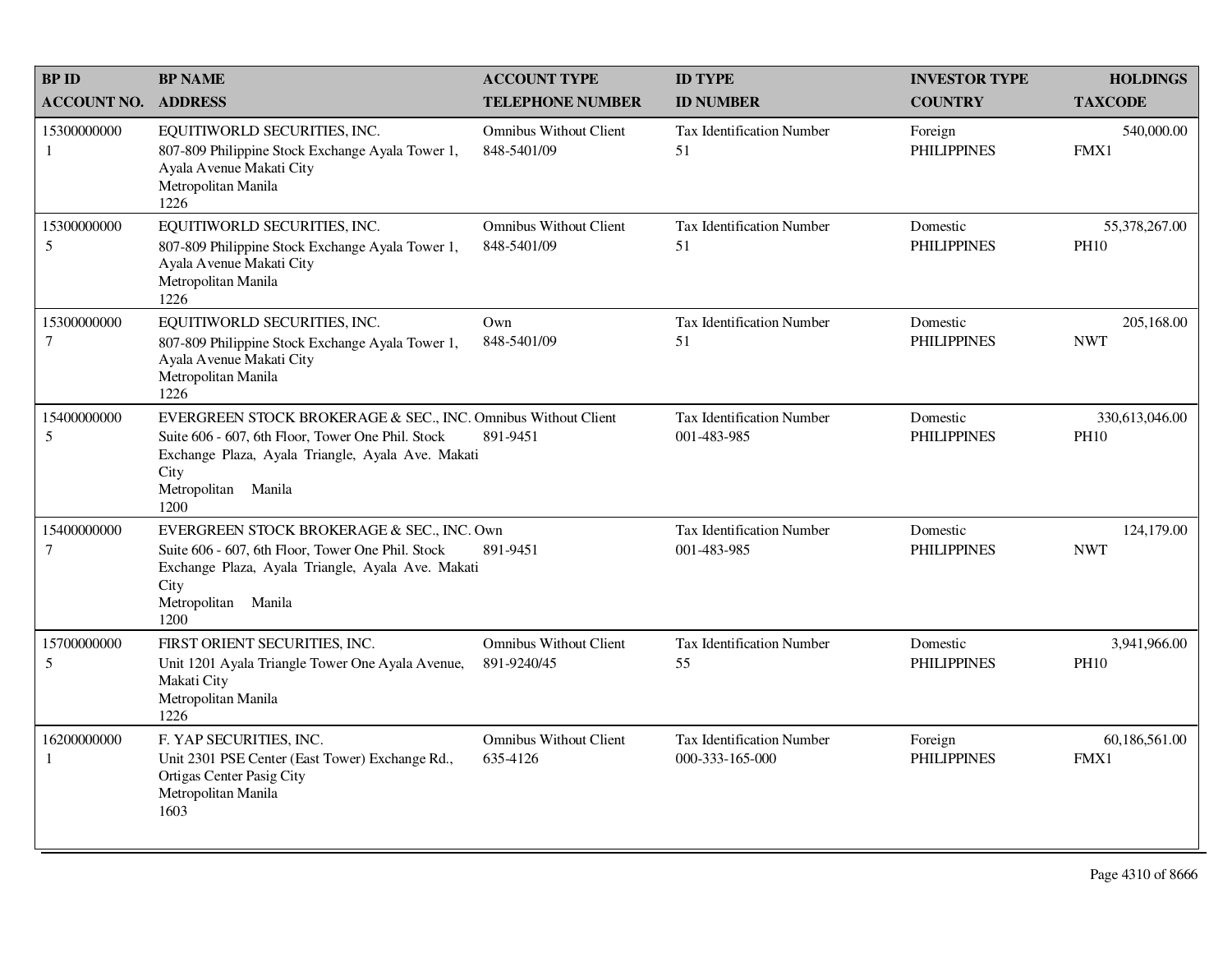| <b>BPID</b>                    | <b>BP NAME</b>                                                                                                                                  | <b>ACCOUNT TYPE</b>                       | <b>ID TYPE</b>                                      | <b>INVESTOR TYPE</b>           | <b>HOLDINGS</b>                 |
|--------------------------------|-------------------------------------------------------------------------------------------------------------------------------------------------|-------------------------------------------|-----------------------------------------------------|--------------------------------|---------------------------------|
| <b>ACCOUNT NO.</b>             | <b>ADDRESS</b>                                                                                                                                  | <b>TELEPHONE NUMBER</b>                   | <b>ID NUMBER</b>                                    | <b>COUNTRY</b>                 | <b>TAXCODE</b>                  |
| 16200000000<br>$5\overline{)}$ | F. YAP SECURITIES, INC.<br>Unit 2301 PSE Center (East Tower) Exchange Rd.,<br>Ortigas Center Pasig City<br>Metropolitan Manila<br>1603          | <b>Omnibus Without Client</b><br>635-4126 | Tax Identification Number<br>000-333-165-000        | Domestic<br><b>PHILIPPINES</b> | 319, 170, 177.00<br><b>PH10</b> |
| 16200000000<br>18              | F. YAP SECURITIES, INC.<br>Unit 2301 PSE Center (East Tower) Exchange Rd.,<br>Ortigas Center Pasig City<br>Metropolitan Manila<br>1603          | Settlement<br>635-4126                    | <b>Tax Identification Number</b><br>000-333-165-000 | Foreign<br><b>PHILIPPINES</b>  | 65,730,187.00<br><b>RA10</b>    |
| 16700000000<br>5               | AURORA SECURITIES, INC.<br>UNIT 2405A WEST TOWER PHILIPPINE STOCK<br>EXCHANGE CENTRE ORTIGAS, PASIG CITY<br>Metropolitan Manila<br>1605         | <b>Omnibus Without Client</b><br>633-5892 | Tax Identification Number<br>002-832-240            | Domestic<br><b>PHILIPPINES</b> | 41,108,988.00<br><b>PH10</b>    |
| 16800000000<br>5               | GLOBALINKS SECURITIES & STOCKS, INC.<br>#706 Ayala Tower One Ayala Avenue Cor. Paseo de<br>Roxas St. Makati City<br>Metropolitan Manila<br>1226 | <b>Omnibus Without Client</b><br>759-4136 | <b>Tax Identification Number</b><br>65              | Domestic<br><b>PHILIPPINES</b> | 118,056,008.00<br><b>PH10</b>   |
| 16800000000<br>6               | GLOBALINKS SECURITIES & STOCKS, INC.<br>#706 Ayala Tower One Ayala Avenue Cor. Paseo de<br>Roxas St. Makati City<br>Metropolitan Manila<br>1226 | Settlement<br>759-4136                    | Tax Identification Number<br>65                     | Domestic<br><b>PHILIPPINES</b> | 27,000,000.00<br><b>NWT</b>     |
| 16800000000<br>$\overline{7}$  | GLOBALINKS SECURITIES & STOCKS, INC.<br>#706 Ayala Tower One Ayala Avenue Cor. Paseo de<br>Roxas St. Makati City<br>Metropolitan Manila<br>1226 | Own<br>759-4136                           | <b>Tax Identification Number</b><br>65              | Domestic<br><b>PHILIPPINES</b> | 1,348,429.00<br><b>NWT</b>      |
| 16900000000<br>$\mathbf{1}$    | JSG SECURITIES, INC.<br>4th Floor, A&T Building, 244 Escolta Street, Binondo 2429414<br>Manila<br>Manila<br>Metropolitan<br>1006                | <b>Omnibus Without Client</b>             | Tax Identification Number<br>004-578-852-000        | Foreign<br><b>PHILIPPINES</b>  | 5,000,000.00<br>FMX1            |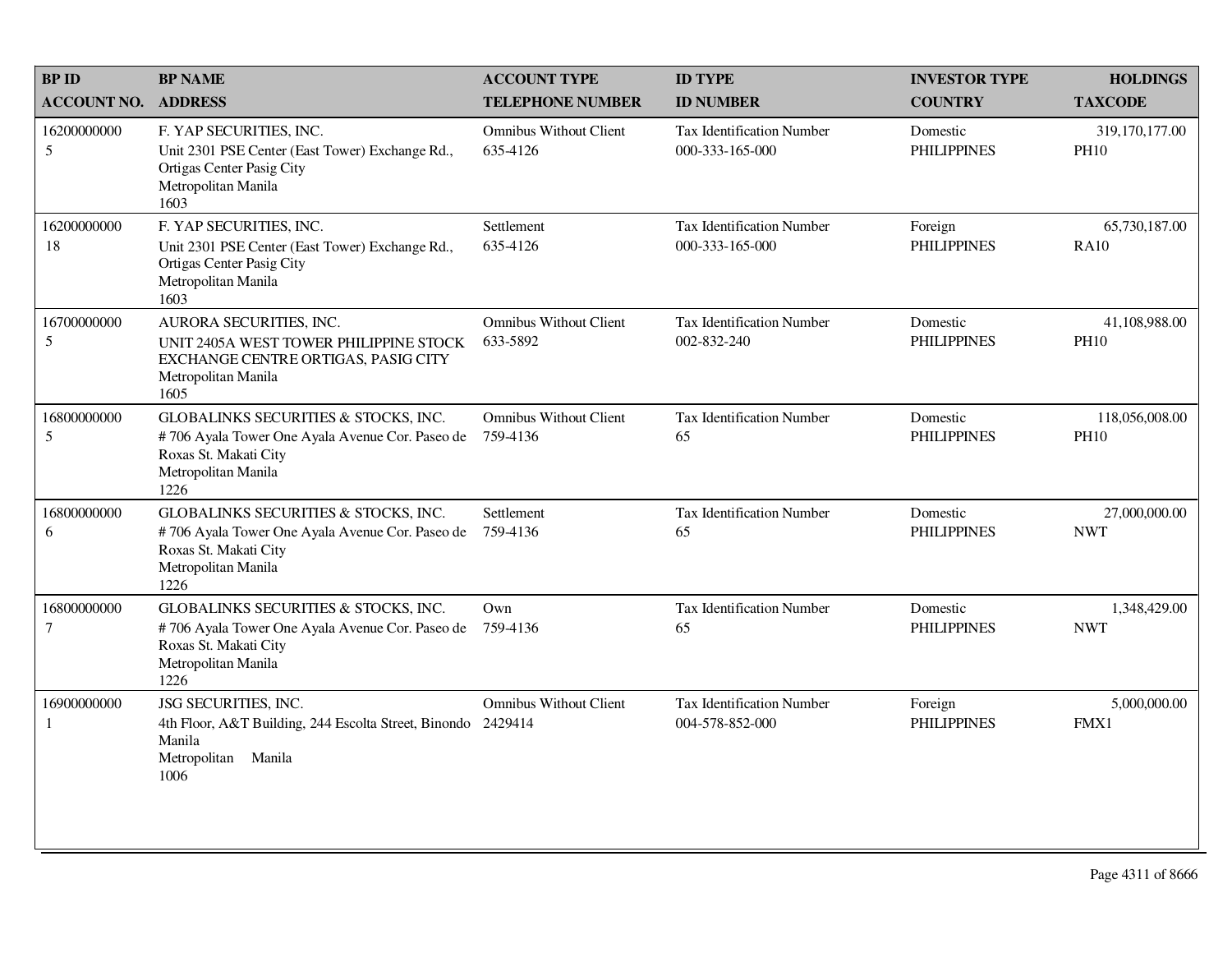| <b>BP ID</b>                  | <b>BP NAME</b>                                                                                                                                               | <b>ACCOUNT TYPE</b>                          | <b>ID TYPE</b>                                      | <b>INVESTOR TYPE</b>           | <b>HOLDINGS</b>               |
|-------------------------------|--------------------------------------------------------------------------------------------------------------------------------------------------------------|----------------------------------------------|-----------------------------------------------------|--------------------------------|-------------------------------|
| <b>ACCOUNT NO.</b>            | <b>ADDRESS</b>                                                                                                                                               | <b>TELEPHONE NUMBER</b>                      | <b>ID NUMBER</b>                                    | <b>COUNTRY</b>                 | <b>TAXCODE</b>                |
| 16900000000<br>5              | JSG SECURITIES, INC.<br>4th Floor, A&T Building, 244 Escolta Street, Binondo 2429414<br>Manila<br>Metropolitan Manila<br>1006                                | <b>Omnibus Without Client</b>                | <b>Tax Identification Number</b><br>004-578-852-000 | Domestic<br><b>PHILIPPINES</b> | 69,350,202.00<br><b>PH10</b>  |
| 17000000000<br>5              | GOLDSTAR SECURITIES, INC.<br>2201-B East Tower, PSE Centre Exchange Rd, Ortiga<br>Center Pasig City<br>Metropolitan Manila<br>1600                           | <b>Omnibus Without Client</b><br>633-7485/86 | Tax Identification Number<br>000-222-746-000        | Domestic<br><b>PHILIPPINES</b> | 118,965,445.00<br><b>PH10</b> |
| 17000000000<br>14             | GOLDSTAR SECURITIES, INC.<br>2201-B East Tower, PSE Centre Exchange Rd, Ortiga<br>Center Pasig City<br>Metropolitan Manila<br>1600                           | <b>Settlement</b><br>633-7485/86             | <b>Tax Identification Number</b><br>000-222-746-000 | Domestic<br><b>PHILIPPINES</b> | 29,449,146.00<br><b>PH10</b>  |
| 17200000000<br>5              | GUILD SECURITIES, INC.<br>Unit 1215 Tower One & Exchange Plaza Ayala Ave.,<br>Makati City<br>Metropolitan Manila<br>1226                                     | <b>Omnibus Without Client</b><br>8919232     | <b>Tax Identification Number</b><br>69              | Domestic<br><b>PHILIPPINES</b> | 177,724,615.00<br><b>PH10</b> |
| 17400000000<br>$\mathbf{1}$   | HDI SECURITIES, INC.<br>UNIT 2305-B 23/F ORIENT SQUARE BLDG., F.<br>ORTIGAS, JR. ROAD, ORTIGAS CENTRE, PASIG<br>CITY, 1605<br>Metropolitan<br>Manila<br>1605 | <b>Omnibus Without Client</b><br>891-9598    | <b>Tax Identification Number</b><br>001-670-271-000 | Foreign<br><b>PHILIPPINES</b>  | 2,000,000.00<br>FMX1          |
| 17400000000<br>5              | HDI SECURITIES, INC.<br>UNIT 2305-B 23/F ORIENT SQUARE BLDG., F.<br>ORTIGAS, JR. ROAD, ORTIGAS CENTRE, PASIG<br>CITY, 1605<br>Metropolitan<br>Manila<br>1605 | <b>Omnibus Without Client</b><br>891-9598    | <b>Tax Identification Number</b><br>001-670-271-000 | Domestic<br><b>PHILIPPINES</b> | 132,269,278.00<br><b>PH10</b> |
| 17400000000<br>$\overline{7}$ | HDI SECURITIES, INC.<br>UNIT 2305-B 23/F ORIENT SQUARE BLDG., F.<br>ORTIGAS, JR. ROAD, ORTIGAS CENTRE, PASIG<br>CITY, 1605<br>Metropolitan<br>Manila<br>1605 | Own<br>891-9598                              | <b>Tax Identification Number</b><br>001-670-271-000 | Domestic<br><b>PHILIPPINES</b> | 29,494.00<br><b>NWT</b>       |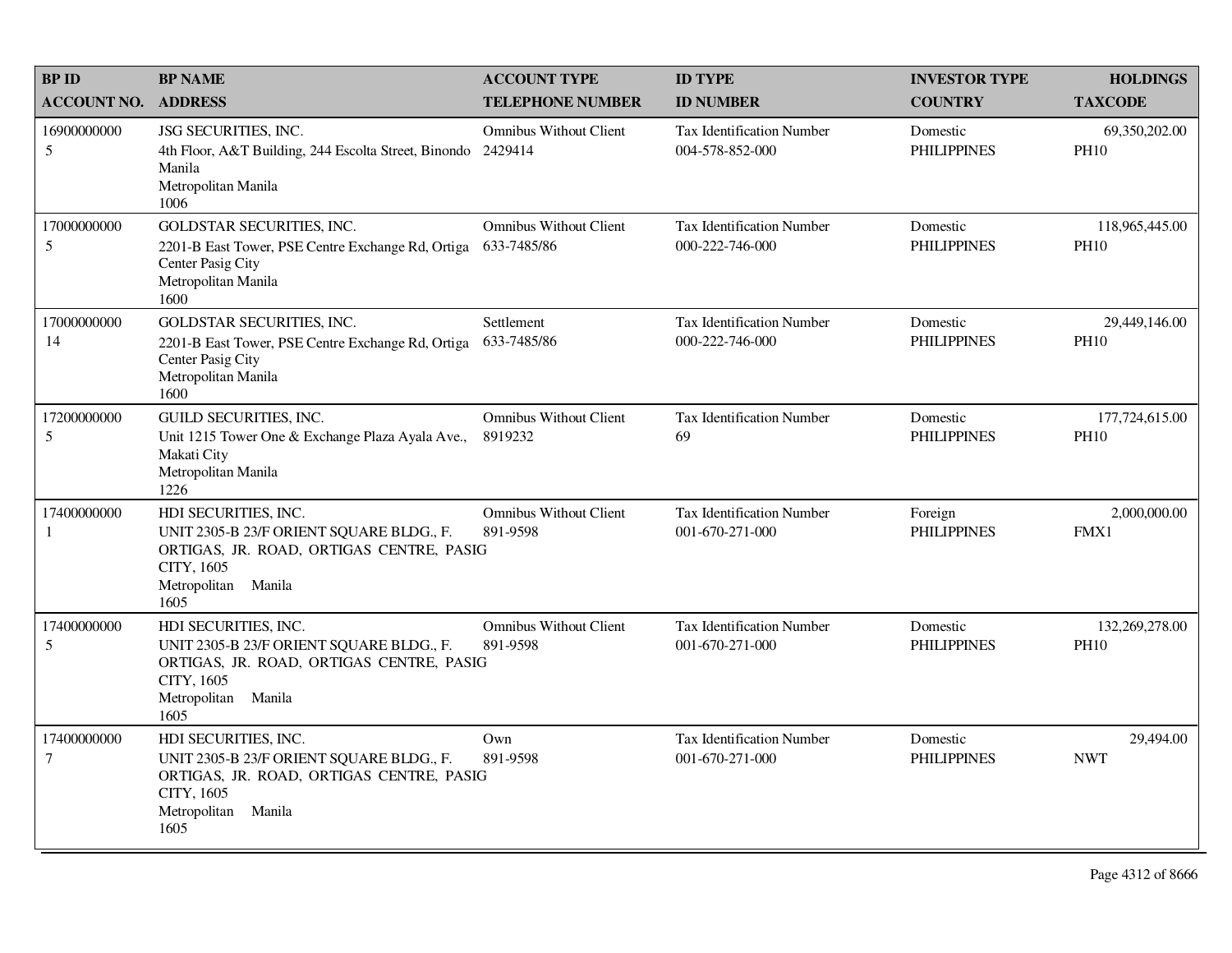| <b>BPID</b>                   | <b>BP NAME</b>                                                                                                                                                    | <b>ACCOUNT TYPE</b>                              | <b>ID TYPE</b>                                      | <b>INVESTOR TYPE</b>           | <b>HOLDINGS</b>               |
|-------------------------------|-------------------------------------------------------------------------------------------------------------------------------------------------------------------|--------------------------------------------------|-----------------------------------------------------|--------------------------------|-------------------------------|
| <b>ACCOUNT NO.</b>            | <b>ADDRESS</b>                                                                                                                                                    | <b>TELEPHONE NUMBER</b>                          | <b>ID NUMBER</b>                                    | <b>COUNTRY</b>                 | <b>TAXCODE</b>                |
| 17400000000<br>18             | HDI SECURITIES, INC.<br>UNIT 2305-B 23/F ORIENT SQUARE BLDG., F.<br>ORTIGAS, JR. ROAD, ORTIGAS CENTRE, PASIG<br>CITY, 1605<br>Manila<br>Metropolitan<br>1605      | Settlement<br>891-9598                           | <b>Tax Identification Number</b><br>001-670-271-000 | Foreign<br><b>PHILIPPINES</b>  | 12,247,191.00<br><b>RA10</b>  |
| 17500000000<br>5              | H. E. BENNETT SECURITIES, INC.<br>Rm. 1704 World Trade Exchange Bldg., 215 Juan Lun 242-5733<br>St., Binondo, Manila<br>Metropolitan Manila<br>1006               | <b>Omnibus Without Client</b>                    | <b>Tax Identification Number</b><br>000-334-004     | Domestic<br><b>PHILIPPINES</b> | 53,325,439.00<br><b>PH10</b>  |
| 17500000000<br>7              | H. E. BENNETT SECURITIES, INC.<br>Rm. 1704 World Trade Exchange Bldg., 215 Juan Lun 242-5733<br>St., Binondo, Manila<br>Metropolitan Manila<br>1006               | Own                                              | <b>Tax Identification Number</b><br>000-334-004     | Domestic<br><b>PHILIPPINES</b> | 8,886.00<br><b>NWT</b>        |
| 17800000000<br>$\tau$         | HK SECURITIES, INC.<br>Suite 102 Columbia Tower, Ortigas Ave.,<br>Mandaluyong City<br>Metropolitan Manila<br>1600                                                 | Own<br>6336991 to 96                             | Tax Identification Number<br>75                     | Domestic<br><b>PHILIPPINES</b> | 4,470.00<br><b>NWT</b>        |
| 17900000000<br>$\overline{2}$ | I. ACKERMAN & CO., INC.<br>Suite 705, Tower I Bldg. PSE Plaza, Ayala Triangle<br>Ayala Ave., Makati City<br>Metropolitan Manila<br>1226                           | Settlement<br>891-9071                           | <b>Tax Identification Number</b><br>76              | Foreign<br><b>PHILIPPINES</b>  | 407,610.00<br>FMX1            |
| 18000000000<br>5              | I. B. GIMENEZ SECURITIES, INC.<br>2703A EAST TOWER PSE CENTRE, EXCHANGE<br>ROAD, ORTIGAS CENTRE, PASIG CITY<br>Metropolitan Manila<br>1600                        | <b>Omnibus Without Client</b><br>6673472-6673473 | <b>Tax Identification Number</b><br>000-329-846-000 | Domestic<br><b>PHILIPPINES</b> | 333,732,851.00<br><b>PH10</b> |
| 18100000000<br>5              | INVESTORS SECURITIES, INC,<br>Unit 604-605 Tower One & Exchange Plaza Ayala<br>Triangle, Ayala Ave. cor Paseo de Roxas Makati City<br>Metropolitan Manila<br>1200 | <b>Omnibus Without Client</b><br>8431210         | Tax Identification Number<br>000-123-697-000        | Domestic<br><b>PHILIPPINES</b> | 66,232,384.00<br><b>PH10</b>  |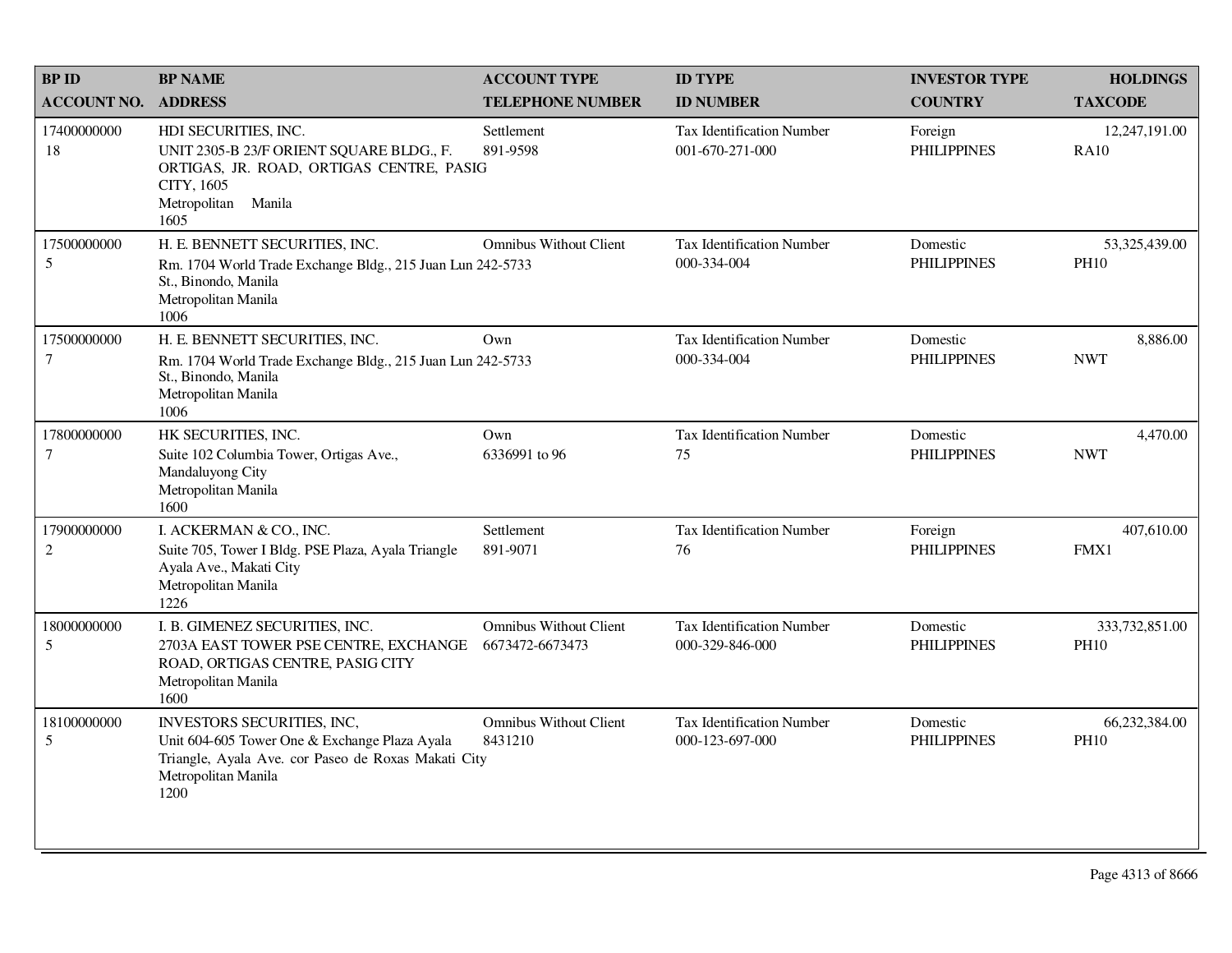| <b>BPID</b>                 | <b>BP NAME</b>                                                                                                                                        | <b>ACCOUNT TYPE</b>                      | <b>ID TYPE</b>                                      | <b>INVESTOR TYPE</b>           | <b>HOLDINGS</b>              |
|-----------------------------|-------------------------------------------------------------------------------------------------------------------------------------------------------|------------------------------------------|-----------------------------------------------------|--------------------------------|------------------------------|
| <b>ACCOUNT NO.</b>          | <b>ADDRESS</b>                                                                                                                                        | <b>TELEPHONE NUMBER</b>                  | <b>ID NUMBER</b>                                    | <b>COUNTRY</b>                 | <b>TAXCODE</b>               |
| 18200000000<br>$\mathbf{1}$ | IMPERIAL, DE GUZMAN, ABALOS & CO., INC.<br>Ground Floor, EDSA Central Square Shaw Boulevard<br>Mandaluyong City<br>Metropolitan Manila<br>1552        | <b>Omnibus Without Client</b><br>6332686 | <b>Tax Identification Number</b><br>000-121-920     | Foreign<br><b>PHILIPPINES</b>  | 12,800,000.00<br>FMX1        |
| 18200000000<br>5            | IMPERIAL, DE GUZMAN, ABALOS & CO., INC.<br>Ground Floor, EDSA Central Square Shaw Boulevard<br>Mandaluyong City<br>Metropolitan Manila<br>1552        | <b>Omnibus Without Client</b><br>6332686 | Tax Identification Number<br>000-121-920            | Domestic<br><b>PHILIPPINES</b> | 25,496,547.00<br><b>PH10</b> |
| 18200000000<br>6            | IMPERIAL, DE GUZMAN, ABALOS & CO., INC.<br>Ground Floor, EDSA Central Square Shaw Boulevard<br>Mandaluyong City<br>Metropolitan Manila<br>1552        | Settlement<br>6332686                    | Tax Identification Number<br>000-121-920            | Domestic<br><b>PHILIPPINES</b> | 64,502.00<br><b>NWT</b>      |
| 18200000000<br>$\tau$       | IMPERIAL, DE GUZMAN, ABALOS & CO., INC.<br>Ground Floor, EDSA Central Square Shaw Boulevard<br>Mandaluyong City<br>Metropolitan Manila<br>1552        | Own<br>6332686                           | <b>Tax Identification Number</b><br>000-121-920     | Domestic<br><b>PHILIPPINES</b> | 64,502.00<br><b>NWT</b>      |
| 18300000000<br>-1           | INTRA-INVEST SECURITIES, INC.<br>11/F ACT Tower, 135 Sen. Gil Puyat Ave., Salcedo<br>Vill., Makati City<br>Metropolitan Manila<br>1200                | <b>Omnibus Without Client</b><br>8106934 | <b>Tax Identification Number</b><br>000-162-545-000 | Foreign<br><b>PHILIPPINES</b>  | 200,000.00<br>FMX1           |
| 18300000000<br>$\sqrt{5}$   | INTRA-INVEST SECURITIES, INC.<br>11/F ACT Tower, 135 Sen. Gil Puyat Ave., Salcedo<br>Vill., Makati City<br>Metropolitan Manila<br>1200                | <b>Omnibus Without Client</b><br>8106934 | <b>Tax Identification Number</b><br>000-162-545-000 | Domestic<br><b>PHILIPPINES</b> | 10,855,557.00<br><b>PH10</b> |
| 18700000000<br>5            | ASIAN CAPITAL EQUITIES, INC.<br>6/F Tower 1 & Exchange Plaza Ayala Ave., cor Paseo 8485126<br>de Roxas, Makati City<br>Metropolitan<br>Manila<br>1226 | <b>Omnibus Without Client</b>            | Tax Identification Number<br>84                     | Domestic<br><b>PHILIPPINES</b> | 1,052,448.00<br><b>PH10</b>  |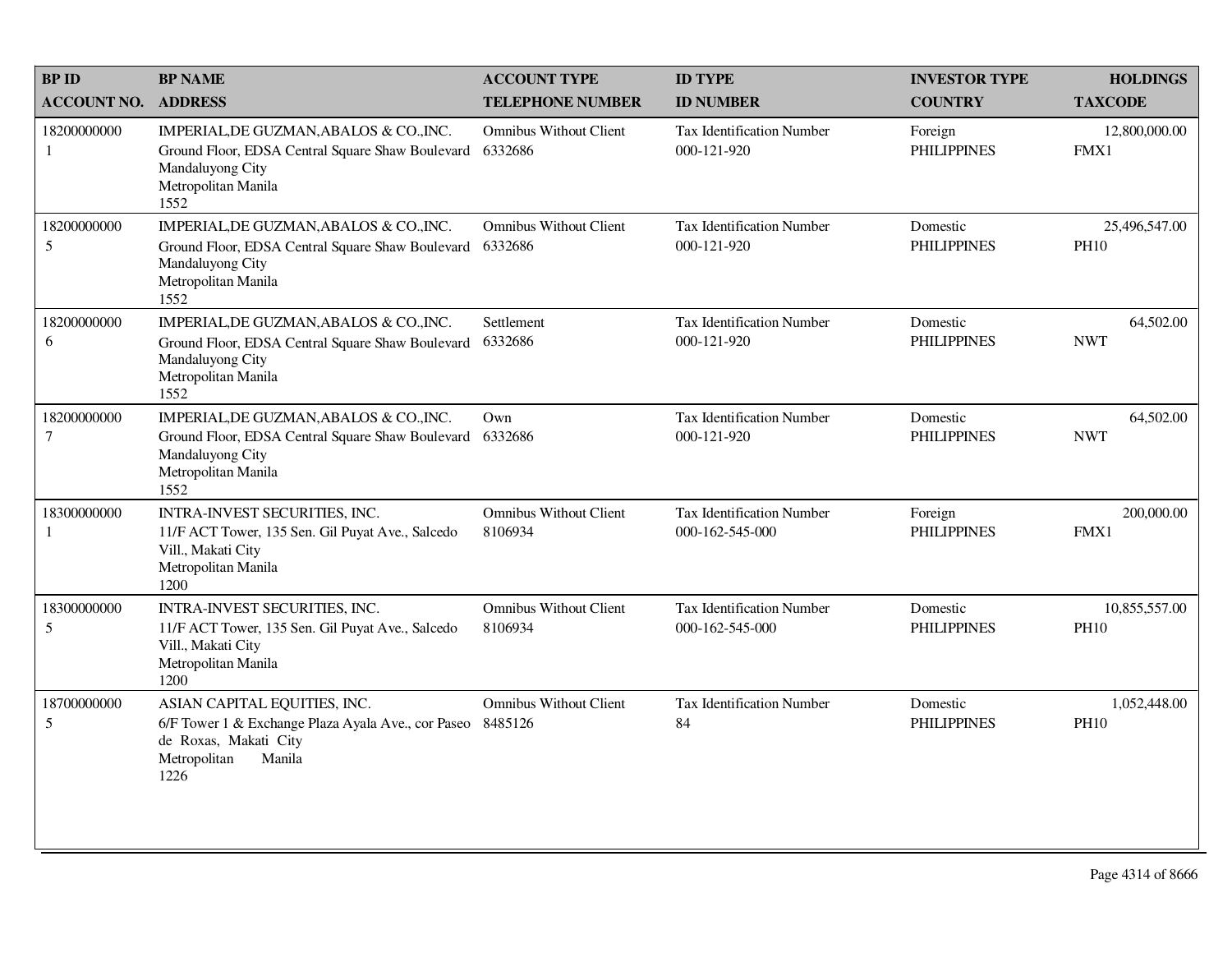| <b>BPID</b>        | <b>BP NAME</b>                                                                                                                                                        | <b>ACCOUNT TYPE</b>                       | <b>ID TYPE</b>                                         | <b>INVESTOR TYPE</b>           | <b>HOLDINGS</b>                 |
|--------------------|-----------------------------------------------------------------------------------------------------------------------------------------------------------------------|-------------------------------------------|--------------------------------------------------------|--------------------------------|---------------------------------|
| <b>ACCOUNT NO.</b> | <b>ADDRESS</b>                                                                                                                                                        | <b>TELEPHONE NUMBER</b>                   | <b>ID NUMBER</b>                                       | <b>COUNTRY</b>                 | <b>TAXCODE</b>                  |
| 18800000000<br>5   | J.M. BARCELON & CO., INC.<br>#5 PENNSYLVANNIA STREET, BRGY. MARIANA661-8396<br>NEW MANILA, QUEZON CITY<br>Metropolitan Manila<br>1100                                 | <b>Omnibus Without Client</b>             | <b>Tax Identification Number</b><br>000-333-850        | Domestic<br><b>PHILIPPINES</b> | 1,280,898.00<br><b>PH10</b>     |
| 18800000000<br>6   | J.M. BARCELON & CO., INC.<br>#5 PENNSYLVANNIA STREET, BRGY. MARIANA661-8396<br>NEW MANILA, QUEZON CITY<br>Metropolitan Manila<br>1100                                 | Settlement                                | Tax Identification Number<br>000-333-850               | Domestic<br><b>PHILIPPINES</b> | 1,501,213.00<br><b>NWT</b>      |
| 19000000000<br>1   | VALUE QUEST SECURITIES CORPORATION<br>Unit 1006B West Tower, Philippine Stock Exchange<br>Centre, Exchange Road, Ortigas, Pasig City<br>Metropolitan Manila<br>$00\,$ | <b>Omnibus Without Client</b><br>892-1816 | Tax Identification Number<br>000-165-611-000.L0        | Foreign<br><b>PHILIPPINES</b>  | 40,000,000.00<br>FMX1           |
| 19000000000<br>5   | VALUE QUEST SECURITIES CORPORATION<br>Unit 1006B West Tower, Philippine Stock Exchange<br>Centre, Exchange Road, Ortigas, Pasig City<br>Metropolitan Manila<br>$00\,$ | <b>Omnibus Without Client</b><br>892-1816 | <b>Tax Identification Number</b><br>000-165-611-000.L0 | Domestic<br><b>PHILIPPINES</b> | 1,183,700,000.00<br><b>PH10</b> |
| 19200000000<br>6   | STRATEGIC EQUITIES CORP.<br>Unit 610-611 PSE Plaza, Tower I, Ayala Triangle,<br>Ayala Ave., Makati City<br>Metropolitan Manila<br>1226                                | Settlement<br>759-4055                    | Tax Identification Number<br>89                        | Domestic<br><b>PHILIPPINES</b> | 32,888,172.00<br><b>NWT</b>     |
| 19200000000<br>14  | STRATEGIC EQUITIES CORP.<br>Unit 610-611 PSE Plaza, Tower I, Ayala Triangle,<br>Ayala Ave., Makati City<br>Metropolitan Manila<br>1226                                | Settlement<br>759-4055                    | <b>Tax Identification Number</b><br>89                 | Domestic<br><b>PHILIPPINES</b> | 3,250,739.00<br><b>PH10</b>     |
| 19300000000<br>5   | LARRGO SECURITIES CO., INC.<br>Rm. 202 2/F Rufino Building, Ayala Avenue, Makati<br>City<br>Metropolitan<br>Manila<br>1226                                            | <b>Omnibus Without Client</b><br>8101353  | <b>Tax Identification Number</b><br>90                 | Domestic<br><b>PHILIPPINES</b> | 40,348,314.00<br><b>PH10</b>    |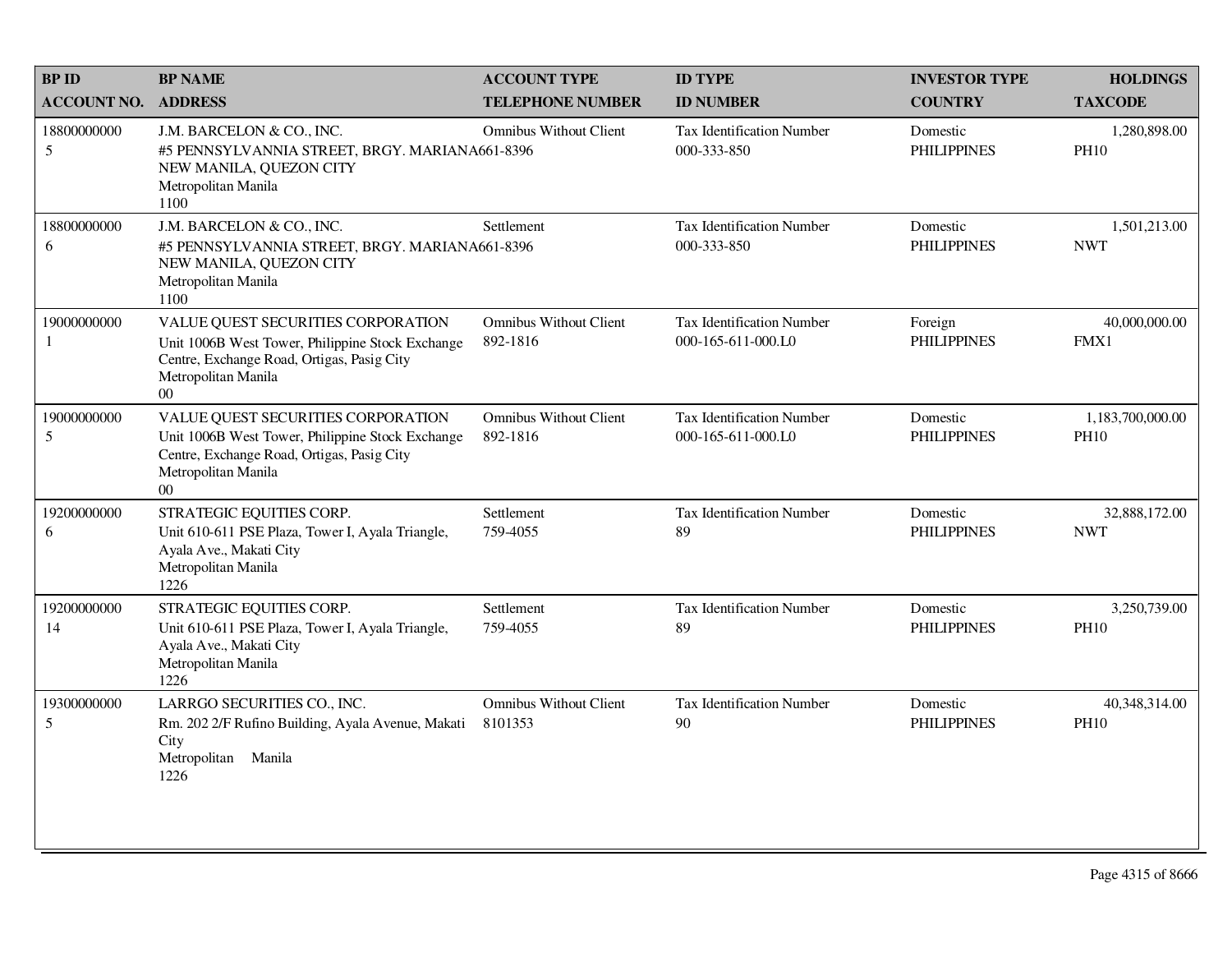| <b>BPID</b>                   | <b>BP NAME</b>                                                                                                                      | <b>ACCOUNT TYPE</b>                          | <b>ID TYPE</b>                                      | <b>INVESTOR TYPE</b>           | <b>HOLDINGS</b>               |
|-------------------------------|-------------------------------------------------------------------------------------------------------------------------------------|----------------------------------------------|-----------------------------------------------------|--------------------------------|-------------------------------|
| <b>ACCOUNT NO. ADDRESS</b>    |                                                                                                                                     | <b>TELEPHONE NUMBER</b>                      | <b>ID NUMBER</b>                                    | <b>COUNTRY</b>                 | <b>TAXCODE</b>                |
| 19300000000<br>$\overline{7}$ | LARRGO SECURITIES CO., INC.<br>Rm. 202 2/F Rufino Building, Ayala Avenue, Makati<br>City<br>Metropolitan Manila<br>1226             | Own<br>8101353                               | <b>Tax Identification Number</b><br>90              | Domestic<br><b>PHILIPPINES</b> | 103,230.00<br><b>NWT</b>      |
| 19700000000<br>5              | LOPEZ, LOCSIN, LEDESMA & CO., INC.<br>405 URBAN BUILDING, SEN. GIL. PUYAT AVEN<br><b>MAKATI CITY</b><br>Metropolitan Manila<br>1226 | <b>Omnibus Without Client</b><br>8127482     | <b>Tax Identification Number</b><br>321-000-128-692 | Domestic<br><b>PHILIPPINES</b> | 3,719,479.00<br><b>PH10</b>   |
| 19800000000<br>1              | LUCKY SECURITIES, INC.<br>Unit 1402-B PSE Center Exchange Road, Ortigas<br>Center Pasig City<br>Metropolitan Manila<br>1600         | <b>Omnibus Without Client</b><br>6346747/60  | <b>Tax Identification Number</b><br>95              | Foreign<br><b>PHILIPPINES</b>  | 26,000,000.00<br>FMX1         |
| 19800000000<br>5              | LUCKY SECURITIES, INC.<br>Unit 1402-B PSE Center Exchange Road, Ortigas<br>Center Pasig City<br>Metropolitan Manila<br>1600         | <b>Omnibus Without Client</b><br>6346747/60  | <b>Tax Identification Number</b><br>95              | Domestic<br><b>PHILIPPINES</b> | 10,712,922.00<br><b>NWT</b>   |
| 19800000000<br>6              | LUCKY SECURITIES, INC.<br>Unit 1402-B PSE Center Exchange Road, Ortigas<br>Center Pasig City<br>Metropolitan Manila<br>1600         | Settlement<br>6346747/60                     | <b>Tax Identification Number</b><br>95              | Domestic<br><b>PHILIPPINES</b> | 37,050.00<br><b>NWT</b>       |
| 19800000000<br>$\tau$         | LUCKY SECURITIES, INC.<br>Unit 1402-B PSE Center Exchange Road, Ortigas<br>Center Pasig City<br>Metropolitan Manila<br>1600         | Own<br>6346747/60                            | <b>Tax Identification Number</b><br>95              | Domestic<br><b>PHILIPPINES</b> | 65,020.00<br><b>NWT</b>       |
| 19900000000<br>5              | LUYS SECURITIES COMPANY, INC.<br>28/F LKG Tower 6801 Ayala Ave. Makati City<br>Metropolitan Manila<br>1200                          | <b>Omnibus Without Client</b><br>5231040     | <b>Tax Identification Number</b><br>96              | Domestic<br><b>PHILIPPINES</b> | 339,279,907.00<br><b>PH10</b> |
| 20000000000<br>5              | MANDARIN SECURITIES CORPORATION<br>28/F LKG Tower 6801 Ayala Ave. Makati City<br>Metropolitan<br>Manila<br>1200                     | <b>Omnibus Without Client</b><br>523-8311/16 | Tax Identification Number<br>97                     | Domestic<br><b>PHILIPPINES</b> | 278,041,109.00<br><b>PH10</b> |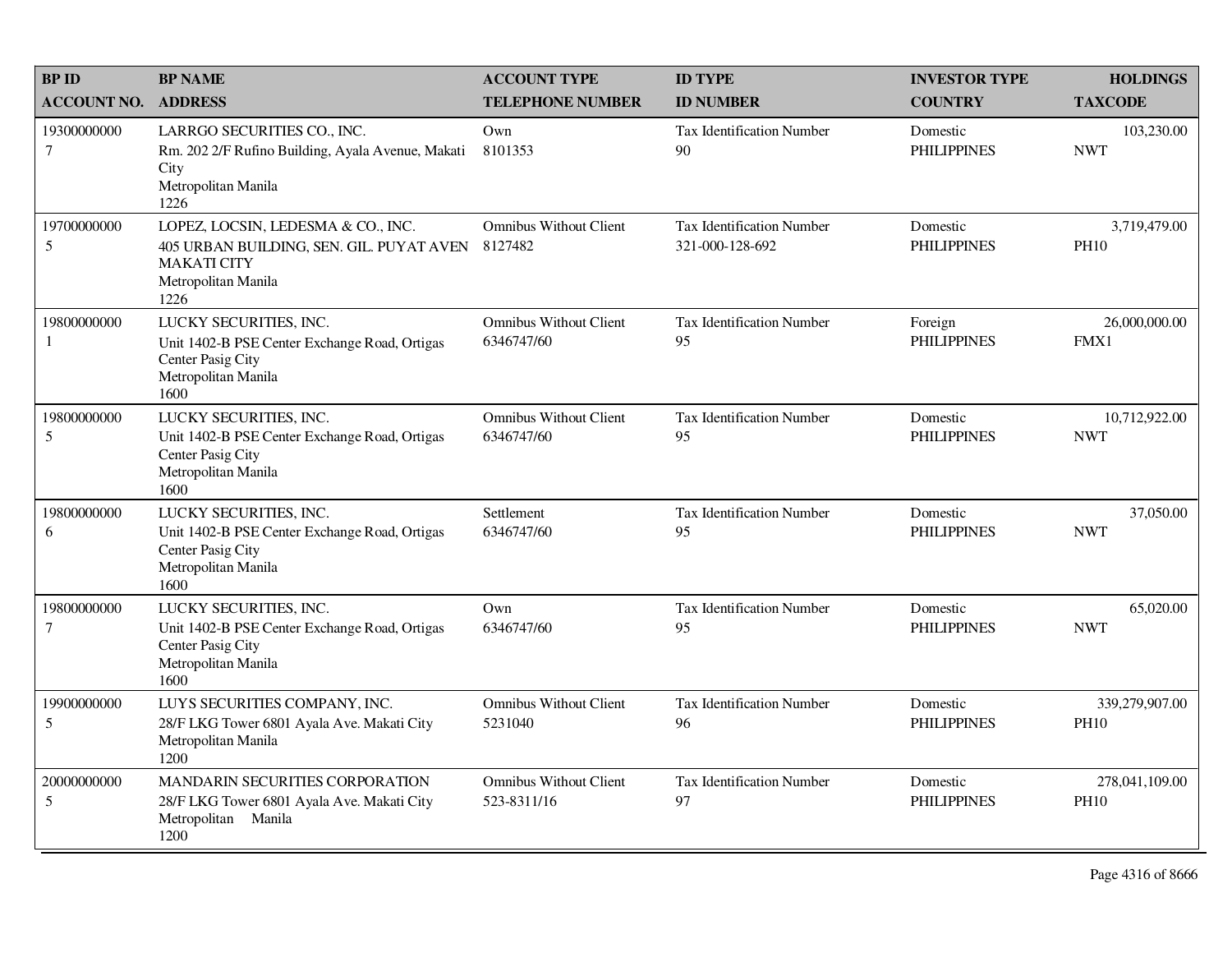| <b>BPID</b>        | <b>BP NAME</b>                                                                                                                                                                 | <b>ACCOUNT TYPE</b>                       | <b>ID TYPE</b>                                      | <b>INVESTOR TYPE</b>           | <b>HOLDINGS</b>                 |
|--------------------|--------------------------------------------------------------------------------------------------------------------------------------------------------------------------------|-------------------------------------------|-----------------------------------------------------|--------------------------------|---------------------------------|
| <b>ACCOUNT NO.</b> | <b>ADDRESS</b>                                                                                                                                                                 | <b>TELEPHONE NUMBER</b>                   | <b>ID NUMBER</b>                                    | <b>COUNTRY</b>                 | <b>TAXCODE</b>                  |
| 20200000000<br>5   | <b>MARINO OLONDRIZ Y CIA</b><br>#20 Arguilla St. San Lorenzo Village, Makati City<br>Metropolitan Manila<br>$\Omega$                                                           | <b>Omnibus Without Client</b><br>2415280  | Tax Identification Number<br>99                     | Domestic<br><b>PHILIPPINES</b> | 796,833.00<br><b>PH10</b>       |
| 20300000000<br>1   | COL Financial Group, Inc.<br>2401-B EAST TOWER, PSE CENTRE EXCHANGE<br>ROAD, ORTIGAS CENTER PASIG CITY<br>Metropolitan Manila<br>1605                                          | <b>Omnibus Without Client</b><br>635-5735 | Tax Identification Number<br>203-523-208            | Foreign<br><b>PHILIPPINES</b>  | 126,722,831.00<br>FMX1          |
| 20300000000<br>5   | COL Financial Group, Inc.<br>2401-B EAST TOWER, PSE CENTRE EXCHANGE<br>ROAD, ORTIGAS CENTER PASIG CITY<br>Metropolitan Manila<br>1605                                          | <b>Omnibus Without Client</b><br>635-5735 | Tax Identification Number<br>203-523-208            | Domestic<br><b>PHILIPPINES</b> | 1,264,416,250.00<br><b>PH10</b> |
| 20400000000<br>14  | DA MARKET SECURITIES, INC.<br>Unit 2402-B West Tower, PSE Center Exchange Road<br>Ortigas Center Pasig City<br>Metropolitan Manila<br>1600                                     | Settlement<br>637-42-42                   | Tax Identification Number<br>101                    | Domestic<br><b>PHILIPPINES</b> | 34,784,524.00<br><b>PH10</b>    |
| 20500000000<br>5   | MERCANTILE SECURITIES CORP.<br>UNIT 804 FORT LEGEND TOWERS 3RD AVENUE501-8872<br>COR. 31ST ST. FORT BONIFACIO GLOBAL CITY<br><b>TAGUIG CITY</b><br>Metropolitan Manila<br>1226 | <b>Omnibus Without Client</b>             | <b>Tax Identification Number</b><br>000-161-457-000 | Domestic<br><b>PHILIPPINES</b> | 62,685,645.00<br><b>PH10</b>    |
| 20600000000<br>5   | MERIDIAN SECURITIES, INC.<br>Suite 2702B&C Tektite Tower I Ortigas Centre, Pasig 634-6931/36<br>City<br>Metropolitan Manila<br>1600                                            | <b>Omnibus Without Client</b>             | <b>Tax Identification Number</b><br>000-338-748-000 | Domestic<br><b>PHILIPPINES</b> | 152,728,874.00<br><b>PH10</b>   |
| 20800000000<br>1   | MDR SECURITIES, INC.<br>Unit 1806, 8/F Medical Plaza Ortigas Bldg., Pasig Cit 891-9225<br>Metropolitan Manila<br>1226                                                          | <b>Omnibus Without Client</b>             | Tax Identification Number<br>105                    | Foreign<br><b>PHILIPPINES</b>  | 69,000,000.00<br>FMX1           |
| 20800000000<br>5   | MDR SECURITIES, INC.<br>Unit 1806, 8/F Medical Plaza Ortigas Bldg., Pasig Cit 891-9225<br>Metropolitan Manila<br>1226                                                          | <b>Omnibus Without Client</b>             | Tax Identification Number<br>105                    | Domestic<br><b>PHILIPPINES</b> | 182,512,657.00<br><b>PH10</b>   |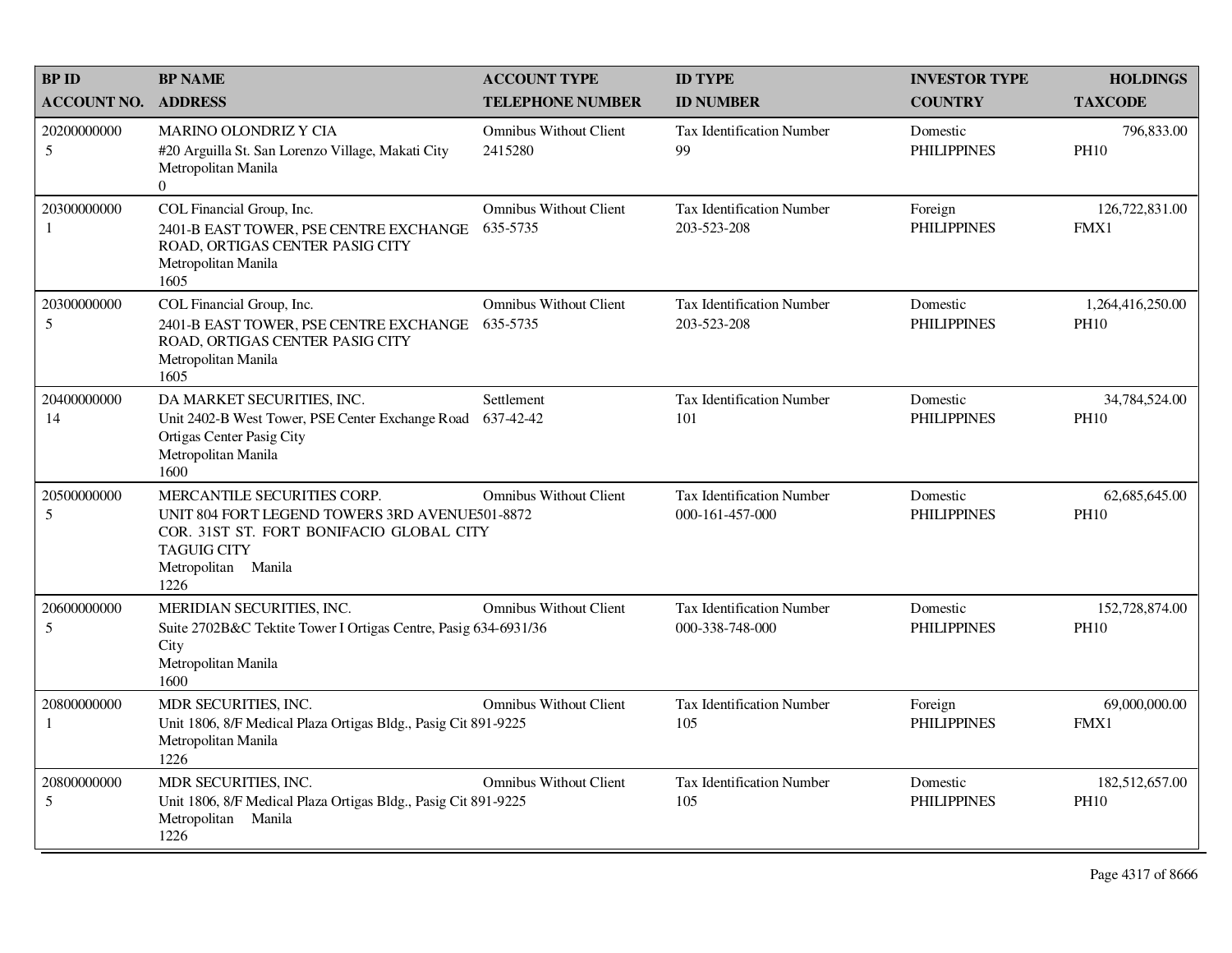| <b>BP ID</b>                  | <b>BP NAME</b>                                                                                                                                                              | <b>ACCOUNT TYPE</b>                       | <b>ID TYPE</b>                                      | <b>INVESTOR TYPE</b>           | <b>HOLDINGS</b>              |
|-------------------------------|-----------------------------------------------------------------------------------------------------------------------------------------------------------------------------|-------------------------------------------|-----------------------------------------------------|--------------------------------|------------------------------|
| <b>ACCOUNT NO.</b>            | <b>ADDRESS</b>                                                                                                                                                              | <b>TELEPHONE NUMBER</b>                   | <b>ID NUMBER</b>                                    | <b>COUNTRY</b>                 | <b>TAXCODE</b>               |
| 20800000000<br>6              | MDR SECURITIES, INC.<br>Unit 1806, 8/F Medical Plaza Ortigas Bldg., Pasig Cit<br>Metropolitan Manila<br>1226                                                                | Settlement<br>891-9225                    | Tax Identification Number<br>105                    | Domestic<br><b>PHILIPPINES</b> | 195,551,082.00<br><b>NWT</b> |
| 20800000000<br>$\tau$         | MDR SECURITIES, INC.<br>Unit 1806, 8/F Medical Plaza Ortigas Bldg., Pasig Cit<br>Metropolitan Manila<br>1226                                                                | Own<br>891-9225                           | Tax Identification Number<br>105                    | Domestic<br><b>PHILIPPINES</b> | 10,000,000.00<br><b>NWT</b>  |
| 20900000000<br>$\overline{4}$ | DEUTSCHE REGIS PARTNERS, INC.<br>23/F Tower I, Ayala Triangle, Makati City<br>Metropolitan Manila<br>1226                                                                   | Settlement<br>894-6620                    | <b>Tax Identification Number</b><br>000-594-804-000 | Foreign<br><b>PHILIPPINES</b>  | 552,774.00<br><b>RA02</b>    |
| 20900000001<br>1              | DEUTSCHE REGIS PARTNERS, INC.<br>23/F Tower I, Ayala Triangle, Makati City<br>Metropolitan Manila<br>1226                                                                   | Client<br>894-6620                        | <b>Tax Identification Number</b><br>381             | Domestic<br><b>PHILIPPINES</b> | 3,106,600.00<br><b>NWT</b>   |
| 20900000008<br>1              | DEUTSCHE REGIS PARTNERS, INC.<br>23/F Tower I, Ayala Triangle, Makati City<br>Metropolitan Manila<br>1226                                                                   | Client<br>894-6620                        | Tax Identification Number<br>486                    | Foreign<br><b>PHILIPPINES</b>  | 51,800,000.00<br>FMX1        |
| 21000000000<br>5              | MOUNT PEAK SECURITIES, INC.<br>#748 C.K. Bldg., Juan Luna St., Binondo, Manila<br>Metropolitan Manila<br>1006                                                               | <b>Omnibus Without Client</b><br>241-8043 | Tax Identification Number<br>000-321-831-000        | Domestic<br><b>PHILIPPINES</b> | 7,016,232.00<br><b>PH10</b>  |
| 21100000000<br>5              | NEW WORLD SECURITIES CO., INC.<br>215 JUAN LUNA STREET, UNIT 2608 WORLD<br>TRADE EXCHANGE BLDG., BINONDO, MANILA<br>Metropolitan Manila<br>1006                             | <b>Omnibus Without Client</b><br>2421767  | Tax Identification Number<br>000-327-414-000        | Domestic<br><b>PHILIPPINES</b> | 79,301,280.00<br><b>PH10</b> |
| 21300000000<br>5              | NIEVES SECURITIES, INC.<br>UNIT 106, G/F TYTANA PLAZA V. TYTANA COR 4777888<br>INSULAR STS. PLAZA LORENZO RUIZ, BINOND<br><b>MANILA CITY</b><br>Metropolitan Manila<br>1006 | <b>Omnibus Without Client</b>             | <b>Tax Identification Number</b><br>000-333-999-000 | Domestic<br><b>PHILIPPINES</b> | 87,935,533.00<br><b>PH10</b> |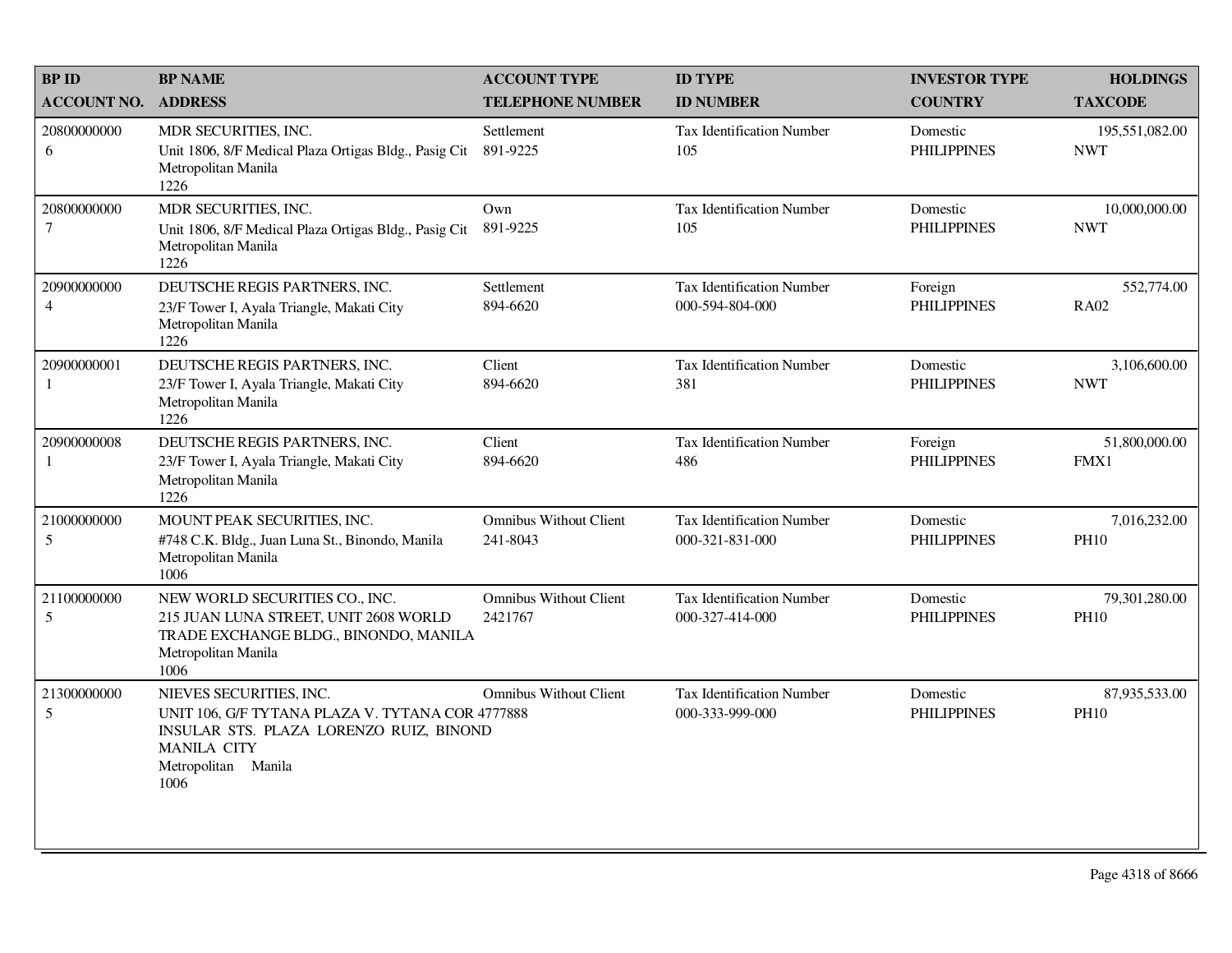| <b>BP ID</b>                  | <b>BP NAME</b>                                                                                                                                | <b>ACCOUNT TYPE</b>                          | <b>ID TYPE</b>                                      | <b>INVESTOR TYPE</b>           | <b>HOLDINGS</b>               |
|-------------------------------|-----------------------------------------------------------------------------------------------------------------------------------------------|----------------------------------------------|-----------------------------------------------------|--------------------------------|-------------------------------|
| <b>ACCOUNT NO.</b>            | <b>ADDRESS</b>                                                                                                                                | <b>TELEPHONE NUMBER</b>                      | <b>ID NUMBER</b>                                    | <b>COUNTRY</b>                 | <b>TAXCODE</b>                |
| 21500000000<br>5              | OPTIMUM SECURITIES CORPORATION<br>No. 11 E. O. Bldg., United St. cor. 2nd St. Bo.<br>Kapitolyo, Pasig City<br>Metropolitan Manila<br>1650     | <b>Omnibus Without Client</b><br>631-7831/36 | <b>Tax Identification Number</b><br>000-287-524-000 | Domestic<br><b>PHILIPPINES</b> | 27,129,203.00<br><b>PH10</b>  |
| 21700000000<br>1              | RCBC SECURITIES, INC.<br>Unit 1008 Tower I & Exchange Plaza Ayala Avenue,<br>Makati City<br>Metropolitan Manila<br>1200                       | <b>Omnibus Without Client</b><br>8485183     | <b>Tax Identification Number</b><br>000-165-644-000 | Foreign<br><b>PHILIPPINES</b>  | 9,000,000.00<br>FMX1          |
| 21700000000<br>5              | RCBC SECURITIES, INC.<br>Unit 1008 Tower I & Exchange Plaza Ayala Avenue,<br>Makati City<br>Metropolitan Manila<br>1200                       | <b>Omnibus Without Client</b><br>8485183     | <b>Tax Identification Number</b><br>000-165-644-000 | Domestic<br><b>PHILIPPINES</b> | 20,394,225.00<br><b>PH10</b>  |
| 21700000000<br>6              | RCBC SECURITIES, INC.<br>Unit 1008 Tower I & Exchange Plaza Ayala Avenue,<br>Makati City<br>Metropolitan Manila<br>1200                       | Settlement<br>8485183                        | Tax Identification Number<br>000-165-644-000        | Domestic<br><b>PHILIPPINES</b> | 11,317,600.00<br><b>NWT</b>   |
| 21800000000<br>5              | PAN ASIA SECURITIES CORP.<br>910 Tower One & Exchange Plaza Ayala Avenue,<br>Makati City<br>Metropolitan Manila<br>1200                       | <b>Omnibus Without Client</b><br>8919173     | <b>Tax Identification Number</b><br>000-135-142     | Domestic<br><b>PHILIPPINES</b> | 15,352,170.00<br><b>PH10</b>  |
| 21900000000<br>$\overline{2}$ | PAPA SECURITIES CORPORATION<br>6/F, S & L Building Dela Rosa cor. Esteban Sts.<br>Legaspi Village, Makati City<br>Metropolitan Manila<br>1200 | Settlement<br>817-8433                       | <b>Tax Identification Number</b><br>000-215-520     | Foreign<br><b>PHILIPPINES</b>  | 109,510,366.00<br>FMX1        |
| 21900000000<br>5              | PAPA SECURITIES CORPORATION<br>6/F, S & L Building Dela Rosa cor. Esteban Sts.<br>Legaspi Village, Makati City<br>Metropolitan Manila<br>1200 | <b>Omnibus Without Client</b><br>817-8433    | Tax Identification Number<br>000-215-520            | Domestic<br><b>PHILIPPINES</b> | 158,620,838.00<br><b>PH10</b> |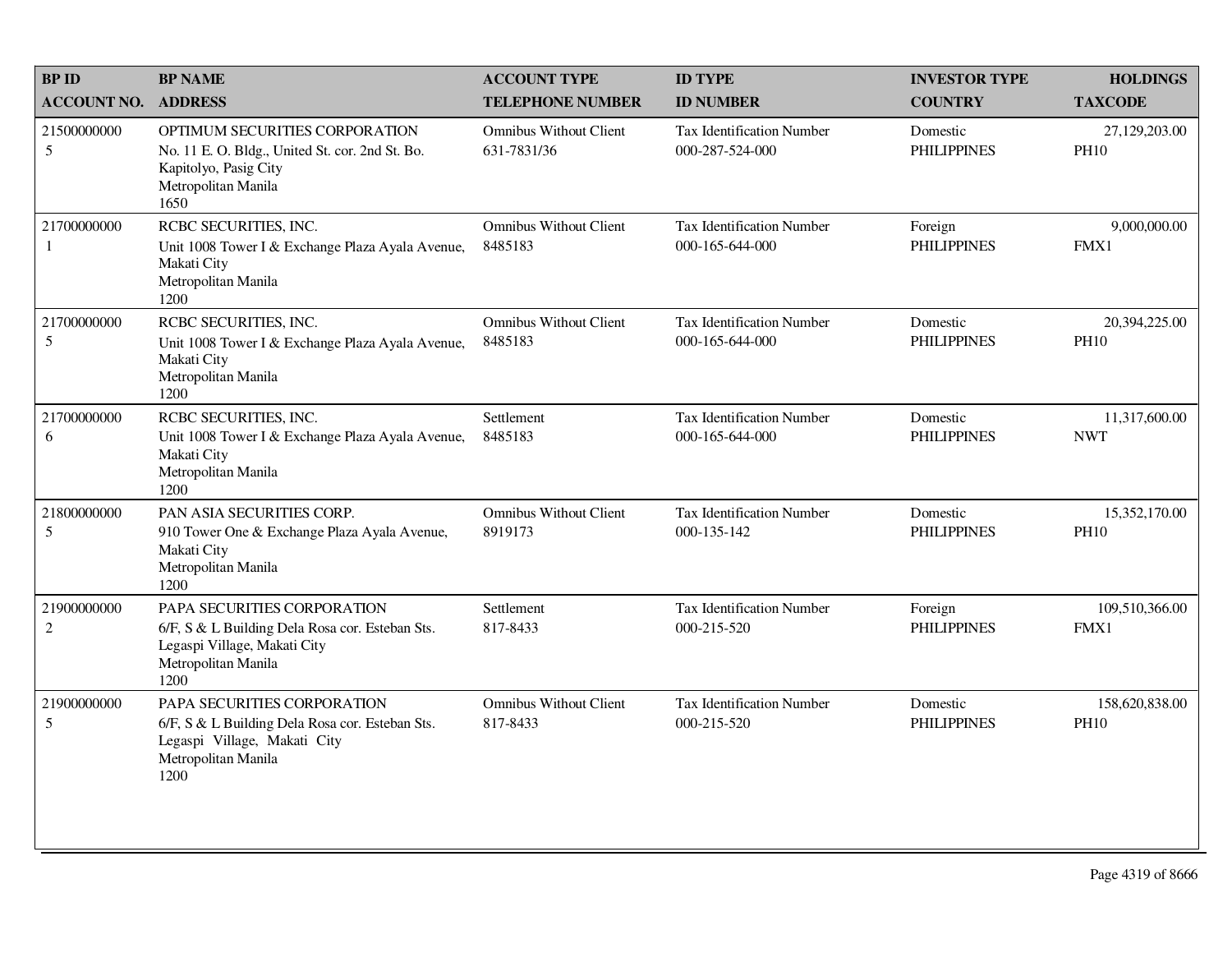| <b>BPID</b>                 | <b>BP NAME</b>                                                                                                                                      | <b>ACCOUNT TYPE</b>                          | <b>ID TYPE</b>                                      | <b>INVESTOR TYPE</b>           | <b>HOLDINGS</b>               |
|-----------------------------|-----------------------------------------------------------------------------------------------------------------------------------------------------|----------------------------------------------|-----------------------------------------------------|--------------------------------|-------------------------------|
| <b>ACCOUNT NO.</b>          | <b>ADDRESS</b>                                                                                                                                      | <b>TELEPHONE NUMBER</b>                      | <b>ID NUMBER</b>                                    | <b>COUNTRY</b>                 | <b>TAXCODE</b>                |
| 21900000000<br>6            | PAPA SECURITIES CORPORATION<br>6/F, S & L Building Dela Rosa cor. Esteban Sts.<br>Legaspi Village, Makati City<br>Metropolitan Manila<br>1200       | Settlement<br>817-8433                       | <b>Tax Identification Number</b><br>000-215-520     | Domestic<br><b>PHILIPPINES</b> | 4,630,617.00<br><b>NWT</b>    |
| 21900000000<br>18           | PAPA SECURITIES CORPORATION<br>6/F, S & L Building Dela Rosa cor. Esteban Sts.<br>Legaspi Village, Makati City<br>Metropolitan Manila<br>1200       | Settlement<br>817-8433                       | Tax Identification Number<br>000-215-520            | Foreign<br><b>PHILIPPINES</b>  | 15,336,089.00<br><b>RA10</b>  |
| 22000000000<br>2            | MAYBANK ATR KIM ENG SECURITIES, INC.<br>17/F Tower One & Exchange Plaza, Ayala Triangle,<br>Ayala Avenue Makati City<br>Metropolitan Manila<br>1226 | Settlement<br>849-8855                       | <b>Tax Identification Number</b><br>000-168-671-000 | Foreign<br><b>PHILIPPINES</b>  | 1,323,000.00<br>FMX1          |
| 22000000000<br>6            | MAYBANK ATR KIM ENG SECURITIES, INC.<br>17/F Tower One & Exchange Plaza, Ayala Triangle,<br>Ayala Avenue Makati City<br>Metropolitan Manila<br>1226 | Settlement<br>849-8855                       | Tax Identification Number<br>000-168-671-000        | Domestic<br><b>PHILIPPINES</b> | 24,527,683.00<br><b>NWT</b>   |
| 22000000000<br>14           | MAYBANK ATR KIM ENG SECURITIES, INC.<br>17/F Tower One & Exchange Plaza, Ayala Triangle,<br>Ayala Avenue Makati City<br>Metropolitan Manila<br>1226 | Settlement<br>849-8855                       | <b>Tax Identification Number</b><br>000-168-671-000 | Domestic<br><b>PHILIPPINES</b> | 440,744,193.00<br><b>PH10</b> |
| 22400000000<br>$\mathbf{1}$ | PNB SECURITIES, INC.<br>3/F PNB Financial Center Roxas Blvd., Pasay City<br>Metropolitan Manila<br>1300                                             | <b>Omnibus Without Client</b><br>526-3466    | Tax Identification Number<br>000-198-201-000        | Foreign<br><b>PHILIPPINES</b>  | 2,151,910.00<br>FMX1          |
| 22400000000<br>5            | PNB SECURITIES, INC.<br>3/F PNB Financial Center Roxas Blvd., Pasay City<br>Metropolitan Manila<br>1300                                             | <b>Omnibus Without Client</b><br>526-3466    | <b>Tax Identification Number</b><br>000-198-201-000 | Domestic<br><b>PHILIPPINES</b> | 103,708,554.00<br><b>PH10</b> |
| 22500000000<br>5            | PREMIUM SECURITIES, INC.<br>Unit 1415, Tower 1 & Exchange Plaza Ayala Avenue<br>cor. Paseo de Roxas Makati City<br>Metropolitan Manila<br>1259      | <b>Omnibus Without Client</b><br>848-5915/17 | <b>Tax Identification Number</b><br>121             | Domestic<br><b>PHILIPPINES</b> | 44,021,011.00<br><b>PH10</b>  |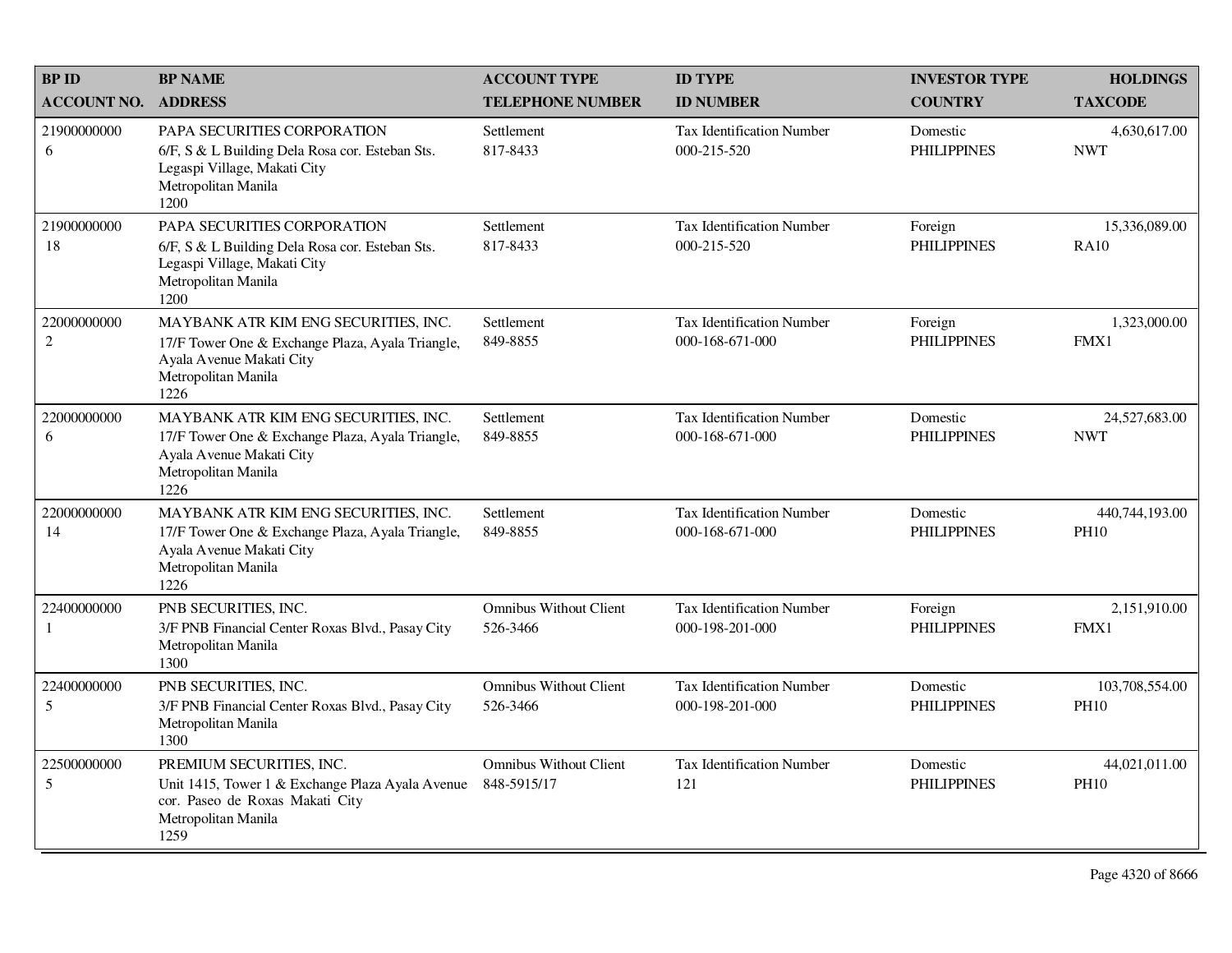| <b>BPID</b>           | <b>BP NAME</b>                                                                                                                                                             | <b>ACCOUNT TYPE</b>                             | <b>ID TYPE</b>                                      | <b>INVESTOR TYPE</b>           | <b>HOLDINGS</b>               |
|-----------------------|----------------------------------------------------------------------------------------------------------------------------------------------------------------------------|-------------------------------------------------|-----------------------------------------------------|--------------------------------|-------------------------------|
| <b>ACCOUNT NO.</b>    | <b>ADDRESS</b>                                                                                                                                                             | <b>TELEPHONE NUMBER</b>                         | <b>ID NUMBER</b>                                    | <b>COUNTRY</b>                 | <b>TAXCODE</b>                |
| 22800000000<br>5      | PRYCE SECURITIES, INC.<br>15/F PRYCE CENTER BUILDING, 1179 CHINO RO816-2426/27<br><b>AVENUE</b><br>BAGTIKAN, MAKATI CITY<br>Metropolitan Manila<br>1226                    | <b>Omnibus Without Client</b>                   | <b>Tax Identification Number</b><br>124             | Domestic<br><b>PHILIPPINES</b> | 731,572.00<br><b>PH10</b>     |
| 22900000000<br>5      | SALISBURY BKT SECURITIES CORPORATION<br>Unit 207 Cityland Condominium 10 - Tower 2 6817<br>H.V. De La Costa St. cor. Ayala Ave. Makati City<br>Metropolitan Manila<br>1200 | <b>Omnibus Without Client</b><br>892-88-34      | <b>Tax Identification Number</b><br>000-598-559-000 | Domestic<br><b>PHILIPPINES</b> | 26,998,876.00<br><b>PH10</b>  |
| 22900000000<br>$\tau$ | SALISBURY BKT SECURITIES CORPORATION<br>Unit 207 Cityland Condominium 10 - Tower 2 6817<br>H.V. De La Costa St. cor. Ayala Ave. Makati City<br>Metropolitan Manila<br>1200 | Own<br>892-88-34                                | <b>Tax Identification Number</b><br>000-598-559-000 | Domestic<br><b>PHILIPPINES</b> | 32,006.00<br><b>NWT</b>       |
| 23000000000           | <b>QUALITY INVESTMENTS &amp; SECURITIES</b><br><b>CORPORATION</b>                                                                                                          | <b>Omnibus Without Client</b>                   | Tax Identification Number                           | Foreign                        | 572,029,353.00                |
| 1                     | Suite 1602 Tytana Plaza Oriente St, Binondo Manila<br>Metropolitan Manila<br>1006                                                                                          | 241-0547                                        | 000-333-614-000                                     | <b>PHILIPPINES</b>             | FMX1                          |
| 23000000000           | QUALITY INVESTMENTS $\&$ SECURITIES<br><b>CORPORATION</b>                                                                                                                  | <b>Omnibus Without Client</b>                   | <b>Tax Identification Number</b>                    | Domestic                       | 5,748,861,943.00              |
| $\sqrt{5}$            | Suite 1602 Tytana Plaza Oriente St, Binondo Manila<br>Metropolitan Manila<br>1006                                                                                          | 241-0547                                        | 000-333-614-000                                     | <b>PHILIPPINES</b>             | <b>PH10</b>                   |
| 23000000000           | <b>QUALITY INVESTMENTS &amp; SECURITIES</b><br><b>CORPORATION</b>                                                                                                          | Settlement                                      | Tax Identification Number                           | Domestic                       | 28,931,117.00                 |
| 6                     | Suite 1602 Tytana Plaza Oriente St, Binondo Manila<br>Metropolitan Manila<br>1006                                                                                          | 241-0547                                        | 000-333-614-000                                     | <b>PHILIPPINES</b>             | <b>NWT</b>                    |
| 23100000000<br>5      | R & L INVESTMENTS, INC.<br>675 Lee St., Mandaluyong City<br>Metropolitan Manila<br>1501                                                                                    | <b>Omnibus Without Client</b><br>7247210/705207 | Tax Identification Number<br>127                    | Domestic<br><b>PHILIPPINES</b> | 212,287,228.00<br><b>PH10</b> |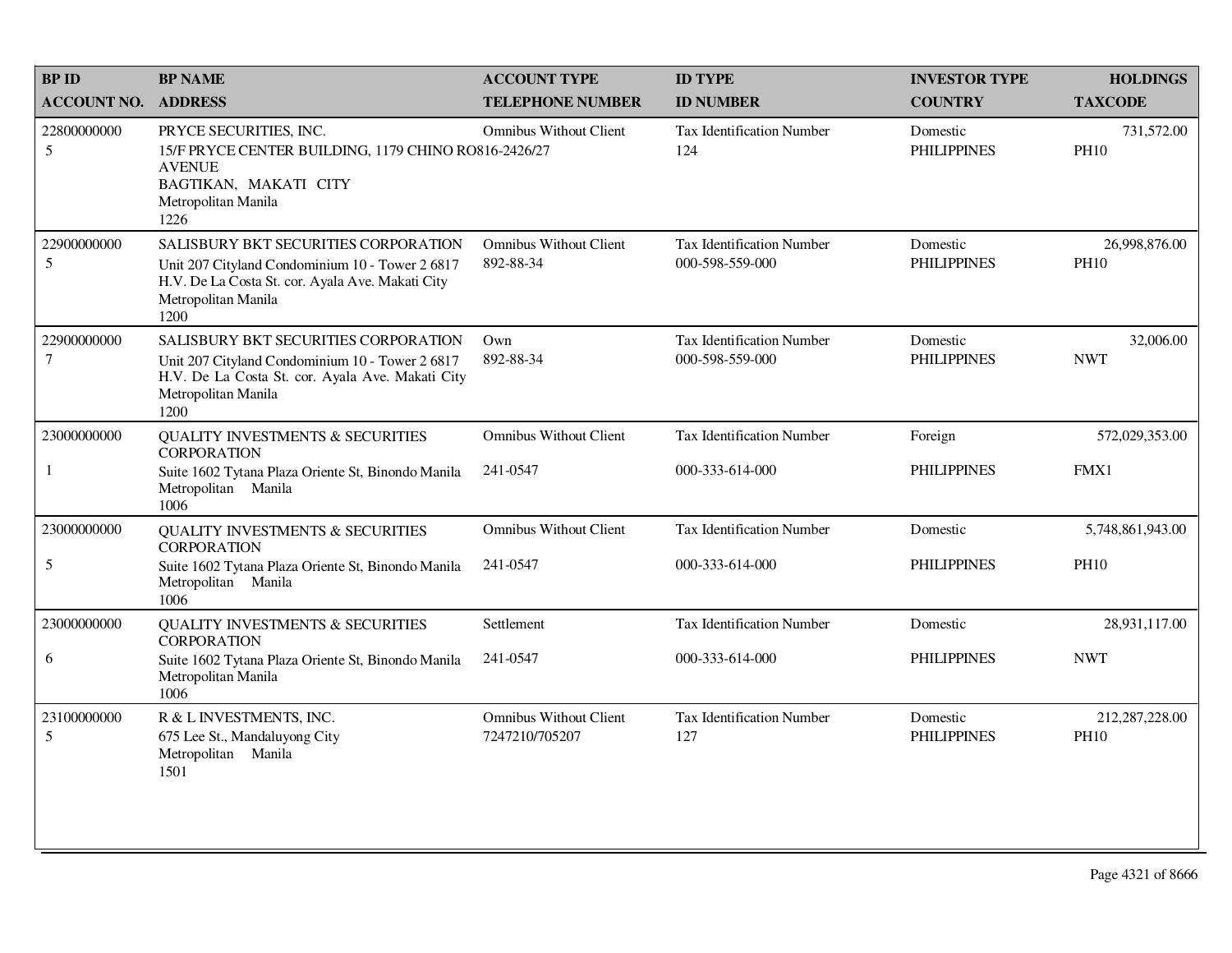| <b>BP ID</b>       | <b>BP NAME</b>                                                                                                                                                              | <b>ACCOUNT TYPE</b>                       | <b>ID TYPE</b>                                      | <b>INVESTOR TYPE</b>           | <b>HOLDINGS</b>               |
|--------------------|-----------------------------------------------------------------------------------------------------------------------------------------------------------------------------|-------------------------------------------|-----------------------------------------------------|--------------------------------|-------------------------------|
| <b>ACCOUNT NO.</b> | <b>ADDRESS</b>                                                                                                                                                              | <b>TELEPHONE NUMBER</b>                   | <b>ID NUMBER</b>                                    | <b>COUNTRY</b>                 | <b>TAXCODE</b>                |
| 23300000000<br>5   | R. COYIUTO SECURITIES, INC.<br>5/F Corinthian Plaza, Paseo de Roxas, Legaspi Village<br>Makati City<br>Metropolitan Manila<br>$\Omega$                                      | <b>Omnibus Without Client</b><br>811-3064 | Tax Identification Number<br>000-329-417            | Domestic<br><b>PHILIPPINES</b> | 335,246,357.00<br><b>PH10</b> |
| 23300000000<br>6   | R. COYIUTO SECURITIES, INC.<br>5/F Corinthian Plaza, Paseo de Roxas, Legaspi Village<br>Makati City<br>Metropolitan Manila<br>$\overline{0}$                                | Settlement<br>811-3064                    | Tax Identification Number<br>000-329-417            | Domestic<br><b>PHILIPPINES</b> | 140,449.00<br><b>NWT</b>      |
| 23500000000<br>5   | REGINA CAPITAL DEVELOPMENT CORPORATI Omnibus Without Client<br>Unit 806 Tower 1 & Exchange Plaza Ayala Triangle,<br>Ayala Avenue Makati City<br>Metropolitan Manila<br>1226 | 848-5482/84                               | <b>Tax Identification Number</b><br>131             | Domestic<br><b>PHILIPPINES</b> | 160,470,624.00<br><b>PH10</b> |
| 23500000000<br>6   | REGINA CAPITAL DEVELOPMENT CORPORATI Settlement<br>Unit 806 Tower 1 & Exchange Plaza Ayala Triangle,<br>Ayala Avenue Makati City<br>Metropolitan Manila<br>1226             | 848-5482/84                               | <b>Tax Identification Number</b><br>131             | Domestic<br><b>PHILIPPINES</b> | 7,685,393.00<br><b>NWT</b>    |
| 23600000000<br>5   | R. NUBLA SECURITIES, INC.<br>Rm 405 Co Ban Kiat Building II, 231 Juan Luna St.,<br>Binondo, Manila<br>Metropolitan Manila<br>1006                                           | <b>Omnibus Without Client</b><br>242-1596 | <b>Tax Identification Number</b><br>132             | Domestic<br><b>PHILIPPINES</b> | 18,496,156.00<br><b>PH10</b>  |
| 23700000000<br>5   | AAA SOUTHEAST EQUITIES, INCORPORATED<br>Ground Floor, Fortune Life Building #162 Legaspi St.<br>Legaspi Village Makati City<br>Metropolitan Manila<br>1229                  | <b>Omnibus Without Client</b><br>816-2918 | <b>Tax Identification Number</b><br>000-141-894-000 | Domestic<br><b>PHILIPPINES</b> | 65,451,888.00<br><b>PH10</b>  |
| 23800000000<br>5   | R. S. LIM & CO., INC.<br>1509 Galvani Street San Isidro, Makati City<br>Metropolitan Manila<br>1234                                                                         | <b>Omnibus Without Client</b><br>8919670  | <b>Tax Identification Number</b><br>000-333-915-000 | Domestic<br><b>PHILIPPINES</b> | 11,112,420.00<br><b>PH10</b>  |
|                    |                                                                                                                                                                             |                                           |                                                     |                                |                               |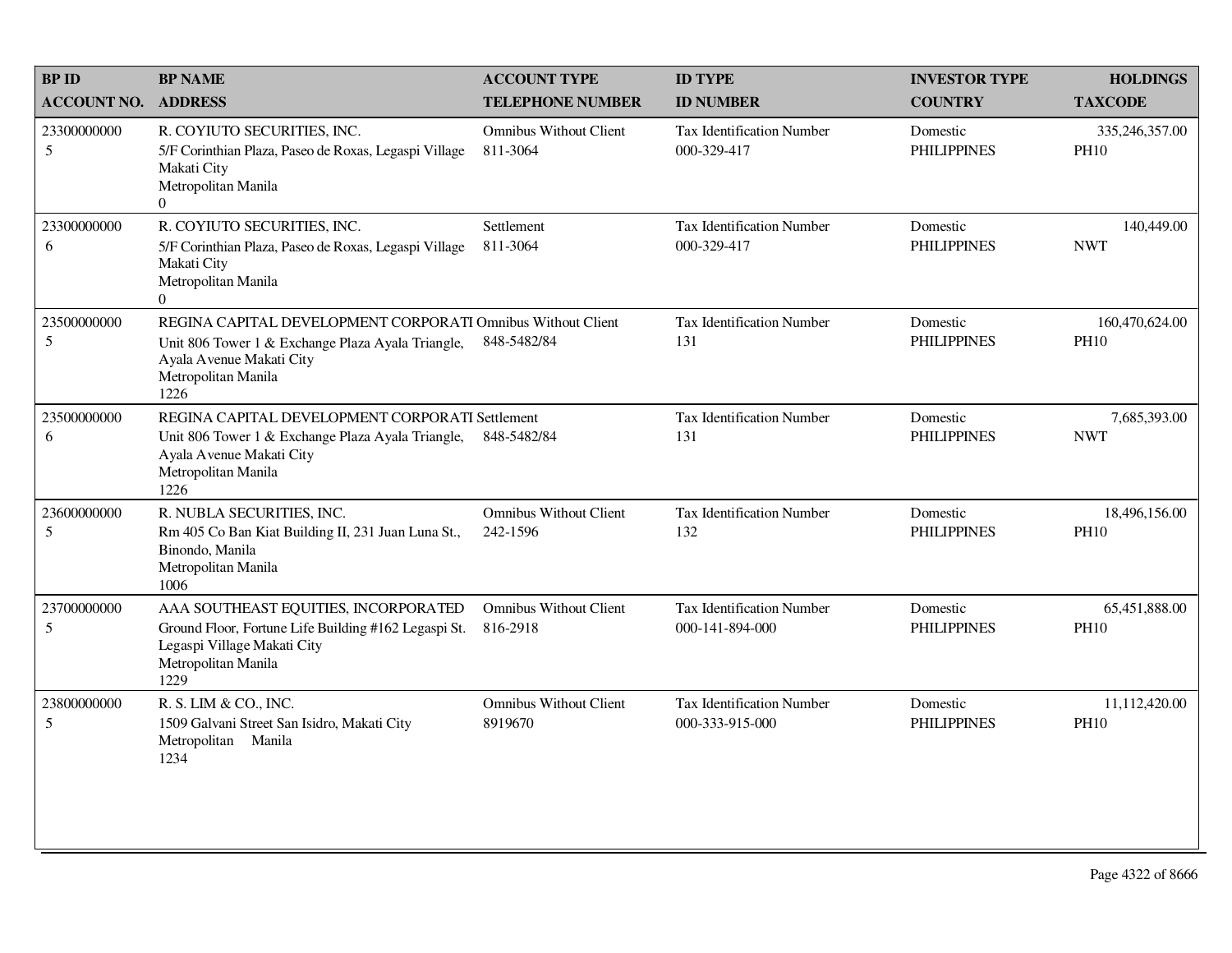| <b>BPID</b>        | <b>BP NAME</b>                                                                                                                                        | <b>ACCOUNT TYPE</b>                            | <b>ID TYPE</b>                                      | <b>INVESTOR TYPE</b>           | <b>HOLDINGS</b>              |
|--------------------|-------------------------------------------------------------------------------------------------------------------------------------------------------|------------------------------------------------|-----------------------------------------------------|--------------------------------|------------------------------|
| <b>ACCOUNT NO.</b> | <b>ADDRESS</b>                                                                                                                                        | <b>TELEPHONE NUMBER</b>                        | <b>ID NUMBER</b>                                    | <b>COUNTRY</b>                 | <b>TAXCODE</b>               |
| 23900000000<br>5   | RTG & COMPANY, INC.<br>Unit 602 Tower 1 & Exchange Plaza Ayala Triangle,<br>Makati City<br>Metropolitan Manila<br>1200                                | <b>Omnibus Without Client</b><br>8919482       | <b>Tax Identification Number</b><br>000-165-637-000 | Domestic<br><b>PHILIPPINES</b> | 10,199,439.00<br><b>PH10</b> |
| 24000000000<br>1   | S.J. ROXAS & CO., INC.<br>Unit 612 Tower One, & Exchange Plaza, Ayala<br>Triangle, Ayala Avenue, Makati City<br>Metropolitan Manila<br>$\overline{0}$ | <b>Omnibus Without Client</b><br>848-5065      | Tax Identification Number<br>136                    | Foreign<br><b>PHILIPPINES</b>  | 2,561,797.00<br>FMX1         |
| 24000000000<br>5   | S.J. ROXAS & CO., INC.<br>Unit 612 Tower One, & Exchange Plaza, Ayala<br>Triangle, Ayala Avenue, Makati City<br>Metropolitan Manila<br>$\Omega$       | <b>Omnibus Without Client</b><br>848-5065      | <b>Tax Identification Number</b><br>136             | Domestic<br><b>PHILIPPINES</b> | 80,108,498.00<br><b>PH10</b> |
| 24000000002<br>1   | S.J. ROXAS & CO., INC.<br>Unit 612 Tower One, Ayala Triangle, Ayala Avenue,<br>Makati City<br>Metropolitan Manila<br>$\Omega$                         | Client<br>8485065 TO 69                        | Tax Identification Number<br>546                    | Domestic<br><b>PHILIPPINES</b> | 1,079,409.00<br><b>NWT</b>   |
| 24200000000<br>5   | SECURITIES SPECIALISTS, INC.<br>Unit 903 National Life Insurance Building,<br>6762 Ayala Avenue, Makati City<br>Metropolitan Manila<br>1000           | <b>Omnibus Without Client</b><br>  523-5595    | <b>Tax Identification Number</b><br>138             | Domestic<br><b>PHILIPPINES</b> | 3,834,164.00<br><b>PH10</b>  |
| 24300000000<br>5   | FIDELITY SECURITIES, INC.<br>2103-B PSE Centre, Exchange Road, Ortigas, Pasig<br>City<br>Metropolitan Manila<br>1600                                  | <b>Omnibus Without Client</b><br>6345038       | <b>Tax Identification Number</b><br>002-836-391-000 | Domestic<br><b>PHILIPPINES</b> | 19,298,033.00<br><b>PH10</b> |
| 24600000000<br>5   | SUMMIT SECURITIES, INC.<br>Unit 2102 B/C PSE Center Tektite Tower East<br>Exchange Road, Ortigas Center Pasig City<br>Metropolitan Manila<br>1600     | <b>Omnibus Without Client</b><br>6311032 to 37 | Tax Identification Number<br>000-338-985-000        | Domestic<br><b>PHILIPPINES</b> | 37,511,774.00<br><b>PH10</b> |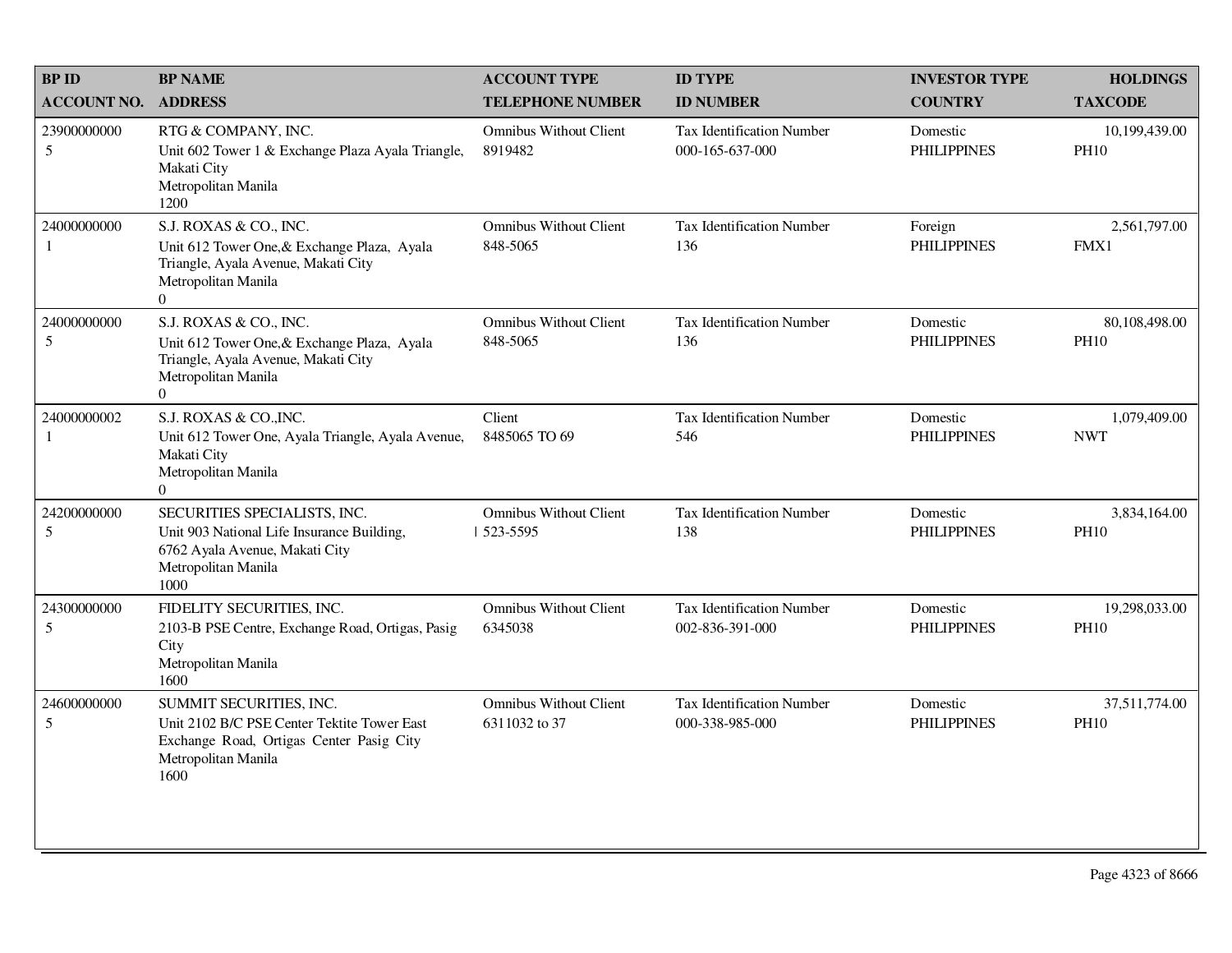| <b>BP ID</b>          | <b>BP NAME</b>                                                                                                                                    | <b>ACCOUNT TYPE</b>                      | <b>ID TYPE</b>                                      | <b>INVESTOR TYPE</b>           | <b>HOLDINGS</b>              |
|-----------------------|---------------------------------------------------------------------------------------------------------------------------------------------------|------------------------------------------|-----------------------------------------------------|--------------------------------|------------------------------|
| <b>ACCOUNT NO.</b>    | <b>ADDRESS</b>                                                                                                                                    | <b>TELEPHONE NUMBER</b>                  | <b>ID NUMBER</b>                                    | <b>COUNTRY</b>                 | <b>TAXCODE</b>               |
| 24600000000<br>$\tau$ | SUMMIT SECURITIES, INC.<br>Unit 2102 B/C PSE Center Tektite Tower East<br>Exchange Road, Ortigas Center Pasig City<br>Metropolitan Manila<br>1600 | Own<br>6311032 to 37                     | <b>Tax Identification Number</b><br>000-338-985-000 | Domestic<br><b>PHILIPPINES</b> | 86,320.00<br><b>NWT</b>      |
| 24700000000<br>5      | STANDARD SECURITIES CORPORATION<br>#34 Jefferson St., GHW, San Juan Metro Manila<br>Metropolitan Manila<br>$00\,$                                 | <b>Omnibus Without Client</b><br>8486149 | <b>Tax Identification Number</b><br>000-333-108     | Domestic<br><b>PHILIPPINES</b> | 59,939,302.00<br><b>PH10</b> |
| 24700000000<br>$\tau$ | STANDARD SECURITIES CORPORATION<br>#34 Jefferson St., GHW, San Juan Metro Manila<br>Metropolitan Manila<br>$00\,$                                 | Own<br>8486149                           | <b>Tax Identification Number</b><br>000-333-108     | Domestic<br><b>PHILIPPINES</b> | 6,400,000.00<br><b>NWT</b>   |
| 25100000000<br>5      | TANSENGCO & CO., INC.<br>U-2308 World Trade Exchange Condominium 215 Jua 241-7155<br>Luna St., Binondo, Manila<br>Metropolitan Manila<br>1006     | <b>Omnibus Without Client</b>            | <b>Tax Identification Number</b><br>146             | Domestic<br><b>PHILIPPINES</b> | 86,483,401.00<br><b>PH10</b> |
| 25200000000           | THE FIRST RESOURCES MANAGEMENT &<br><b>SECURITIES CORP.</b>                                                                                       | <b>Omnibus Without Client</b>            | Tax Identification Number                           | Domestic                       | 138,243,780.00               |
| $\sqrt{5}$            | Rms. 801-802, PSE Tower 1 Ayala Ave., cor. Paseo d 8486311 to 18<br>Roxas, Ayala Triangle, Makati City<br>Metropolitan Manila<br>1200             |                                          | 000-149-028-000                                     | <b>PHILIPPINES</b>             | <b>PH10</b>                  |
| 25200000000           | THE FIRST RESOURCES MANAGEMENT $\&$<br>SECURITIES CORP.                                                                                           | Settlement                               | Tax Identification Number                           | Domestic                       | 424,581,460.00               |
| 6                     | Rms. 801-802, PSE Tower 1 Ayala Ave., cor. Paseo d 8486311 to 18<br>Roxas, Ayala Triangle, Makati City<br>Metropolitan Manila<br>1200             |                                          | 000-149-028-000                                     | <b>PHILIPPINES</b>             | <b>NWT</b>                   |
| 25200000000           | THE FIRST RESOURCES MANAGEMENT &<br><b>SECURITIES CORP.</b>                                                                                       | Settlement                               | <b>Tax Identification Number</b>                    | Foreign                        | 13,641,573.00                |
| 18                    | Rms. 801-802, PSE Tower 1 Ayala Ave., cor. Paseo d 8486311 to 18<br>Roxas, Ayala Triangle, Makati City<br>Metropolitan Manila<br>1200             |                                          | 000-149-028-000                                     | <b>PHILIPPINES</b>             | <b>RA10</b>                  |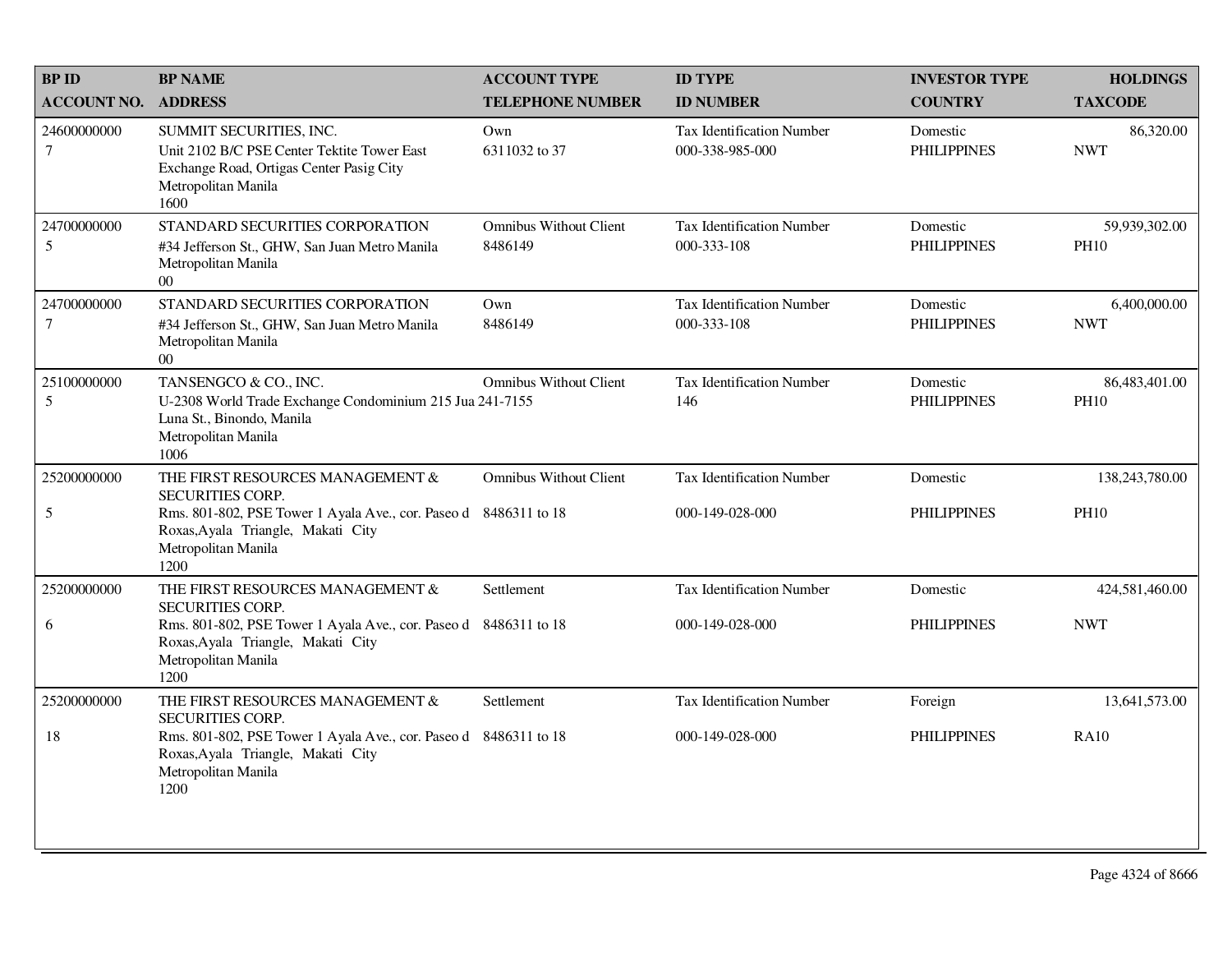| <b>BPID</b>           | <b>BP NAME</b>                                                                                                                                      | <b>ACCOUNT TYPE</b>                       | <b>ID TYPE</b>                                      | <b>INVESTOR TYPE</b>           | <b>HOLDINGS</b>               |
|-----------------------|-----------------------------------------------------------------------------------------------------------------------------------------------------|-------------------------------------------|-----------------------------------------------------|--------------------------------|-------------------------------|
| <b>ACCOUNT NO.</b>    | <b>ADDRESS</b>                                                                                                                                      | <b>TELEPHONE NUMBER</b>                   | <b>ID NUMBER</b>                                    | <b>COUNTRY</b>                 | <b>TAXCODE</b>                |
| 25200000000           | THE FIRST RESOURCES MANAGEMENT &<br><b>SECURITIES CORP.</b>                                                                                         | Settlement                                | <b>Tax Identification Number</b>                    | Foreign                        | 31,357,865.00                 |
| 24                    | Rms. 801-802, PSE Tower 1 Ayala Ave., cor. Paseo d<br>Roxas, Ayala Triangle, Makati City<br>Metropolitan Manila<br>1200                             | 8486311 to 18                             | 000-149-028-000                                     | <b>PHILIPPINES</b>             | <b>FTXN</b>                   |
| 25300000000<br>5      | TOWER SECURITIES, INC.<br>1802-C Tektite Tower I Exchange Road, Ortigas Cent<br>Pasig City<br>Metropolitan Manila<br>1600                           | <b>Omnibus Without Client</b><br>6354448  | <b>Tax Identification Number</b><br>148             | Domestic<br><b>PHILIPPINES</b> | 643,023,826.00<br><b>PH10</b> |
| 25300000000<br>$\tau$ | TOWER SECURITIES, INC.<br>1802-C Tektite Tower I Exchange Road, Ortigas Cent<br>Pasig City<br>Metropolitan Manila<br>1600                           | Own<br>6354448                            | <b>Tax Identification Number</b><br>148             | Domestic<br><b>PHILIPPINES</b> | 1,080,758.00<br><b>NWT</b>    |
| 25600000000<br>5      | <b>TRENDLINE SECURITIES CORPORATION</b><br>Rm. 503 Tytana Plaza Lorenzo Ruiz St., Binondo,<br>Manila<br>Metropolitan Manila<br>1006                 | <b>Omnibus Without Client</b><br>241-0387 | Tax Identification Number<br>151                    | Domestic<br><b>PHILIPPINES</b> | 599,664.00<br><b>PH10</b>     |
| 25700000000<br>5      | TRI-STATE SECURITIES, INC.<br>Unit 1007, 10/F Ayala Triangle Tower I, Ayala<br>Avenue, Makati City<br>Metropolitan Manila<br>1226                   | <b>Omnibus Without Client</b><br>8485042  | <b>Tax Identification Number</b><br>000-704-920-000 | Domestic<br><b>PHILIPPINES</b> | 5,421,000.00<br><b>PH10</b>   |
| 25700000000<br>6      | TRI-STATE SECURITIES, INC.<br>Unit 1007, 10/F Ayala Triangle Tower I, Ayala<br>Avenue, Makati City<br>Metropolitan Manila<br>1226                   | Settlement<br>8485042                     | Tax Identification Number<br>000-704-920-000        | Domestic<br><b>PHILIPPINES</b> | 436,500.00<br><b>NWT</b>      |
| 25900000000<br>5      | UCPB SECURITIES, INC.<br>Suite 1612, 16/F Ayala Tower I Exchange Plaza, Ayal<br>Ave. cor. Paseo de Roxas Makati City<br>Metropolitan Manila<br>1226 | <b>Omnibus Without Client</b><br>8485678  | <b>Tax Identification Number</b><br>154             | Domestic<br><b>PHILIPPINES</b> | 277,146,091.00<br><b>PH10</b> |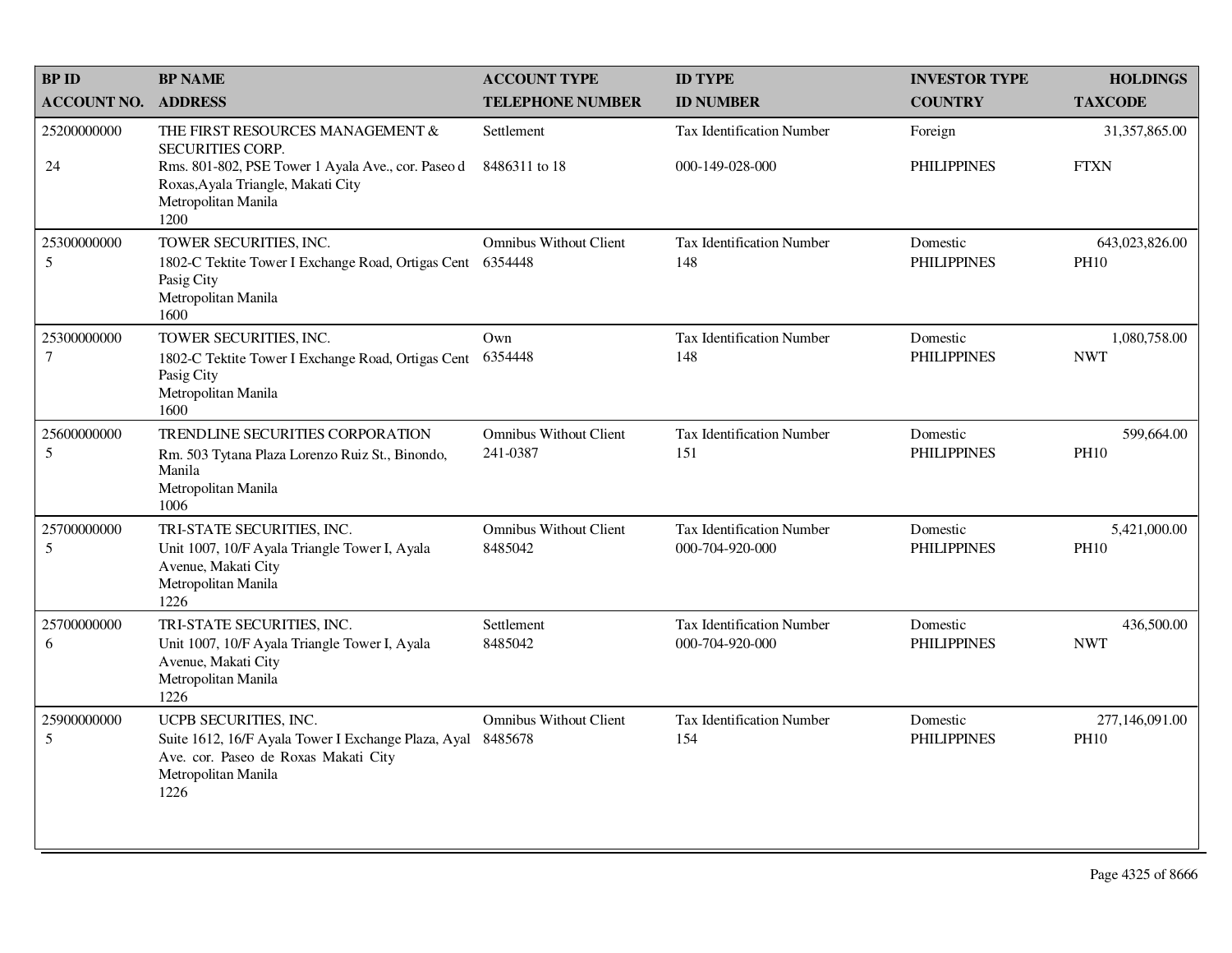| <b>BPID</b>                   | <b>BP NAME</b>                                                                                                                                              | <b>ACCOUNT TYPE</b>     | <b>ID TYPE</b>                                  | <b>INVESTOR TYPE</b>           | <b>HOLDINGS</b>               |
|-------------------------------|-------------------------------------------------------------------------------------------------------------------------------------------------------------|-------------------------|-------------------------------------------------|--------------------------------|-------------------------------|
| <b>ACCOUNT NO. ADDRESS</b>    |                                                                                                                                                             | <b>TELEPHONE NUMBER</b> | <b>ID NUMBER</b>                                | <b>COUNTRY</b>                 | <b>TAXCODE</b>                |
| 25900000000<br>6              | UCPB SECURITIES, INC.<br>Suite 1612, 16/F Ayala Tower I Exchange Plaza, Ayal<br>Ave. cor. Paseo de Roxas Makati City<br>Metropolitan Manila<br>1226         | Settlement<br>8485678   | <b>Tax Identification Number</b><br>154         | Domestic<br><b>PHILIPPINES</b> | 25,617.00<br><b>NWT</b>       |
| 26100000004<br>1              | <b>E.SECURITIES. INC. ITF VARIOUS CLIENTS</b><br>11/F Exportbank Plaza Chino Roces cor Sen. Gil J.<br>Puyat Ave, Makati City<br>Metropolitan Manila<br>1251 | Client                  | Tax Identification Number<br>560                | Domestic<br><b>PHILIPPINES</b> | 176,400.00<br><b>PH10</b>     |
| 26300000000<br>$\overline{2}$ | VENTURE SECURITIES, INC.<br>Unit 811 Tower One & Exchange Plaza Ayala Triangl<br>Ayala Ave. cor. Paseo de Roxas Makati City<br>Metropolitan Manila<br>1226  | Settlement<br>8486505   | <b>Tax Identification Number</b><br>158         | Foreign<br><b>PHILIPPINES</b>  | 300,000.00<br>FMX1            |
| 26300000000<br>6              | VENTURE SECURITIES, INC.<br>Unit 811 Tower One & Exchange Plaza Ayala Triangl<br>Ayala Ave. cor. Paseo de Roxas Makati City<br>Metropolitan Manila<br>1226  | Settlement<br>8486505   | Tax Identification Number<br>158                | Domestic<br><b>PHILIPPINES</b> | 681,167.00<br><b>NWT</b>      |
| 26300000005<br>1              | VENTURE SECURITIES, INC.<br>7/F PHILS. FIRST BLDG., 6764 AYALA AVE.,<br><b>MAKATI CITY</b><br>Metropolitan Manila<br>STMT-D                                 | Client<br>864-0471      | Certificate Of Incorporation<br>000-810-760-000 | Domestic<br><b>PHILIPPINES</b> | 13,029,943.00<br><b>NWT</b>   |
| 26300000012<br>1              | VENTURE SECURITIES, INC.<br>8/F iACADEMY BLDG. 6764 AYALA AVE.,<br><b>MAKATI CITY</b><br>Metropolitan Manila<br>1226                                        | Client<br>848-6505      | Certificate Of Incorporation<br>26300000012     | Domestic<br><b>PHILIPPINES</b> | 128,089,887.00<br><b>NWT</b>  |
| 26600000000<br>5              | VICSAL SECURITIES & STOCK BROKERAGE, IN Omnibus Without Client<br>658 C. Palanca St., Quiapo, Manila<br>Metropolitan Manila<br>1001                         | 7349771                 | Tax Identification Number<br>000-089-167-000    | Domestic<br><b>PHILIPPINES</b> | 876,007,661.00<br><b>PH10</b> |
| 26600000000<br>6              | VICSAL SECURITIES & STOCK BROKERAGE, IN Settlement<br>658 C. Palanca St., Quiapo, Manila<br>Metropolitan Manila<br>1001                                     | 7349771                 | Tax Identification Number<br>000-089-167-000    | Domestic<br><b>PHILIPPINES</b> | 99,782,022.00<br><b>NWT</b>   |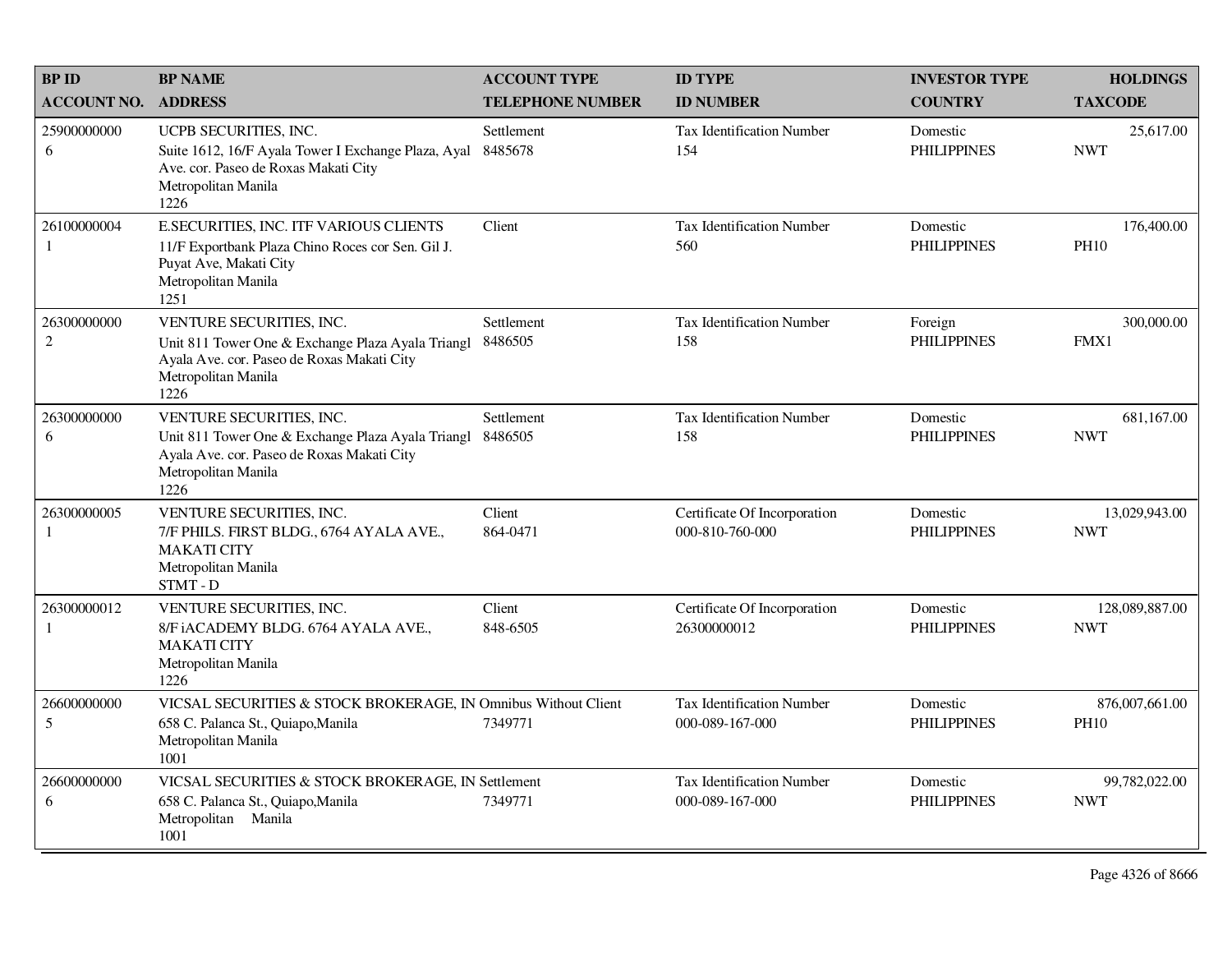| <b>BP ID</b>                  | <b>BP NAME</b>                                                                                                                                                                               | <b>ACCOUNT TYPE</b>                       | <b>ID TYPE</b>                                      | <b>INVESTOR TYPE</b>           | <b>HOLDINGS</b>               |
|-------------------------------|----------------------------------------------------------------------------------------------------------------------------------------------------------------------------------------------|-------------------------------------------|-----------------------------------------------------|--------------------------------|-------------------------------|
| <b>ACCOUNT NO. ADDRESS</b>    |                                                                                                                                                                                              | <b>TELEPHONE NUMBER</b>                   | <b>ID NUMBER</b>                                    | <b>COUNTRY</b>                 | <b>TAXCODE</b>                |
| 26700000000<br>$\overline{2}$ | FIRST METRO SECURITIES BROKERAGE CORP. Settlement<br>Unit 1515, 15/F Ayala Tower One Ayala Triangle,<br>Ayala Ave. cor Paseo de Roxas Makati City<br>Metropolitan Manila<br>1226             | 759-4133/34                               | <b>Tax Identification Number</b><br>003-458-062-000 | Foreign<br><b>PHILIPPINES</b>  | 644,742.00<br>FMX1            |
| 26700000000<br>5              | FIRST METRO SECURITIES BROKERAGE CORP. Omnibus Without Client<br>Unit 1515, 15/F Ayala Tower One Ayala Triangle,<br>Ayala Ave. cor Paseo de Roxas Makati City<br>Metropolitan Manila<br>1226 | 759-4133/34                               | Tax Identification Number<br>003-458-062-000        | Domestic<br><b>PHILIPPINES</b> | 77,689.00<br><b>PH10</b>      |
| 26700000000<br>6              | FIRST METRO SECURITIES BROKERAGE CORP. Settlement<br>Unit 1515, 15/F Ayala Tower One Ayala Triangle,<br>Ayala Ave. cor Paseo de Roxas Makati City<br>Metropolitan Manila<br>1226             | 759-4133/34                               | <b>Tax Identification Number</b><br>003-458-062-000 | Domestic<br><b>PHILIPPINES</b> | 380,120,682.00<br><b>NWT</b>  |
| 26900000000<br>5              | WEALTH SECURITIES, INC.<br>2103 PSE Centre, Exchange Road Ortigas Centre, Pas<br>City<br>Metropolitan Manila<br>1600                                                                         | <b>Omnibus Without Client</b><br>634-5038 | <b>Tax Identification Number</b><br>000-330-678     | Domestic<br><b>PHILIPPINES</b> | 704,901,972.00<br><b>PH10</b> |
| 26900000000<br>$\overline{7}$ | WEALTH SECURITIES, INC.<br>2103 PSE Centre, Exchange Road Ortigas Centre, Pas<br>City<br>Metropolitan Manila<br>1600                                                                         | Own<br>634-5038                           | <b>Tax Identification Number</b><br>000-330-678     | Domestic<br><b>PHILIPPINES</b> | 21,927.00<br><b>NWT</b>       |
| 27000000000<br>5              | WESTLINK GLOBAL EQUITIES, INC.<br>6/F Philippine Stock Exchange Plaza Ayala Avenue,<br>Makati City<br>Metropolitan Manila<br>1200                                                            | <b>Omnibus Without Client</b><br>848-6231 | Tax Identification Number<br>000-334-828            | Domestic<br><b>PHILIPPINES</b> | 45,948,756.00<br><b>PH10</b>  |
| 27200000000<br>-1             | BERNAD SECURITIES, INC.<br>3/F 1033 M.H. del Pilar St. Ermita, Manila<br>Metropolitan Manila<br>1000                                                                                         | <b>Omnibus Without Client</b><br>5245186  | <b>Tax Identification Number</b><br>002-919-761     | Foreign<br><b>PHILIPPINES</b>  | 7,685,393.00<br>FMX1          |
| 27200000000<br>5              | BERNAD SECURITIES, INC.<br>3/F 1033 M.H. del Pilar St. Ermita, Manila<br>Metropolitan Manila<br>1000                                                                                         | <b>Omnibus Without Client</b><br>5245186  | Tax Identification Number<br>002-919-761            | Domestic<br><b>PHILIPPINES</b> | 31,046,761.00<br><b>PH10</b>  |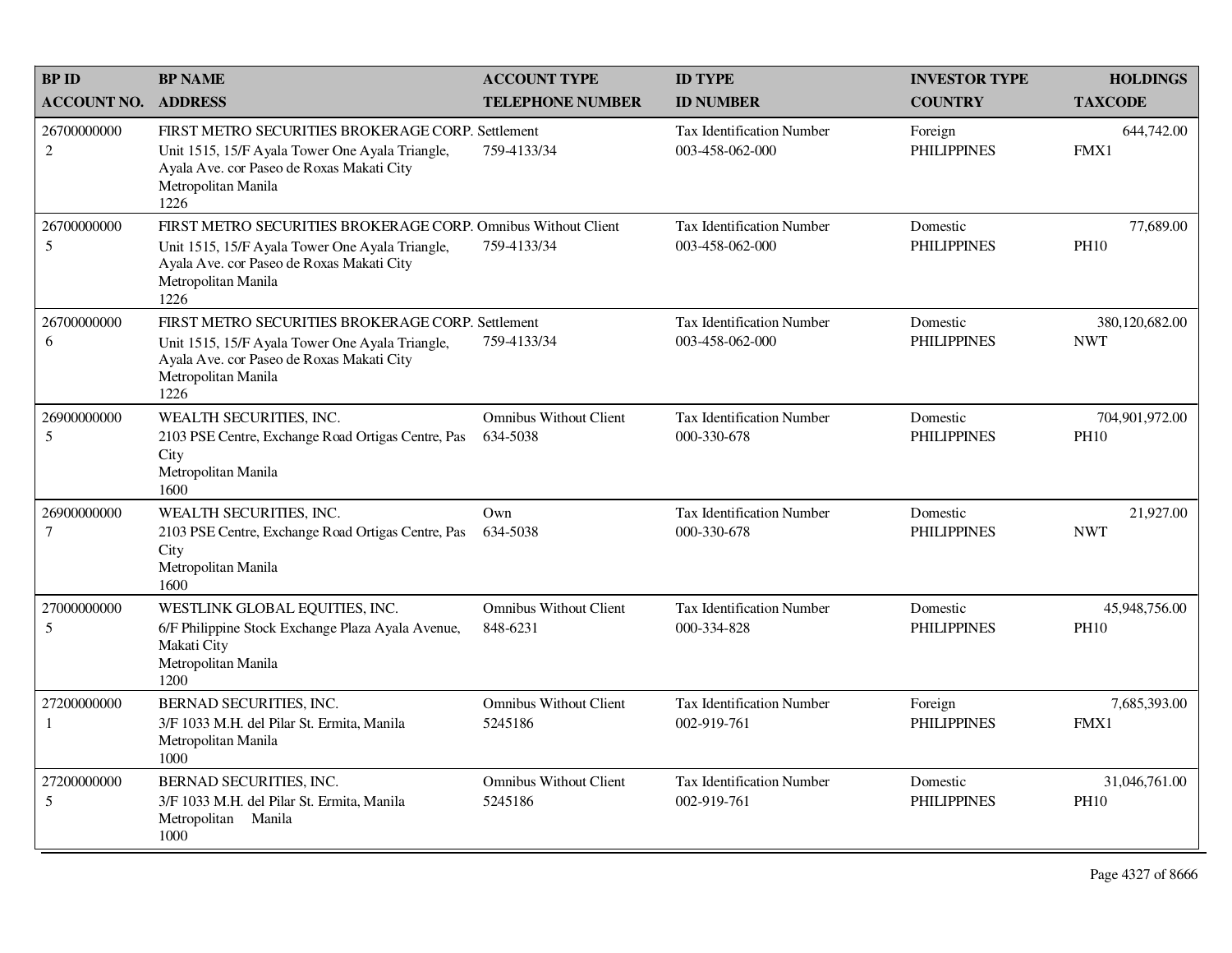| <b>BPID</b>                   | <b>BP NAME</b>                                                                                                                                   | <b>ACCOUNT TYPE</b>                            | <b>ID TYPE</b>                                      | <b>INVESTOR TYPE</b>           | <b>HOLDINGS</b>                 |
|-------------------------------|--------------------------------------------------------------------------------------------------------------------------------------------------|------------------------------------------------|-----------------------------------------------------|--------------------------------|---------------------------------|
| <b>ACCOUNT NO.</b>            | <b>ADDRESS</b>                                                                                                                                   | <b>TELEPHONE NUMBER</b>                        | <b>ID NUMBER</b>                                    | <b>COUNTRY</b>                 | <b>TAXCODE</b>                  |
| 27300000000<br>5              | WONG SECURITIES CORPORATION<br>1402-B A. Mabini St., cor. Sta. Monica St., Ermita,<br>Manila<br>Metropolitan Manila<br>1000                      | <b>Omnibus Without Client</b><br>5217794       | <b>Tax Identification Number</b><br>000-350-895-000 | Domestic<br><b>PHILIPPINES</b> | 10,400,000.00<br><b>PH10</b>    |
| 27500000000<br>5              | YAO & ZIALCITA, INC.<br>Yao & Zialcita, Inc., 5G Vernida I Condominium, 120<br>Amorsolo St., Legaspi Village, Makati City<br>Metropolitan Manila | <b>Omnibus Without Client</b><br>5274019 to 21 | <b>Tax Identification Number</b><br>170             | Domestic<br><b>PHILIPPINES</b> | 71,395,380.00<br><b>PH10</b>    |
| 27500000000<br>$\overline{7}$ | YAO & ZIALCITA, INC.<br>Yao & Zialcita, Inc., 5G Vernida I Condominium, 120<br>Amorsolo St., Legaspi Village, Makati City<br>Metropolitan Manila | Own<br>5274019 to 21                           | <b>Tax Identification Number</b><br>170             | Domestic<br><b>PHILIPPINES</b> | 15,100,000.00<br><b>NWT</b>     |
| 27800000000<br>5              | YU & COMPANY, INC.<br>Unit E 1606-B Tektite Tower 1 Exhange Road, Ortiga<br>Center Pasig City<br>Metropolitan Manila<br>1600                     | <b>Omnibus Without Client</b><br>634-6248      | <b>Tax Identification Number</b><br>000-324-373-000 | Domestic<br><b>PHILIPPINES</b> | 379,194,081.00<br><b>PH10</b>   |
| 27900000000<br>5              | <b>BDO SECURITIES CORPORATION</b><br>27/F Tower I & Exchange Plaza Ayala Ave., Makati<br>City<br>Metropolitan Manila<br>1226                     | <b>Omnibus Without Client</b><br>759-41-44     | Tax Identification Number<br>004-814-885-000        | Domestic<br><b>PHILIPPINES</b> | 1,459,161,253.00<br><b>PH10</b> |
| 27900000000<br>6              | <b>BDO SECURITIES CORPORATION</b><br>27/F Tower I & Exchange Plaza Ayala Ave., Makati<br>City<br>Metropolitan Manila<br>1226                     | Settlement<br>759-41-44                        | <b>Tax Identification Number</b><br>004-814-885-000 | Domestic<br><b>PHILIPPINES</b> | 3,616,200.00<br><b>NWT</b>      |
| 28200000000<br>6              | PCCI SECURITIES BROKERS CORP.<br>3/F PCCI Corporate Centre 118 Alfaro St, Salcedo<br>Village Makati City<br>Metropolitan Manila<br>1227          | Settlement<br>893-3920                         | <b>Tax Identification Number</b><br>177             | Domestic<br><b>PHILIPPINES</b> | 150,899,996.00<br><b>NWT</b>    |
| 28200000000<br>14             | <b>PCCI SECURITIES BROKERS CORP.</b><br>3/F PCCI Corporate Centre 118 Alfaro St, Salcedo<br>Village Makati City<br>Metropolitan Manila<br>1227   | Settlement<br>893-3920                         | <b>Tax Identification Number</b><br>177             | Domestic<br><b>PHILIPPINES</b> | 25,672,911.00<br><b>PH10</b>    |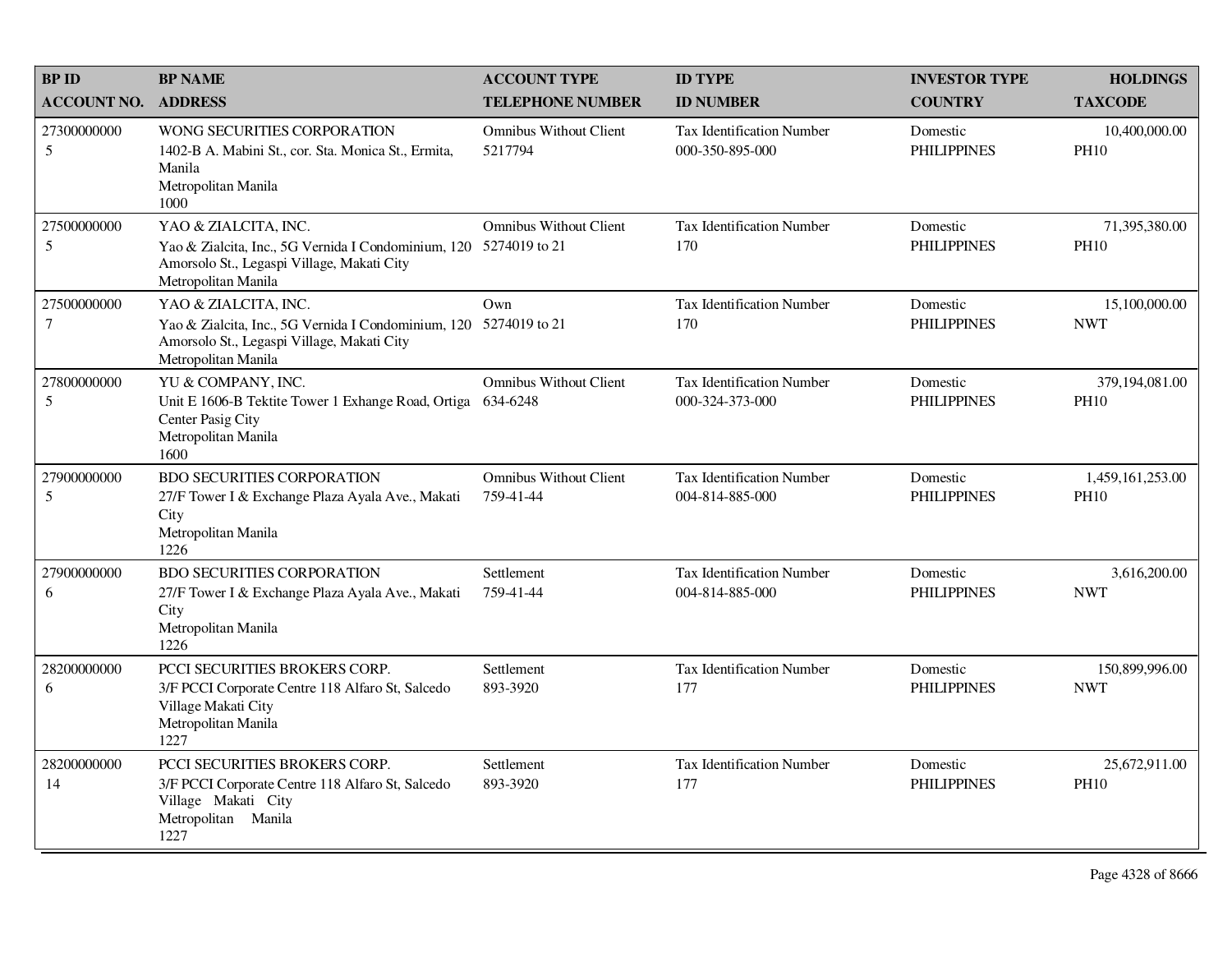| <b>ADDRESS</b><br>EAGLE EQUITIES, INC.<br>179 Kaimito St. Valle Verde II, Pasig City<br>Metropolitan Manila<br>1600 | <b>TELEPHONE NUMBER</b><br><b>Omnibus Without Client</b><br>6363637 to 39 | <b>ID NUMBER</b><br><b>Tax Identification Number</b>                                                                                                                                                                                                                                                                                                                                                                                                                                                         | <b>COUNTRY</b>                 | <b>TAXCODE</b>                |
|---------------------------------------------------------------------------------------------------------------------|---------------------------------------------------------------------------|--------------------------------------------------------------------------------------------------------------------------------------------------------------------------------------------------------------------------------------------------------------------------------------------------------------------------------------------------------------------------------------------------------------------------------------------------------------------------------------------------------------|--------------------------------|-------------------------------|
|                                                                                                                     |                                                                           |                                                                                                                                                                                                                                                                                                                                                                                                                                                                                                              |                                |                               |
|                                                                                                                     |                                                                           | 178                                                                                                                                                                                                                                                                                                                                                                                                                                                                                                          | Domestic<br><b>PHILIPPINES</b> | 294,012,269.00<br><b>PH10</b> |
| 4-B Vernida I Condominium, 120 Amorsolo St.,<br>Legaspi Village, Makati City<br>Metropolitan Manila<br>1229         |                                                                           | <b>Tax Identification Number</b><br>179                                                                                                                                                                                                                                                                                                                                                                                                                                                                      | Domestic<br><b>PHILIPPINES</b> | 12,165,945.00<br><b>PH10</b>  |
| SOLAR SECURITIES, INC.<br>Exchange Road, Ortigas Complex, Pasig City<br>Metropolitan Manila<br>1605                 |                                                                           | <b>Tax Identification Number</b><br>001-949-768-000                                                                                                                                                                                                                                                                                                                                                                                                                                                          | Domestic<br><b>PHILIPPINES</b> | 280,505,418.00<br><b>PH10</b> |
| G.D. TAN & COMPANY, INC.<br>Ortigas Center, Pasig City<br>Metropolitan Manila<br>1600                               |                                                                           | <b>Tax Identification Number</b><br>000-121-113-000                                                                                                                                                                                                                                                                                                                                                                                                                                                          | Foreign<br><b>PHILIPPINES</b>  | 2,164,719.00<br>FMX1          |
| G.D. TAN & COMPANY, INC.<br>Ortigas Center, Pasig City<br>Metropolitan Manila<br>1600                               |                                                                           | Tax Identification Number<br>000-121-113-000                                                                                                                                                                                                                                                                                                                                                                                                                                                                 | Domestic<br><b>PHILIPPINES</b> | 57,879,350.00<br><b>PH10</b>  |
| G.D. TAN & COMPANY, INC.<br>Ortigas Center, Pasig City<br>Metropolitan Manila<br>1600                               |                                                                           | <b>Tax Identification Number</b><br>000-121-113-000                                                                                                                                                                                                                                                                                                                                                                                                                                                          | Domestic<br><b>PHILIPPINES</b> | 7,973,499.00<br><b>NWT</b>    |
| G.D. TAN & COMPANY, INC.<br>Ortigas Center, Pasig City<br>Metropolitan Manila<br>1600                               | Own                                                                       | <b>Tax Identification Number</b><br>000-121-113-000                                                                                                                                                                                                                                                                                                                                                                                                                                                          | Domestic<br><b>PHILIPPINES</b> | 13,822.00<br><b>NWT</b>       |
|                                                                                                                     |                                                                           | GOLDEN TOWER SECURITIES & HOLDINGS, IN Omnibus Without Client<br>8132839<br><b>Omnibus Without Client</b><br>Unit 3002-A East Tower, Phil. Stock Exchange Centre 6366301<br><b>Omnibus Without Client</b><br>Unit 2203-A East Tower, PSE Center Exchange Road, 6339989<br><b>Omnibus Without Client</b><br>Unit 2203-A East Tower, PSE Center Exchange Road, 6339989<br>Settlement<br>Unit 2203-A East Tower, PSE Center Exchange Road, 6339989<br>Unit 2203-A East Tower, PSE Center Exchange Road, 6339989 |                                |                               |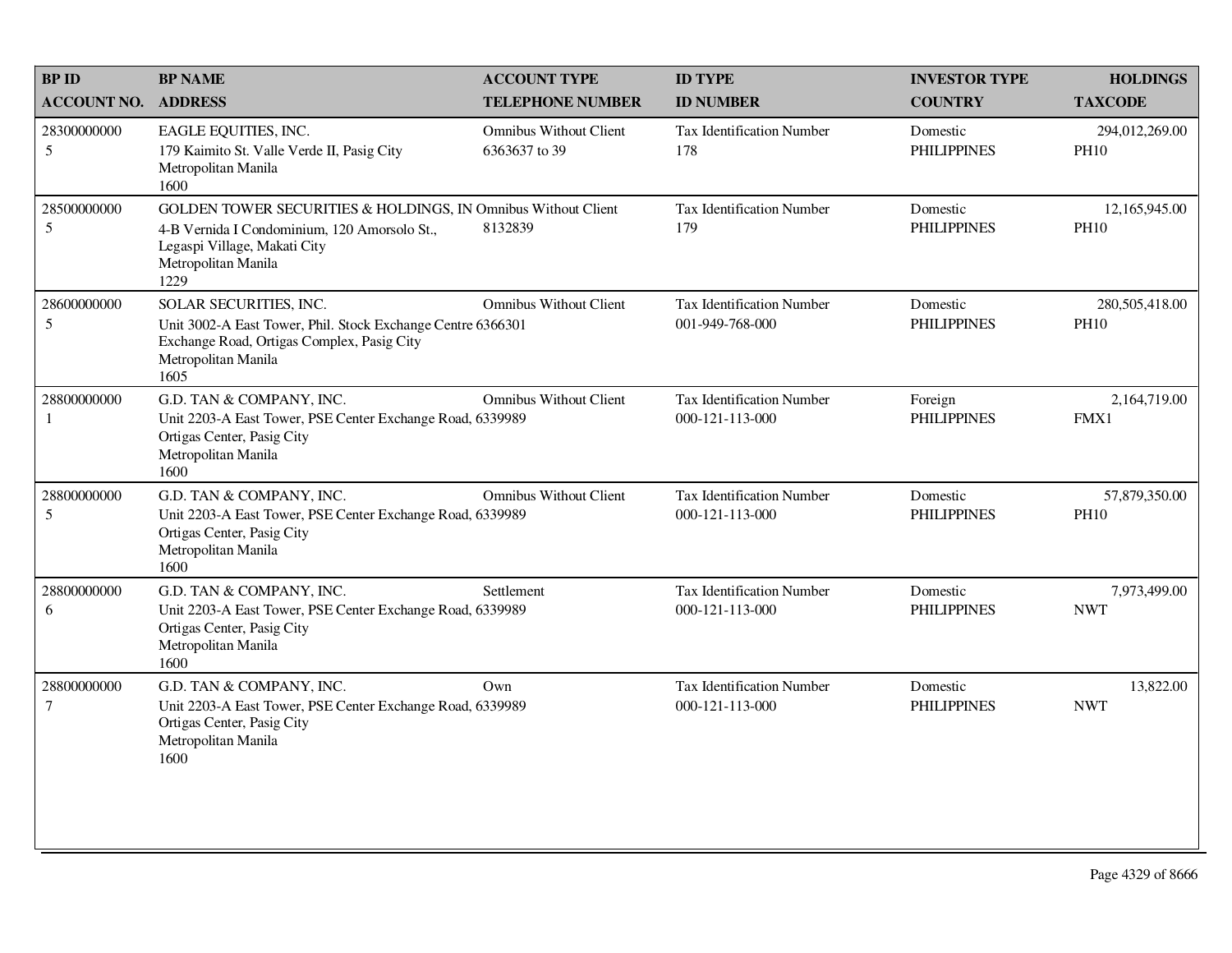| <b>BPID</b>        | <b>BP NAME</b>                                                                                                                                                     | <b>ACCOUNT TYPE</b>                       | <b>ID TYPE</b>                                      | <b>INVESTOR TYPE</b>           | <b>HOLDINGS</b>               |
|--------------------|--------------------------------------------------------------------------------------------------------------------------------------------------------------------|-------------------------------------------|-----------------------------------------------------|--------------------------------|-------------------------------|
| <b>ACCOUNT NO.</b> | <b>ADDRESS</b>                                                                                                                                                     | <b>TELEPHONE NUMBER</b>                   | <b>ID NUMBER</b>                                    | <b>COUNTRY</b>                 | <b>TAXCODE</b>                |
| 32300000003<br>1   | PERLA COMPAÑA DE SEGUROS INC.<br>Trafalgar Plaza, Unit 17-D, 105 H.V. dela Costa St.,<br>Salcedo Vill., Makati City<br>Metropolitan Manila<br>1227                 | Client<br>886-5637                        | <b>Tax Identification Number</b><br>424             | Domestic<br><b>PHILIPPINES</b> | 9,337,752.00<br><b>NWT</b>    |
| 32800000000<br>5   | DW CAPITAL INC.<br>UNIT 1610-1611 TOWER ONE & EXCHANGE<br>PLAZA, AYALA TRIANGLE, AYALA AVENUE,<br><b>MAKATI CITY 1226</b><br>Metropolitan Manila<br>$\overline{0}$ | <b>Omnibus Without Client</b><br>8369633  | <b>Tax Identification Number</b><br>200-262-862-000 | Domestic<br><b>PHILIPPINES</b> | 91,243,292.00<br><b>PH10</b>  |
| 32800000000<br>18  | DW CAPITAL INC.<br>UNIT 1610-1611 TOWER ONE & EXCHANGE<br>PLAZA, AYALA TRIANGLE, AYALA AVENUE,<br><b>MAKATI CITY 1226</b><br>Metropolitan Manila<br>$\Omega$       | Settlement<br>8369633                     | <b>Tax Identification Number</b><br>200-262-862-000 | Foreign<br><b>PHILIPPINES</b>  | 6,400,000.00<br><b>RA10</b>   |
| 33800000000<br>8   | PHILIPPINE EQUITY PARTNERS, INC.<br>Unit 19C Citibank Tower Citibank Plaza 8741 Paseo d 8145788<br>Roxas Makati City<br>Metropolitan Manila<br>1226                | Settlement                                | <b>Tax Identification Number</b><br>213-130-068-000 | Domestic<br><b>PHILIPPINES</b> | 119,890.00<br><b>NWT</b>      |
| 34500000000<br>5   | UNICAPITAL SECURITIES INC.<br>4F Majalco Bldg Benavidez cor Trasierra Sts Legaspi<br>Vill., Makati City<br>Metropolitan Manila<br>1200                             | <b>Omnibus Without Client</b><br>750-2030 | <b>Tax Identification Number</b><br>005-294-264-000 | Domestic<br><b>PHILIPPINES</b> | 383,152,948.00<br><b>PH10</b> |
| 36800000000<br>5   | SunSecurities, Inc.<br>2703 27th Floor One Corporate Center, J. Vargas Cor. 477-6001<br>Meralco Ave., Ortigas Center, Pasig City<br>Metropolitan Manila<br>1605    | <b>Omnibus Without Client</b>             | <b>Tax Identification Number</b><br>007-258-688     | Domestic<br><b>PHILIPPINES</b> | 66,429,887.00<br><b>PH10</b>  |
| 38800000000<br>5   | ARMSTRONG SECURITIES, INC.<br>Unit 2205-A, 22/F PSE Centre Exchange Road, Ortiga 6346337 to 39<br>Centre, Pasig City<br>Metropolitan Manila<br>1600                | <b>Omnibus Without Client</b>             | <b>Tax Identification Number</b><br>191             | Domestic<br><b>PHILIPPINES</b> | 45,791,840.00<br><b>PH10</b>  |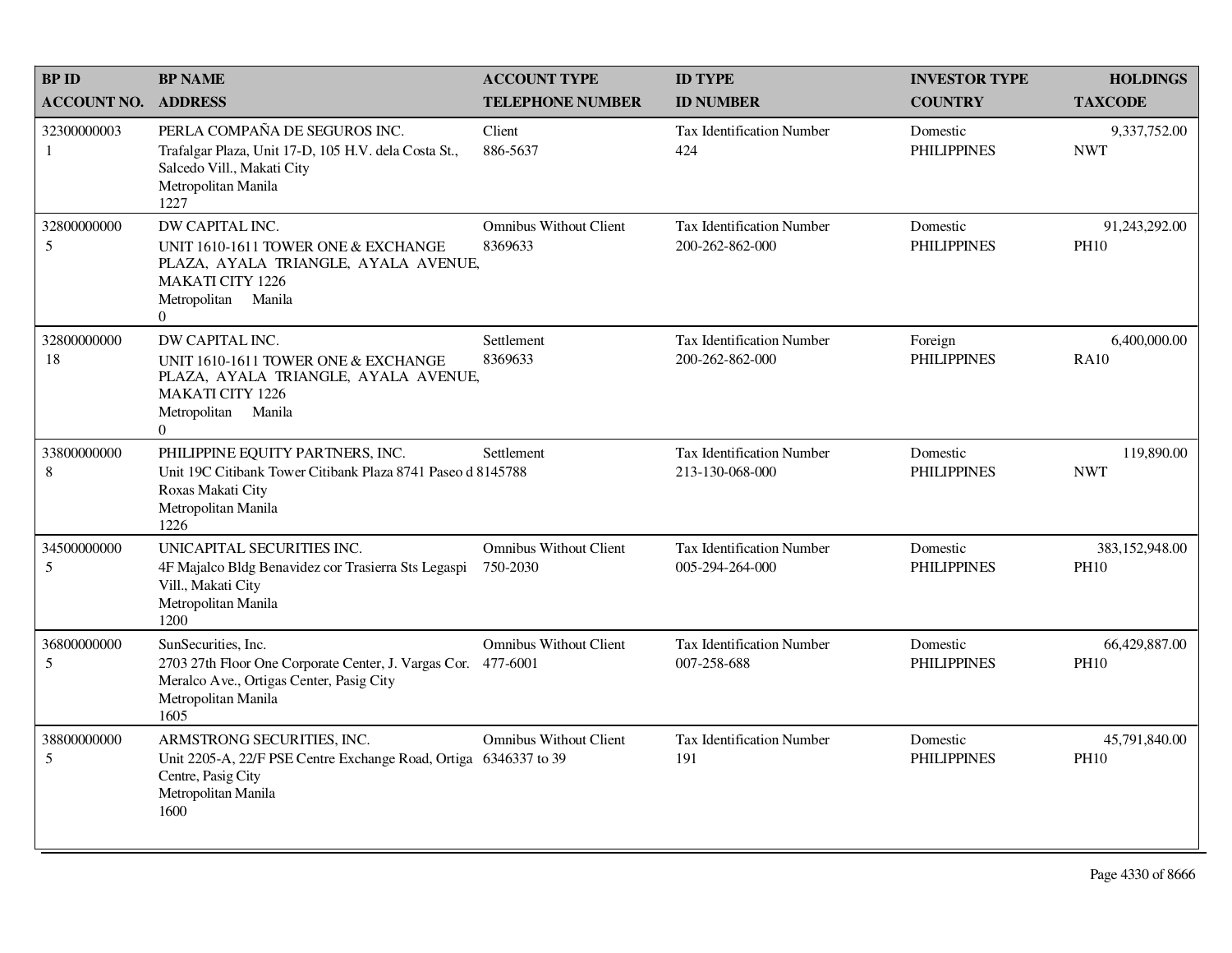| <b>BPID</b>        | <b>BP NAME</b>                                                                                                                                                | <b>ACCOUNT TYPE</b>           | <b>ID TYPE</b>                                      | <b>INVESTOR TYPE</b>           | <b>HOLDINGS</b>               |
|--------------------|---------------------------------------------------------------------------------------------------------------------------------------------------------------|-------------------------------|-----------------------------------------------------|--------------------------------|-------------------------------|
| <b>ACCOUNT NO.</b> | <b>ADDRESS</b>                                                                                                                                                | <b>TELEPHONE NUMBER</b>       | <b>ID NUMBER</b>                                    | <b>COUNTRY</b>                 | <b>TAXCODE</b>                |
| 38900000000<br>1   | KING'S POWER SECURITIES, INC.<br>RM 1602 FEDERAL TOWER DASMARINAS ST.,<br><b>BINONDO, MANILA</b><br>Metropolitan Manila<br>$\Omega$                           | <b>Omnibus Without Client</b> | Tax Identification Number<br>205-495-236            | Foreign<br><b>PHILIPPINES</b>  | 2,561,797.00<br>FMX1          |
| 38900000000<br>5   | KING'S POWER SECURITIES, INC.<br>RM 1602 FEDERAL TOWER DASMARINAS ST.,<br><b>BINONDO, MANILA</b><br>Metropolitan Manila<br>$\overline{0}$                     | <b>Omnibus Without Client</b> | Tax Identification Number<br>205-495-236            | Domestic<br><b>PHILIPPINES</b> | 1,513,483.00<br><b>PH10</b>   |
| 48800000000<br>5   | TIMSON SECURITIES, INC.<br>UNIT 3310 ROBINSON'S EQUITABLE TOWER AD724-9639<br>AVE. CORNER POVEDA, ORTIGAS<br>Metropolitan Manila<br>STMT-E                    | <b>Omnibus Without Client</b> | Tax Identification Number<br>008-502-210            | Domestic<br><b>PHILIPPINES</b> | 5,000,000.00<br><b>PH10</b>   |
| 52800000000<br>5   | STAR ALLIANCE SECURITIES CORP.<br>1201 ONE GLOBAL PLACE, 5TH AVE. COR. 25TH478-0107<br>ST., BONIFACIO GLOBAL CITY, TAGUIG CITY<br>Metropolitan Manila<br>1634 | <b>Omnibus Without Client</b> | <b>Tax Identification Number</b><br>008-323-446-000 | Domestic<br><b>PHILIPPINES</b> | 840,003,446.00<br><b>PH10</b> |
| B1620002489        | PHILIPPINE FIRE & MARINE INSURANCE<br>CORPORATION, INC.                                                                                                       | Client                        | <b>Tax Identification Number</b>                    | Domestic                       | 306,668,250.00                |
| 1                  | 5TH FLR. LEPANTO BLDG., 8747 PASEO DE<br>ROXAS, MAKATI CITY<br>Metropolitan Manila<br>1226                                                                    | 892-2981                      | 565***                                              | <b>PHILIPPINES</b>             | <b>PH10</b>                   |
| CITI1000000<br>-1  | CITIBANK N.A.<br>11/F Citibank Tower Villar corner Valero Sts. Makati<br>City, MM<br>Metropolitan Manila<br>1200                                              | Own<br>8947841                | Tax Identification Number<br>946                    | Foreign<br><b>PHILIPPINES</b>  | 767,920,987.00<br>FMX1        |
| DEUB1000000<br>1   | DEUTSCHE BANK MANILA-CLIENTS A/C<br>26/F Ayala Tower One Ayala Triangle, Makati City<br>Metropolitan Manila<br>1226                                           | Own<br>8946970                | <b>Tax Identification Number</b><br>DEUB1           | Foreign<br><b>PHILIPPINES</b>  | 435,221,997.00<br>FMX1        |